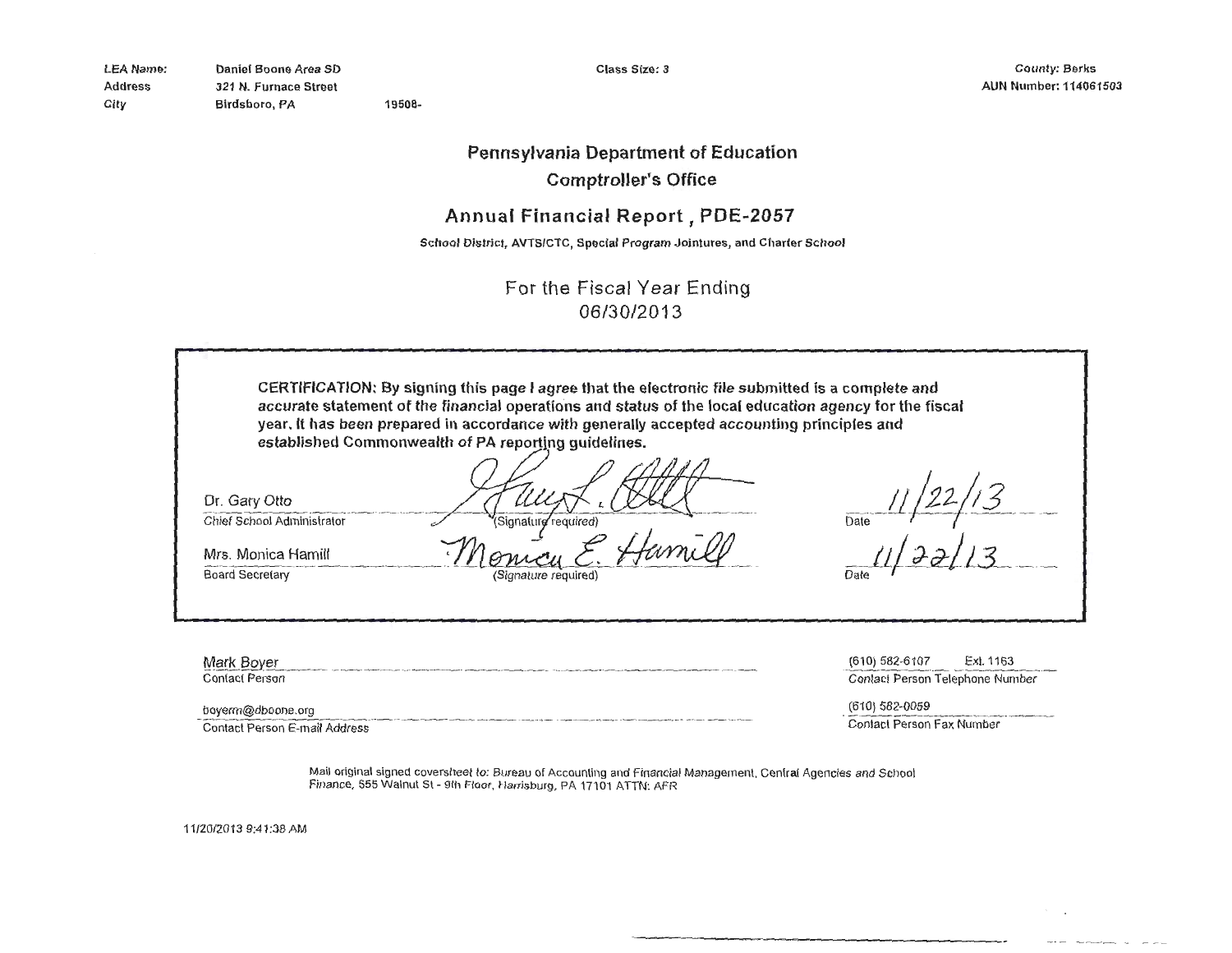# **Audit Certification**

### **Annual Financial Report:**

## For the Fiscal Year Ending 06/30/2013 **(Pursuant to PA School Code Section 218(b))**

| LEA Name: Daniel Boone Area SD<br><b>AUN Number: 114061503</b><br><b>County: Berks</b>                                | <b>Audit Certification Due:</b><br>12/31/2013                               |
|-----------------------------------------------------------------------------------------------------------------------|-----------------------------------------------------------------------------|
| This certification is applicable to:                                                                                  | Indicate if the school audit was completed prior to submission of this form |
| Orig. Annual Financial Report submitted to Comptroller Operations:<br>Annual Financial Report revisions submitted on: | Yes, audit has been completed<br>No, audit has not been completed<br>M      |
| <b>Auditing Firm:</b>                                                                                                 |                                                                             |

**Auditor Contact Name:** 

**Auditor Phone:** 

**Auditor E-mail:** 

CERTIFICATION: By signing this page I agree that the financial statements of the school have been properly audited as noted above pursuant to Article XXIV, and in the auditor's professional opinion, the Annual Financial Report (PDE-2057) submitted on the date referenced is materially consistent with the audited financial statements.

Chief School Administrator Signature Dr. Gary Olio

**Board Secretary** 

11/22/13 Monica Etfumill  $11/35$ **Date** *<sup>1</sup>*

Mrs. Monica Hamill

--------

**AFR Contact Person:** Mark Boyer

**Email:** boyerm@dboone.org

**Phone:** 6105826107 Exl: 1163 **FAX:** 6105820059

Mail completed form to:

Bureau of Accounting and Financial Management, Cenlral Agencies and School Finance, 555 Walnut St - 9Ih Floor, Harrisburg, PA 17101 ATTN: AFR

NOTE: A new Audit Certification form is due with each AFR Revision.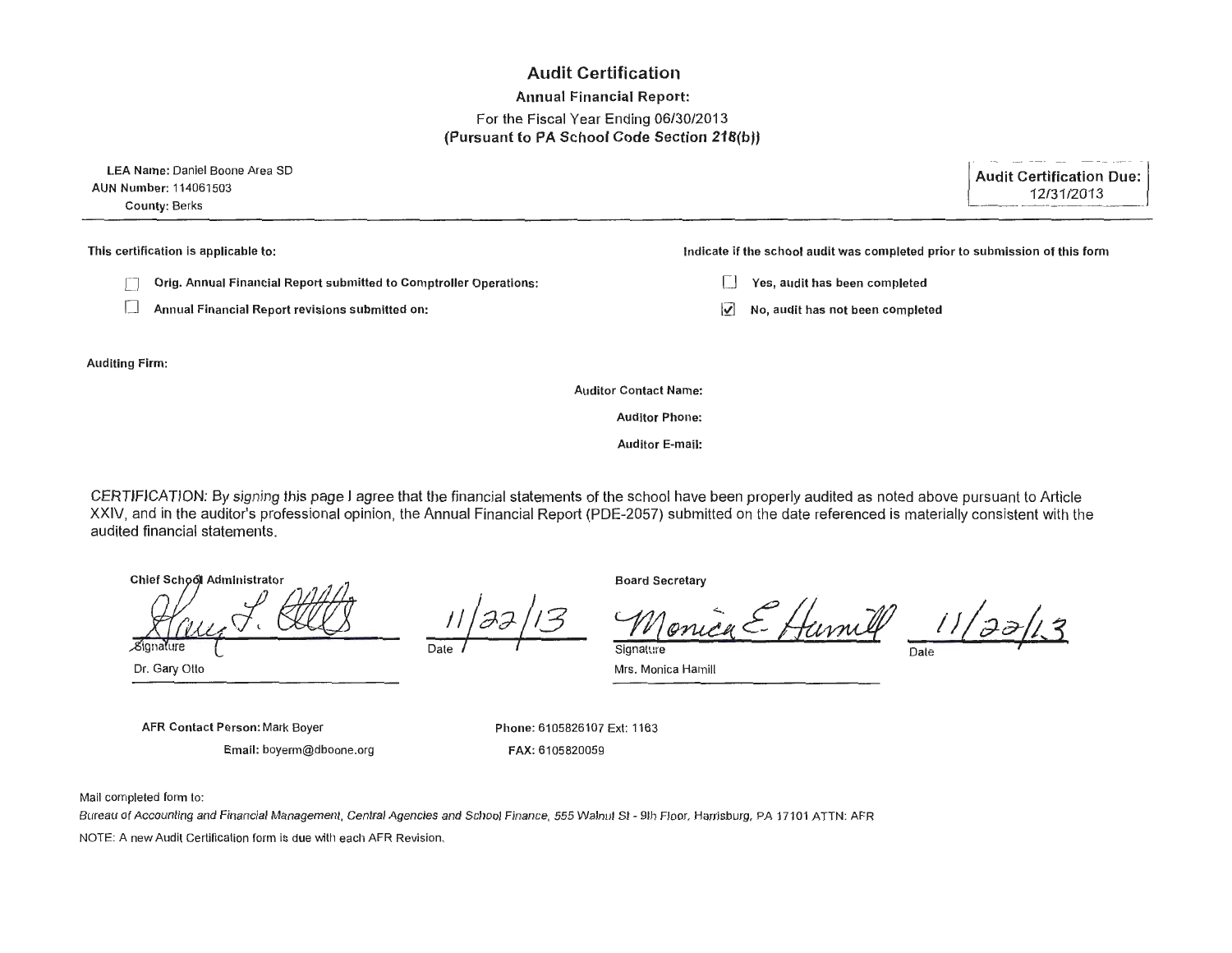School: 114061503 Daniel Boone Area SD

 $\sim 10^{-1}$ 

**County: Berks**  Printed 11/20/2013 9:41 :39

|               | Amounts Expressed in Whole Dollars                   | General<br>(10) | <b>Public Purpose</b><br><b>Trust</b><br>(27) | <b>Other Compt</b><br>Approved<br>(28) | Athletic/<br>Activity<br>(29) | <b>Capital Reserve</b><br>(690, 1850)<br>(31) |
|---------------|------------------------------------------------------|-----------------|-----------------------------------------------|----------------------------------------|-------------------------------|-----------------------------------------------|
|               | ASSETS AND DEFERRED OUTFLOWS OF RESOURCES            |                 |                                               |                                        |                               |                                               |
| <b>Assets</b> |                                                      |                 |                                               |                                        |                               |                                               |
| 0100          | Cash and Cash Equivalents                            | 5,574,754       |                                               |                                        | 120,201                       |                                               |
| 0110          | Investments                                          |                 |                                               |                                        |                               |                                               |
| 0120          | Taxes Receivable (Net)                               | 1,491,642       |                                               |                                        |                               |                                               |
| 0130          | Due From Other Funds                                 |                 |                                               |                                        |                               |                                               |
| 0141          | Due from Other Governments                           |                 |                                               |                                        |                               |                                               |
| 0142          | State Revenue Receivable                             |                 |                                               |                                        |                               |                                               |
| 0143          | Federal Revenue Receivable                           |                 |                                               |                                        |                               |                                               |
| 0145          | Other Intergovernmental Revenue Receivable           | 1,727,982       |                                               |                                        |                               |                                               |
| 0146          | Due From Primary Governments                         |                 |                                               |                                        |                               |                                               |
| 0147          | Due From Component Units                             |                 |                                               |                                        |                               |                                               |
| 0150          | Other Receivables (Include Bond Proceeds Receivable) | 198,897         |                                               |                                        |                               |                                               |
| 0160          | Advances to Other Funds (Long-Term Loans)            |                 |                                               |                                        |                               |                                               |
| 0170          | Inventories                                          |                 |                                               |                                        |                               |                                               |
| 0180          | Prepaid Expenses / Expenditures                      | 213,456         |                                               |                                        |                               |                                               |
| 0190          | <b>Other Current Assets</b>                          |                 |                                               |                                        |                               |                                               |
|               | <b>TOTAL ASSETS</b>                                  | 9,206,731       |                                               |                                        | 120,201                       |                                               |
| 0910          | Deferred Outflows Of Resources                       |                 |                                               |                                        |                               |                                               |
|               | TOTAL ASSETS AND DEFERRED OUTFLOWS OF RESOURCES      | 9,206,731       |                                               |                                        | 120,201                       |                                               |

 $\sim 10^{-11}$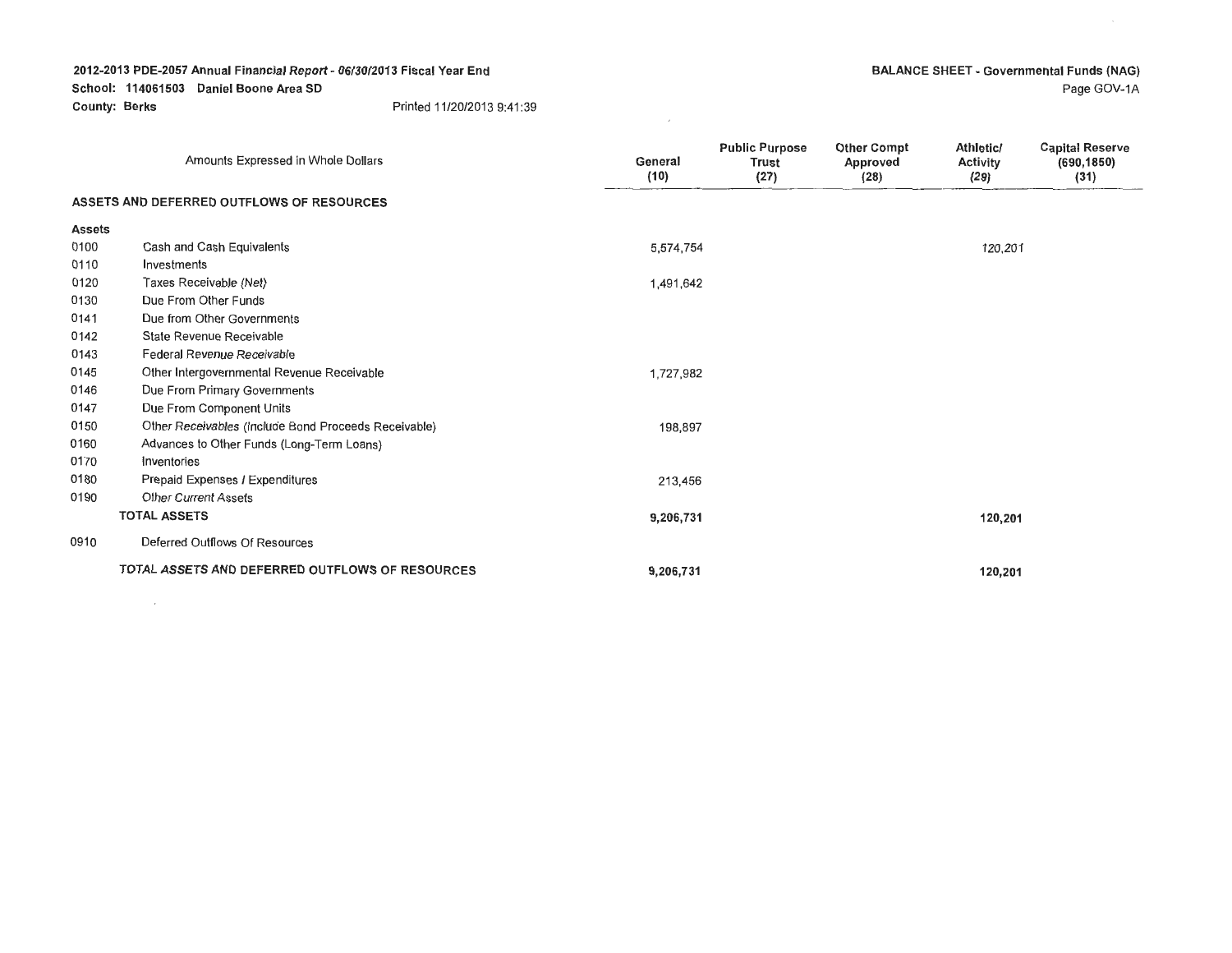School: 114061503 Daniel Boone Area SD

County: Berks

**Contractor** 

| <b>Capital Reserve</b><br>1432<br>(32) | <b>Other Capital</b><br><b>Projects Funds</b><br>(39) | Debt<br>Service<br>(40) | Permanent<br>(90) | Total<br>Governmental<br>Funds |               |
|----------------------------------------|-------------------------------------------------------|-------------------------|-------------------|--------------------------------|---------------|
|                                        |                                                       |                         |                   |                                | <b>Assets</b> |
| 503,451                                |                                                       | 1,242,299               |                   | 7,440,705                      | 0100          |
|                                        |                                                       |                         |                   |                                | 0110          |
|                                        |                                                       |                         |                   | 1,491,642                      | 0120          |
|                                        |                                                       |                         |                   |                                | 0130          |
|                                        |                                                       |                         |                   |                                | 0141          |
|                                        |                                                       |                         |                   |                                | 0142          |
|                                        |                                                       |                         |                   |                                | 0143          |
|                                        |                                                       |                         |                   | 1,727,982                      | 0145          |
|                                        |                                                       |                         |                   |                                | 0146          |
|                                        |                                                       |                         |                   |                                | 0147          |
|                                        |                                                       |                         |                   | 198,897                        | 0150          |
|                                        |                                                       |                         |                   |                                | 0160          |
|                                        |                                                       |                         |                   |                                | 0170          |
|                                        |                                                       |                         |                   | 213,456                        | 0180          |
|                                        |                                                       |                         |                   |                                | 0190          |
| 503,451                                |                                                       | 1,242,299               |                   | 11,072,682                     |               |
|                                        |                                                       |                         |                   |                                | 0910          |
| 503,451                                |                                                       | 1,242,299               |                   | 11,072,682                     |               |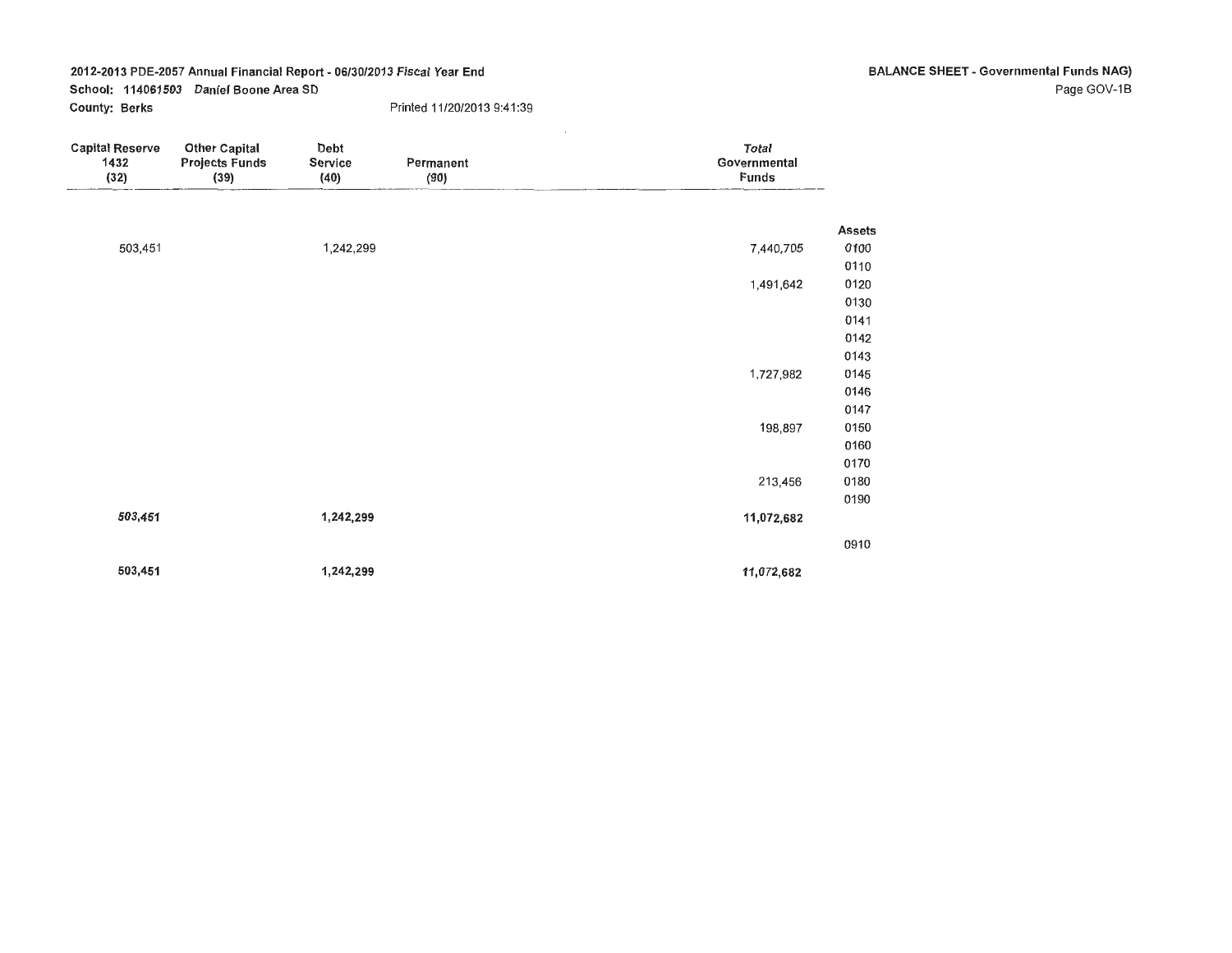**School: 114061503 Daniel Boone Area SD** 

**County: Berks** Printed 11/20/2013 9:41:39

|                      | Amounts Expressed in Whole Dollars                                 | General<br>(10) | <b>Public Purpose</b><br><b>Trust</b><br>(27) | <b>Other Compt</b><br>Approved<br>(28) | Athletic/<br>Activity<br>(29) | <b>Capital Reserve</b><br>(690, 1850)<br>(31) |
|----------------------|--------------------------------------------------------------------|-----------------|-----------------------------------------------|----------------------------------------|-------------------------------|-----------------------------------------------|
|                      | LIABILITIES AND DEFERRED INFLOWS OF RESOURCES AND FUND BALANCES    |                 |                                               |                                        |                               |                                               |
| Liabilities          |                                                                    |                 |                                               |                                        |                               |                                               |
| 0400                 | Due to Other Funds                                                 | 63,990          |                                               |                                        |                               |                                               |
| 0411                 | Due to Other Governments                                           |                 |                                               |                                        |                               |                                               |
| 0412                 | Due to Primary Government                                          |                 |                                               |                                        |                               |                                               |
| 0413                 | Due to Component Units                                             |                 |                                               |                                        |                               |                                               |
| 0420                 | <b>Accounts Payable</b>                                            | 428,298         |                                               |                                        | 1,018                         |                                               |
| 0430                 | Contracts Payable                                                  |                 |                                               |                                        |                               |                                               |
| 0440                 | Curr. Portion of LT Debt (incl. ST Comp Abs, OPEB)                 |                 |                                               |                                        |                               |                                               |
| 0450                 | Short-Term Payables                                                |                 |                                               |                                        |                               |                                               |
| 0461                 | <b>Accrued Salaries and Benefits</b>                               | 3,154,961       |                                               |                                        |                               |                                               |
| 0462                 | Payroll Deductions and Withholdings                                | 44,964          |                                               |                                        |                               |                                               |
| 0470                 | Advances from Other Funds                                          |                 |                                               |                                        |                               |                                               |
| 0480                 | <b>Deferred Revenues</b>                                           | 30,580          |                                               |                                        |                               |                                               |
| 0490                 | Other Current Liabilities                                          |                 |                                               |                                        |                               |                                               |
|                      | <b>TOTAL LIABILITIES</b>                                           | 3,722,793       |                                               |                                        | 1,018                         |                                               |
| 0950                 | Deferred Inflows Of Resources                                      | 991,728         |                                               |                                        |                               |                                               |
| <b>Fund Balances</b> |                                                                    |                 |                                               |                                        |                               |                                               |
| 0810                 | Nonspendable Fund Balance                                          | 213,456         |                                               |                                        |                               |                                               |
| 0820                 | <b>Restricted Fund Balance</b>                                     |                 |                                               |                                        |                               |                                               |
| 0830                 | <b>Committed Fund Balance</b>                                      |                 |                                               |                                        |                               |                                               |
| 0840                 | Assigned Fund Balance                                              | 2,109,357       |                                               |                                        | 119,183                       |                                               |
| 0850                 | Unassigned Fund Balance                                            | 2,169,397       |                                               |                                        |                               |                                               |
|                      | <b>TOTAL FUND BALANCES</b>                                         | 4,492,210       |                                               |                                        | 119,183                       |                                               |
|                      | TOTAL LIABILITIES, DEFERRED INFLOWS OF RESOURCES AND FUND BALANCES | 9,206,731       |                                               |                                        | 120,201                       |                                               |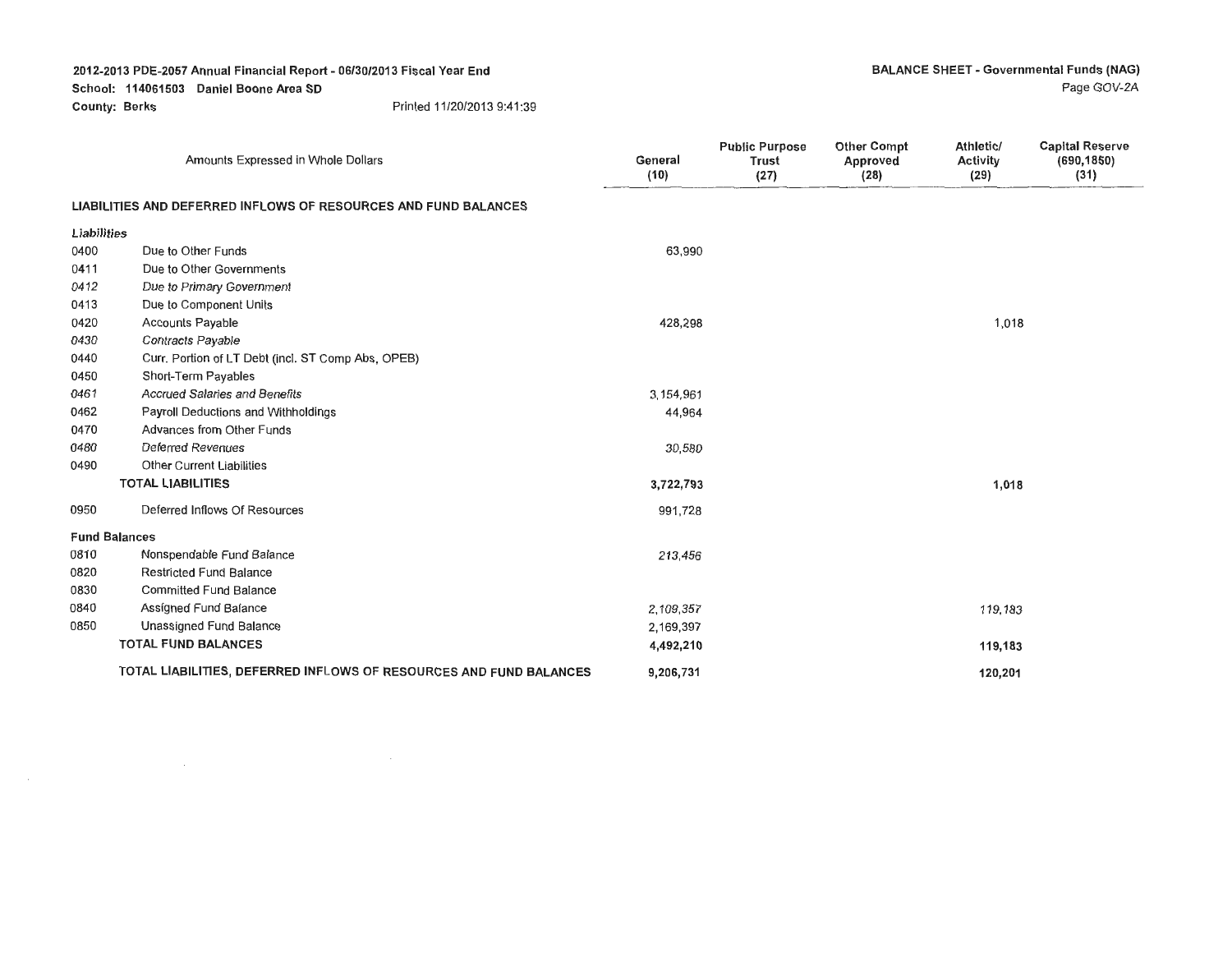School: 114061503 Daniel Boone Area SD

County: Berks Printed 11/20/2013 9:41 :39

|                      | Total<br>Governmental<br>Funds | Permanent<br>(90) | Debt<br>Service<br>(40) | <b>Other Capital</b><br>Projects Funds<br>(39) | <b>Capital Reserve</b><br>1432<br>(32) |
|----------------------|--------------------------------|-------------------|-------------------------|------------------------------------------------|----------------------------------------|
| <b>Liabilities</b>   |                                |                   |                         |                                                |                                        |
| 0400                 | 63,990                         |                   |                         |                                                |                                        |
| 0411                 |                                |                   |                         |                                                |                                        |
| 0412                 |                                |                   |                         |                                                |                                        |
| 0413                 |                                |                   |                         |                                                |                                        |
| 0420                 | 429,316                        |                   |                         |                                                |                                        |
| 0430                 |                                |                   |                         |                                                |                                        |
| 0440                 |                                |                   |                         |                                                |                                        |
| 0450                 |                                |                   |                         |                                                |                                        |
| 0461                 | 3,154,961                      |                   |                         |                                                |                                        |
| 0462                 | 44,964                         |                   |                         |                                                |                                        |
| 0470                 |                                |                   |                         |                                                |                                        |
| 0480                 | 30,580                         |                   |                         |                                                |                                        |
| 0490                 |                                |                   |                         |                                                |                                        |
|                      | 3,723,811                      |                   |                         |                                                |                                        |
| 0950                 | 991,728                        |                   |                         |                                                |                                        |
| <b>Fund Balances</b> |                                |                   |                         |                                                |                                        |
| 0810                 | 213,456                        |                   |                         |                                                |                                        |
| 0820                 | 503,451                        |                   |                         |                                                | 503,451                                |
| 0830                 |                                |                   |                         |                                                |                                        |
| 0840                 | 3,470,839                      |                   | 1,242,299               |                                                |                                        |
| 0850                 | 2,169,397                      |                   |                         |                                                |                                        |
|                      | 6,357,143                      |                   | 1,242,299               |                                                | 503,451                                |
|                      | 11,072,682                     |                   | 1,242,299               |                                                | 503,451                                |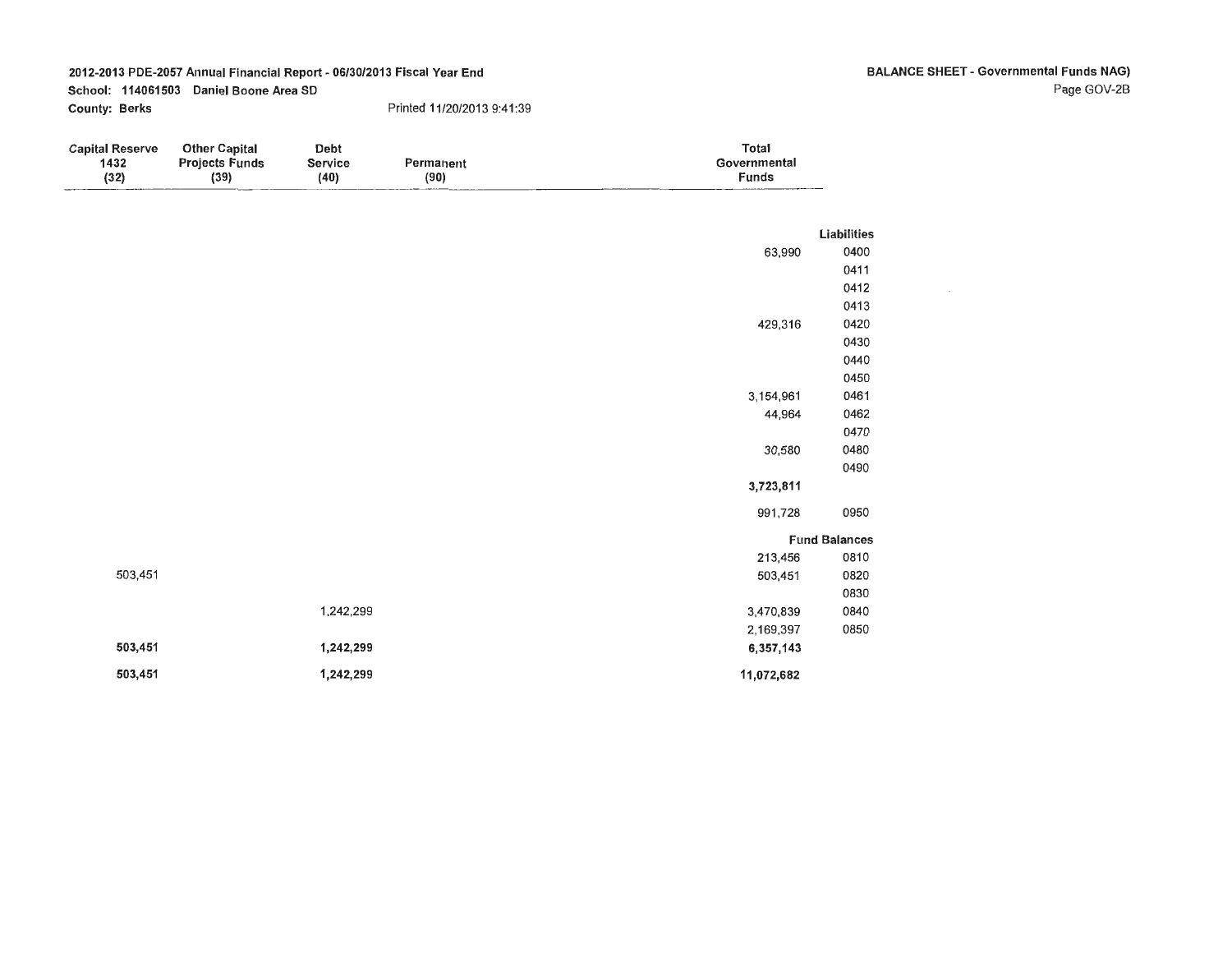# **School: 114061503 Daniel Boone Area SD**

**County: Berks** Printed 11/20/2013 9:41 :40

STATEMENT OF REVENUES, EXPENDITURES, AND CHANGES IN FUND BALANCE (REG)

Governmental Funds Page GOV-3A

|                           | Amounts Expressed in Whole Dollars                                 | General<br>(10) | <b>Public Purpose</b><br><b>Trust</b><br>(27) | <b>Other Compt</b><br>Approved<br>(28) | Athletic/<br>Activity<br>(29) | <b>Capital Reserve</b><br>(690, 1850)<br>(31) |
|---------------------------|--------------------------------------------------------------------|-----------------|-----------------------------------------------|----------------------------------------|-------------------------------|-----------------------------------------------|
| <b>REVENUES</b>           |                                                                    |                 |                                               |                                        |                               |                                               |
| 6000                      | <b>Local Sources</b>                                               | 33,434,766      |                                               |                                        | 353,972                       |                                               |
| 7000                      | <b>State Sources</b>                                               | 15,919,567      |                                               |                                        |                               |                                               |
| 8000                      | <b>Federal Sources</b>                                             | 921,351         |                                               |                                        |                               |                                               |
| <b>TOTAL REVENUES</b>     |                                                                    | 50,275,684      |                                               |                                        | 353,972                       |                                               |
| <b>EXPENDITURES</b>       |                                                                    |                 |                                               |                                        |                               |                                               |
| 1000                      | Instruction                                                        | 28,368,849      |                                               |                                        |                               |                                               |
| 2000                      | <b>Support Services</b>                                            | 14,161,905      |                                               |                                        |                               |                                               |
| 3000                      | Noninstructional Services                                          | 624,727         |                                               |                                        | 360,478                       |                                               |
| 4000                      | Fac Acq, Const, and Imp                                            |                 |                                               |                                        |                               |                                               |
| 5110                      | Debt Service (Principal & Interest)                                | 6,968,245       |                                               |                                        |                               |                                               |
| 5130                      | Refund of Prior Year Receipts                                      | 5,597           |                                               |                                        |                               |                                               |
| 5140                      | Short Term Borrowing - Interests and Costs                         |                 |                                               |                                        |                               |                                               |
| <b>TOTAL EXPENDITURES</b> |                                                                    | 50,129,323      |                                               |                                        | 360,478                       |                                               |
|                           | <b>EXCESS (DEFICIENCY) OF REVENUES OVER EXPENDITURES</b>           | 146,361         |                                               |                                        | (6, 506)                      |                                               |
|                           | OTHER FINANCING SOURCES (USES)                                     |                 |                                               |                                        |                               |                                               |
| 9110                      | Bonds Issued (Face Value) (Do not include Refunded Bonds)          |                 |                                               |                                        |                               |                                               |
| 9120                      | Refunding Bonds Issued                                             |                 |                                               |                                        |                               |                                               |
| 9130                      | <b>Bond Premiums</b>                                               |                 |                                               |                                        |                               |                                               |
| 9200                      | Proceeds From Extended Term Financing                              |                 |                                               |                                        |                               |                                               |
| 9300                      | Interfund Transfers - IN (from other funds)                        |                 |                                               |                                        |                               |                                               |
| 9400                      | Sale / Compensation for Fixed Assets                               | 275             |                                               |                                        |                               |                                               |
| 9500                      | Capital Contributions                                              |                 |                                               |                                        |                               |                                               |
| 9710                      | Transfers from Component Unit                                      |                 |                                               |                                        |                               |                                               |
| 9720                      | <b>Transfers From Primary Govt</b>                                 |                 |                                               |                                        |                               |                                               |
| 9900                      | Other Financing Sources Not Listed (9000 Series)                   |                 |                                               |                                        |                               |                                               |
| 5120                      | Debt Service - Refunded Bond Issues (Pmt to Ref Bond Escrow Agent) |                 |                                               |                                        |                               |                                               |
| 5150                      | <b>Bond Discounts</b>                                              |                 |                                               |                                        |                               |                                               |
| 5200                      | Interfund Transfers - Out (to other funds)                         |                 |                                               |                                        |                               |                                               |
| 5300                      | Transfer to Component Unit or Primary Government                   |                 |                                               |                                        |                               |                                               |
|                           | <b>TOTAL OTHER FINANCING SOURCES (USES)</b>                        | 275             |                                               |                                        |                               |                                               |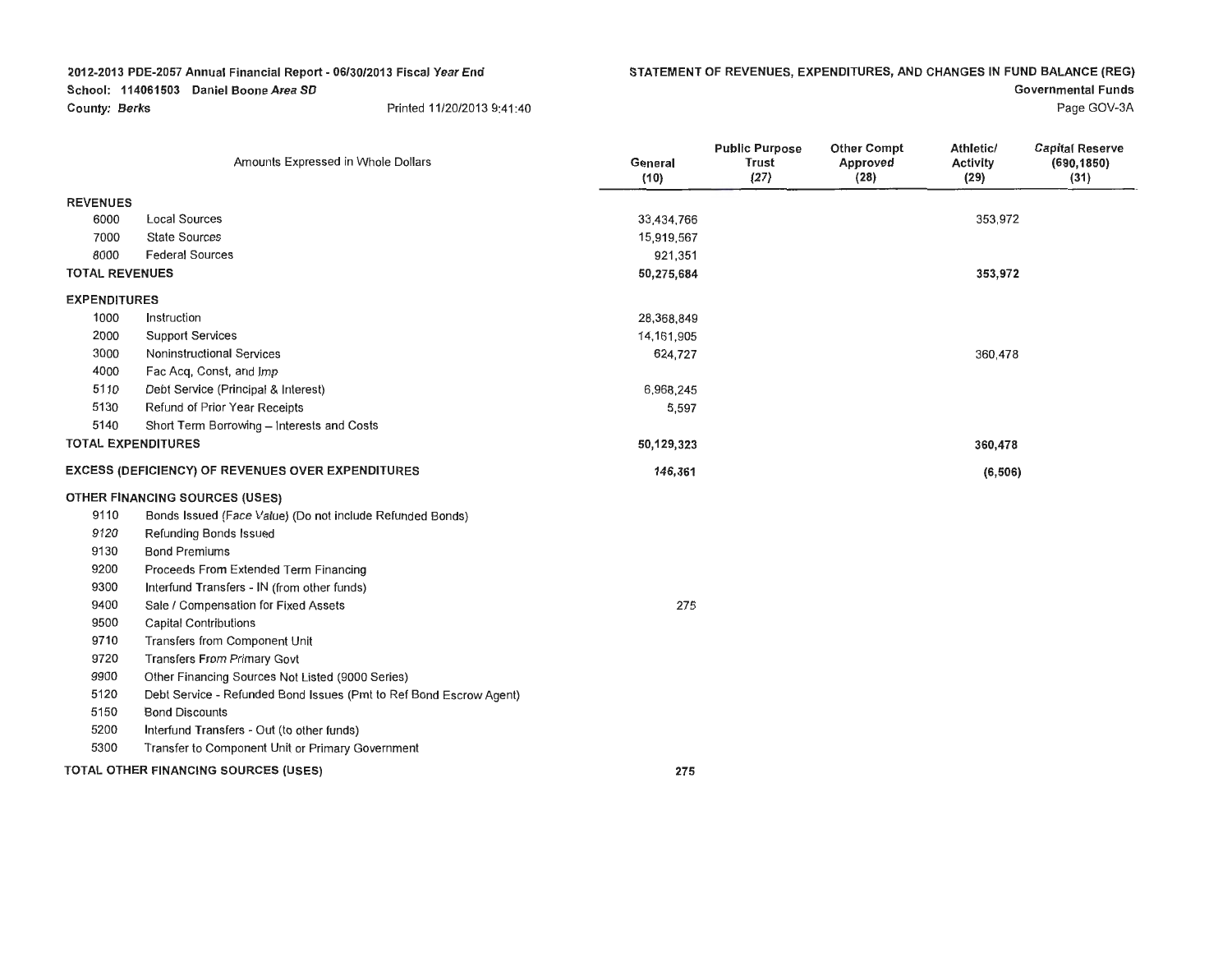School: 114061503 Daniel Boone Area SD

County: Berks

STATEMENT OF REVENUES, EXPENDITURES, AND CHANGES IN FUND BALANCE (REG)

Governmental Funds

Page GOV-3B

| <b>Capital Reserve</b><br>1432<br>(32) | <b>Other Capital</b><br><b>Projects Funds</b><br>(39) | Debt<br>Service<br>Permanent<br>(90)<br>(40) |  | <b>Total</b><br>Governmental<br>Funds |      |
|----------------------------------------|-------------------------------------------------------|----------------------------------------------|--|---------------------------------------|------|
|                                        |                                                       |                                              |  |                                       |      |
| 41,449                                 |                                                       | 229                                          |  | 33,830,416                            | 6000 |
|                                        |                                                       |                                              |  | 15,919,567                            | 7000 |
|                                        |                                                       |                                              |  | 921,351                               | 8000 |
| 41,449                                 |                                                       | 229                                          |  | 50,671,334                            |      |
|                                        |                                                       |                                              |  | 28,368,849                            | 1000 |
| 79,649                                 |                                                       |                                              |  | 14,241,554                            | 2000 |
|                                        |                                                       |                                              |  | 985,205                               | 3000 |
| 320,780                                |                                                       |                                              |  | 320,780                               | 4000 |
| 790,000                                |                                                       | 4,035                                        |  | 7,762,280                             | 5110 |
|                                        |                                                       |                                              |  | 5,597                                 | 5130 |
|                                        |                                                       |                                              |  |                                       | 5140 |
| 1,190,429                              |                                                       | 4,035                                        |  | 51,684,265                            |      |
| (1, 148, 980)                          |                                                       | (3,806)                                      |  | (1,012,931)                           |      |

Printed 11/20/2013 9:41 :40

|     | 9110 |
|-----|------|
|     | 9120 |
|     | 9130 |
|     | 9200 |
|     | 9300 |
| 275 | 9400 |
|     | 9500 |
|     | 9710 |
|     | 9720 |
|     | 9900 |
|     | 5120 |
|     | 5150 |
|     | 5200 |
|     | 5300 |
|     |      |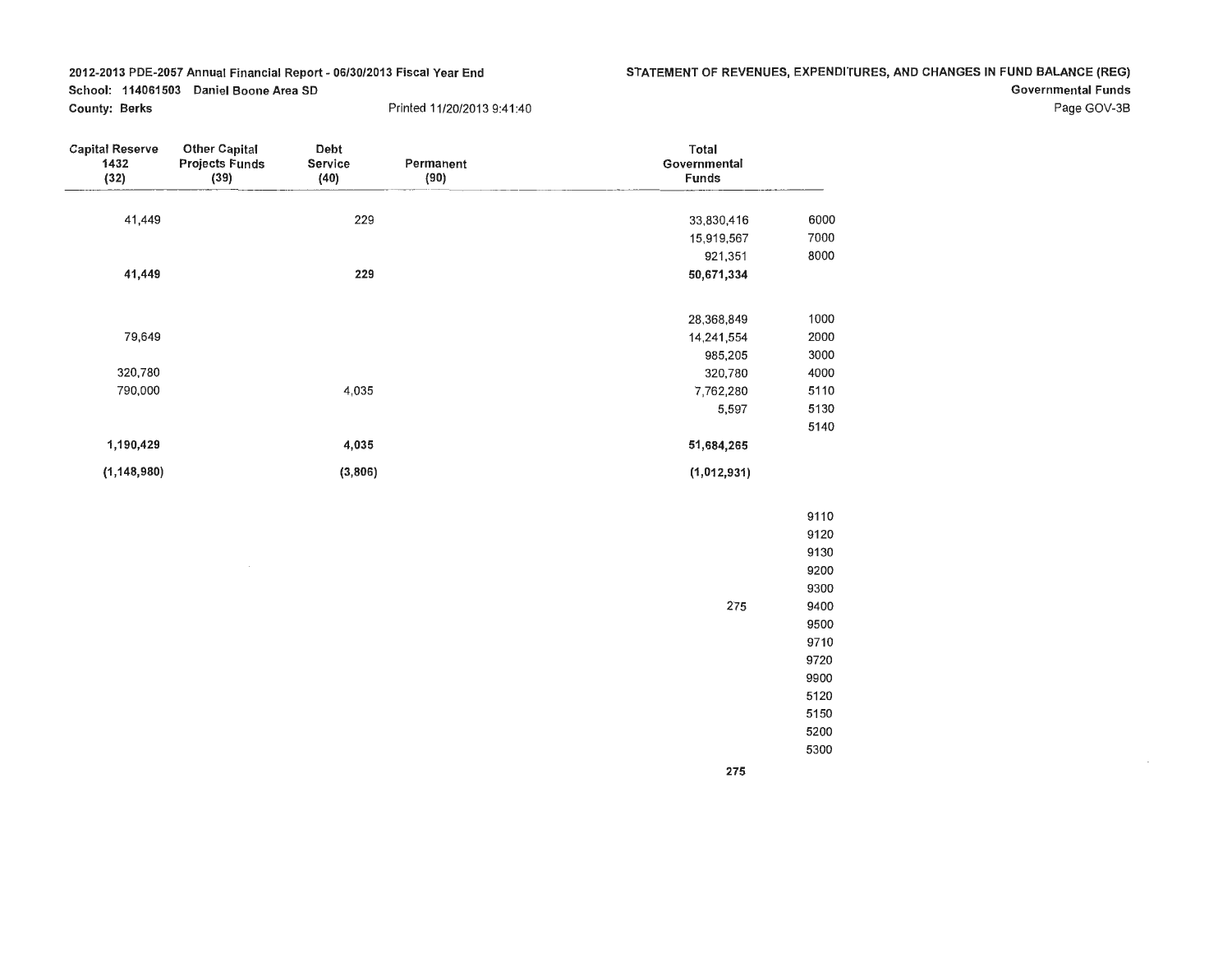| 2012-2013 PDE-2057 Annual Financial Report - 06/30/2013 Fiscal Year End |                                                                           |                            | STATEMENT OF REVENUES, EXPENDITURES, AND CHANGES IN FUND BALANCE (REG) |                                        |                                        |                               |                                               |  |
|-------------------------------------------------------------------------|---------------------------------------------------------------------------|----------------------------|------------------------------------------------------------------------|----------------------------------------|----------------------------------------|-------------------------------|-----------------------------------------------|--|
|                                                                         | School: 114061503 Daniel Boone Area SD                                    |                            |                                                                        |                                        |                                        |                               | <b>Governmental Funds</b>                     |  |
| <b>County: Berks</b>                                                    |                                                                           | Printed 11/20/2013 9:41:40 |                                                                        |                                        |                                        |                               | Page GOV-4A                                   |  |
|                                                                         | Amounts Expressed in Whole Dollars                                        |                            | General<br>(10)                                                        | <b>Public Purpose</b><br>Trust<br>(27) | <b>Other Compt</b><br>Approved<br>(28) | Athletic/<br>Activity<br>(29) | <b>Capital Reserve</b><br>(690, 1850)<br>(31) |  |
|                                                                         |                                                                           |                            |                                                                        |                                        |                                        |                               |                                               |  |
|                                                                         | SPECIAL AND EXTRAORDINARY ITEMS                                           |                            |                                                                        |                                        |                                        |                               |                                               |  |
| 8888                                                                    | Special Items                                                             |                            |                                                                        |                                        |                                        |                               |                                               |  |
| 8889                                                                    | Extraordinary Items                                                       |                            |                                                                        |                                        |                                        |                               |                                               |  |
| <b>NET CHANGE IN FUND BALANCES</b>                                      |                                                                           |                            | 146,636                                                                |                                        | (6, 506)                               |                               |                                               |  |
| 0040<br>0050                                                            | Fund Balance - Beginning of Fiscal Year<br><b>Prior Period Adjustment</b> |                            | 4,345,574                                                              |                                        |                                        | 125,689                       |                                               |  |
|                                                                         | FUND BALANCE - END OF YEAR                                                |                            | 4,492,210                                                              |                                        |                                        | 119,183                       |                                               |  |

 $\sim$ 

\_\_\_\_\_\_

 $\sim$   $\sim$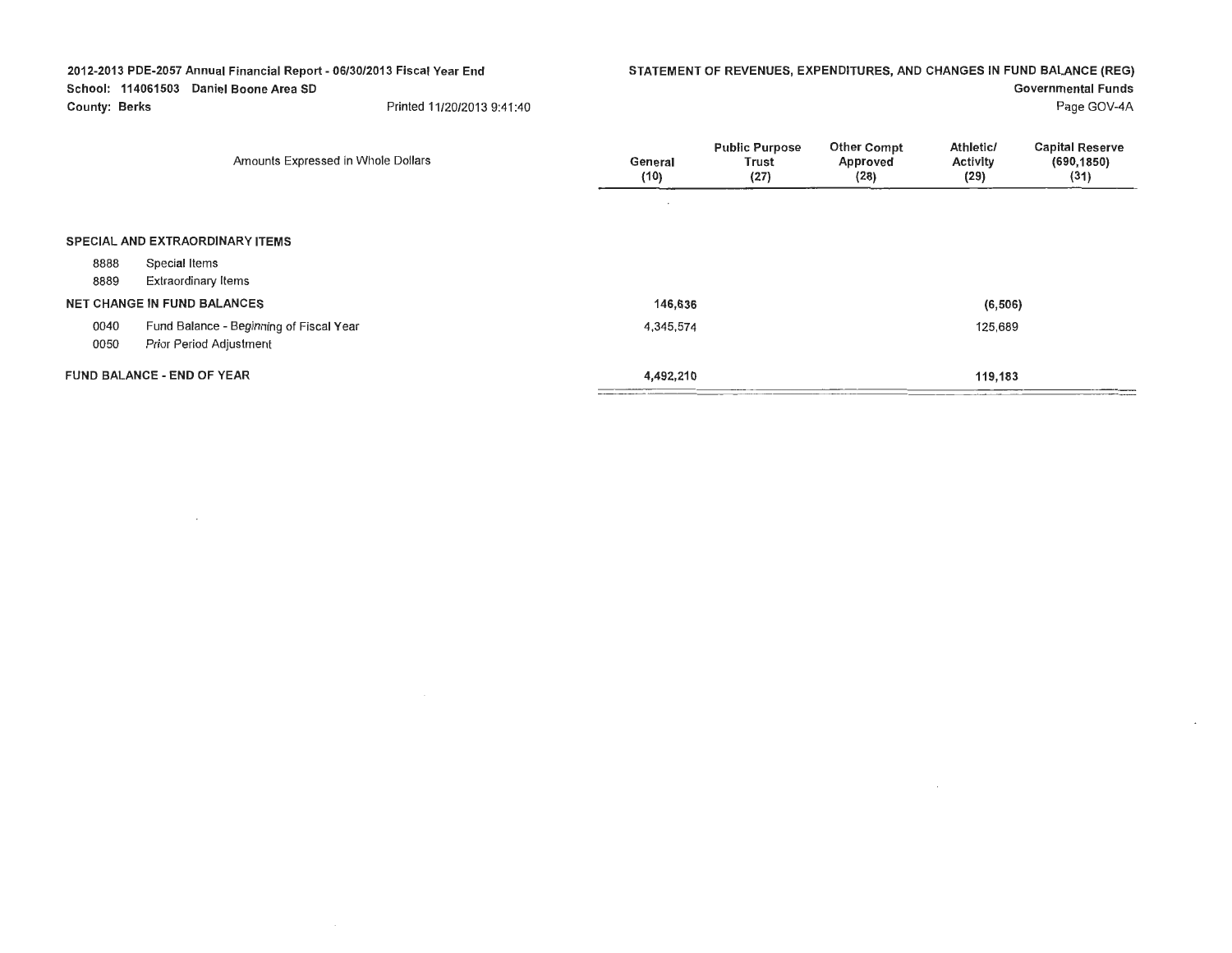#### School: 114061503 Daniel Boone Area SD

County: Berks

### STATEMENT OF REVENUES, EXPENDITURES, AND CHANGES IN FUND BALANCE (REG)

Governmental Funds

Page GOV-4B

|              | <b>Total</b><br>Governmental<br><b>Funds</b> | Permanent<br>(90) | Debt<br>Service<br>(40) | <b>Other Capital</b><br><b>Projects Funds</b><br>(39) | <b>Capital Reserve</b><br>1432<br>(32) |  |
|--------------|----------------------------------------------|-------------------|-------------------------|-------------------------------------------------------|----------------------------------------|--|
| 8888<br>8889 |                                              |                   |                         |                                                       |                                        |  |
|              | (1,012,656)                                  |                   | (3,806)                 |                                                       | (1, 148, 980)                          |  |
| 0040<br>0050 | 7,369,799                                    |                   | 1,246,105               |                                                       | 1,652,431                              |  |
|              | 6,357,143                                    |                   | 1,242,299               |                                                       | 503,451                                |  |

Printed 11/20/2013 9:41 :40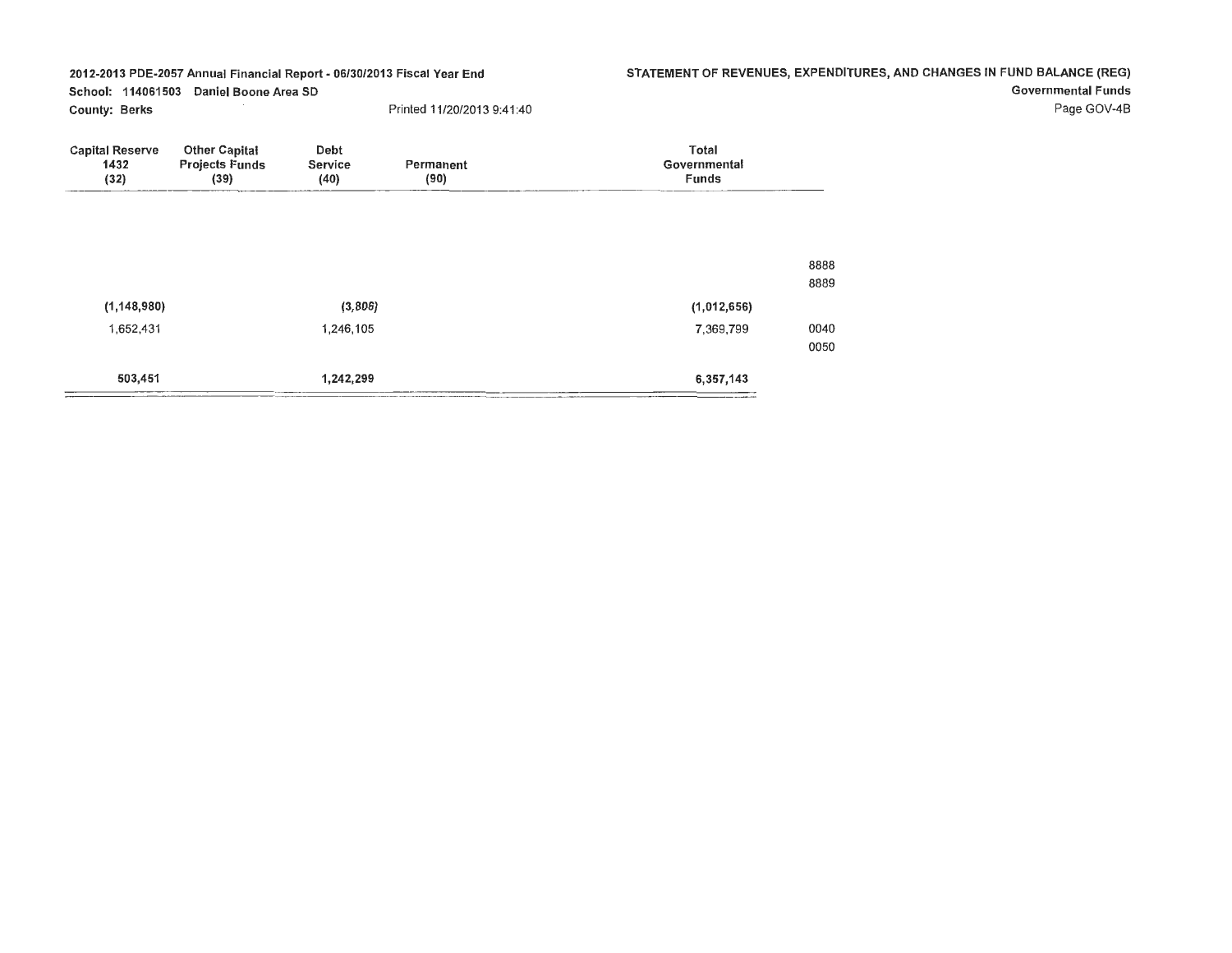### **STATEMENT OF REVENUES, EXPENDITURES, AND CHANGES IN FUND BALANCE (REBAG)**

School: 114061503 Daniel Boone Area SD

**County: Berks** Printed 11/20/2013 9:41 :40

**BUDGET AND ACTUAL General Fund** 

Page GOV-5

 $\cdot$ 

|                           |                                                   |                         |               | Actual     | Variance With<br><b>Final Budget</b> |  |
|---------------------------|---------------------------------------------------|-------------------------|---------------|------------|--------------------------------------|--|
|                           | Amounts Expressed in Whole Dollars                | <b>Budgeted Amounts</b> |               | (Budgetary | <b>Positive</b>                      |  |
|                           |                                                   | Original                | Final         | Basis)     | (Negative)                           |  |
| <b>REVENUES</b>           |                                                   |                         |               |            |                                      |  |
| 6000                      | <b>Local Sources</b>                              | 33,165,013              | 33,165,013    | 33,434,766 | 269,753                              |  |
| 7000                      | <b>State Sources</b>                              | 15,324,190              | 15,324,190    | 15,919,567 | 595,377                              |  |
| 8000                      | <b>Federal Sources</b>                            | 953,000                 | 953,000       | 921,351    | (31, 649)                            |  |
| <b>TOTAL REVENUES</b>     |                                                   | 49,442,203              | 49,442,203    | 50,275,684 | 833,481                              |  |
|                           |                                                   |                         |               |            |                                      |  |
| <b>EXPENDITURES</b>       |                                                   |                         |               |            |                                      |  |
| 1100                      | Regular Programs                                  | 21,673,740              | 21,633,840    | 20,859,914 | 773,926                              |  |
| 1200                      | <b>Special Programs</b>                           | 6,179,754               | 6,219,754     | 6,369,287  | (149, 533)                           |  |
| 1300                      | <b>Vocational Programs</b>                        | 1,073,973               | 1,073,973     | 1,082,634  | (8,661)                              |  |
| 1400                      | Other Instructional Programs                      | 38,002                  | 38,003        | 47,724     | (9, 721)                             |  |
| 1500                      | Nonpublic School Programs                         |                         |               | 9,289      | (9, 289)                             |  |
| 1600                      | <b>Adult Education Programs</b>                   |                         |               |            |                                      |  |
| 1700                      | Community/Junior College Programs                 |                         |               |            |                                      |  |
| 1800                      | Pre-Kindergarten                                  |                         |               |            |                                      |  |
| 2100                      | <b>Pupil Personnel Services</b>                   | 1,311,362               | 1,311,783     | 1,359,366  | (47, 583)                            |  |
| 2200                      | <b>Instructional Staff Services</b>               | 1,699,677               | 1,700,223     | 1,488,979  | 211,244                              |  |
| 2300                      | <b>Administrative Services</b>                    | 2,703,591               | 2,701,635     | 2,699,342  | 2,293                                |  |
| 2400                      | Pupil Health                                      | 640,147                 | 640,992       | 632,843    | 8,149                                |  |
| 2500                      | <b>Business Services</b>                          | 440,173                 | 439,143       | 498,892    | (59, 749)                            |  |
| 2600                      | Operation and Maintenance of Plant Services       | 4,561,743               | 4,561,743     | 4,156,504  | 405,239                              |  |
| 2700                      | <b>Student Transportation Services</b>            | 3,266,070               | 3,267,100     | 2,967,355  | 299,745                              |  |
| 2800                      | Central & Other Support Services                  | 291,926                 | 291,926       | 321,714    | (29, 788)                            |  |
| 2900                      | Other Support Services                            | 42,000                  | 42,000        | 36,910     | 5,090                                |  |
| 3100                      | <b>Food Services</b>                              |                         |               |            |                                      |  |
| 3200                      | <b>Student Activities</b>                         | 632,371                 | 632,414       | 617,604    | 14,810                               |  |
| 3300                      | <b>Community Services</b>                         | 12,450                  | 12,450        | 7,123      | 5,327                                |  |
| 3400                      | Scholarships and Awards                           |                         |               |            |                                      |  |
| 4000                      | Fac Acq, Const, and Imp                           |                         |               |            |                                      |  |
| 5110                      | Debt Service (Principal & Interest)               | 6,159,175               | 6,159,175     | 6,968,245  | (809,070)                            |  |
| 5130                      | Refund of Prior Year Receipts                     |                         |               | 5,597      | (5, 597)                             |  |
| 5140                      | Short Term Borrowing - Interests and Costs        |                         |               |            |                                      |  |
| <b>TOTAL EXPENDITURES</b> |                                                   | 50,726,154              | 50,726,154    | 50,129,322 | 596,832                              |  |
|                           | EXCESS (DEFICIENCY) OF REVENUES OVER EXPENDITURES | (1, 283, 951)           | (1, 283, 951) | 146,362    | 1,430,313                            |  |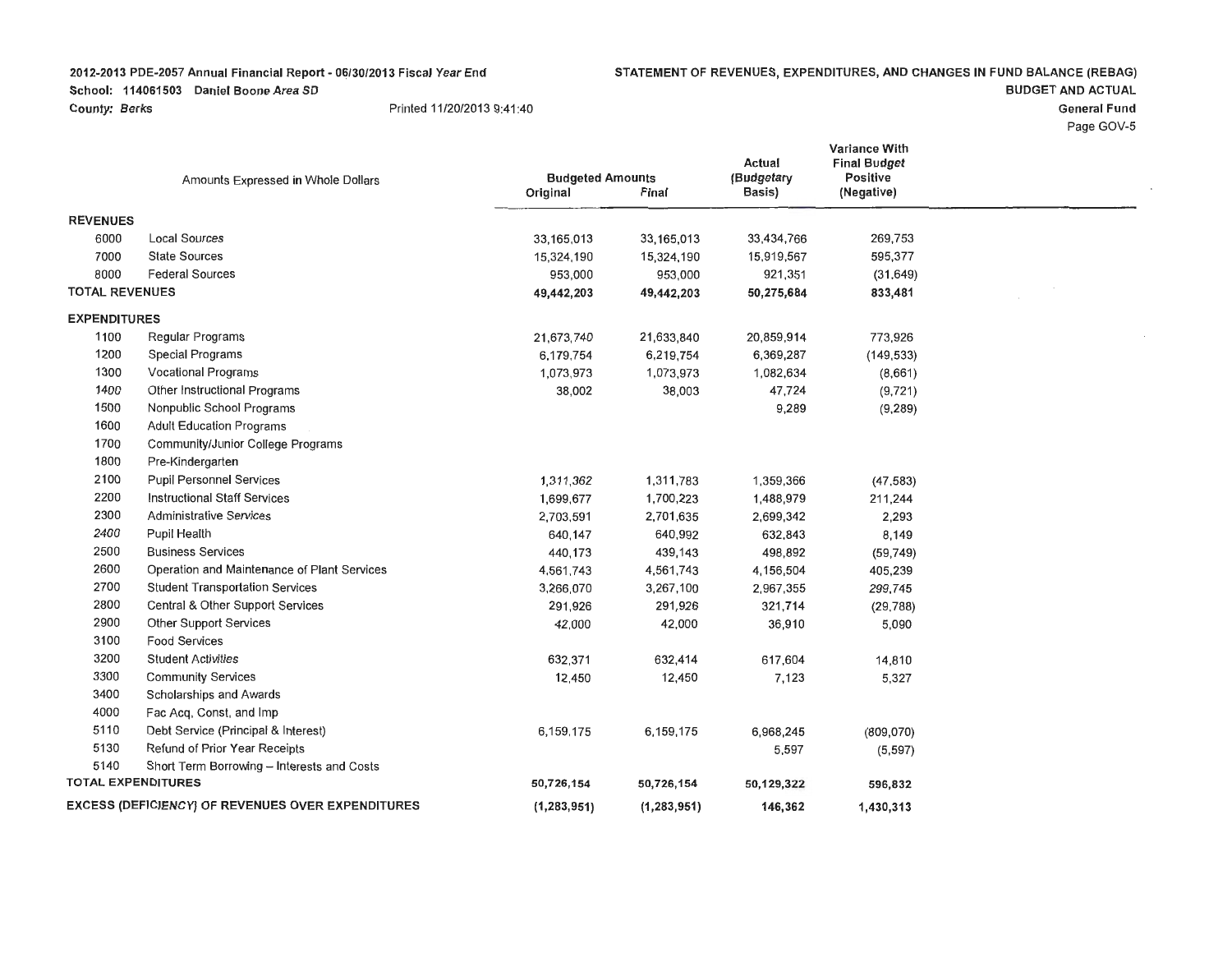# **STATEMENT** OF **REVENUES, EXPENDITURES, AND CHANGES IN FUND BALANCE (REBAG)**

School: 114061503 Daniel Boone Area SD

County: Berks **Printed 11/20/2013** 9:41:40

**General Fund** 

**BUDGET AND ACTUAL** 

Page GOV-6

|      | Amounts Expressed in Whole Dollars               | <b>Budgeted Amounts</b><br>Original | Final         | Actual<br>(Budgetary<br>Basis)                     | <b>Variance With</b><br><b>Final Budget</b><br><b>Positive</b><br>(Negative)                                                |                                                                                                                                                                                                                                                                                                                                                                                                                                                                                                          |  |
|------|--------------------------------------------------|-------------------------------------|---------------|----------------------------------------------------|-----------------------------------------------------------------------------------------------------------------------------|----------------------------------------------------------------------------------------------------------------------------------------------------------------------------------------------------------------------------------------------------------------------------------------------------------------------------------------------------------------------------------------------------------------------------------------------------------------------------------------------------------|--|
|      | OTHER FINANCING SOURCES (USES)                   |                                     |               |                                                    |                                                                                                                             |                                                                                                                                                                                                                                                                                                                                                                                                                                                                                                          |  |
| 9100 | Sale of Bonds                                    |                                     |               |                                                    |                                                                                                                             |                                                                                                                                                                                                                                                                                                                                                                                                                                                                                                          |  |
| 9200 | Proceeds From Extended Term Financing            |                                     |               |                                                    |                                                                                                                             |                                                                                                                                                                                                                                                                                                                                                                                                                                                                                                          |  |
| 9300 | Interfund Transfers - IN (from other funds)      |                                     |               |                                                    |                                                                                                                             |                                                                                                                                                                                                                                                                                                                                                                                                                                                                                                          |  |
| 9400 | Sale / Compensation for Fixed Assets             |                                     |               | 275                                                | 275                                                                                                                         |                                                                                                                                                                                                                                                                                                                                                                                                                                                                                                          |  |
| 9700 | Transfers from Comp Unit / Primary Govt          |                                     |               |                                                    |                                                                                                                             |                                                                                                                                                                                                                                                                                                                                                                                                                                                                                                          |  |
| 9900 | Other Financing Sources Not Listed (9000 Series) |                                     |               |                                                    |                                                                                                                             |                                                                                                                                                                                                                                                                                                                                                                                                                                                                                                          |  |
| 5120 | Debt Service - Refunded Bond Issues              |                                     |               |                                                    |                                                                                                                             |                                                                                                                                                                                                                                                                                                                                                                                                                                                                                                          |  |
| 5150 | <b>Bond Discounts</b>                            |                                     |               |                                                    |                                                                                                                             |                                                                                                                                                                                                                                                                                                                                                                                                                                                                                                          |  |
| 5200 | Interfund Transfers - Out (to other funds)       |                                     |               |                                                    |                                                                                                                             |                                                                                                                                                                                                                                                                                                                                                                                                                                                                                                          |  |
| 5300 | Transfer to Component Unit or Primary Government |                                     |               |                                                    |                                                                                                                             |                                                                                                                                                                                                                                                                                                                                                                                                                                                                                                          |  |
| 5900 | <b>Budgetary Reserve</b>                         |                                     |               |                                                    |                                                                                                                             |                                                                                                                                                                                                                                                                                                                                                                                                                                                                                                          |  |
|      | TOTAL OTHER FINANCING SOURCES (USES)             |                                     |               | 275                                                | 275                                                                                                                         |                                                                                                                                                                                                                                                                                                                                                                                                                                                                                                          |  |
|      | <b>SPECIAL AND EXTRAORDINARY ITEMS</b>           |                                     |               |                                                    |                                                                                                                             |                                                                                                                                                                                                                                                                                                                                                                                                                                                                                                          |  |
| 8888 | Special Items                                    |                                     |               |                                                    |                                                                                                                             |                                                                                                                                                                                                                                                                                                                                                                                                                                                                                                          |  |
| 8889 | <b>Extraordinary Items</b>                       |                                     |               |                                                    |                                                                                                                             |                                                                                                                                                                                                                                                                                                                                                                                                                                                                                                          |  |
|      | <b>NET CHANGE IN FUND BALANCES</b>               | (1, 283, 951)                       | (1, 283, 951) | 146,637                                            | 1,430,588                                                                                                                   |                                                                                                                                                                                                                                                                                                                                                                                                                                                                                                          |  |
| 0040 | Fund Balance - Beginning of Fiscal Year          |                                     |               | 4.345,574                                          | 4,345,574                                                                                                                   |                                                                                                                                                                                                                                                                                                                                                                                                                                                                                                          |  |
| 0050 | Prior Period Adjustment                          |                                     |               |                                                    |                                                                                                                             |                                                                                                                                                                                                                                                                                                                                                                                                                                                                                                          |  |
|      | <b>FUND BALANCE - END OF YEAR</b>                | (1, 283, 951)                       | (1, 283, 951) | 4,492,211                                          | 5,776,162                                                                                                                   |                                                                                                                                                                                                                                                                                                                                                                                                                                                                                                          |  |
|      |                                                  |                                     |               | $\cdots \cdots \cdots \cdots \cdots \cdots \cdots$ | $\mathcal{L}^{\mathcal{A}}(x) = \mathcal{L}^{\mathcal{A}}(x) = \mathcal{L}^{\mathcal{A}}(x) = \mathcal{L}^{\mathcal{A}}(x)$ | $\begin{aligned} \begin{array}{c} \text{if } \mathcal{L} \text{ is } \mathcal{L} \text{ is } \mathcal{L} \text{ is } \mathcal{L} \text{ is } \mathcal{L} \text{ is } \mathcal{L} \text{ is } \mathcal{L} \text{ is } \mathcal{L} \text{ is } \mathcal{L} \text{ is } \mathcal{L} \text{ is } \mathcal{L} \text{ is } \mathcal{L} \text{ is } \mathcal{L} \text{ is } \mathcal{L} \text{ is } \mathcal{L} \text{ is } \mathcal{L} \text{ is } \mathcal{L} \text{ is } \mathcal{L} \text{ is } \mathcal{L$ |  |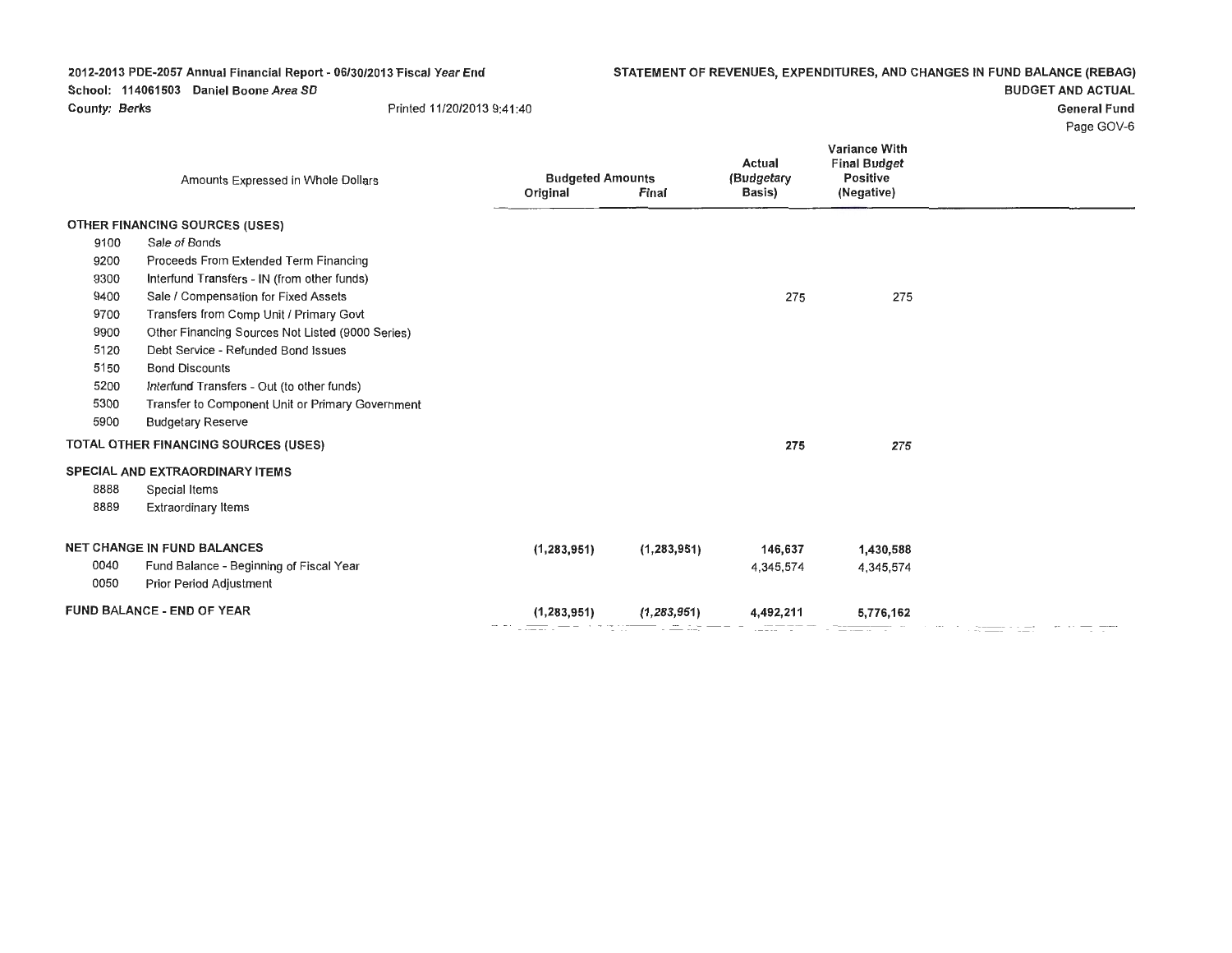**School: 114061503 Daniel Boone Area SD** 

**County: Berks** Printed 11/20/2013 9:41 :41

Page PRO-7A

|                        | Amounts Expressed in Whole Dollars                   | Food<br><b>Service</b><br>(51) | <b>Child Care</b><br><b>Operations</b><br>(52) | Other<br>Enterprise<br><b>Funds</b><br>(58) | <b>TOTAL</b> | Internal<br><b>Service</b><br>(60) |
|------------------------|------------------------------------------------------|--------------------------------|------------------------------------------------|---------------------------------------------|--------------|------------------------------------|
|                        |                                                      |                                |                                                |                                             |              |                                    |
|                        | ASSETS AND DEFERRED OUTFLOWS OF RESOURCES            |                                |                                                |                                             |              |                                    |
| <b>Current Assets:</b> |                                                      |                                |                                                |                                             |              |                                    |
| 0100                   | Cash and Cash Equivalents                            | 287,379                        |                                                |                                             | 287,379      |                                    |
| 0110                   | Investments                                          |                                |                                                |                                             |              |                                    |
| 0130                   | Due From Other Funds                                 | 4,619                          |                                                |                                             | 4,619        |                                    |
| 0141                   | Due from Other Governments                           | 63,990                         |                                                |                                             | 63,990       |                                    |
| 0146                   | Due From Primary Governments                         |                                |                                                |                                             |              |                                    |
| 0147                   | Due From Component Units                             |                                |                                                |                                             |              |                                    |
| 0150                   | Other Receivables (Include Bond Proceeds Receivable) | 6,631                          |                                                |                                             | 6,631        |                                    |
| 0170                   | Inventories                                          |                                |                                                |                                             |              |                                    |
| 0180                   | Prepaid Expenses / Expenditures                      | 3,414                          |                                                |                                             | 3,414        |                                    |
| 0190                   | <b>Other Current Assets</b>                          |                                |                                                |                                             |              |                                    |
|                        | <b>Total Current Assets</b>                          | 366,033                        |                                                |                                             | 366,033      |                                    |
|                        | <b>Noncurrent Assets:</b>                            |                                |                                                |                                             |              |                                    |
| 0108                   | Restricted Cash and Cash Equivalents                 |                                |                                                |                                             |              |                                    |
| 0160                   | Advances to Other Funds (Long-Term Loans)            |                                |                                                |                                             |              |                                    |
| 0211                   | Land                                                 |                                |                                                |                                             |              |                                    |
| 0212                   | Site Improvements (net)                              |                                |                                                |                                             |              |                                    |
| 0220                   | Building & Building Improvements (net)               |                                |                                                |                                             |              |                                    |
| 0230                   | Furniture & Equipment (net)                          | 88,426                         |                                                |                                             | 88,426       |                                    |
| 0250                   | <b>Construction in Progress</b>                      |                                |                                                |                                             |              |                                    |
| 0260                   | LT Prepayments (net Acc Amort LT Prepayments)        |                                |                                                |                                             |              |                                    |
|                        | <b>Total NonCurrent Assets</b>                       | 88,426                         |                                                |                                             | 88,426       |                                    |
| 0910                   | Deferred Outflows Of Resources                       |                                |                                                |                                             |              |                                    |
|                        | TOTAL ASSETS AND DEFERRED OUTFLOW OF RESOURCES       | 454,459                        |                                                |                                             | 454,459      |                                    |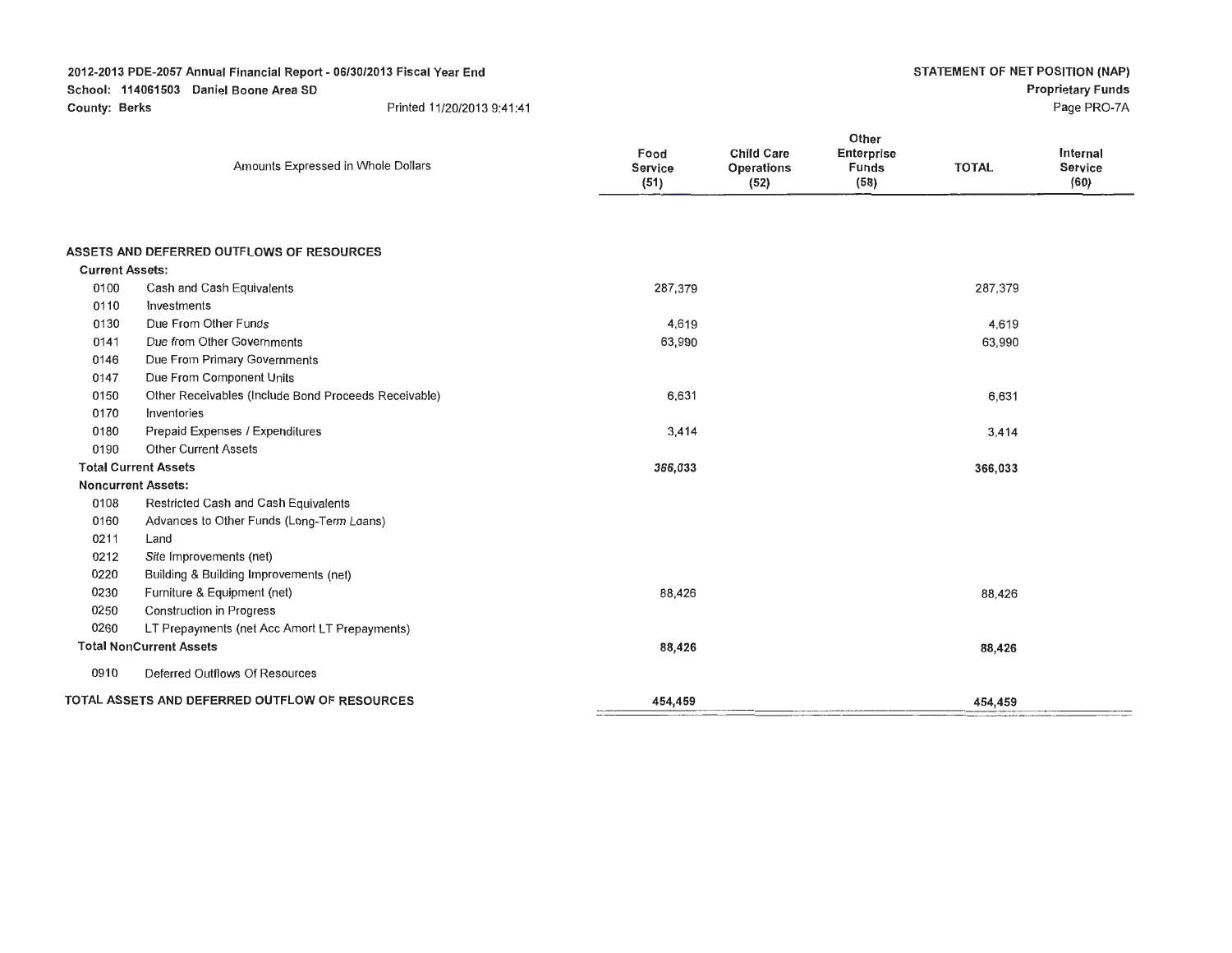School: 114061503 Daniel Boone Area SD

County: Berks **Printed 11/20/2013 9:41:41** 

Page PRO-8A

|                             | Amounts Expressed in Whole Dollars                                      | Food<br><b>Service</b><br>(51) | <b>Child Care</b><br>Operations<br>(52) | Other<br>Enterprise<br>Funds<br>(58) | <b>TOTAL</b> | Internal<br><b>Service</b><br>(60) |
|-----------------------------|-------------------------------------------------------------------------|--------------------------------|-----------------------------------------|--------------------------------------|--------------|------------------------------------|
|                             |                                                                         |                                |                                         |                                      |              |                                    |
|                             | LIABILITIES, DEFERRED INFLOWS OF RESOURCES AND NET POSITION             |                                |                                         |                                      |              |                                    |
| <b>Current Liabilities:</b> |                                                                         |                                |                                         |                                      |              |                                    |
| 0400                        | Due to Other Funds                                                      | 198,897                        |                                         |                                      | 198,897      |                                    |
| 0411                        | Due to Other Governments                                                |                                |                                         |                                      |              |                                    |
| 0413                        | Due to Component Units                                                  |                                |                                         |                                      |              |                                    |
| 0420                        | Accounts Payable                                                        | 1,238                          |                                         |                                      | 1,238        |                                    |
| 0430                        | Contracts Payable                                                       |                                |                                         |                                      |              |                                    |
| 0440                        | Curr. Portion of LT Debt (incl. ST Comp Abs, OPEB)                      |                                |                                         |                                      |              |                                    |
| 0450                        | Short-Term Payables                                                     |                                |                                         |                                      |              |                                    |
| 0461                        | <b>Accrued Salaries and Benefits</b>                                    | 2,012                          |                                         |                                      | 2,012        |                                    |
| 0462                        | Payroll Deductions and Withholdings<br><b>Total Current Liabilities</b> |                                |                                         |                                      |              |                                    |
|                             |                                                                         | 202,147                        |                                         |                                      | 202,147      |                                    |
|                             | <b>Noncurrent Liabilities:</b><br>Advances from Other Funds             |                                |                                         |                                      |              |                                    |
| 0470                        |                                                                         |                                |                                         |                                      |              |                                    |
| 0480                        | <b>Deferred Revenues</b>                                                | 32,168                         |                                         |                                      | 32,168       |                                    |
| 0490                        | <b>Other Current Liabilities</b>                                        |                                |                                         |                                      |              |                                    |
| 0510                        | <b>Bonds Payable</b>                                                    |                                |                                         |                                      |              |                                    |
| 0520                        | Extended Term Financing Agreements Payable                              |                                |                                         |                                      |              |                                    |
| 0530                        | Lease Purchase Obligations                                              |                                |                                         |                                      |              |                                    |
| 0540                        | LT Portion of Compensated Absences                                      | 9,495                          |                                         |                                      | 9,495        |                                    |
| 0550                        | Authority Lease Obligations                                             |                                |                                         |                                      |              |                                    |
| 0599                        | Other Long-Term Liabilities                                             | 10,154                         |                                         |                                      | 10,154       |                                    |
|                             | <b>Total NonCurrent Liabilities</b>                                     | 51,817                         |                                         |                                      | 51,817       |                                    |
| <b>TOTAL LIABILITIES</b>    |                                                                         | 253,964                        |                                         |                                      | 253,964      |                                    |
| 0950                        | Deferred Inflows Of Resources                                           |                                |                                         |                                      |              |                                    |
| <b>NET POSITION</b>         |                                                                         |                                |                                         |                                      |              |                                    |
| 0791                        | Invested in Capital Assets Net of Related Debt                          | 88,426                         |                                         |                                      | 88,426       |                                    |
| 0798                        | Restricted for Legal Purposes (0792-0798)                               |                                |                                         |                                      |              |                                    |
| 0799                        | Unrestricted                                                            | 112,069                        |                                         |                                      | 112,069      |                                    |
| <b>TOTAL NET POSITION</b>   |                                                                         | 200,495                        |                                         |                                      | 200,495      |                                    |
|                             | TOTAL LIABILITIES, DEFERRED INFLOWS OF RESOURCES AND NET POSITION       | 454,459                        |                                         |                                      | 454,459      |                                    |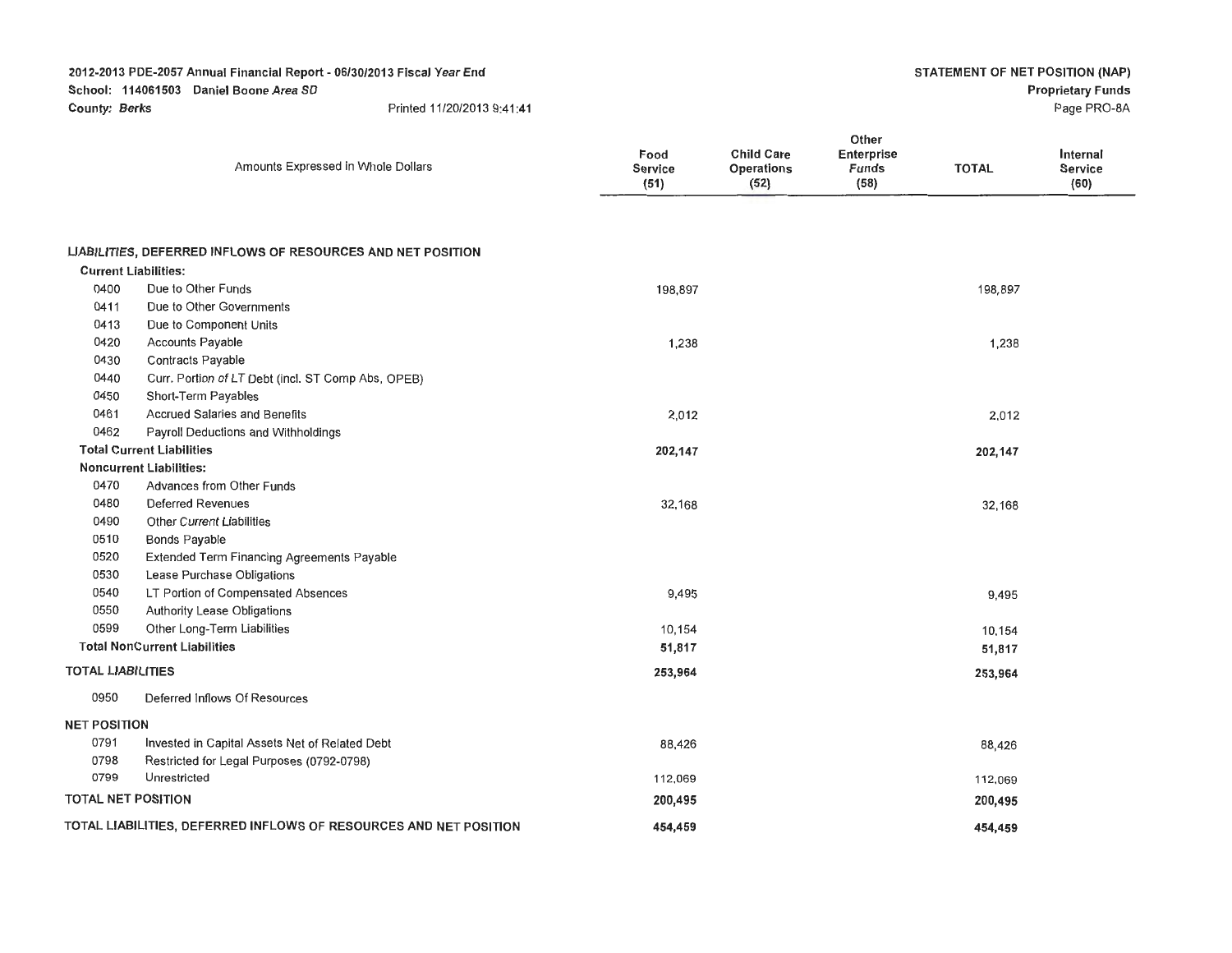#### School: 114061503 Daniel Boone Area SD

 $\sim$ 

County: Berks Printed 11/20/2013 9:41:42

**STATEMENT OF REVENUES, EXPENSES, AND CHANGES IN FUND NET POSITION (REP)** 

 $\alpha$ 

**Proprietary Funds**  Page PRO-9A

|                           |                                                  |                         |                                         | Other                                     |              |                             |
|---------------------------|--------------------------------------------------|-------------------------|-----------------------------------------|-------------------------------------------|--------------|-----------------------------|
|                           | Amounts Expressed in Whole Dollars               | Food<br>Service<br>(51) | <b>Child Care</b><br>Operations<br>(52) | <b>Enterprise</b><br><b>Funds</b><br>(58) | <b>TOTAL</b> | Internal<br>Service<br>(60) |
| <b>OPERATING REVENUES</b> |                                                  |                         |                                         |                                           |              |                             |
| 6600                      | Food Service Revenue                             | 876,327                 |                                         |                                           | 876,327      |                             |
| 6900                      | <b>Charges for Services</b>                      |                         |                                         |                                           |              |                             |
| 6999                      | Other Operating Revenues                         |                         |                                         |                                           |              |                             |
|                           | TOTAL OPERATING REVENUES                         | 876,327                 |                                         |                                           | 876,327      |                             |
| <b>OPERATING EXPENSES</b> |                                                  |                         |                                         |                                           |              |                             |
| 100                       | Salaries                                         | 560,455                 |                                         |                                           | 560,455      |                             |
| 200                       | <b>Employee Benefits</b>                         | 143,791                 |                                         |                                           | 143,791      |                             |
| 300                       | Purchased Professional and Technical Service     |                         |                                         |                                           |              |                             |
| 400                       | <b>Purchased Property Services</b>               |                         |                                         |                                           |              |                             |
| 500                       | Other Purchased Service                          | 625,550                 |                                         |                                           | 625,550      |                             |
| 600                       | Supplies                                         | 89,126                  |                                         |                                           | 89,126       |                             |
| 700                       | Depreciation                                     | 11,247                  |                                         |                                           | 11,247       |                             |
| 810                       | Dues and Fees                                    |                         |                                         |                                           |              |                             |
| 890                       | Other Operating Expenditures                     |                         |                                         |                                           |              |                             |
|                           | <b>TOTAL OPERATING EXPENSES</b>                  | 1,430,169               |                                         |                                           | 1,430,169    |                             |
|                           | <b>OPERATING INCOME (LOSS)</b>                   | (553, 842)              |                                         |                                           | (553, 842)   |                             |
|                           | <b>NONOPERATING REVENUES (EXPENSES)</b>          |                         |                                         |                                           |              |                             |
| 6500                      | Earnings on Investments                          | 452                     |                                         |                                           | 452          |                             |
| 6920                      | Contributions and Donations - Private Sources    |                         |                                         |                                           |              |                             |
| 6930                      | Gain / Loss on Sale of Fixed Assets              |                         |                                         |                                           |              |                             |
| 6991                      | Refunds of Prior Year Expenditures               |                         |                                         |                                           |              |                             |
| 7000                      | <b>State Sources</b>                             | 90,858                  |                                         |                                           | 90,858       |                             |
| 8000                      | <b>Federal Sources</b>                           | 446,537                 |                                         |                                           | 446,537      |                             |
| 820                       | Claims and Judgements                            |                         |                                         |                                           |              |                             |
| 830                       | <b>Interest Expenses</b>                         |                         |                                         |                                           |              |                             |
|                           | TOTAL NONOPERATING REVENUES (EXPENSES)           | 537,847                 |                                         |                                           | 537,847      |                             |
|                           | INCOME (LOSS) BEFORE CONTRIBUTIONS AND TRANSFERS | (15,995)                |                                         |                                           | (15, 995)    |                             |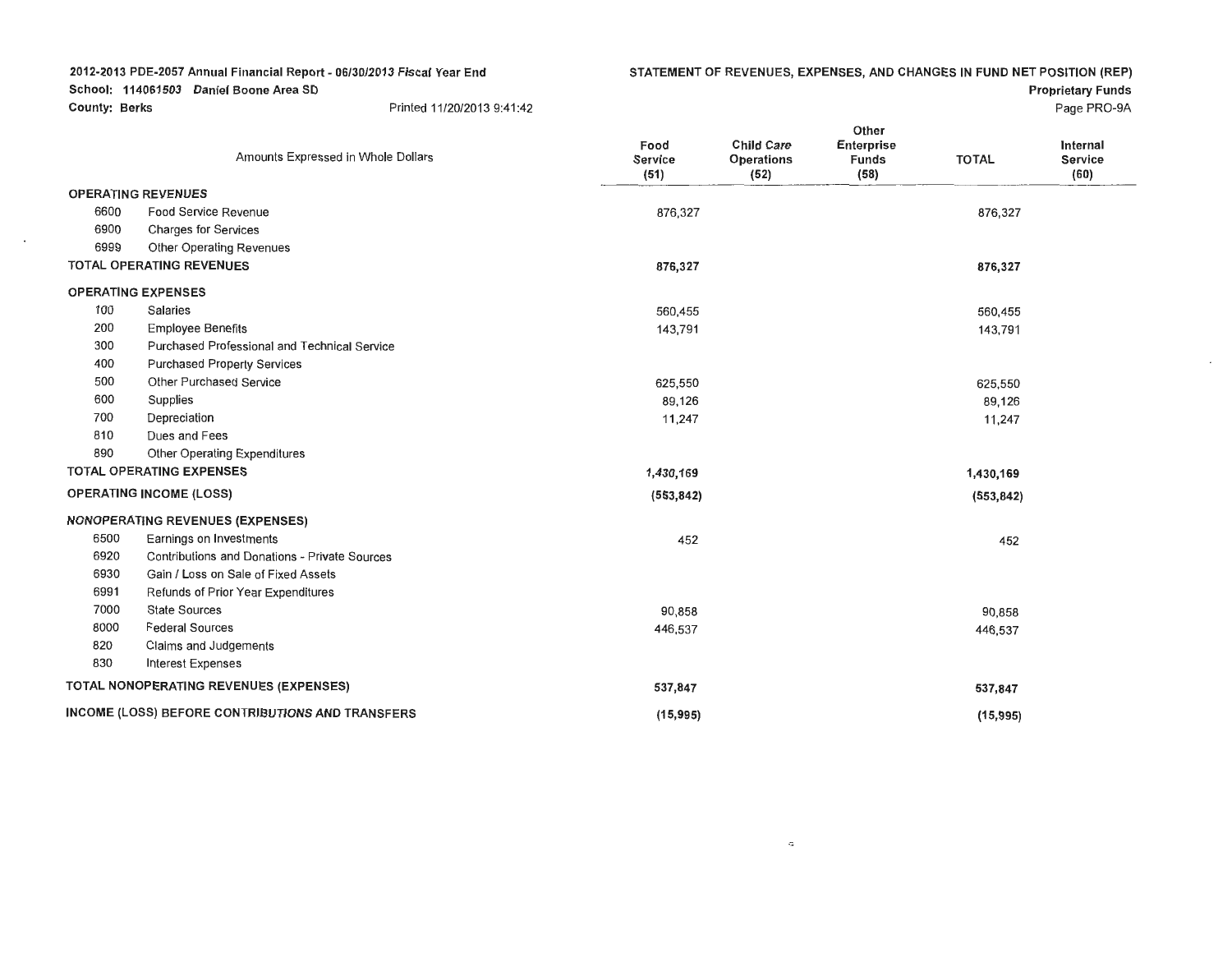| 2012-2013 PDE-2057 Annual Financial Report - 06/30/2013 Fiscal Year End |                                                     | STATEMENT OF REVENUES, EXPENSES, AND CHANGES IN FUND NET POSITION (REP) |                                         |                                             |              |                                    |  |
|-------------------------------------------------------------------------|-----------------------------------------------------|-------------------------------------------------------------------------|-----------------------------------------|---------------------------------------------|--------------|------------------------------------|--|
|                                                                         | School: 114061503 Daniel Boone Area SD              |                                                                         |                                         |                                             |              | <b>Proprietary Funds</b>           |  |
| <b>County: Berks</b>                                                    | Printed 11/20/2013 9:41:42                          |                                                                         |                                         |                                             |              | Page PRO-10A                       |  |
|                                                                         | Amounts Expressed in Whole Dollars                  | Food<br><b>Service</b><br>(51)                                          | Child Care<br><b>Operations</b><br>(52) | Other<br>Enterprise<br><b>Funds</b><br>(58) | <b>TOTAL</b> | Internal<br><b>Service</b><br>(60) |  |
|                                                                         | <b>CONTRIBUTIONS AND TRANSFERS</b>                  |                                                                         |                                         |                                             |              |                                    |  |
| 9500                                                                    | Capital Contributions                               |                                                                         |                                         |                                             |              |                                    |  |
| 9998                                                                    | Transfers from (to) Component Units or Primary Govt |                                                                         |                                         |                                             |              |                                    |  |
| 9999                                                                    | Transfers In (Out)                                  |                                                                         |                                         |                                             |              |                                    |  |
|                                                                         | <b>CHANGE IN NET POSITION</b>                       | (15, 995)                                                               |                                         |                                             | (15, 995)    |                                    |  |
| 0041                                                                    | Net Position - Beginning of Fiscal Year             | 216,490                                                                 |                                         |                                             | 216,490      |                                    |  |
| 0057                                                                    | Accounting Changes / Residual Equity Transfers      |                                                                         |                                         |                                             |              |                                    |  |
| 0061                                                                    | Prior Period Adjustment                             |                                                                         |                                         |                                             |              |                                    |  |
| <b>NET POSITION - END OF YEAR</b>                                       |                                                     | 200,495                                                                 |                                         |                                             | 200,495      |                                    |  |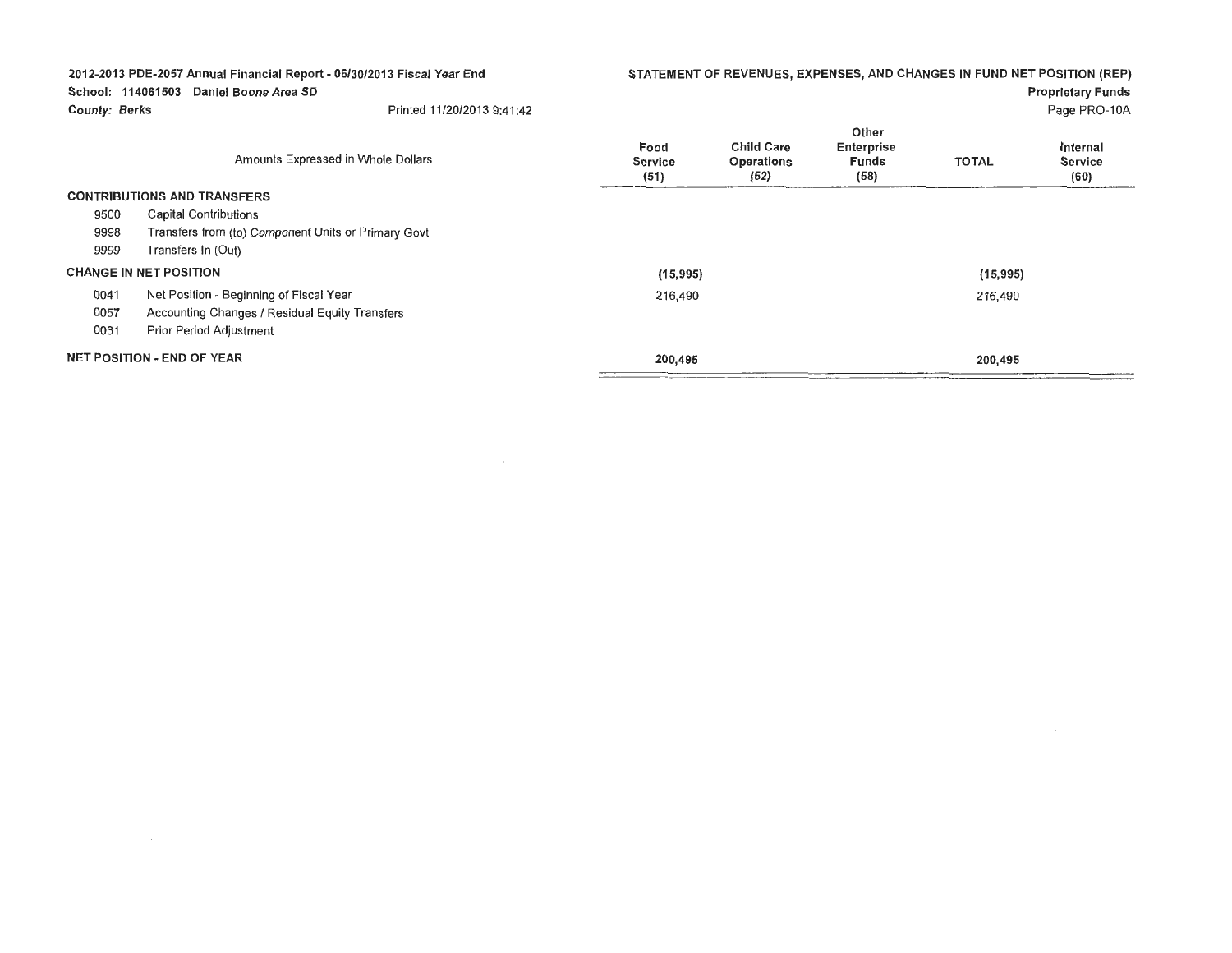#### School: 114061503 Daniel Boone Area SD

County: Berks **Printed 11/20/2013 9:41:42** 

 $\mathcal{L}^{\mathcal{L}}$ 

Page PRO-11A

 $\epsilon$ 

|      |                                                                      | Food<br>Service<br>(51) | <b>Child Care</b><br><b>Operations</b><br>(52) | Other<br>Enterprise<br>Funds<br>(58) | <b>TOTAL</b> | Internal<br>Service<br>(60) |
|------|----------------------------------------------------------------------|-------------------------|------------------------------------------------|--------------------------------------|--------------|-----------------------------|
|      | <b>Cash Flows From Operating Activities</b>                          |                         |                                                |                                      |              |                             |
| 9937 | Cash Received From Users                                             | 887,414                 |                                                |                                      | 887,414      |                             |
| 9938 | Cash Received From Assessments Made to Other Funds                   |                         |                                                |                                      |              |                             |
| 9939 | Cash Received From Earnings on Investments                           |                         |                                                |                                      |              |                             |
| 9940 | Cash Received From Other Operating Revenue                           |                         |                                                |                                      |              |                             |
| 9941 | Cash Payments to Employees For Services                              | 560,127                 |                                                |                                      | 560,127      |                             |
| 9942 | Cash Payments For Insurance Claims                                   |                         |                                                |                                      |              |                             |
| 9943 | Cash Payments to Suppliers For Goods and Services                    | 737,875                 |                                                |                                      | 737,875      |                             |
| 9944 | Cash Payments For Other Operating Expenses                           |                         |                                                |                                      |              |                             |
|      | Net Cash Provided By (Used For) Operating Activities                 | (410, 588)              |                                                |                                      | (410, 588)   |                             |
|      | <b>Cash Flows From Non-Capital Financing Activities</b>              |                         |                                                |                                      |              |                             |
| 6000 | <b>Local Sources</b>                                                 |                         |                                                |                                      |              |                             |
| 7000 | <b>State Sources</b>                                                 | 97,016                  |                                                |                                      | 97,016       |                             |
| 8000 | <b>Federal Sources</b>                                               | 412,186                 |                                                |                                      | 412,186      |                             |
| 9917 | Notes and Loans Received (Repaid)                                    |                         |                                                |                                      |              |                             |
| 9918 | Interest Paid on Notes/Loans (5100-830)                              |                         |                                                |                                      |              |                             |
| 9919 | Operating Transfers In (Out)/Residual Equity Trans                   |                         |                                                |                                      |              |                             |
| 9920 | Operating Transfers In (Out) Primary Government                      |                         |                                                |                                      |              |                             |
| 9921 | Operating Transfers In (Out) Component Units                         |                         |                                                |                                      |              |                             |
| 9922 | Refund of Prior Year Expenditures (6991)                             |                         |                                                |                                      |              |                             |
|      | Net Cash Prov By (Used for) Non-Capital Financing Activities         | 509,202                 |                                                |                                      | 509,202      |                             |
|      | Cash Flows From Capital and Related Financing Activities             |                         |                                                |                                      |              |                             |
| 4000 | Fac Acq, Const, and Imp                                              | (58, 023)               |                                                |                                      | (58, 023)    |                             |
| 6930 | Gain / Loss on Sale of Fixed Assets                                  |                         |                                                |                                      |              |                             |
| 9200 | Proceeds From Extended Term Financing                                |                         |                                                |                                      |              |                             |
| 9925 | Principal Paid on Financing Agreements                               |                         |                                                |                                      |              |                             |
| 9926 | Interest Paid on Financing Agreements (5100-830)                     |                         |                                                |                                      |              |                             |
| 9927 | (Inc) Dec in Contributed Capital                                     |                         |                                                |                                      |              |                             |
|      | Net Cash Prov By (Used for) Capital and Related Financing Activities | (58, 023)               |                                                |                                      | (58, 023)    |                             |
|      | <b>Cash Flows From Investing Activities</b>                          |                         |                                                |                                      |              |                             |
| 6500 | Earnings on Investments                                              | 452                     |                                                |                                      | 452          |                             |
| 9929 | Purchase of Inv Securities / Deposits to Inv Pools                   |                         |                                                |                                      |              |                             |
| 9930 | Withdrawls from Investment Pools                                     |                         |                                                |                                      |              |                             |
| 9931 | Proceeds from Sale and Maturity of Inv Securities                    |                         |                                                |                                      |              |                             |
| 9932 | Loans Received (Paid)                                                |                         |                                                |                                      |              |                             |
|      | Net Cash Prov By (Used for) Investing Activities                     | 452                     |                                                |                                      | 452          |                             |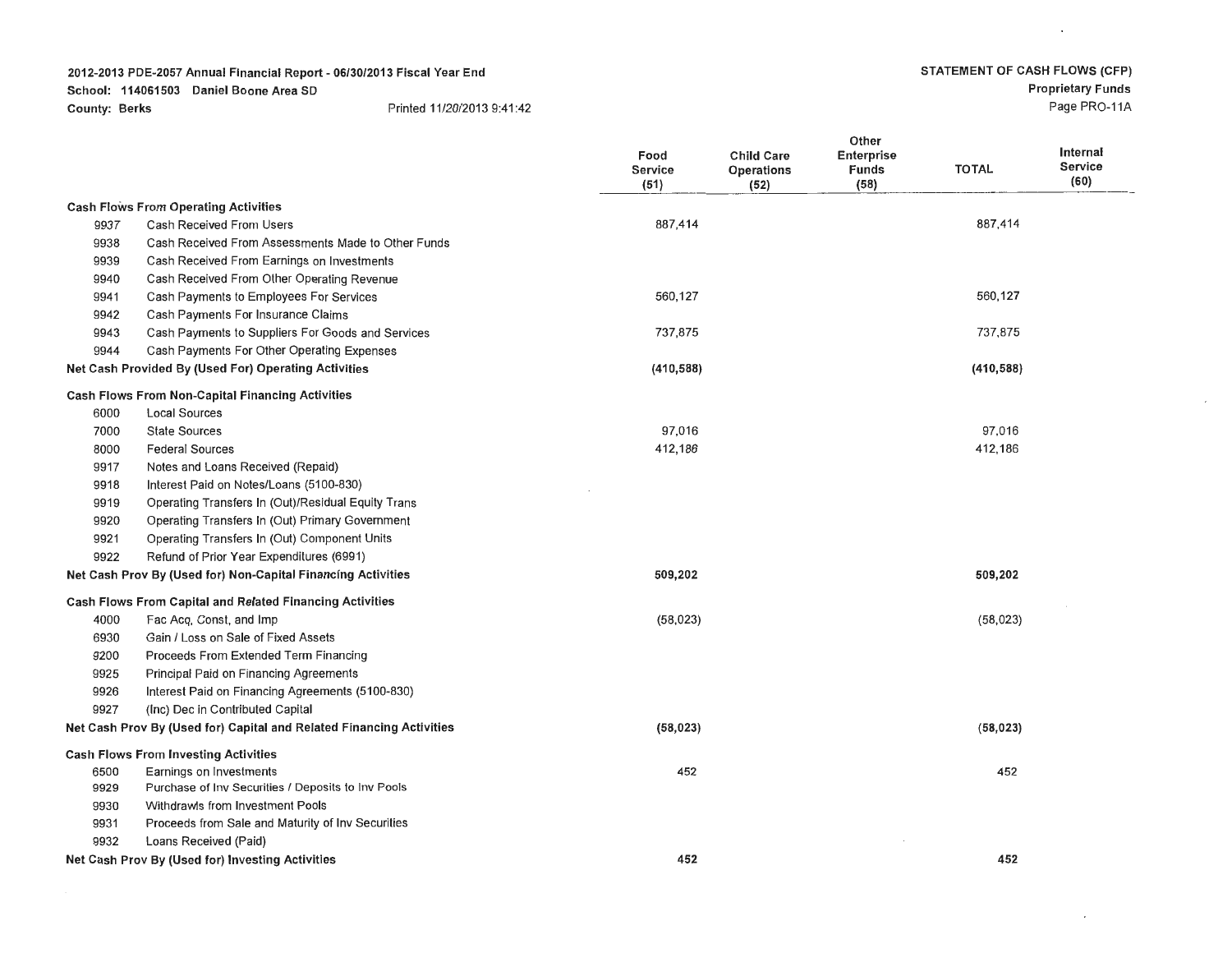School: 114061503 Daniel Boone Area SD

County: Berks **Printed 11/20/2013 9:41:42** 

| Page PR( |  |
|----------|--|
|          |  |

Service and the service of the service of the service of the service of the service of the service of the service of the service of the service of the service of the service of the service of the service of the service of

|                                                     | Food<br>Service<br>(51) | <b>Child Care</b><br><b>Operations</b><br>(52) | Other<br>Enterprise<br><b>Funds</b><br>(58) | <b>TOTAL</b> | Internal<br>Service<br>(60) |  |
|-----------------------------------------------------|-------------------------|------------------------------------------------|---------------------------------------------|--------------|-----------------------------|--|
| Net Inc (Dec) in Cash and Cash Flow                 | 41.043                  |                                                |                                             | 41,043       |                             |  |
| Cash and Cash Equivalents Beginning of Year<br>9935 | 246,336                 |                                                |                                             | 246,336      |                             |  |
| Cash and Cash Equivalents at Year End               | 287,379                 |                                                |                                             | 287,379      |                             |  |

| 9900                     | Other Financing Sources Not Listed (9000 Series)                                     | (553, 842) | (553, 842) |
|--------------------------|--------------------------------------------------------------------------------------|------------|------------|
|                          | Adjustments to Reconcile Operating Income (Loss) to Net Cash Provided by (Used for): |            |            |
| 9901                     | Depreciation and Net Amortization                                                    | 11,247     | 11,247     |
| 9902                     | Provision for Uncollectible Accounts                                                 |            |            |
| 9903                     | Other Adjustments                                                                    | 74,514     | 74,514     |
| 9904                     | (Inc) Dec In Accounts Receivable (0120-0150)                                         | 147,304    | 147,304    |
| 9905                     | Advances to Other Funds (0160)                                                       |            |            |
| 9906                     | (Inc) Dec in Inventories (0170)                                                      |            |            |
| 9907                     | (Inc) Dec in Prepaid Expenses (0180)                                                 | (3, 414)   | (3, 414)   |
| 9908                     | (Inc) Dec in Other Current Assets (0190)                                             |            |            |
| 9909                     | Inc (Dec) in Accounts Payable (0400-0450)                                            | (94, 299)  | (94, 299)  |
| 9910                     | Inc (Dec) in Accrued Salaries/Benefits (0461)                                        | 86         | 86         |
| 9911                     | Inc (Dec) in Payroll Deductions/Withholding (0462)                                   |            |            |
| 9912                     | Inc (Dec) in Advances from Other Funds (0470)                                        |            |            |
| 9913                     | Inc (Dec) in Deferred Revenue (0480)                                                 | 6,304      | 6,304      |
| 9914                     | Inc (Dec) in Other Current Liabilities (0490)                                        | 1,512      | 1,512      |
| <b>Total Adjustments</b> |                                                                                      | 143,254    | 143,254    |
|                          | Cash Provided By (Used For) Total                                                    | (410, 588) | (410, 588) |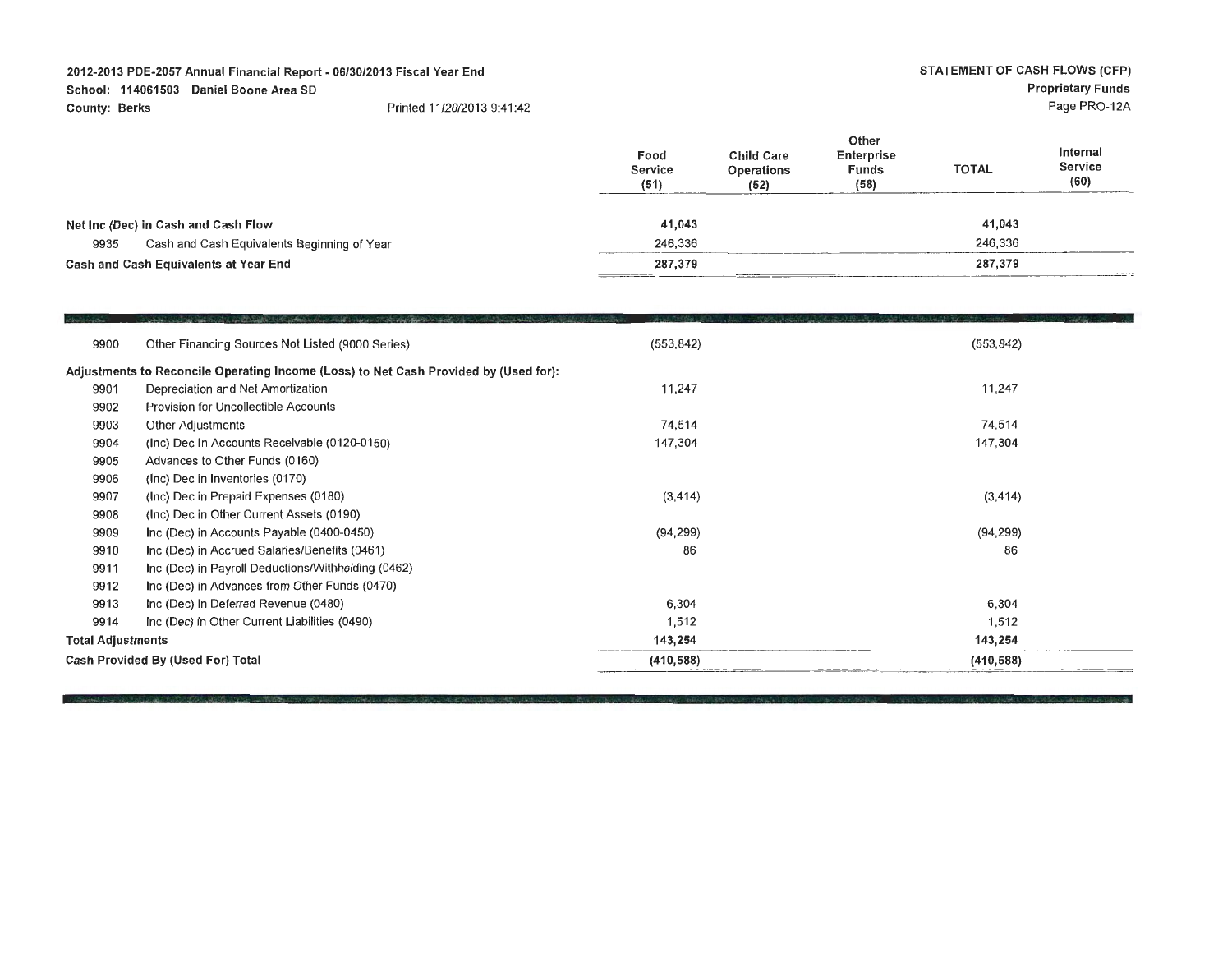| School: 114061503<br><b>County: Berks</b> | 2012-2013 PDE-2057 Annual Financial Report - 06/30/2013 Fiscal Year End<br>Daniel Boone Area SD<br>Printed 11/20/2013 9:41:43 |                                         |                                    |                                 | STATEMENT OF NET POSITION (NAF) | <b>Fiduciary Funds</b><br>Page FID-13A |
|-------------------------------------------|-------------------------------------------------------------------------------------------------------------------------------|-----------------------------------------|------------------------------------|---------------------------------|---------------------------------|----------------------------------------|
|                                           | Amounts Expressed in Whole Dollars                                                                                            | <b>Private Purpose</b><br>Trust<br>(71) | Investment<br><b>Trust</b><br>(72) | Pension<br><b>Trust</b><br>(73) | <b>Activity</b><br>(81)         | Other<br>Agency<br>(89)                |
|                                           | ASSETS AND DEFERRED OUTFLOWS OF RESOURCES                                                                                     |                                         |                                    |                                 |                                 |                                        |
| Assets                                    |                                                                                                                               |                                         |                                    |                                 |                                 |                                        |
| 0100                                      | Cash and Cash Equivalents                                                                                                     | 19,925                                  |                                    |                                 | 175,323                         |                                        |
| 0110                                      | Investments                                                                                                                   |                                         |                                    |                                 |                                 |                                        |
| 0130                                      | Due From Other Funds                                                                                                          |                                         |                                    |                                 |                                 |                                        |
| 0147                                      | Due From Component Units                                                                                                      |                                         |                                    |                                 |                                 |                                        |
| 0150                                      | <b>Other Receivables</b>                                                                                                      |                                         |                                    |                                 |                                 |                                        |
| 0160                                      | Advances to Other Funds                                                                                                       |                                         |                                    |                                 |                                 |                                        |
| 0170                                      | Inventories                                                                                                                   |                                         |                                    |                                 |                                 |                                        |
| 0180                                      | Prepaid Expenses / Expenditures                                                                                               |                                         |                                    |                                 |                                 |                                        |
| 0190                                      | <b>Other Current Assets</b>                                                                                                   |                                         |                                    |                                 |                                 |                                        |

**175,323** 

**175,323** 

| 0220 | Building & Building Improvements (net) |        |
|------|----------------------------------------|--------|
| 0230 | Furniture & Equipment (net)            |        |
|      | <b>TOTAL ASSETS</b>                    | 19,925 |
| 0910 | Deferred Outflows Of Resources         |        |

#### **TOTAL ASSETS AND DEFERRED OUTFLOWS OF RESOURCES 19,925**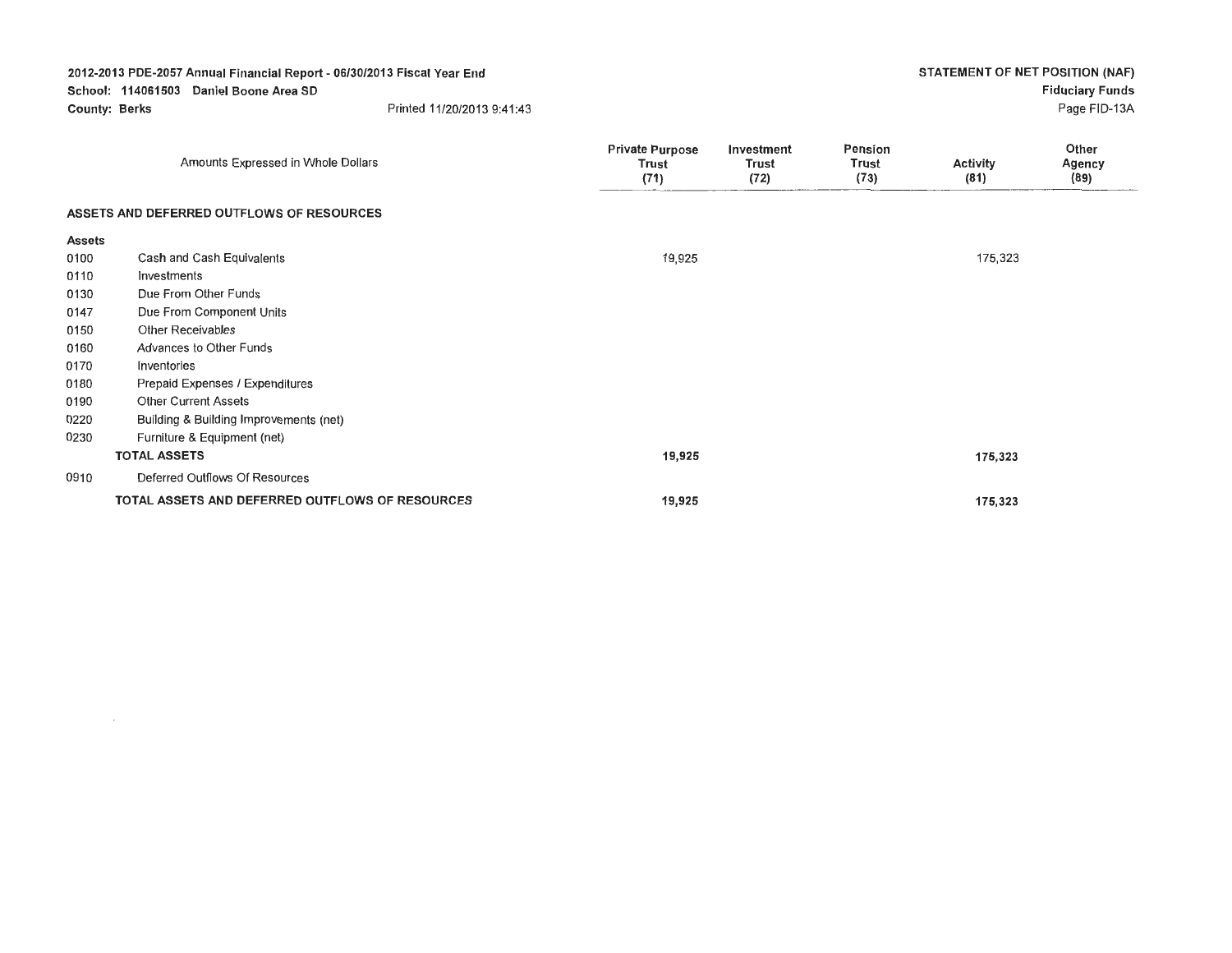## 2012-2013 PDE-2057 Annual Financial Report - 06/30/2013 Fiscal Year End School: 114061503 Daniel Boone Area SD

County: Berks

 $\sim 10^7$ 

Printed 11/20/2013 9:41 :43

| Component | Component    | Total            |
|-----------|--------------|------------------|
| Units     | <b>Units</b> | <b>Fiduciary</b> |
| (98)      | (99)         | Funds<br>___     |

| 195,248 | 0100 |
|---------|------|
|         | 0110 |
|         | 0130 |
|         | 0147 |
|         | 0150 |
|         | 0160 |
|         | 0170 |
|         | 0180 |
|         | 0190 |
|         | 0220 |
|         | 0230 |
| 195,248 |      |
|         | 0910 |
| 195,248 |      |
|         |      |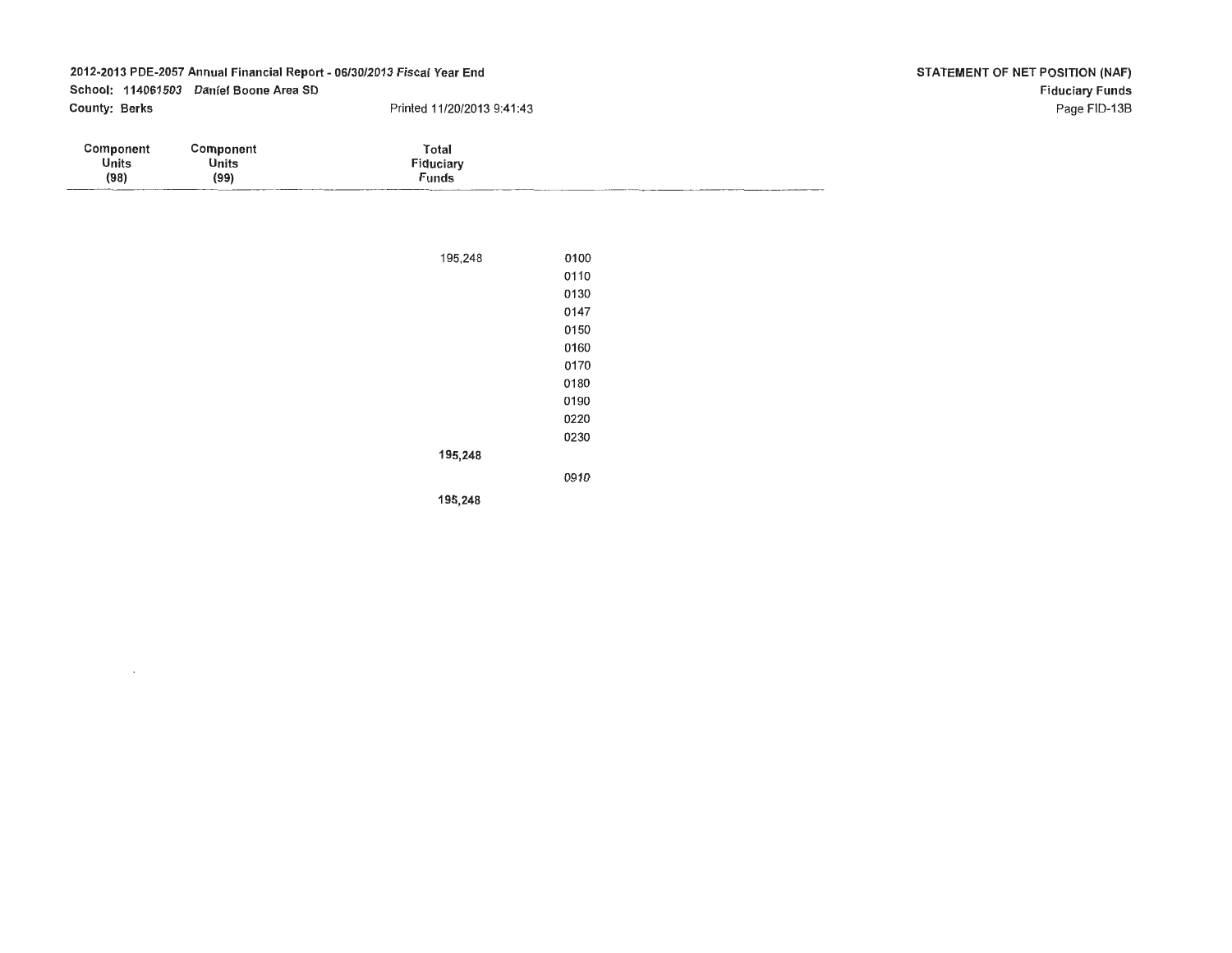| 2012-2013 PDE-2057 Annual Financial Report - 06/30/2013 Fiscal Year End |                                                                   |                                                |                                    | STATEMENT OF NET POSITION (NAF) |                         |                         |
|-------------------------------------------------------------------------|-------------------------------------------------------------------|------------------------------------------------|------------------------------------|---------------------------------|-------------------------|-------------------------|
|                                                                         | School: 114061503<br>Daniel Boone Area SD                         |                                                |                                    |                                 |                         | <b>Fiduciary Funds</b>  |
|                                                                         | <b>County: Berks</b><br>Printed 11/20/2013 9:41:43                |                                                |                                    |                                 |                         | Page FID-14A            |
|                                                                         | Amounts Expressed in Whole Dollars                                | <b>Private Purpose</b><br><b>Trust</b><br>(71) | Investment<br><b>Trust</b><br>(72) | Pension<br><b>Trust</b><br>(73) | <b>Activity</b><br>(81) | Other<br>Agency<br>(89) |
|                                                                         | LIABILITIES, DEFERRED INFLOWS OF RESOURCES AND NET POSITION       |                                                |                                    |                                 |                         |                         |
| Liabilities                                                             |                                                                   |                                                |                                    |                                 |                         |                         |
| 0400                                                                    | Due to Other Funds                                                |                                                |                                    |                                 |                         |                         |
| 0411                                                                    | Due to Other Governments                                          |                                                |                                    |                                 |                         |                         |
| 0412                                                                    | Due to Primary Government                                         |                                                |                                    |                                 |                         |                         |
| 0413                                                                    | Due to Component Units                                            |                                                |                                    |                                 |                         |                         |
| 0420                                                                    | Accounts Payable                                                  |                                                |                                    |                                 |                         |                         |
| 0430                                                                    | <b>Contracts Payable</b>                                          |                                                |                                    |                                 |                         |                         |
| 0450                                                                    | Short-Term Payables                                               |                                                |                                    |                                 |                         |                         |
| 0461                                                                    | Accrued Salaries and Benefits                                     |                                                |                                    |                                 |                         |                         |
| 0462                                                                    | Payroll Deductions and Withholdings                               |                                                |                                    |                                 |                         |                         |
| 0470                                                                    | Advances from Other Funds                                         |                                                |                                    |                                 |                         |                         |
| 0480                                                                    | <b>Deferred Revenues</b>                                          |                                                |                                    |                                 |                         |                         |
| 0490                                                                    | Other Current Liabilities                                         |                                                |                                    |                                 | 175,323                 |                         |
|                                                                         | <b>TOTAL LIABILITIES</b>                                          |                                                |                                    |                                 | 175,323                 |                         |
| 0950                                                                    | Deferred Inflows Of Resources                                     |                                                |                                    |                                 |                         |                         |
| <b>Net Position</b>                                                     |                                                                   |                                                |                                    |                                 |                         |                         |
| 0791                                                                    | Invested in Capital Assets Net of Related Debt                    |                                                |                                    |                                 |                         |                         |
| 0798                                                                    | Restricted for Legal Purposes (0792-0798)                         | 19,925                                         |                                    |                                 |                         |                         |
| 0799                                                                    | Unrestricted                                                      |                                                |                                    |                                 |                         |                         |
|                                                                         | <b>TOTAL NET POSITION</b>                                         | 19,925                                         |                                    |                                 |                         |                         |
|                                                                         | TOTAL LIABILITIES, DEFERRED INFLOWS OF RESOURCES AND NET POSITION | 19,925                                         |                                    |                                 | 175,323                 |                         |

 $\sim 10^{11}$  km s  $^{-1}$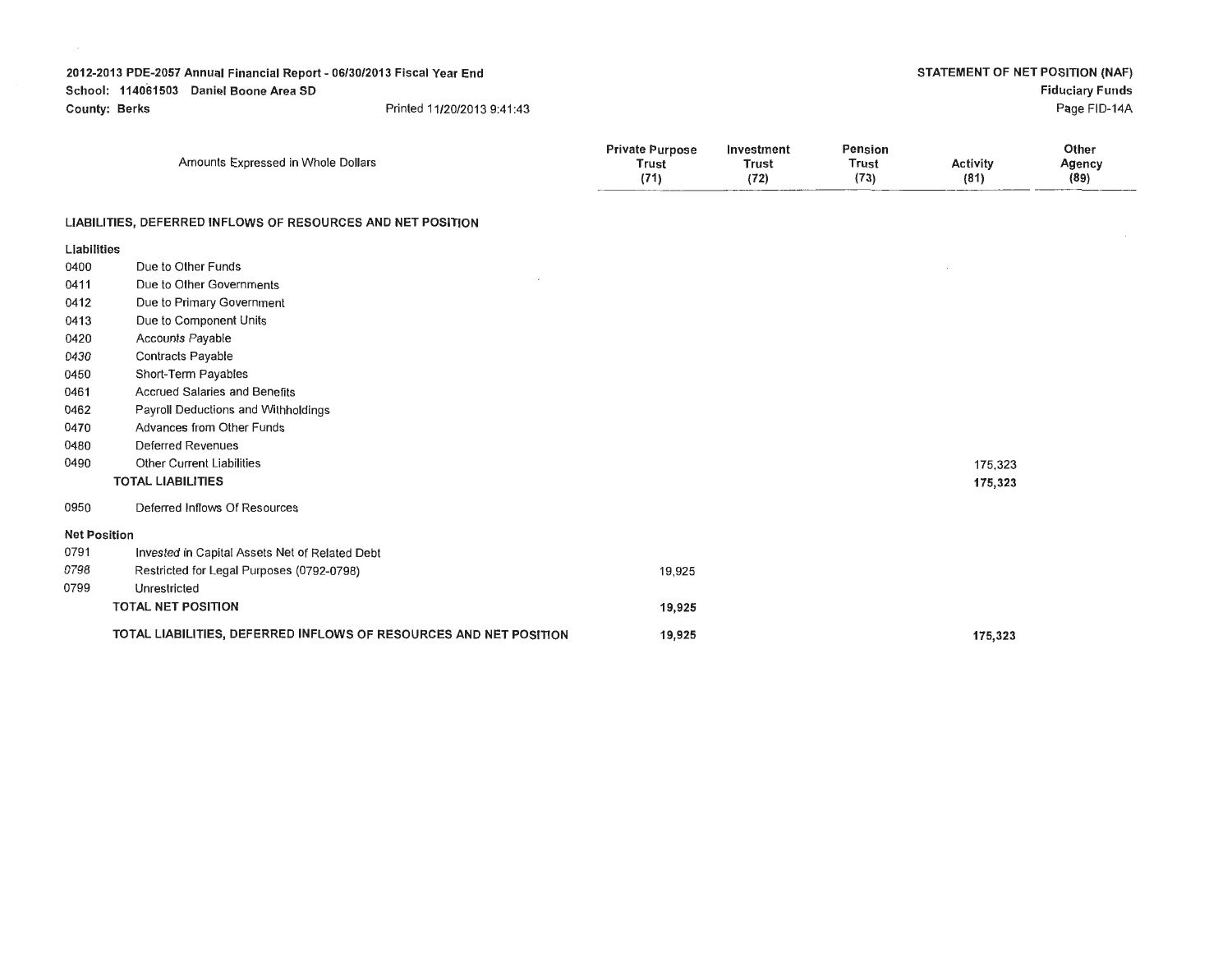### 2012-2013 PDE-2057 Annual Financial Report - 06/30/2013 Fiscal Year End School: 114061503 Daniel Boone Area SD

 $\sim 10^7$ 

County: Berks

Printed 11/20/2013 9:41 :43

| .omponent | `omponent | Total     |           |
|-----------|-----------|-----------|-----------|
| Units     | Units     | Fiduciary |           |
| (98)      | (99)      | Funds     | _________ |

|         | 0400 |
|---------|------|
|         | 0411 |
|         | 0412 |
|         | 0413 |
|         | 0420 |
|         | 0430 |
|         | 0450 |
|         | 0461 |
|         | 0462 |
|         | 0470 |
|         | 0480 |
| 175,323 | 0490 |
| 175,323 |      |
|         | 0950 |
|         | 0791 |
| 19,925  | 0798 |
|         | 0799 |
| 19,925  |      |
| 195,248 |      |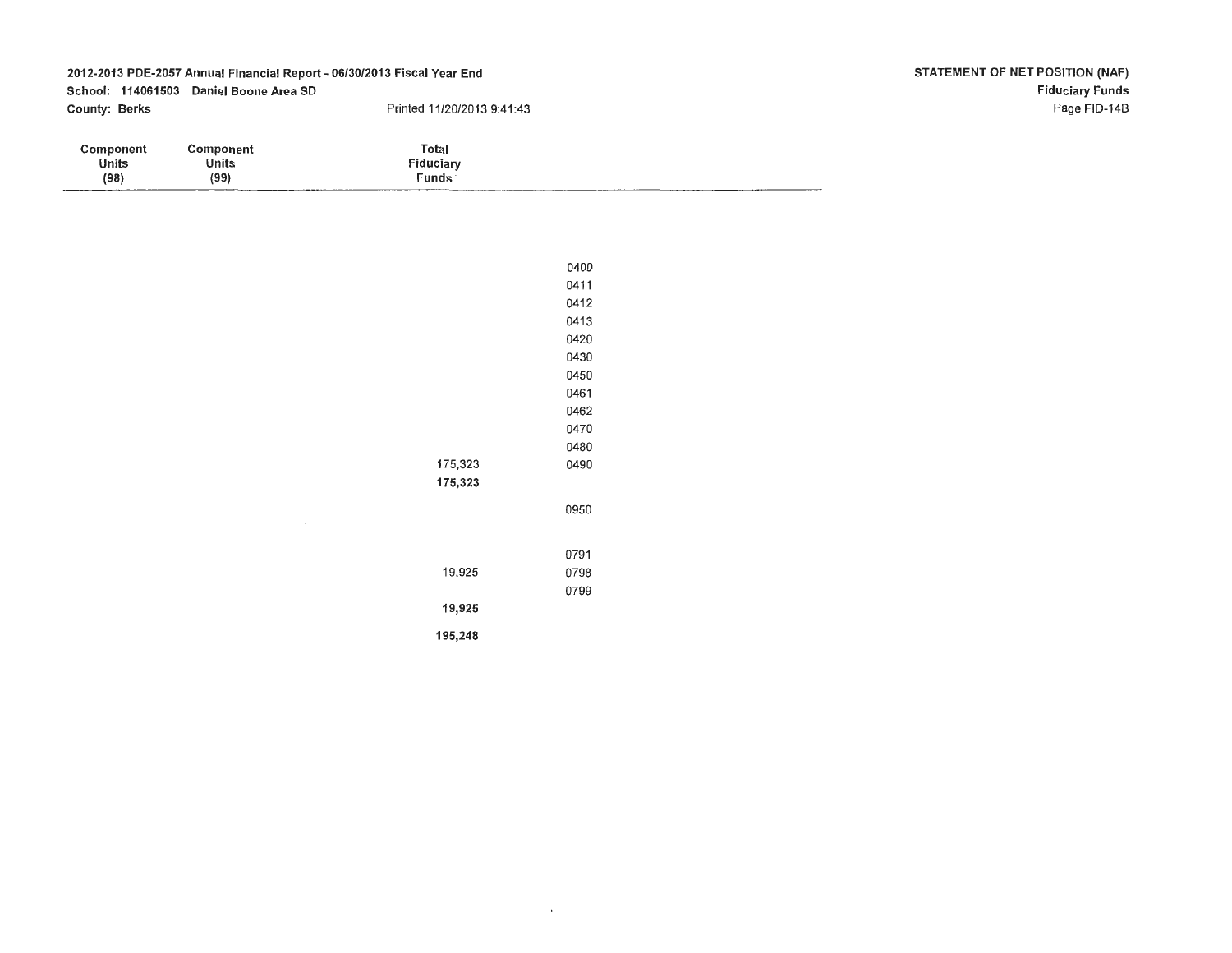School: 114061503 Daniel Boone Area SD

| <b>County: Berks</b> | Printed 11/20/2013 9:41:43 |
|----------------------|----------------------------|
|                      |                            |

Page FID-15A

| Amounts Expressed in Whole Dollars |                                                 | <b>Private Purpose</b><br>Trust<br>(71) | Investment<br>Trust<br>(72) | Pension<br>Trust<br>(73) | Component<br>Units<br>(98) | Component<br>Units<br>(99) |
|------------------------------------|-------------------------------------------------|-----------------------------------------|-----------------------------|--------------------------|----------------------------|----------------------------|
| <b>Additions</b>                   |                                                 |                                         |                             |                          |                            |                            |
| 9945                               | <b>Gifts and Contributions</b>                  | 12,371                                  |                             |                          |                            |                            |
| 9946                               | <b>Other Additions</b>                          | 17                                      |                             |                          |                            |                            |
| <b>Deductions</b>                  |                                                 |                                         |                             |                          |                            |                            |
| 9947                               | <b>Scholarships Awarded</b>                     | 2,450                                   |                             |                          |                            |                            |
| 9948                               | <b>Other Deductions</b>                         |                                         |                             |                          |                            |                            |
| <b>Change In Net Position</b>      |                                                 | 9,938                                   |                             |                          |                            |                            |
| 0041                               | Net Position - Beginning of Fiscal Year         | 9,987                                   |                             |                          |                            |                            |
| 9949                               | Net Position Held in Trust for Pension Benefits |                                         |                             |                          |                            |                            |
| Net Position - End of Fiscal Year  |                                                 | 19,925                                  |                             |                          |                            |                            |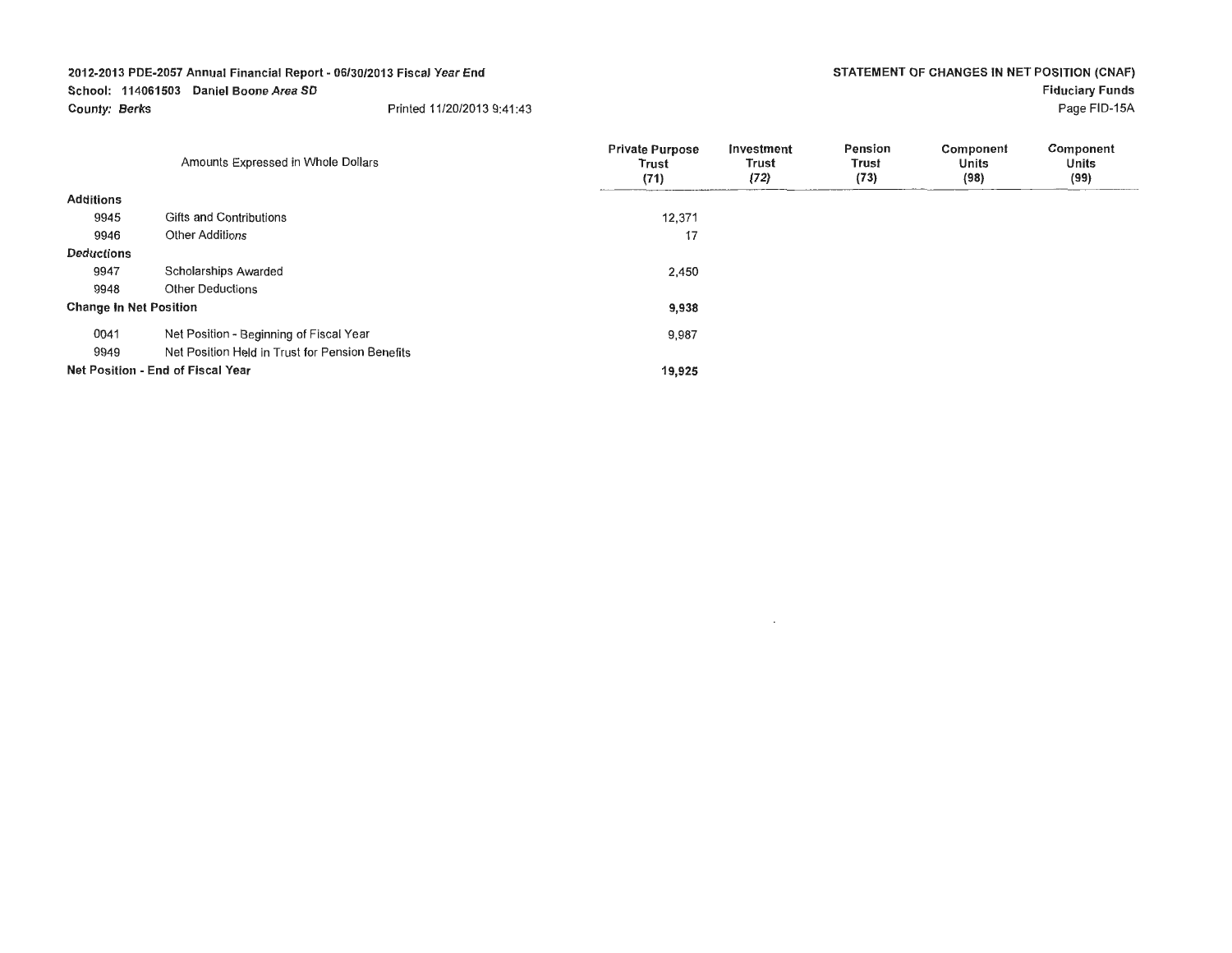| 2012-2013 PDE-2057 Annual Financial Report - 06/30/2013 Fiscal Year End |                             |      |                            | STATEMENT OF CHANGES IN NET POSITION (CNAF) |              |
|-------------------------------------------------------------------------|-----------------------------|------|----------------------------|---------------------------------------------|--------------|
| School: 114061503 Daniel Boone Area SD                                  |                             |      |                            | <b>Fiduciary Funds</b>                      |              |
| <b>County: Berks</b>                                                    |                             |      | Printed 11/20/2013 9:41:43 |                                             | Page FID-15B |
|                                                                         | Total<br>Fiduciary<br>Funds |      |                            |                                             |              |
|                                                                         | 12,371                      | 9945 |                            |                                             |              |
|                                                                         | 17                          | 9946 |                            |                                             |              |
|                                                                         | 2,450                       | 9947 |                            |                                             |              |
|                                                                         |                             | 9948 |                            |                                             |              |
|                                                                         | 9,938                       |      |                            |                                             |              |
|                                                                         | 9,987                       | 0041 |                            |                                             |              |
|                                                                         |                             | 9949 |                            |                                             |              |
|                                                                         | 19,925                      |      |                            |                                             |              |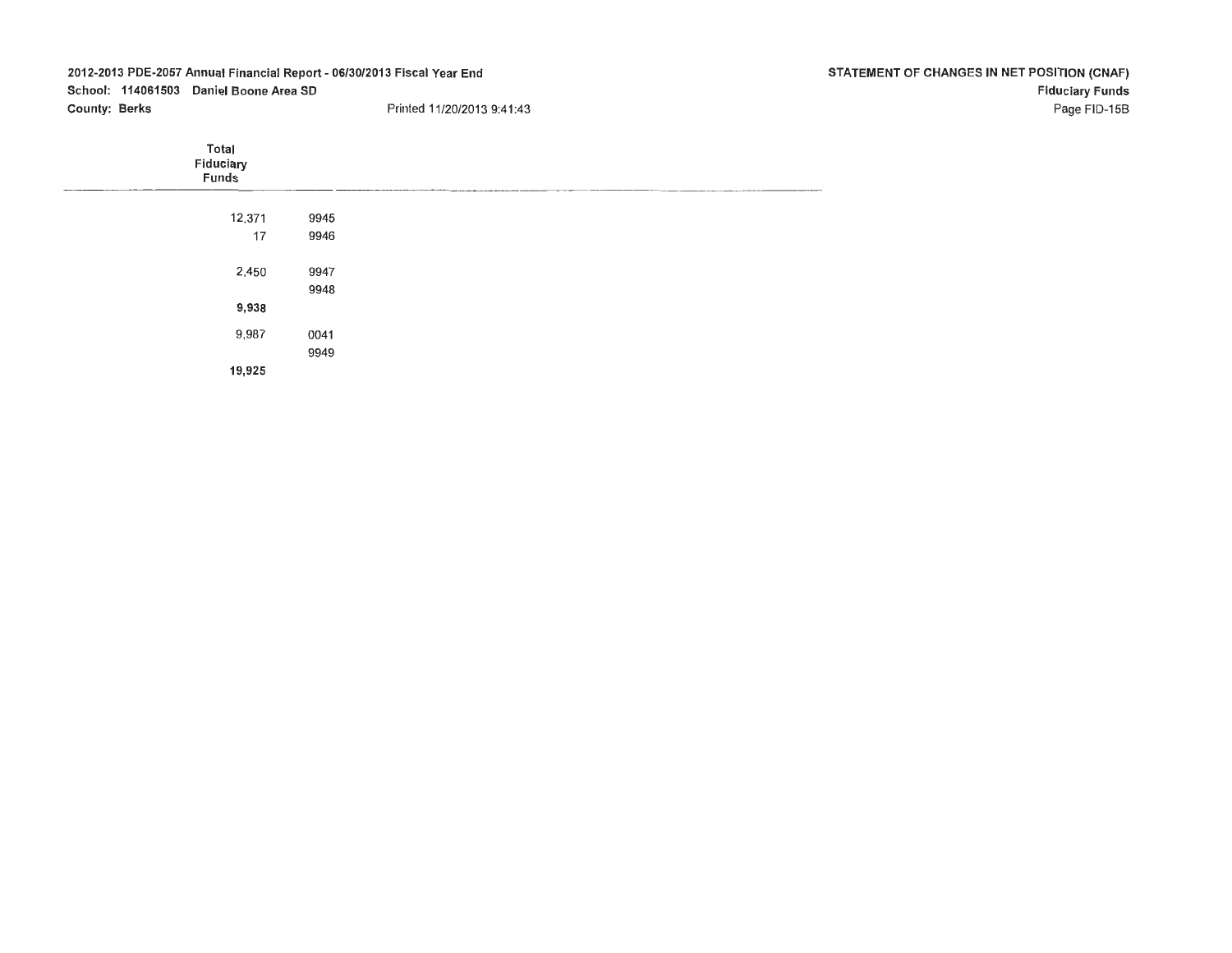**2012-2013 PDE-2057 Annual Financial Report** - **06/30/2013 Fiscal Year End School: 114061503 Daniel Boone Area SD** 

**DETAIL OF GENERAL FUND REVENUES AND OTHER FINANCING SOURCES** Page REV-17

**County: Berks** Printed 11/20/2013 9:41:46

|  | r aye ne |  |
|--|----------|--|
|  |          |  |

|      |                                                         | <b>AMOUNT</b> | <b>TOTAL</b>  |
|------|---------------------------------------------------------|---------------|---------------|
| 6000 | <b>Revenue from Local Sources</b>                       |               |               |
| 6111 | <b>Current Real Estate Taxes</b>                        | 27.822,651.52 |               |
| 6112 | Interim Real Estate Taxes                               | 139,193.78    |               |
| 6113 | Public Utility Realty Tax                               | 43,431.11     |               |
| 6114 | Payments in Lieu of Current Taxes / State & Local       | 4,034.43      |               |
| 6120 | Current Per Capita Taxes, Sec. 679                      | 56,578.13     |               |
| 6140 | Current Act 511 Taxes - Flat Rate Assessments           | 56,577.50     |               |
| 6150 | Current Act 511 Taxes - Proportional Assessments        | 2,880,758.96  |               |
| 6400 | Deling on Taxes Levied/Assessed by the LEA              | 1,326,946.35  |               |
| 6500 | Earnings on Investments                                 | 20,195.65     |               |
| 6700 | <b>Revenue From Student Activities</b>                  | 197,959.00    |               |
| 6821 | State Rev. Rcvd. from Other PA Public Schools           | 6,006.00      |               |
| 6831 | Federal Rev. Rcvd. from Other PA Public Schools         | 524,551.25    |               |
| 6833 | Federal ARRA IDEA Pass Through Revenue                  | $-0.46$       |               |
| 6910 | Rentals                                                 | 91,329.00     |               |
| 6920 | <b>Contributions and Donations From Private Sources</b> | 47,870.17     |               |
| 6942 | <b>Summer School Tuition</b>                            | 30,450.00     |               |
| 6944 | Receipts from Other LEAS in PA - Education              | 27,484.50     |               |
| 6991 | Refunds of Prior Years' Expenditures                    | 83,900.03     |               |
| 6999 | All Other Local Revenues Not Specified                  | 74,849.34     |               |
| 6000 | <b>Total Revenue from Local Sources</b>                 |               | 33,434,766.26 |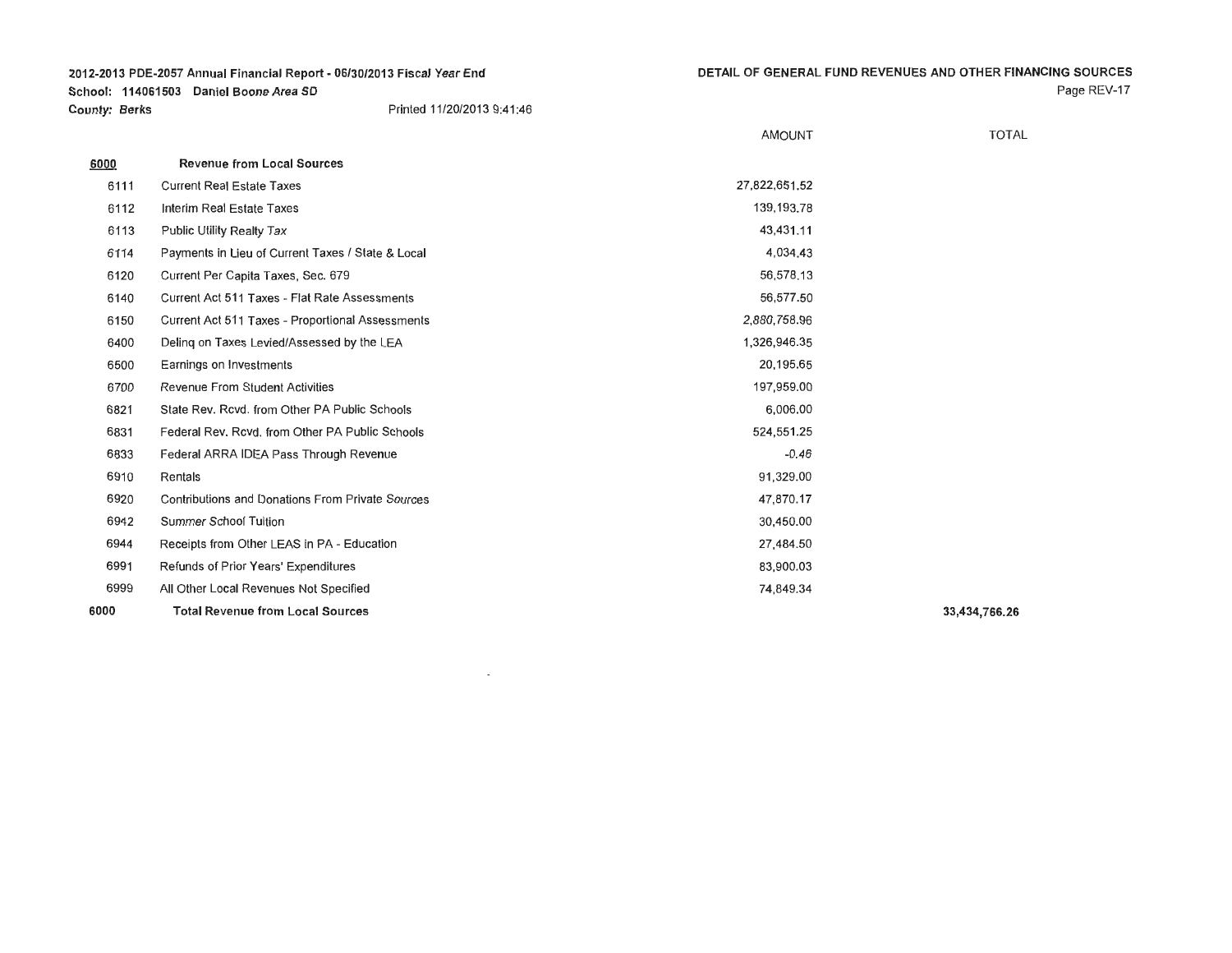| 2012-2013 PDE-2057 Annual Financial Report - 06/30/2013 Fiscal Year End |                                        |  |  |
|-------------------------------------------------------------------------|----------------------------------------|--|--|
|                                                                         | School: 114061503 Daniel Boone Area SD |  |  |
| <b>County: Berks</b>                                                    | Printed 11/20/2013 9:41:46             |  |  |

**DETAIL OF GENERAL FUND REVENUES AND OTHER FINANCING SOURCES** Page REV-18

|      |                                                    | <b>AMOUNT</b> | <b>TOTAL</b>  |
|------|----------------------------------------------------|---------------|---------------|
| 7000 | <b>Revenue from State Sources</b>                  |               |               |
| 7110 | Basic Education Funding (Gross)                    | 7,851,664.15  |               |
| 7160 | Tuition - Orphans & Children Placed in Priv. Homes | 47,616.87     |               |
| 7271 | Special Education Funding for School Aged Pupils   | 1,523,980.42  |               |
| 7310 | Transportation (Regular and Additional)            | 1,663,548.99  |               |
| 7320 | Rental and Sinking Fund Payments                   | 855,261.09    |               |
| 7330 | <b>Health Services</b>                             | 73,280.58     |               |
| 7340 | State Property Tax Reduction Allocation            | 1,199,331.76  |               |
| 7501 | PA Accountability Grant                            | 154,447.00    |               |
| 7810 | Revenue for Social Security Payments               | 926,548.03    |               |
| 7820 | Revenue for Retirement Payments                    | 1,623,887.89  |               |
| 7000 | <b>Total Revenue from State Sources</b>            |               | 15,919,566.78 |
| 8000 | <b>Revenue from Federal Sources</b>                |               |               |
| 8514 | NCLB, Title I - Imprv. Acad. Ach. (Disadvantaged)  | 341,751.00    |               |
| 8515 | NCLB, Title II - Prep/Trng/Recruit, HQ Tchrs/Prin. | 48,787.00     |               |
| 8810 | Schl Based ACCESS Med Reimb Prog                   | 526,012.74    |               |
| 8820 | Medical Asst Reimb for Admin Claiming              | 4,800.22      |               |
| 8000 | <b>Total Revenue from Federal Sources</b>          |               | 921,350.96    |
| 9000 | <b>Other Financing Sources</b>                     |               |               |
| 9400 | Sale or Compensation for Loss of Fixed Assets      | 275.00        |               |
| 9000 | <b>Total Other Financing Sources</b>               |               | 275.00        |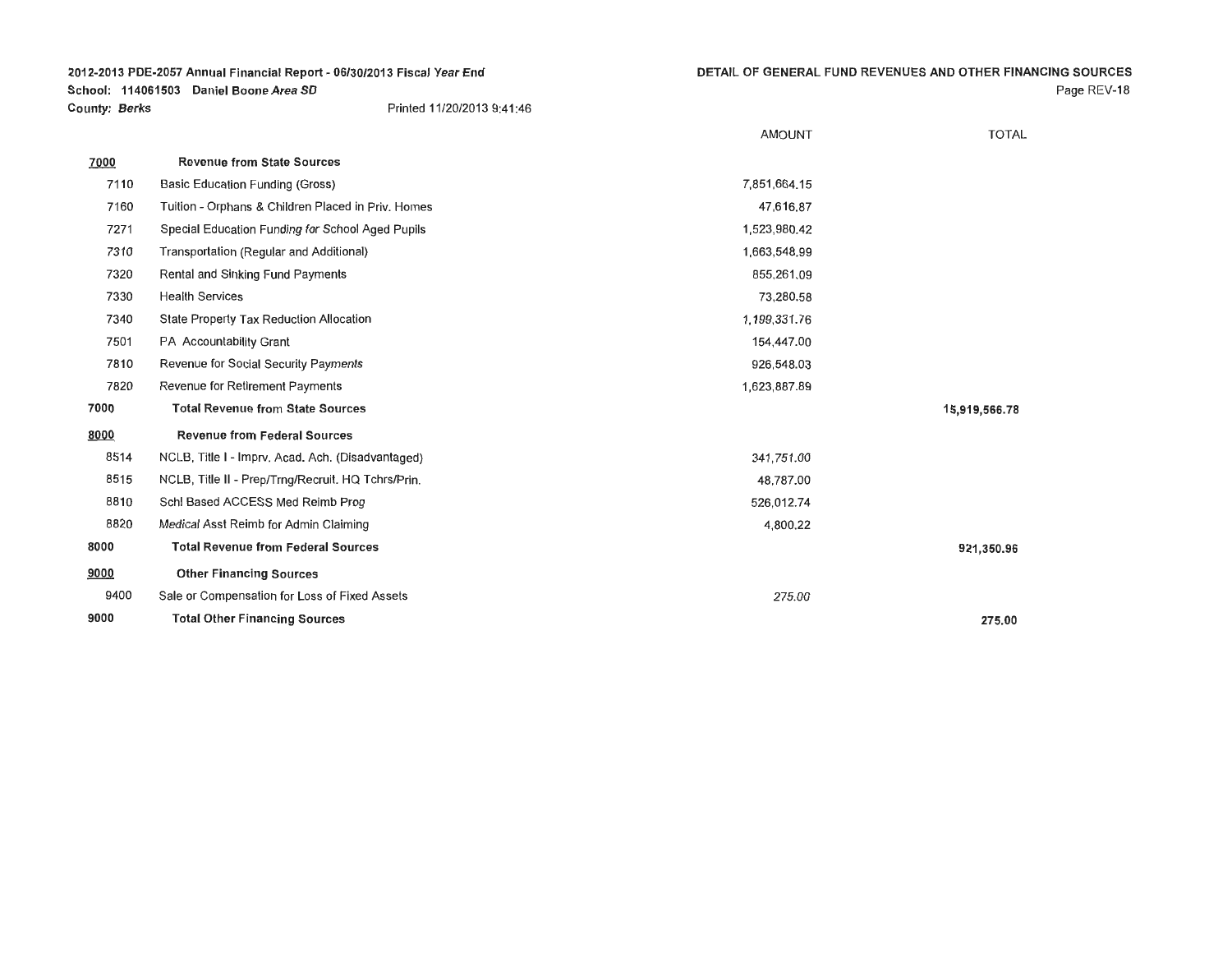| 2012-2013 PDE-2057 Annual Financial Report - 06/30/2013 Fiscal Year End |                            | DETAIL OF GENERAL FUND REVENUES AND OTHER FINANCING SOURCES |               |              |
|-------------------------------------------------------------------------|----------------------------|-------------------------------------------------------------|---------------|--------------|
| School: 114061503 Daniel Boone Area SD                                  |                            |                                                             |               | Page REV-19  |
| <b>County: Berks</b>                                                    | Printed 11/20/2013 9:41:46 |                                                             |               |              |
|                                                                         |                            |                                                             | <b>AMOUNT</b> | <b>TOTAL</b> |
| SUMMARY OF GENERAL FUND REVENUES AND OTHER FINANCING SOURCES            |                            |                                                             |               |              |
|                                                                         |                            | AMOUNT                                                      |               | <b>TOTAL</b> |
| Revenue from Local Sources                                              |                            | 33,434,766.26                                               |               |              |

15,919,566.78 921,350.96

 $\mathcal{A}$ 

275.00

Revenue from Stale Sources Revenue from Federal Sources Other Financing Sources

**50,275,959.00**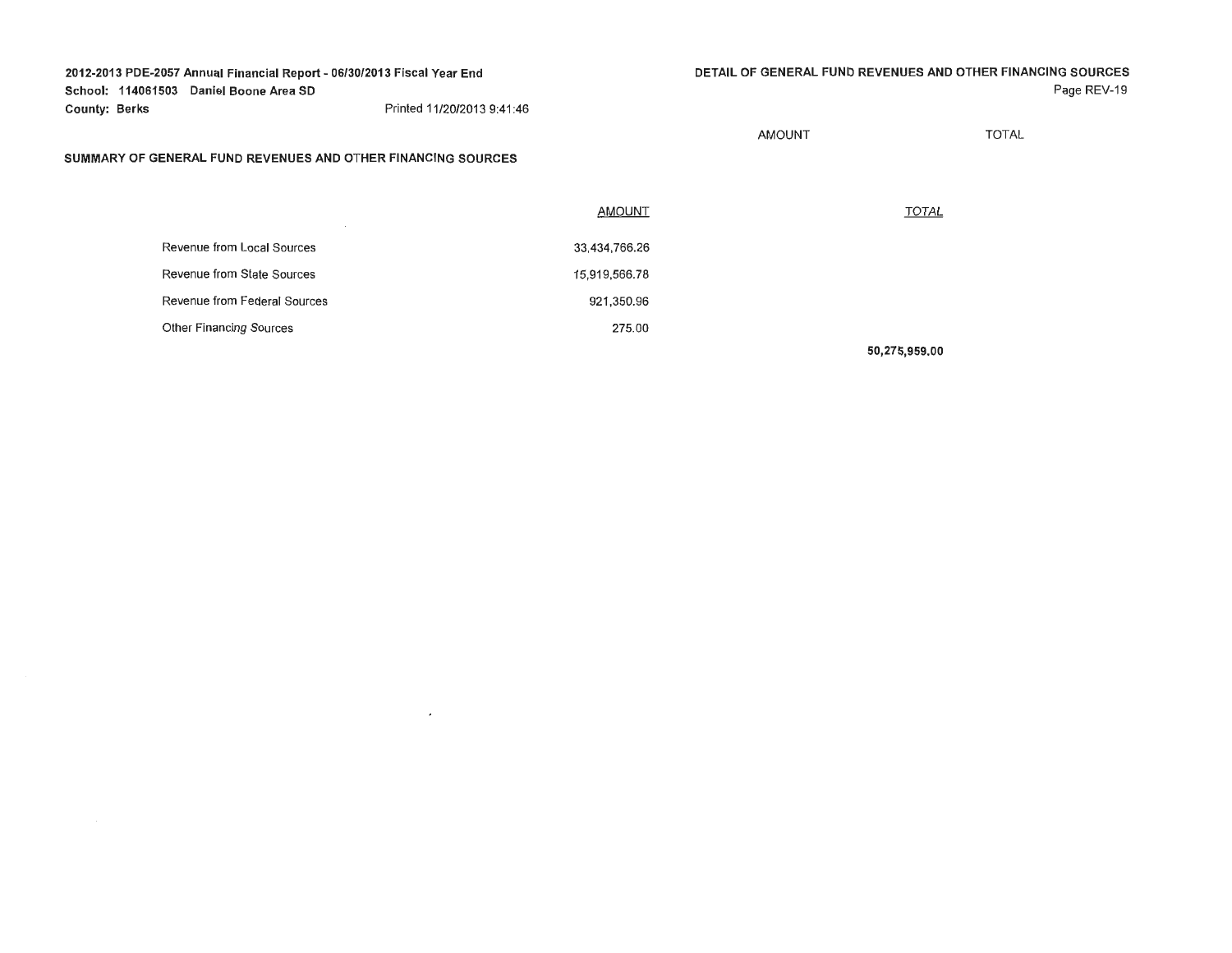#### **School: 114061503 Daniel Boone Area SD**

**County: Berks** 

Printed 11/20/2013 9:41 :47

|                |      | Taxable Assessed Value                           | Tax Levy     | <b>Taxes Collected</b> |
|----------------|------|--------------------------------------------------|--------------|------------------------|
| Totals<br>6111 |      | 1,051,689,300                                    | 29,259,710   | 27,822,652             |
|                |      | _____________                                    |              |                        |
| 6140           |      | Current Act 511 Taxes - Flat Rate Assessments    |              |                        |
|                | 6141 | Per Capita Taxes                                 | 56,577.50    |                        |
| 6140           |      | Current Act 511 Taxes - Flat Rate Assessments    |              | 56,577.50              |
| 6150           |      | Current Act 511 Taxes - Proportional Assessments |              |                        |
|                | 6151 | Earned Income Taxes                              | 2,604,356.04 |                        |
|                | 6153 | Real Estate Transfer Taxes                       | 276,402.92   |                        |
| 6150           |      | Current Act 511 Taxes - Proportional Assessments |              | 2.880.758.96           |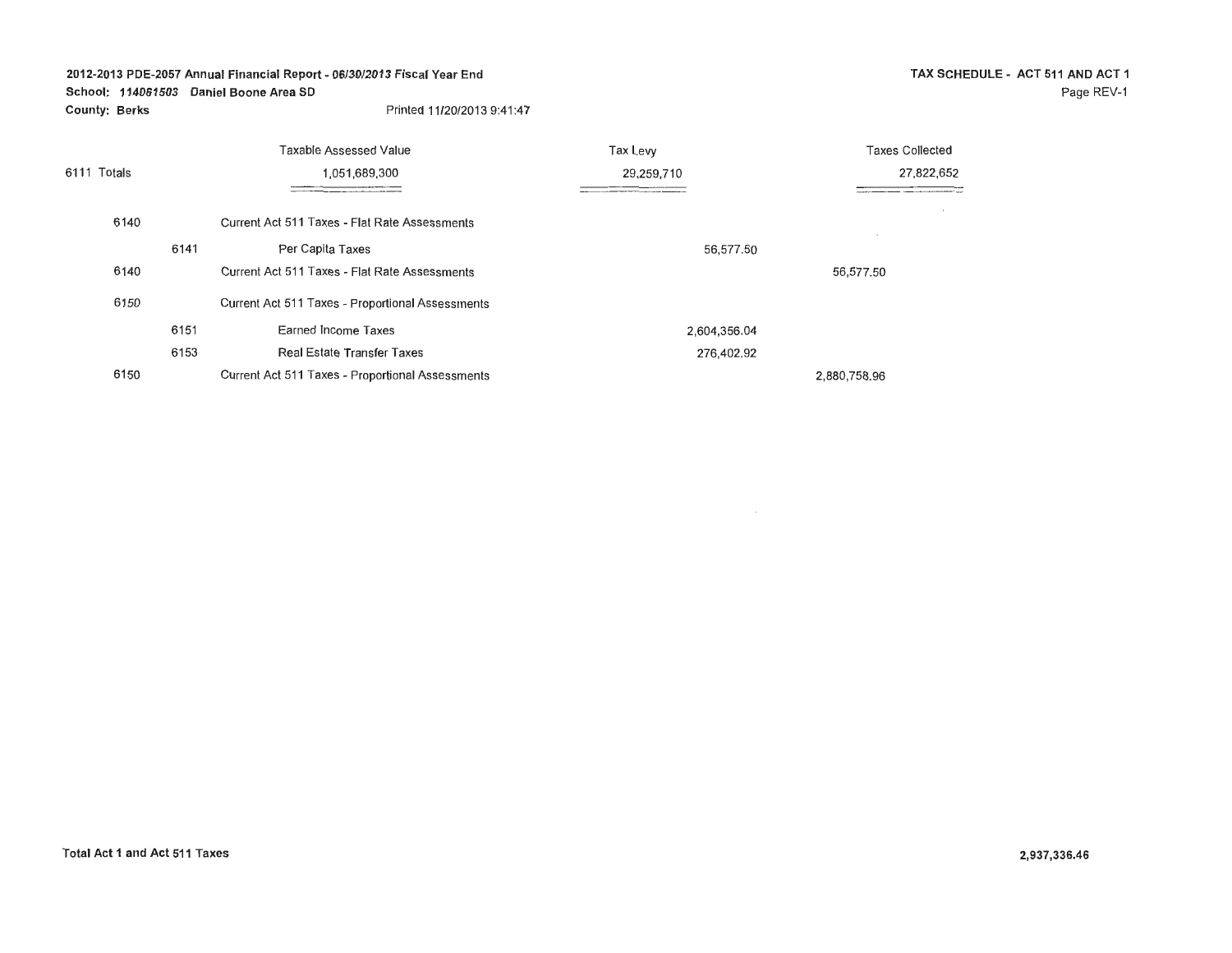School: 114061503 Daniel Boone Area SD

### **County: Berks** Printed 11/20/2013 9:41:48

|      |                                                   | TAX REVENUE REPORTED | <b>CURRENT YEAR</b> | <b>PRIOR YEAR</b>  | <b>TAXES COLLECTED</b> |
|------|---------------------------------------------------|----------------------|---------------------|--------------------|------------------------|
|      | <b>REVENUE FROM LOCAL SOURCES</b>                 | IN CURRENT YEAR      | <b>TAX ACCRUAL</b>  | <b>TAX ACCRUAL</b> | IN CURRENT YEAR        |
| 6111 | <b>Current Real Estate Taxes</b>                  | 27,822,651.52        | 0.00                | 0.00               | 27,822,651.52          |
| 6112 | Interim Real Estate Taxes                         | 139, 193.78          | 0.00                | 0.00               | 139,193.78             |
| 6113 | Public Utility Realty Tax                         | 43,431.11            | 0.00                | 0.00               | 43,431.11              |
| 6114 | Payments in Lieu of Current Taxes / State & Local | 4.034.43             | 0.00                | 0.00               | 4,034.43               |
| 6120 | Current Per Capita Taxes, Sec. 679                | 56,578.13            | 0.00                | 0.00               | 56.578.13              |
| 6140 | Current Act 511 Taxes - Flat Rate Assessments     | 56.577.50            | 0.00                | 0.00               | 56.577.50              |
| 6150 | Current Act 511 Taxes - Proportional Assessments  | 2,880,758,96         | 0.00                | 0.00               | 2,880,758.96           |
| 6400 | Deling on Taxes Levied/Assessed by the LEA        | .326.946.35          | 0.00                | 0.00               | 1.326.946.35           |

 $\sim$   $\sim$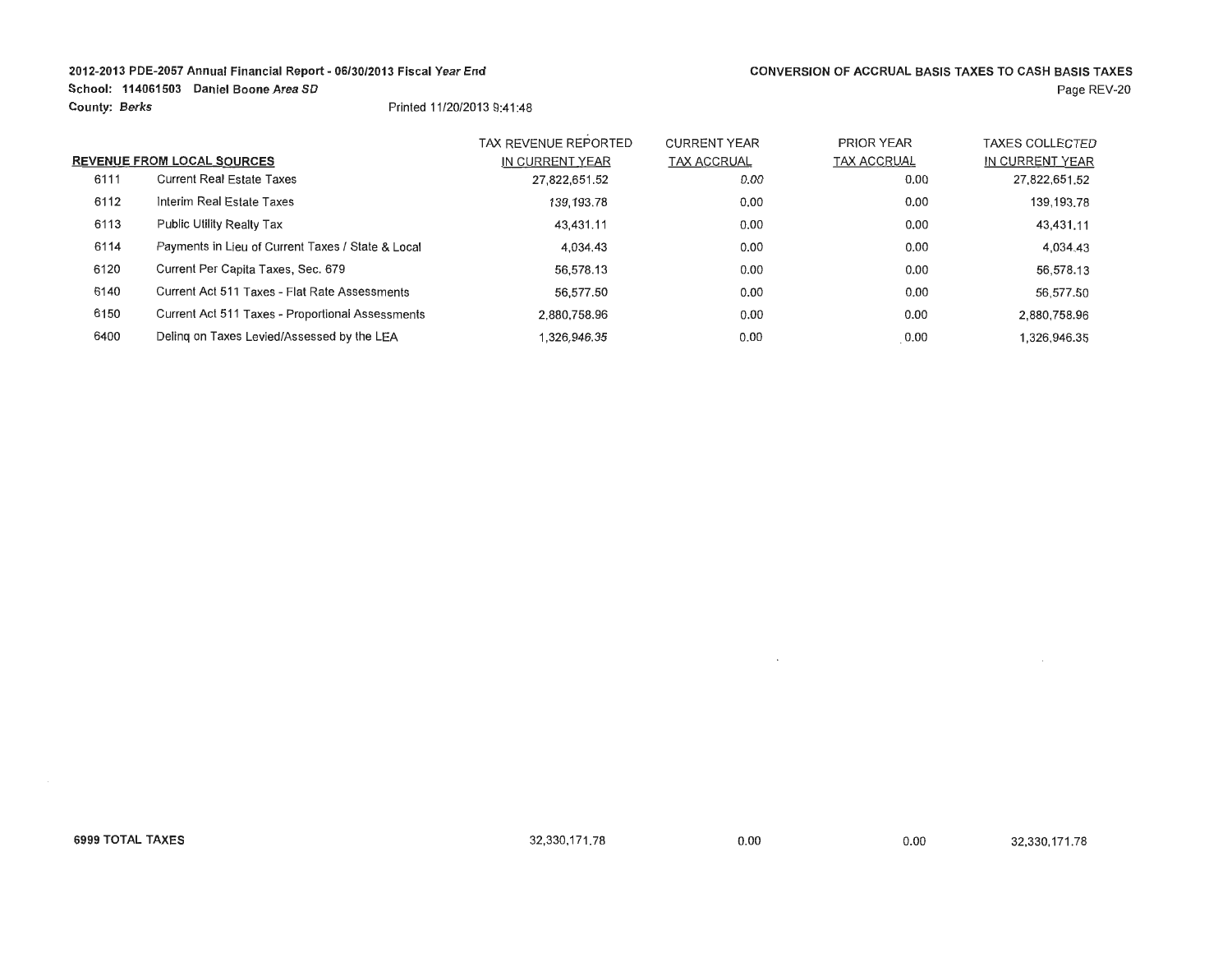#### **2012-2013 PDE-2057 Annual Financial Report** - **06/30/2013 Fiscal Year End School: 114061503 Daniel Boone Area SD County: Berks**  Printed 11/20/2013 9:41 :48

|      |                                        | TAX REVENUE REPORTED | <b>CURRENT YEAR</b> | PRIOR YEAR         | <b>TAXES COLLECTED</b> |
|------|----------------------------------------|----------------------|---------------------|--------------------|------------------------|
|      | REVENUE FROM DELINQUENT TAXES          | IN CURRENT YEAR      | TAX ACCRUAL         | <b>TAX ACCRUAL</b> | IN CURRENT YEAR        |
| 6411 | Delinquent Real Estate Taxes           |                      |                     |                    |                        |
| 6412 | Delinguent Interim Real Estate Taxes   |                      |                     |                    |                        |
| 6431 | Delinguent Act 1 Earned Income Taxes   |                      |                     |                    |                        |
| 6432 | Delinquent Act 1 Personal Income Taxes |                      |                     |                    |                        |
| 6451 | Delinguent Act 511 Earned Income Taxes |                      |                     |                    |                        |
| 6461 | Delinguent Earned Income Taxes         |                      |                     |                    |                        |
|      |                                        |                      |                     |                    |                        |

**TOTAL TAXES**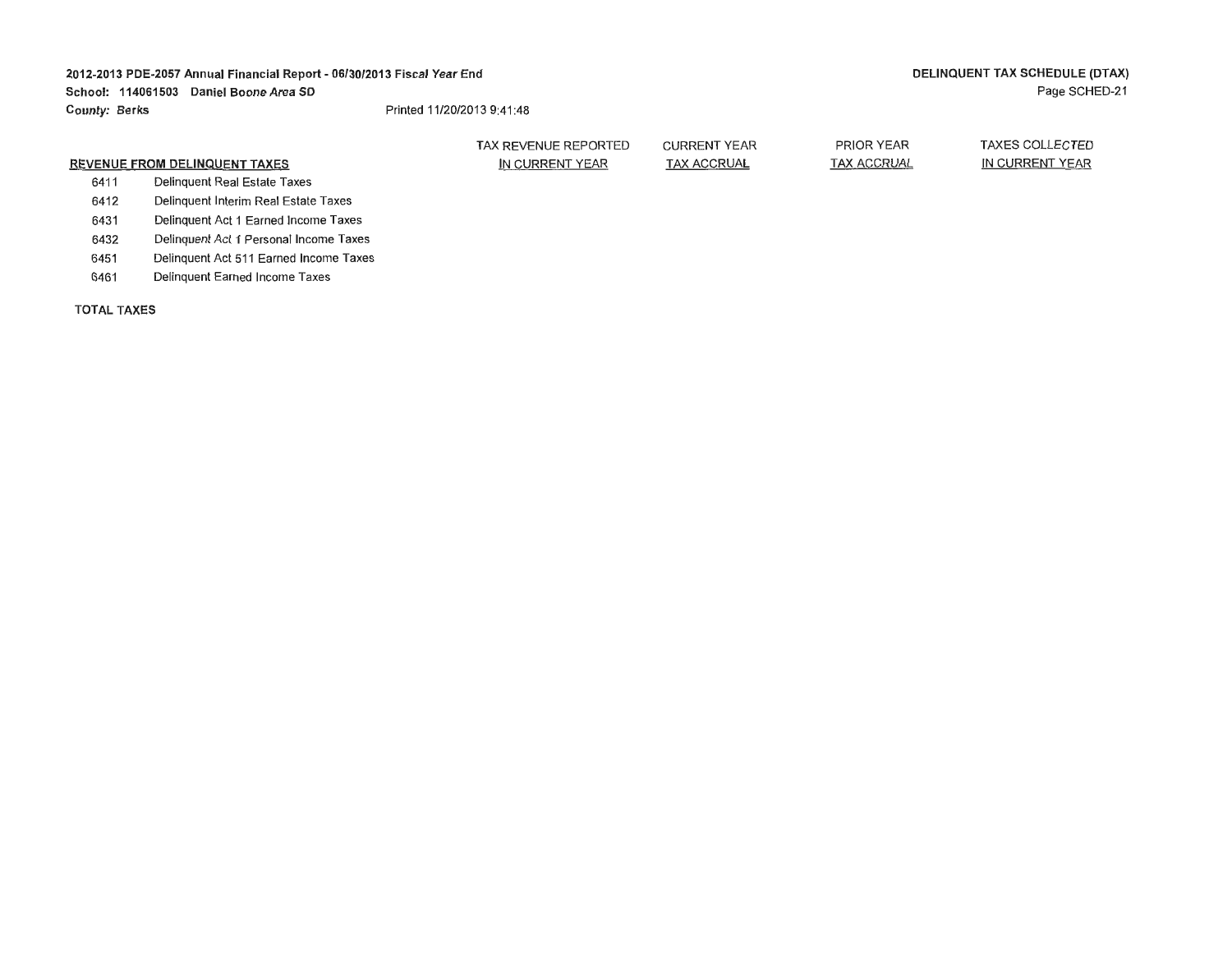|                      | 2012-2013 PDE-2057 Annual Financial Report - 06/30/2013 Fiscal Year End<br>School: 114061503 Daniel Boone Area SD | SUMMARY OF GENERAL FUND EXPENDITURES AND OTHER FINANCING USES (TOTE) | <b>BY SUBFUNCTIONS</b> |
|----------------------|-------------------------------------------------------------------------------------------------------------------|----------------------------------------------------------------------|------------------------|
| <b>County: Berks</b> | Printed 11/20/2013 9:41:46                                                                                        |                                                                      | Page EXP-16            |
|                      |                                                                                                                   | Amount                                                               | Total                  |
| 1000                 | instruction                                                                                                       |                                                                      |                        |
|                      | 1100 Regular Programs - E/S                                                                                       | 20,859,914.39                                                        |                        |
|                      | 1200 Special and Gifted Education                                                                                 | 6,369,287.26                                                         |                        |
|                      | 1300 Vocational Education Programs                                                                                | 1,082,634.42                                                         |                        |
|                      | 1400 Other Instructional Programs - E/S                                                                           | 47.724.08                                                            |                        |
|                      | 1500 Nonpublic School Programs                                                                                    | 9,289.00                                                             |                        |
|                      |                                                                                                                   |                                                                      | 28,368,849.15          |
| 2000                 | <b>Support Services</b>                                                                                           |                                                                      |                        |
|                      | 2100 Pupil Personnel                                                                                              | 1,359,366,29                                                         |                        |
|                      | 2200 Instructional Staff                                                                                          | 1,488,979.40                                                         |                        |
|                      | 2300 Administration                                                                                               | 2,699,341.55                                                         |                        |
|                      | 2400 Pupil Health                                                                                                 | 632,843.04                                                           |                        |
|                      | 2500 Business                                                                                                     | 498,891.78                                                           |                        |
|                      | 2600 Operation & Maintenance of Plant Services                                                                    | 4,156,504.32                                                         |                        |
|                      | 2700 Student Transportation Services                                                                              | 2,967,355.06                                                         |                        |
|                      | 2800 Central                                                                                                      | 321,713,75                                                           |                        |
|                      | 2900 Other Support Services                                                                                       | 36,909.81                                                            |                        |
|                      |                                                                                                                   |                                                                      | 14,161,905.00          |
| 3000                 | <b>Operation of Noninstructional Services</b>                                                                     |                                                                      |                        |
|                      | 3200 Student Activities                                                                                           | 617,604.17                                                           |                        |
|                      | 3300 Community Services                                                                                           | 7,123.11                                                             |                        |
|                      |                                                                                                                   |                                                                      | 624,727.28             |
| 5000                 | <b>Other Expenditures and Financing Uses</b>                                                                      |                                                                      |                        |
|                      | 5100 Debt Service, Other Expenditures and Fin Uses                                                                | 6,973,841.72                                                         |                        |
|                      |                                                                                                                   |                                                                      | 6,973,841.72           |
|                      | TOTAL ACTUAL EXPENDITURES OTHER FINANCING USES                                                                    |                                                                      | 50,129,323.15          |
|                      |                                                                                                                   |                                                                      |                        |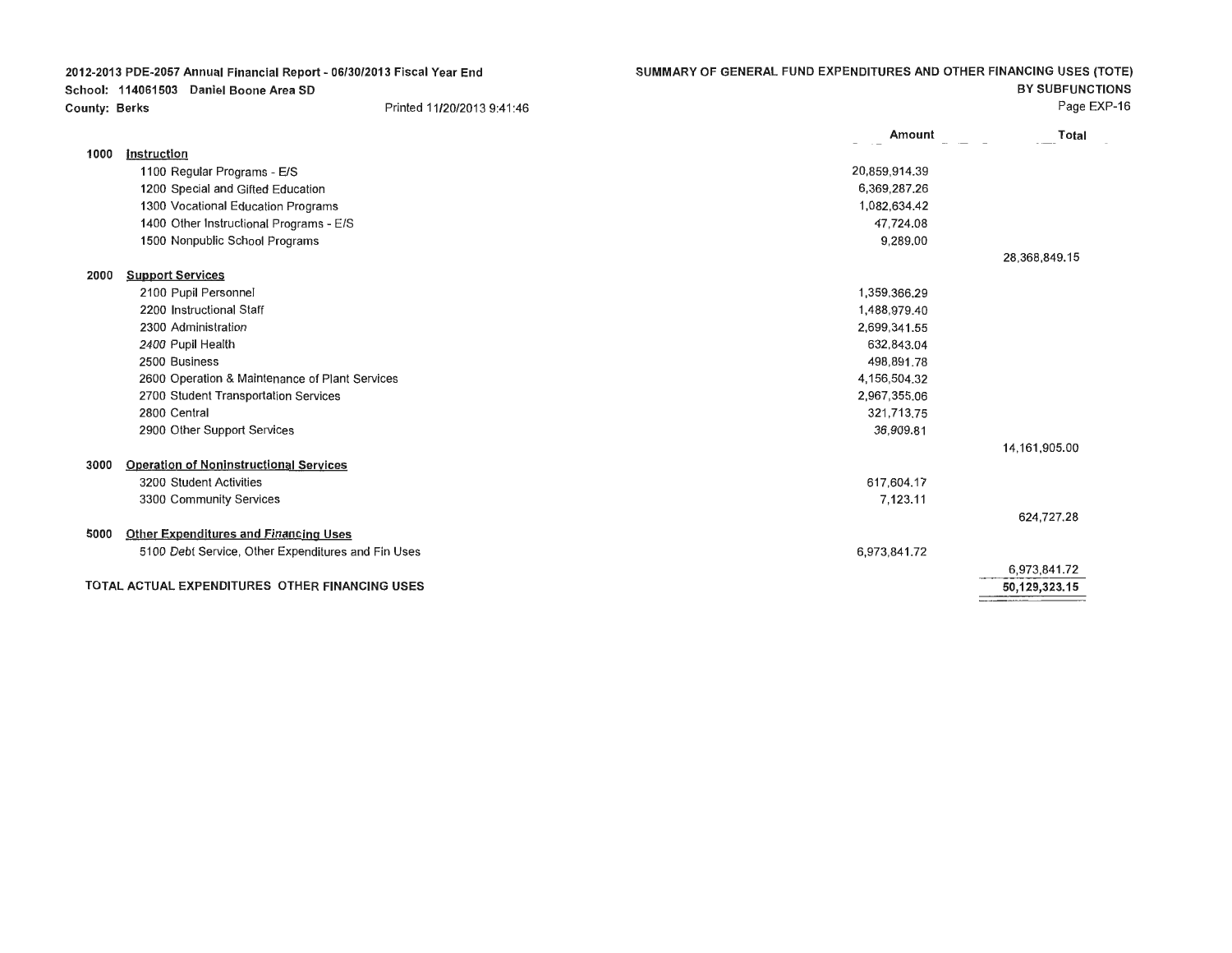| 2012-2013 PDE-2057 Annual Financial Report - 06/30/2013 Fiscal Year End                                                       | DETAIL OF GENERAL FUND EXPENDITURES AND OTHER FINANCING USES<br>Page EXP-1 |
|-------------------------------------------------------------------------------------------------------------------------------|----------------------------------------------------------------------------|
| School: 114061503 Daniel Boone Area SD                                                                                        |                                                                            |
| Printed 11/20/2013 9:41:45<br><b>County: Berks</b>                                                                            |                                                                            |
| 1000 Instruction                                                                                                              | <b>Total</b>                                                               |
| 100 Personnel Services-Salaries<br><b>Total Personnel Services-Salaries</b>                                                   | 17,429,600.62                                                              |
|                                                                                                                               |                                                                            |
| <b>Personnel Services-Employee Benefits</b><br>200<br>210 Grp Ins - Contracted Provider                                       | 3,093,853.05                                                               |
| 220 Social Security Contributions                                                                                             | 1,293,403.13                                                               |
| 230 PSERS Retirement Contributions                                                                                            | 2.126,208.65                                                               |
| 240 Tuition Reimbursements                                                                                                    | 145,469.00                                                                 |
| 250 Unemployment Compensation                                                                                                 | 37.316.78                                                                  |
| 260 Workmen's Compensation                                                                                                    | 162.992.00                                                                 |
|                                                                                                                               |                                                                            |
| <b>Total Personnel Services-Employee Benefits</b>                                                                             | 6,859,242.61                                                               |
| <b>Purchased Professional &amp; Technical Services</b><br>300<br><b>Total Purchased Professional &amp; Technical Services</b> |                                                                            |
|                                                                                                                               | 660,202.50                                                                 |
| <b>Purchased Property Services</b><br>400<br>430 Repairs and Maintenance                                                      | 3,583.08                                                                   |
| 440 Rentals                                                                                                                   | 45,709.01                                                                  |
| <b>Total Purchased Property Services</b>                                                                                      | 49,292.09                                                                  |
| <b>Other Purchased Services</b><br>500                                                                                        |                                                                            |
| 510 Student Transportation Services                                                                                           | 4.845.62                                                                   |
|                                                                                                                               |                                                                            |
| 550 Printing & Binding                                                                                                        | 1,481.70                                                                   |
| 560 Tuition                                                                                                                   | 2,707,305.85                                                               |
| 580 Travel                                                                                                                    | 27,827,28                                                                  |
| 590 Miscellaneous Purchased Services                                                                                          | 7,569.50                                                                   |
| <b>Total Other Purchased Services</b>                                                                                         | 2,749,029.95                                                               |
| <b>Supplies</b><br>600                                                                                                        |                                                                            |
| 610 General Supplies                                                                                                          | 184,568.33                                                                 |
| 630 Food                                                                                                                      | 749.20                                                                     |
| 640 Books & Periodicals                                                                                                       | 338,370.72                                                                 |
| <b>Total Supplies</b>                                                                                                         | 523,688.25                                                                 |
| 700 Property                                                                                                                  |                                                                            |
| 750 Equipment - Original & Additional                                                                                         | 18,067.73                                                                  |
| 760 Equipment - Replacement                                                                                                   | 13,153,40                                                                  |
| <b>Total Property</b>                                                                                                         | 31,221.13                                                                  |
| 800<br><b>Other Objects</b>                                                                                                   |                                                                            |
| <b>Total Other Objects</b>                                                                                                    | 66,572.00                                                                  |
| <b>Total 1000 Instruction</b>                                                                                                 | 28,368,849.15                                                              |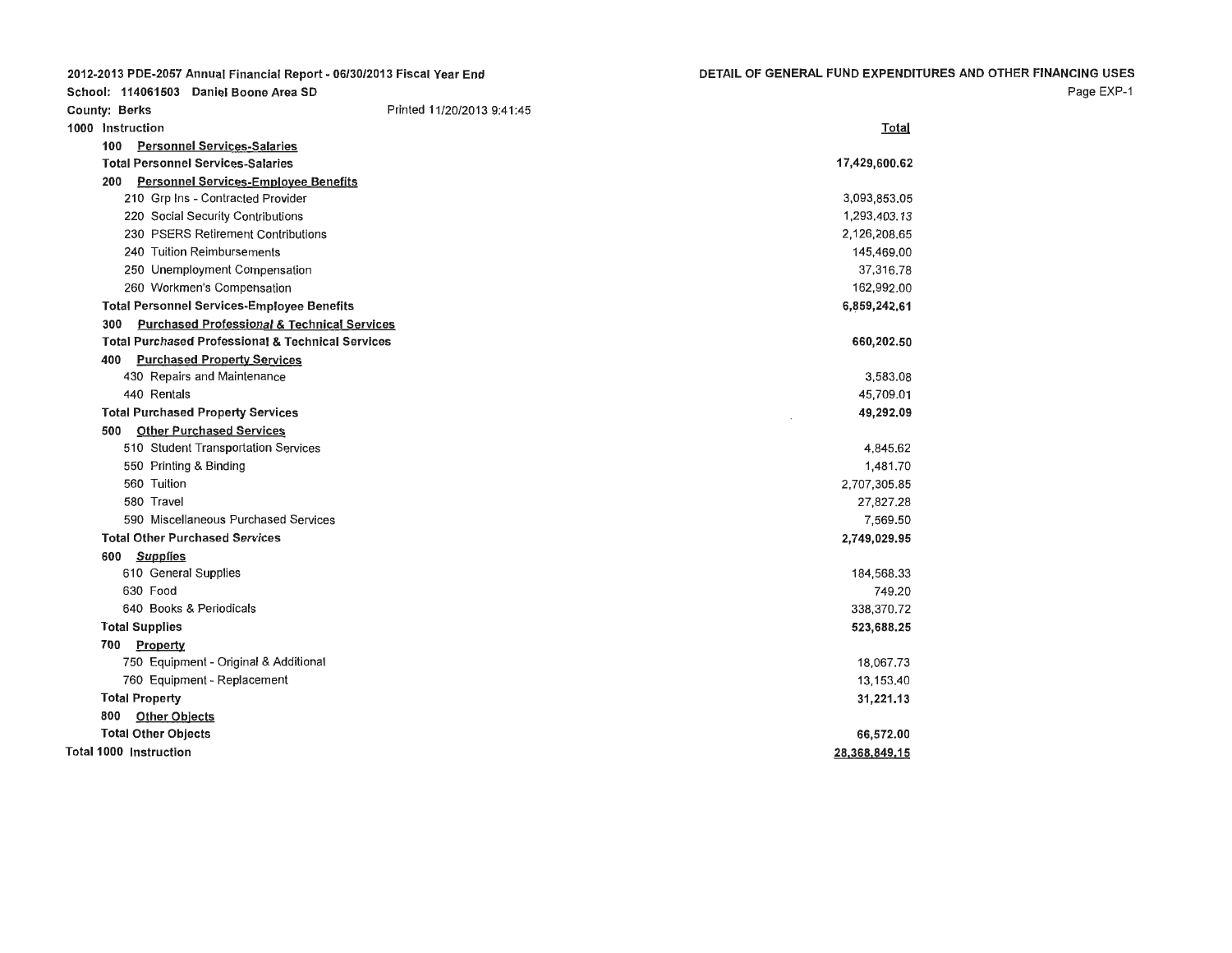School: 114061503 Daniel Boone Area SD

**DETAIL OF GENERAL FUND EXPENDITURES AND OTHER FINANCING USES** 

Page EXP-2

| <b>County: Berks</b>                                          | Printed 11/20/2013 9:41:45 |               |              |            |               |                       |                      |
|---------------------------------------------------------------|----------------------------|---------------|--------------|------------|---------------|-----------------------|----------------------|
| 1100 Regular Programs - E/S                                   |                            | Elementary    | Secondary    | Federal    | Total         | <b>BEF Elementary</b> | <b>BEF Secondary</b> |
| <b>Personnel Services-Salaries</b><br>100                     |                            |               |              |            |               |                       |                      |
| <b>Total Personnel Services-Salaries</b>                      |                            | 7,325,089.96  | 6,410,239.36 | 145,342.26 | 13,880,671.58 |                       |                      |
| <b>Personnel Services-Employee Benefits</b><br>200            |                            |               |              |            |               |                       |                      |
| 210 Grp Ins - Contracted Provider                             |                            | 1,275,686,68  | 1,114,214.12 | 6,617.48   | 2,396,518.28  |                       |                      |
| 220 Social Security Contributions                             |                            | 546,557.85    | 476,588.84   | 9,928.39   | 1,033,075.08  |                       |                      |
| 230 PSERS Retirement Contributions                            |                            | 889,048.62    | 787,355.27   | 16,082.74  | 1,692,486.63  |                       |                      |
| 240 Tuition Reimbursements                                    |                            | 54,792.56     | 73,707.44    |            | 128,500.00    |                       |                      |
| 250 Unemployment Compensation                                 |                            |               | 37,316.78    |            | 37,316.78     |                       |                      |
| 260 Workmen's Compensation                                    |                            | 117,715.53    | 45,276.47    |            | 162,992.00    |                       |                      |
| <b>Total Personnel Services-Employee Benefits</b>             |                            | 2,883,801.24  | 2,534,458.92 | 32,628.61  | 5,450,888.77  |                       |                      |
| <b>Purchased Professional &amp; Technical Services</b><br>300 |                            |               |              |            |               |                       |                      |
| <b>Total Purchased Professional &amp; Technical Services</b>  |                            | 33,405.90     | 33,313.88    | 28,552.15  | 95,271.93     |                       |                      |
| <b>Purchased Property Services</b><br>400                     |                            |               |              |            |               |                       |                      |
| 430 Repairs and Maintenance                                   |                            | 518.99        | 3,064.09     |            | 3,583.08      |                       |                      |
| 440 Rentals                                                   |                            | 31,003.89     | 13,055.01    |            | 44,058.90     |                       |                      |
| <b>Total Purchased Property Services</b>                      |                            | 31,522.88     | 16,119.10    |            | 47,641.98     |                       |                      |
| <b>Other Purchased Services</b><br>500                        |                            |               |              |            |               |                       |                      |
| 510 Student Transportation Services                           |                            | 336.30        | 192.01       |            | 528.31        |                       |                      |
| 550 Printing & Binding                                        |                            | 189.58        | 1,292.12     |            | 1,481.70      |                       |                      |
| 561 Tuition to Other School Districts Within The State        |                            | 2,489.26      | 2,489.26     |            | 4,978.52      |                       |                      |
| 562 Tuition to Pennsylvania Charter Schools                   |                            | 389,814.76    | 389,814.76   |            | 779,629.52    |                       |                      |
| 563 Tuition to Nonpublic Schools                              |                            | 19,683.41     | 19,770.41    |            | 39,453.82     |                       |                      |
| 568 Tuition for PRRIs (in-state) and Detention Centers        |                            | 17,570.09     | 17,570.09    |            | 35,140.18     |                       |                      |
| 569 Tuition - Other                                           |                            | 142.00        | 142.00       |            | 284.00        |                       |                      |
| 580 Travel                                                    |                            | 8,765.22      | 7,736.68     | 4,864.76   | 21,366.66     |                       |                      |
| <b>Total Other Purchased Services</b>                         |                            | 438,990.62    | 439,007.33   | 4,864.76   | 882,862.71    |                       |                      |
| <b>Supplies</b><br>600                                        |                            |               |              |            |               |                       |                      |
| 610 General Supplies                                          |                            | 88.856.57     | 72,692.36    | 11,794.89  | 173,343.82    |                       |                      |
| 630 Food                                                      |                            | 312.50        | 312.50       | 124.20     | 749.20        |                       |                      |
| 640 Books & Periodicals                                       |                            | 88,071.06     | 56,409.05    | 159,276.60 | 303,756.71    |                       |                      |
| <b>Total Supplies</b>                                         |                            | 177,240.13    | 129,413.91   | 171,195.69 | 477,849.73    |                       |                      |
| 700<br>Property                                               |                            |               |              |            |               |                       |                      |
| 750 Equipment - Original & Additional                         |                            | 12,163.39     | 3,671.90     |            | 15,835.29     |                       |                      |
| 760 Equipment - Replacement                                   |                            | 5,756.48      | 1,496.92     |            | 7,253,40      |                       |                      |
| <b>Total Property</b>                                         |                            | 17,919.87     | 5,168.82     |            | 23,088.69     |                       |                      |
| <b>Other Objects</b><br>800                                   |                            |               |              |            |               |                       |                      |
| <b>Total Other Objects</b>                                    |                            | 296.97        | 1,342.03     |            | 1,639.00      |                       |                      |
| Total 1100 Regular Programs - E/S                             |                            | 10.908.267.57 | 9,569,063.35 | 382,583.47 | 20.859.914.39 |                       |                      |
|                                                               |                            |               |              |            |               |                       |                      |

 $\sim 10^{-11}$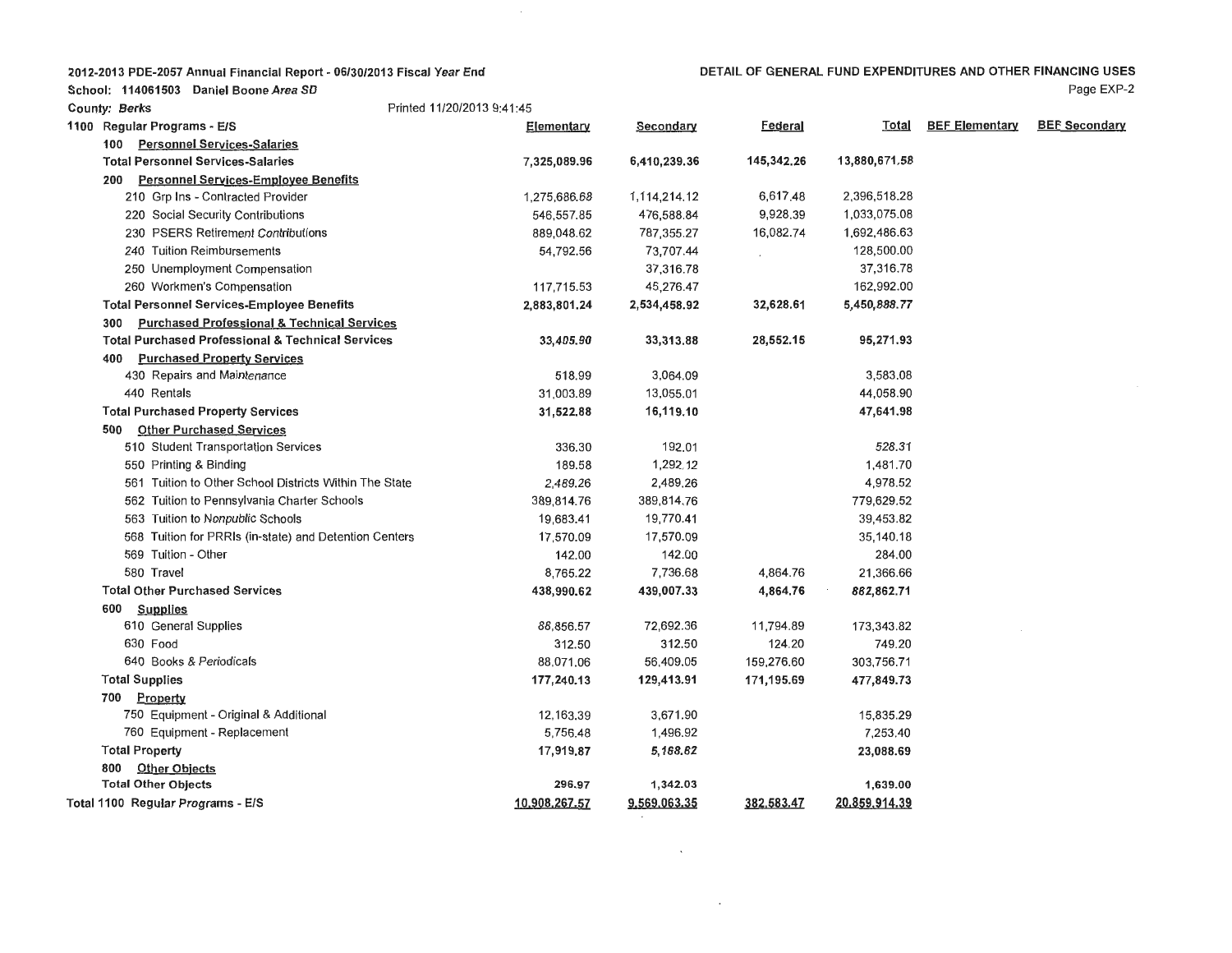School: 114061503 Daniel Boone Area SD

 $\sim$   $\sim$ 

Page EXP-3

| County: Berks                                  | Printed 11/20/2013 9:41:45                                           |              |                  |                |              |                       |                      |
|------------------------------------------------|----------------------------------------------------------------------|--------------|------------------|----------------|--------------|-----------------------|----------------------|
| 1200 Special and Gifted Education              |                                                                      | Elementary   | <b>Secondary</b> | <b>Federal</b> | <b>Total</b> | <b>BEF Elementary</b> | <b>BEF Secondary</b> |
| 100 Personnel Services-Salaries                |                                                                      |              |                  |                |              |                       |                      |
| <b>Total Personnel Services-Salaries</b>       |                                                                      | 1,356,614.60 | 1,179,791.92     | 738,434.62     | 3,274,841.14 |                       |                      |
| 200                                            | Personnel Services-Employee Benefits                                 |              |                  |                |              |                       |                      |
| 210 Grp Ins - Contracted Provider              |                                                                      | 235,232.79   | 236,173.98       | 177,979.66     | 649,386.43   |                       |                      |
| 220 Social Security Contributions              |                                                                      | 100,048.49   | 86,024.53        | 54,070.93      | 240,143.95   |                       |                      |
|                                                | 230 PSERS Retirement Contributions                                   | 164,150.66   | 144,793.08       | 91,003.67      | 399,947.41   |                       |                      |
| 240 Tuition Reimbursements                     |                                                                      | 6,889.82     | 10,079.18        |                | 16,969.00    |                       |                      |
|                                                | <b>Total Personnel Services-Employee Benefits</b>                    | 506,321.76   | 477,070.77       | 323,054.26     | 1,306,446.79 |                       |                      |
| 300                                            | <b>Purchased Professional &amp; Technical Services</b>               |              |                  |                |              |                       |                      |
|                                                | <b>Total Purchased Professional &amp; Technical Services</b>         | 277,820.80   | 277,820.77       |                | 555,641.57   |                       |                      |
| 400                                            | <b>Purchased Property Services</b>                                   |              |                  |                |              |                       |                      |
| 440 Rentals                                    |                                                                      |              |                  | 1,650.11       | 1,650.11     |                       |                      |
| <b>Total Purchased Property Services</b>       |                                                                      |              |                  | 1,650.11       | 1,650.11     |                       |                      |
| <b>Other Purchased Services</b><br>500         |                                                                      |              |                  |                |              |                       |                      |
|                                                | 510 Student Transportation Services                                  |              |                  | 4,317.31       | 4,317.31     |                       |                      |
|                                                | 561 Tuition to Other School Districts Within The State               | 15,384.28    | 15,384.28        | 9,306.41       | 40,074.97    |                       |                      |
|                                                | 562 Tuition to Pennsylvania Charter Schools                          | 79,865.59    | 79,865.59        |                | 159,731.18   |                       |                      |
| 563 Tuition to Nonpublic Schools               |                                                                      | 255,634.85   | 255,634.85       |                | 511,269.70   |                       |                      |
|                                                | 564 Tuition to Career and Technology Centers                         | 23,489.34    | 23,489.34        |                | 46,978.68    |                       |                      |
|                                                | 566 Tuition to Institutions of Higher Ed and Technical Institutes    | 3,178.27     | 3,178.27         |                | 6,356.54     |                       |                      |
|                                                | 567 Tuition to Approved Private and PA Chartered Schools             | 154,106.65   | 154,106.63       |                | 308,213.28   |                       |                      |
| 569 Tuition - Other                            |                                                                      | 11,997.00    | 11,997.00        |                | 23,994.00    |                       |                      |
| 580 Travel                                     |                                                                      | 3,407.54     | 3,053.08         |                | 6,460.62     |                       |                      |
|                                                | 594 IU Payment by Withholding for Institutionalized Children's Progr | 3,784.75     | 3,784.75         |                | 7,569.50     |                       |                      |
| <b>Total Other Purchased Services</b>          |                                                                      | 550,848.27   | 550,493.79       | 13,623.72      | 1,114,965.78 |                       |                      |
| <b>Supplies</b><br>600                         |                                                                      |              |                  |                |              |                       |                      |
| 610 General Supplies                           |                                                                      | 1,357.88     | 1,357.88         | 6,003.00       | 8,718.76     |                       |                      |
| 640 Books & Periodicals                        |                                                                      | 577.86       | 577.85           | 32,801.96      | 33,957.67    |                       |                      |
| <b>Total Supplies</b>                          |                                                                      | 1,935.74     | 1,935.73         | 38,804.96      | 42,676.43    |                       |                      |
| <b>Property</b><br>700                         |                                                                      |              |                  |                |              |                       |                      |
|                                                | 750 Equipment - Original & Additional                                |              |                  | 2,232.44       | 2,232.44     |                       |                      |
| 760 Equipment - Replacement                    |                                                                      | 1,503.00     | 1,503.00         | 2,894.00       | 5,900.00     |                       |                      |
| <b>Total Property</b>                          |                                                                      | 1,503,00     | 1,503.00         | 5,126.44       | 8,132.44     |                       |                      |
| 800<br><b>Other Objects</b>                    |                                                                      |              |                  |                |              |                       |                      |
| <b>Total Other Objects</b>                     |                                                                      | 30,517.66    | 29,344.34        | 5,071.00       | 64,933.00    |                       |                      |
| <b>Total 1200 Special and Gifted Education</b> |                                                                      | 2,725,561,83 | 2,517,960.32     | 1,125,765.11   | 6,369,287,26 |                       |                      |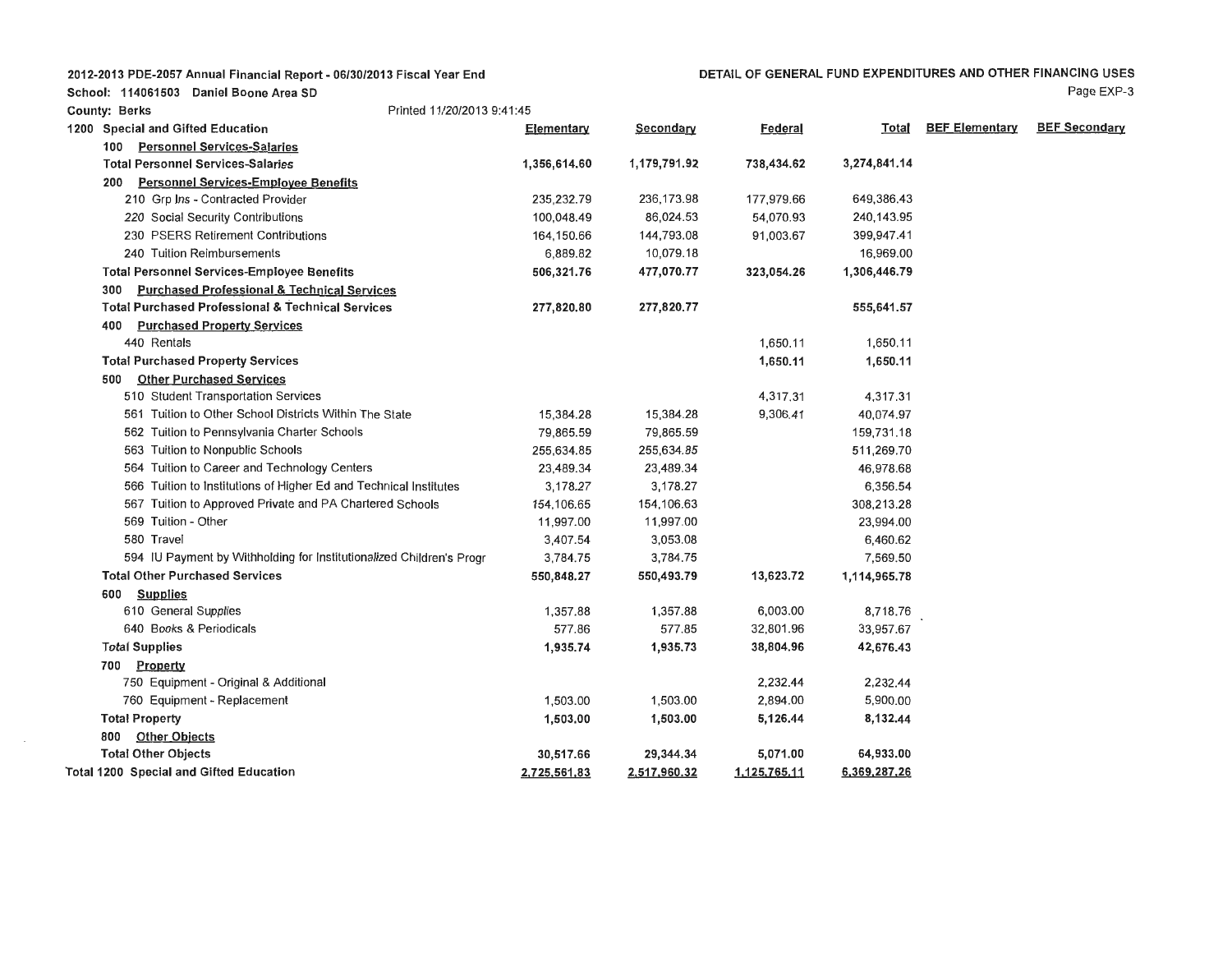School: 114061503 Daniel Boone Area SD

DETAIL OF GENERAL FUND EXPENDITURES AND OTHER FINANCING USES Page EXP-4

| <b>County: Berks</b>                               | Printed 11/20/2013 9:41:45 |              |         |              |                       |                      |
|----------------------------------------------------|----------------------------|--------------|---------|--------------|-----------------------|----------------------|
| <b>Vocational Education Programs</b><br>1300       |                            | Secondary    | Federal | <u>Total</u> | <b>BEF Elementary</b> | <b>BEF Secondary</b> |
| <b>Personnel Services-Salaries</b><br>100          |                            |              |         |              |                       |                      |
| <b>Total Personnel Services-Salaries</b>           |                            | 242,527.90   |         | 242,527.90   |                       |                      |
| <b>Personnel Services-Employee Benefits</b><br>200 |                            |              |         |              |                       |                      |
| 210 Grp Ins - Contracted Provider                  |                            | 47.948.34    |         | 47,948,34    |                       |                      |
| 220 Social Security Contributions                  |                            | 17,801.19    |         | 17,801.19    |                       |                      |
| 230 PSERS Retirement Contributions                 |                            | 29,976.65    |         | 29,976.65    |                       |                      |
| <b>Total Personnel Services-Employee Benefits</b>  |                            | 95,726.18    |         | 95,726.18    |                       |                      |
| <b>Other Purchased Services</b><br>500             |                            |              |         |              |                       |                      |
| 564 Tuition to Career and Technology Centers       |                            | 743,724.00   |         | 743,724.00   |                       |                      |
| <b>Total Other Purchased Services</b>              |                            | 743,724.00   |         | 743,724.00   |                       |                      |
| 600<br>Supplies                                    |                            |              |         |              |                       |                      |
| 640 Books & Periodicals                            |                            | 656.34       |         | 656.34       |                       |                      |
| <b>Total Supplies</b>                              |                            | 656.34       |         | 656.34       |                       |                      |
| <b>Total 1300 Vocational Education Programs</b>    |                            | 1,082,634.42 |         | 1,082,634.42 |                       |                      |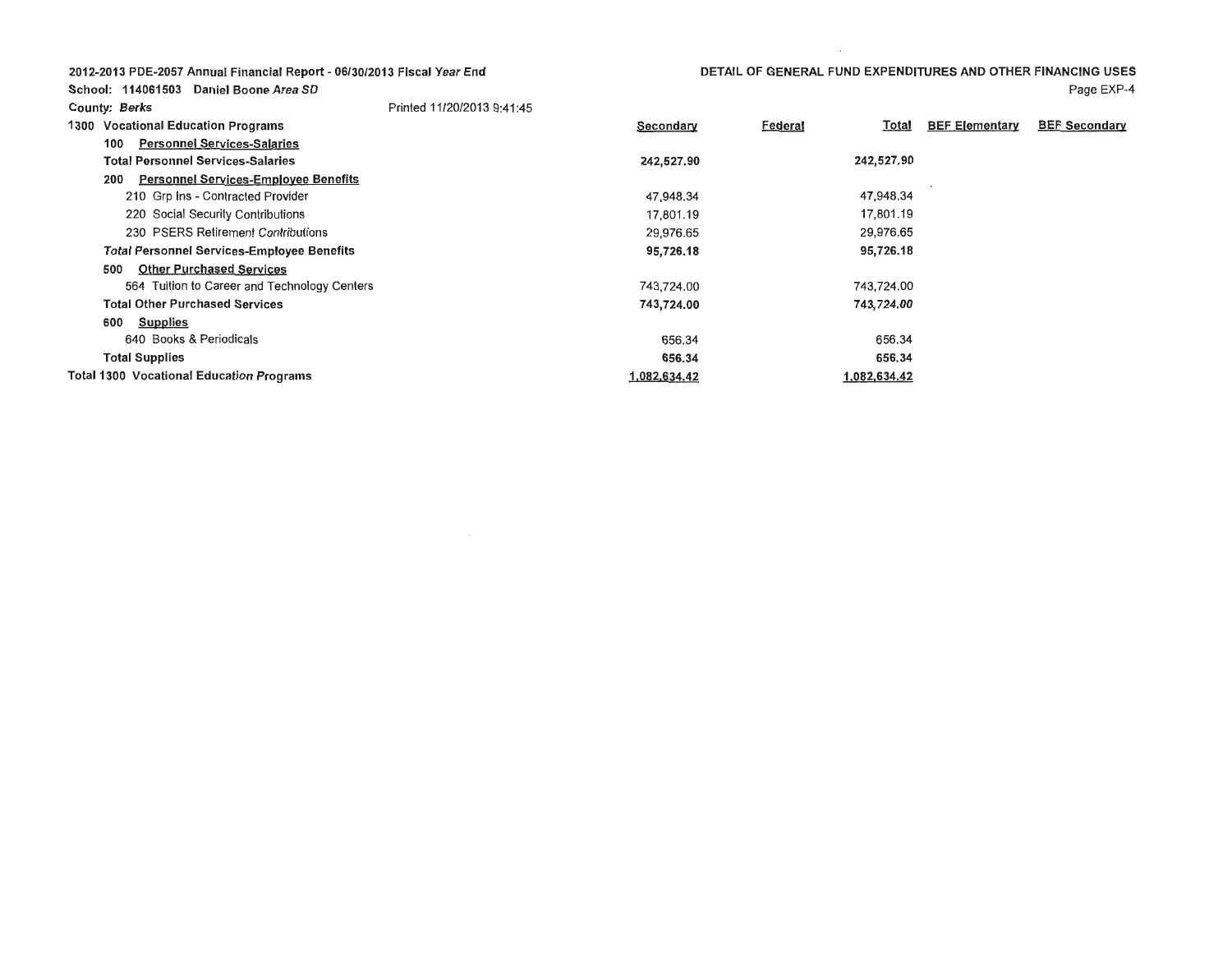School: 114061503 Daniel Boone Area SD

 $\sim$ 

 $\sim 100$ 

| <b>County: Berks</b>                               | Printed 11/20/2013 9:41:45 |           |                |              |                       |                      |
|----------------------------------------------------|----------------------------|-----------|----------------|--------------|-----------------------|----------------------|
| <b>Other Instructional Programs - E/S</b><br>1400  | Elementary                 | Secondary | <b>Federal</b> | <b>Total</b> | <b>BEF Elementary</b> | <b>BEF Secondary</b> |
| <b>Personnel Services-Salaries</b><br>100          |                            |           |                |              |                       |                      |
| <b>Total Personnel Services-Salaries</b>           | 4,918.46                   | 26,641.54 |                | 31,560.00    |                       |                      |
| <b>Personnel Services-Employee Benefits</b><br>200 |                            |           |                |              |                       |                      |
| 220 Social Security Contributions                  | 363.75                     | 2,019.16  |                | 2.382.91     |                       |                      |
| 230 PSERS Retirement Contributions                 | 607.94                     | 3,190.02  |                | 3,797.96     |                       |                      |
| <b>Total Personnel Services-Employee Benefits</b>  | 971.69                     | 5,209.18  |                | 6,180.87     |                       |                      |
| <b>Other Purchased Services</b><br>500             |                            |           |                |              |                       |                      |
| 560 Tuition                                        | 3,539,23                   | 3,938.23  |                | 7,477.46     |                       |                      |
| <b>Total Other Purchased Services</b>              | 3,539.23                   | 3,938.23  |                | 7,477.46     |                       |                      |
| 600<br><b>Supplies</b>                             |                            |           |                |              |                       |                      |
| 610 General Supplies                               |                            | 2,505.75  |                | 2,505.75     |                       |                      |
| <b>Total Supplies</b>                              |                            | 2,505.75  |                | 2,505.75     |                       |                      |
| Total 1400 Other Instructional Programs - E/S      | 9,429.38                   | 38,294.70 |                | 47,724.08    |                       |                      |

 $\epsilon$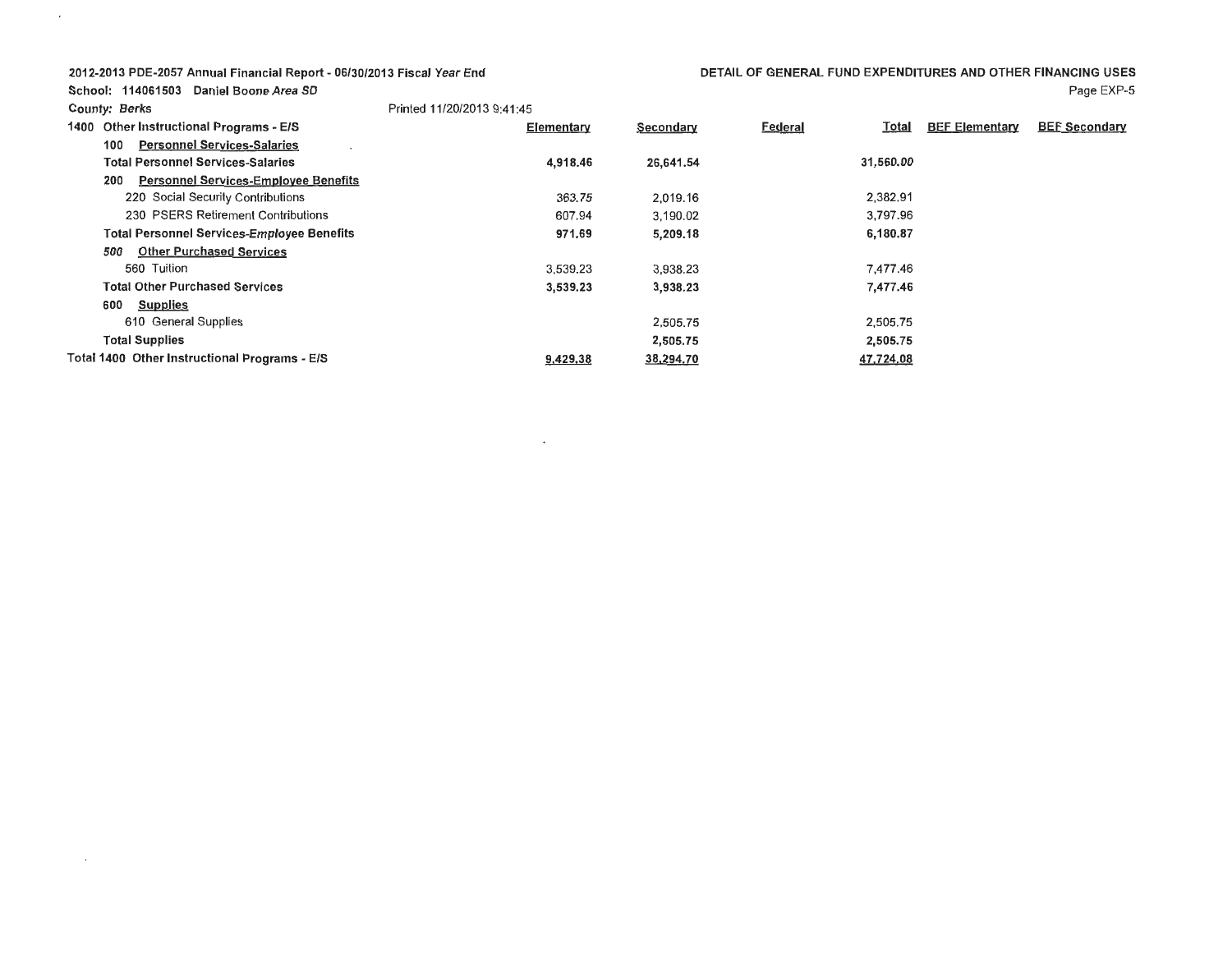School: 114061503 Daniel Boone Area SD

DETAIL OF GENERAL FUND EXPENDITURES AND OTHER FINANCING USES Page EXP-6

| <b>County: Berks</b>                               | Printed 11/20/2013 9:41:45 |           |                         |                       |                      |
|----------------------------------------------------|----------------------------|-----------|-------------------------|-----------------------|----------------------|
| 1420 Summer School                                 | Elementary                 | Secondary | Federal<br><b>Total</b> | <u>BEF Elementary</u> | <b>BEF Secondary</b> |
| <b>Personnel Services-Salaries</b><br>100          |                            |           |                         |                       |                      |
| <b>Total Personnel Services-Salaries</b>           | 554.94                     | 18.961.06 | 19,516,00               |                       |                      |
| <b>Personnel Services-Employee Benefits</b><br>200 |                            |           |                         |                       |                      |
| 220 Social Security Contributions                  | 41.61                      | 1,444.48  | 1.486.09                |                       |                      |
| 230 PSERS Retirement Contributions                 | 68.59                      | 2,240.73  | 2.309.32                |                       |                      |
| <b>Total Personnel Services-Employee Benefits</b>  | 110.20                     | 3.685.21  | 3,795,41                |                       |                      |
| <b>Supplies</b><br>600                             |                            |           |                         |                       |                      |
| 610 General Supplies                               |                            | 2,505.75  | 2,505,75                |                       |                      |
| <b>Total Supplies</b>                              |                            | 2,505.75  | 2,505.75                |                       |                      |
| <b>Total 1420 Summer School</b>                    | 665,14                     | 25,152.02 | 25,817.16               |                       |                      |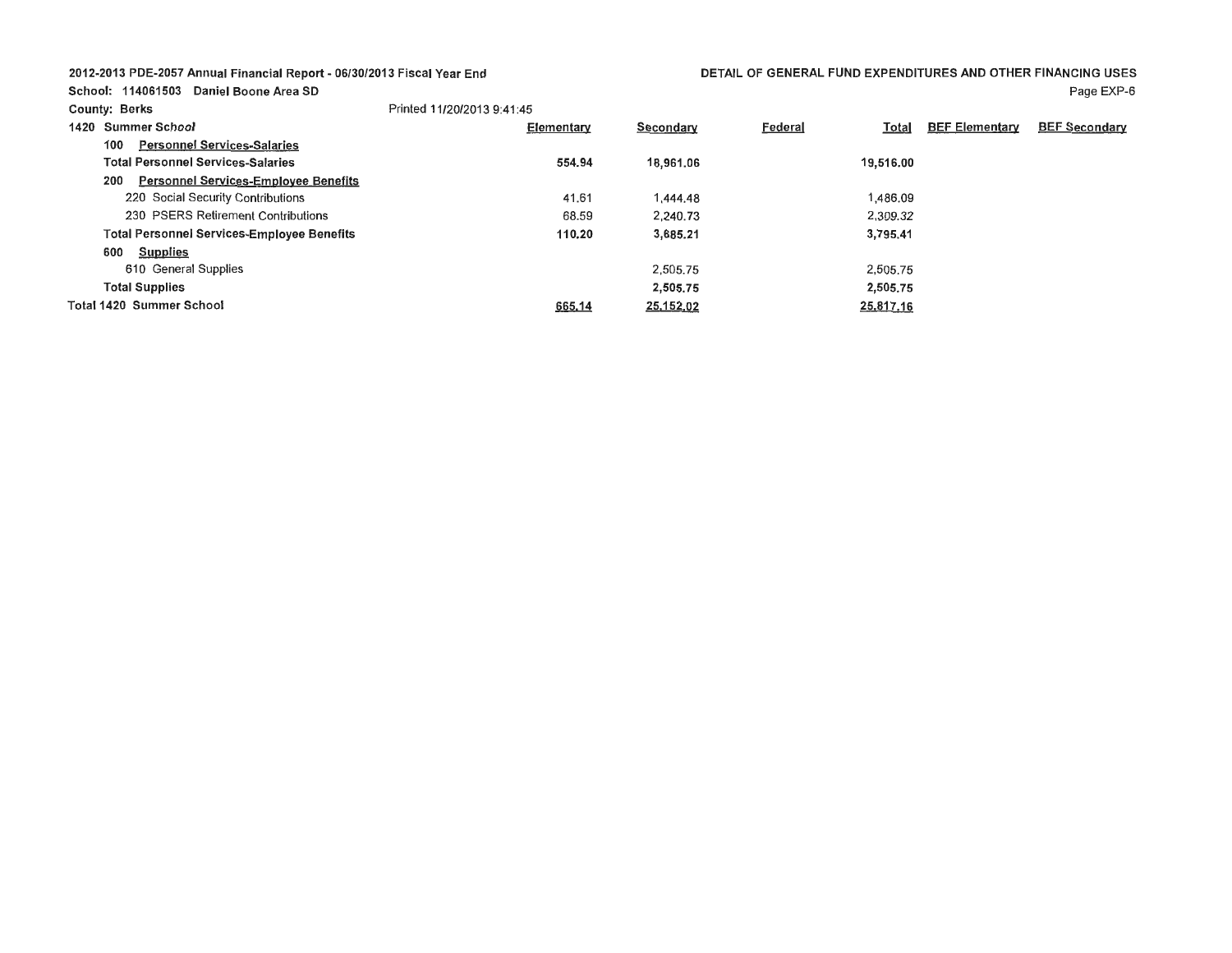School: 114061503 Daniel Boone Area SD

DETAIL OF GENERAL FUND EXPENDITURES AND OTHER **FINANCING** USES Page EXP-7

| <b>County: Berks</b>                               | Printed 11/20/2013 9:41:45 |           |                         |                       |                      |
|----------------------------------------------------|----------------------------|-----------|-------------------------|-----------------------|----------------------|
| 1430 Homebound Instruction                         | Elementary                 | Secondary | Federal<br><u>Total</u> | <b>BEF Elementary</b> | <b>BEF Secondary</b> |
| <b>Personnel Services-Salaries</b><br>100          |                            |           |                         |                       |                      |
| <b>Total Personnel Services-Salaries</b>           | 4.363.52                   | 7.680.48  | 12.044.00               |                       |                      |
| <b>Personnel Services-Employee Benefits</b><br>200 |                            |           |                         |                       |                      |
| 220 Social Security Contributions                  | 322.14                     | 574.68    | 896.82                  |                       |                      |
| 230 PSERS Retirement Contributions                 | 539.35                     | 949.29    | 1.488.64                |                       |                      |
| <b>Total Personnel Services-Employee Benefits</b>  | 861.49                     | 1,523.97  | 2,385.46                |                       |                      |
| <b>Other Purchased Services</b><br>500             |                            |           |                         |                       |                      |
| 563 Tuition to Nonpublic Schools                   |                            | 399.00    | 399.00                  |                       |                      |
| <b>Total Other Purchased Services</b>              |                            | 399.00    | 399.00                  |                       |                      |
| <b>Total 1430 Homebound Instruction</b>            | 5,225,01                   | 9,603,45  | 14,828.46               |                       |                      |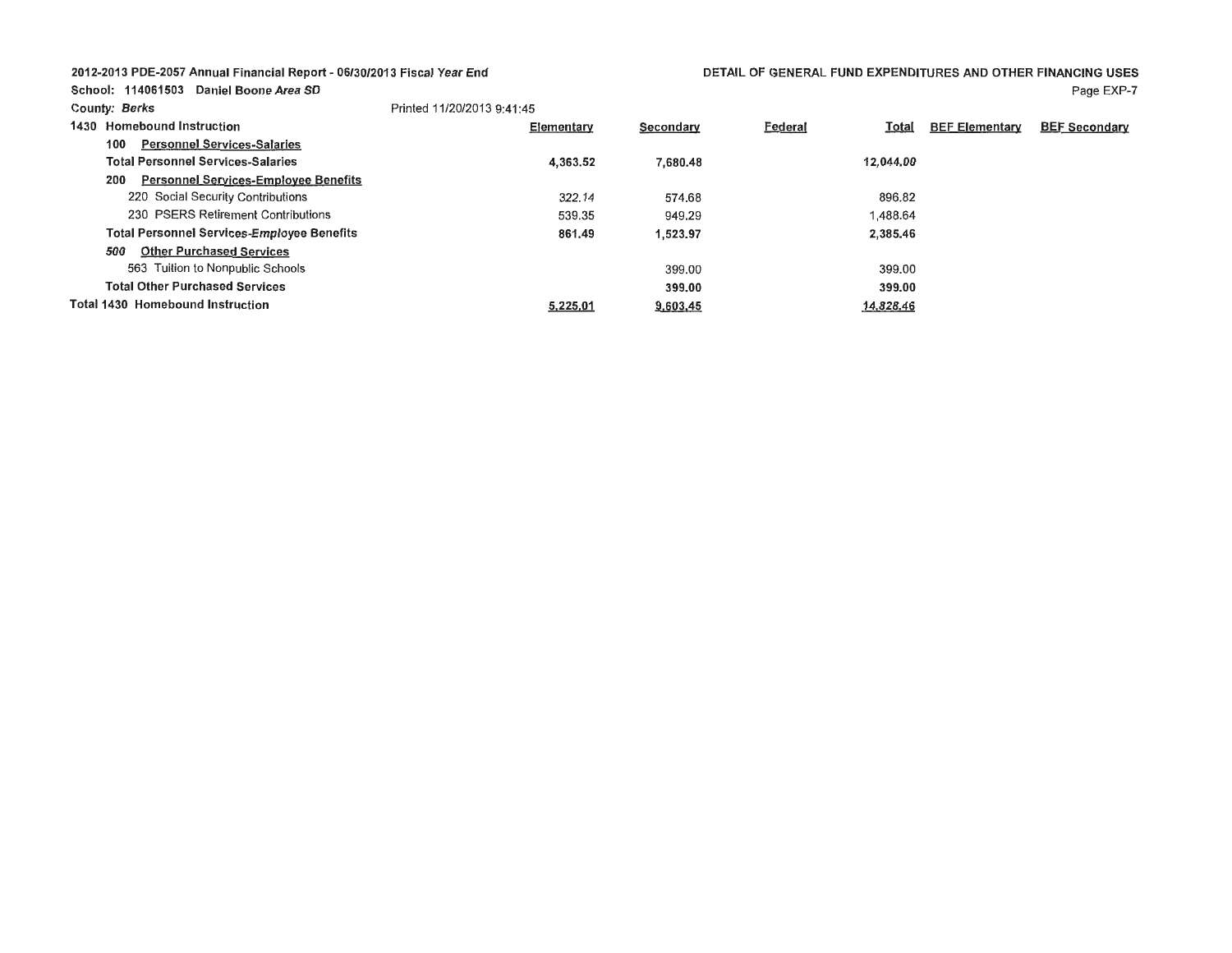School: 114061503 Daniel Boone Area SD

 $\sim$ 

### DETAIL OF GENERAL FUND EXPENDITURES AND OTHER FINANCING USES Page EXP-8

| County: Berks                            | Printed 11/20/2013 9:41:45 |           |                                |                       |                      |
|------------------------------------------|----------------------------|-----------|--------------------------------|-----------------------|----------------------|
| 1440 Alternative Regular Education       | <b>Elementary</b>          | Secondary | <b>Federal</b><br><b>Total</b> | <b>BEF Elementary</b> | <b>BEF Secondary</b> |
| <b>Tuition</b><br>500                    |                            |           |                                |                       |                      |
| 560 Tuition                              | 3,539.23                   | 3,539.23  | 7.078.46                       |                       |                      |
| <b>Total Tuition</b>                     | 3,539,23                   | 3,539.23  | 7.078.46                       |                       |                      |
| Total 1440 Alternative Regular Education | 3,539.23                   | 3,539.23  | 7,078.46                       |                       |                      |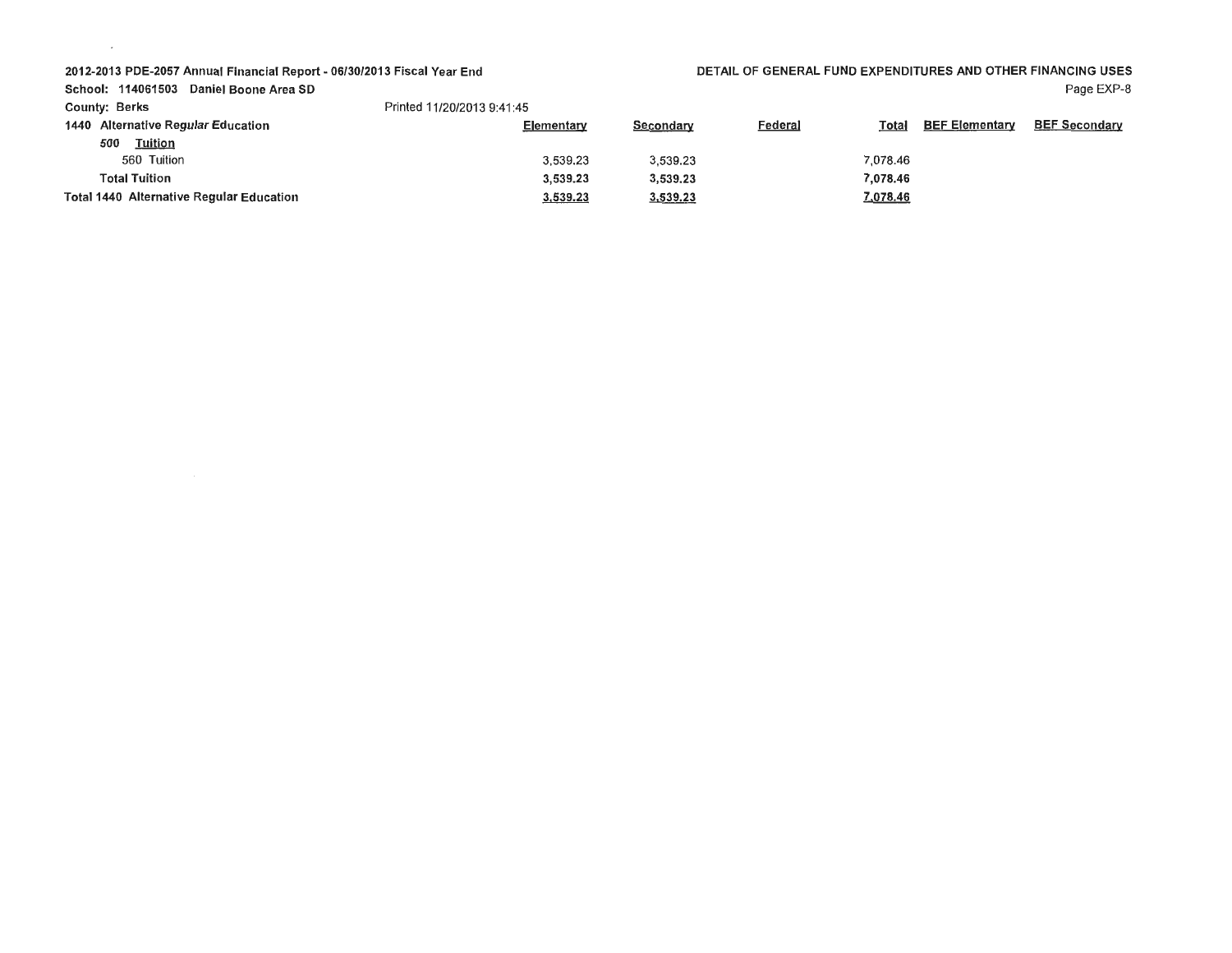| Printed 11/20/2013 9:41:45 |                                                    |                                                |                 |                       |                      |
|----------------------------|----------------------------------------------------|------------------------------------------------|-----------------|-----------------------|----------------------|
|                            | Secondary                                          | <b>Federal</b>                                 | <u>Total</u>    | <b>BEF Elementary</b> | <b>BEF Secondary</b> |
|                            |                                                    |                                                |                 |                       |                      |
|                            | 3.539.23                                           |                                                | 7.078.46        |                       |                      |
|                            | 3,539.23                                           |                                                | 7.078.46        |                       |                      |
|                            | 3,539.23                                           |                                                | <u>7,078.46</u> |                       |                      |
|                            | Tuition to Other School Districts Within The State | Elementary<br>3.539.23<br>3,539.23<br>3,539.23 |                 |                       |                      |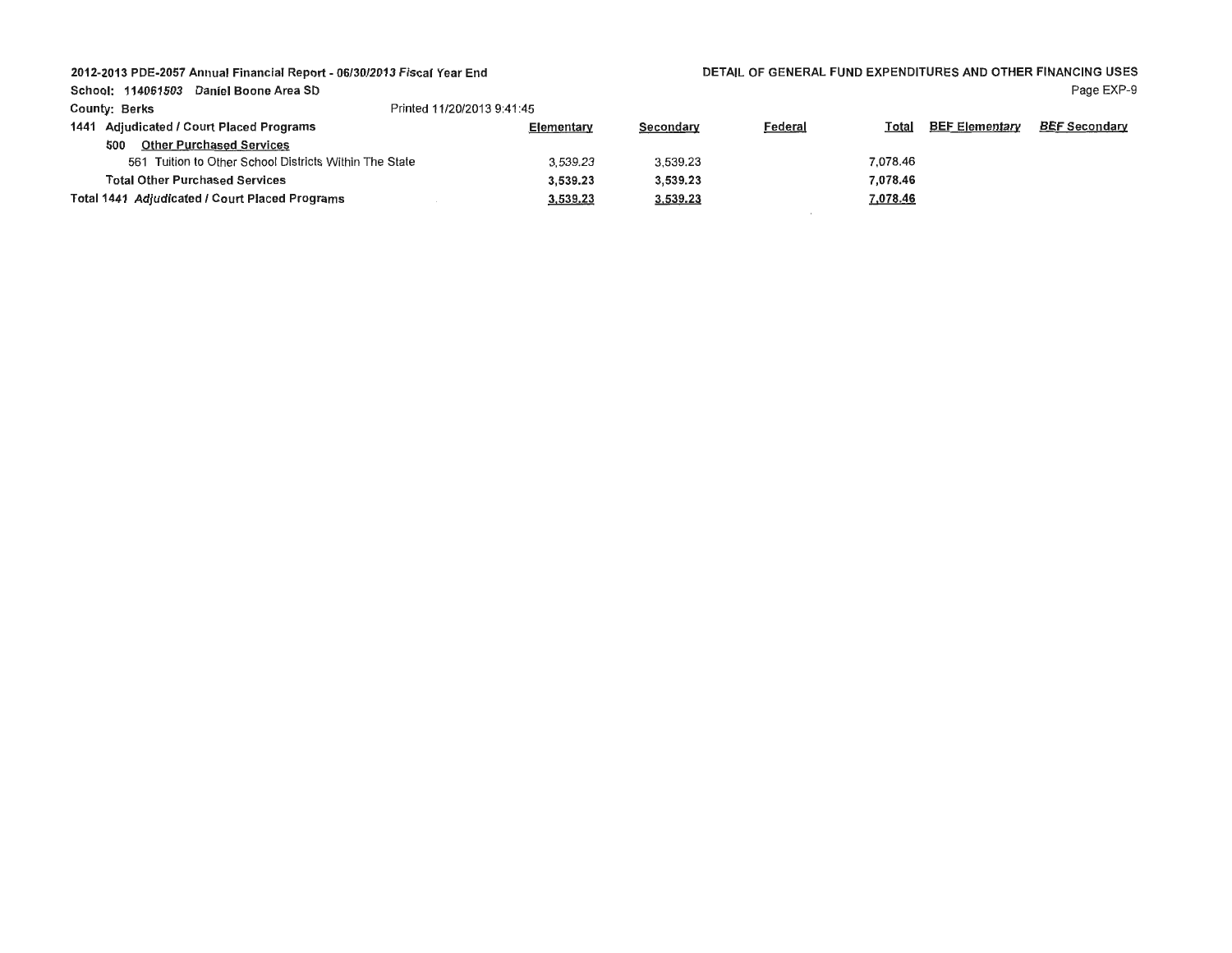| 2012-2013 PDE-2057 Annual Financial Report - 06/30/2013 Fiscal Year End |                                                              |                            | DETAIL OF GENERAL FUND EXPENDITURES AND OTHER FINANCING USES |          |                       |                      |
|-------------------------------------------------------------------------|--------------------------------------------------------------|----------------------------|--------------------------------------------------------------|----------|-----------------------|----------------------|
| School: 114061503                                                       | Daniel Boone Area SD                                         |                            |                                                              |          |                       | Page EXP-10          |
| <b>County: Berks</b>                                                    |                                                              | Printed 11/20/2013 9:41:45 |                                                              |          |                       |                      |
|                                                                         | 1500 Nonpublic School Programs                               |                            | Federal                                                      | Total    | <b>BEF Elementary</b> | <b>BEF Secondary</b> |
| 300                                                                     | <b>Purchased Professional &amp; Technical Services</b>       |                            |                                                              |          |                       |                      |
|                                                                         | <b>Total Purchased Professional &amp; Technical Services</b> |                            | 9.289.00                                                     | 9,289.00 |                       |                      |
|                                                                         | <b>Total 1500 Nonpublic School Programs</b>                  |                            | 9,289,00                                                     | 9,289,00 |                       |                      |

 $\mathcal{L}(\mathcal{L}^{\mathcal{L}})$  and  $\mathcal{L}(\mathcal{L}^{\mathcal{L}})$  and  $\mathcal{L}(\mathcal{L}^{\mathcal{L}})$  and  $\mathcal{L}(\mathcal{L}^{\mathcal{L}})$ 

 $\mathcal{L}(\mathcal{L}(\mathcal{L}))$  and  $\mathcal{L}(\mathcal{L}(\mathcal{L}))$  . The contribution of  $\mathcal{L}(\mathcal{L})$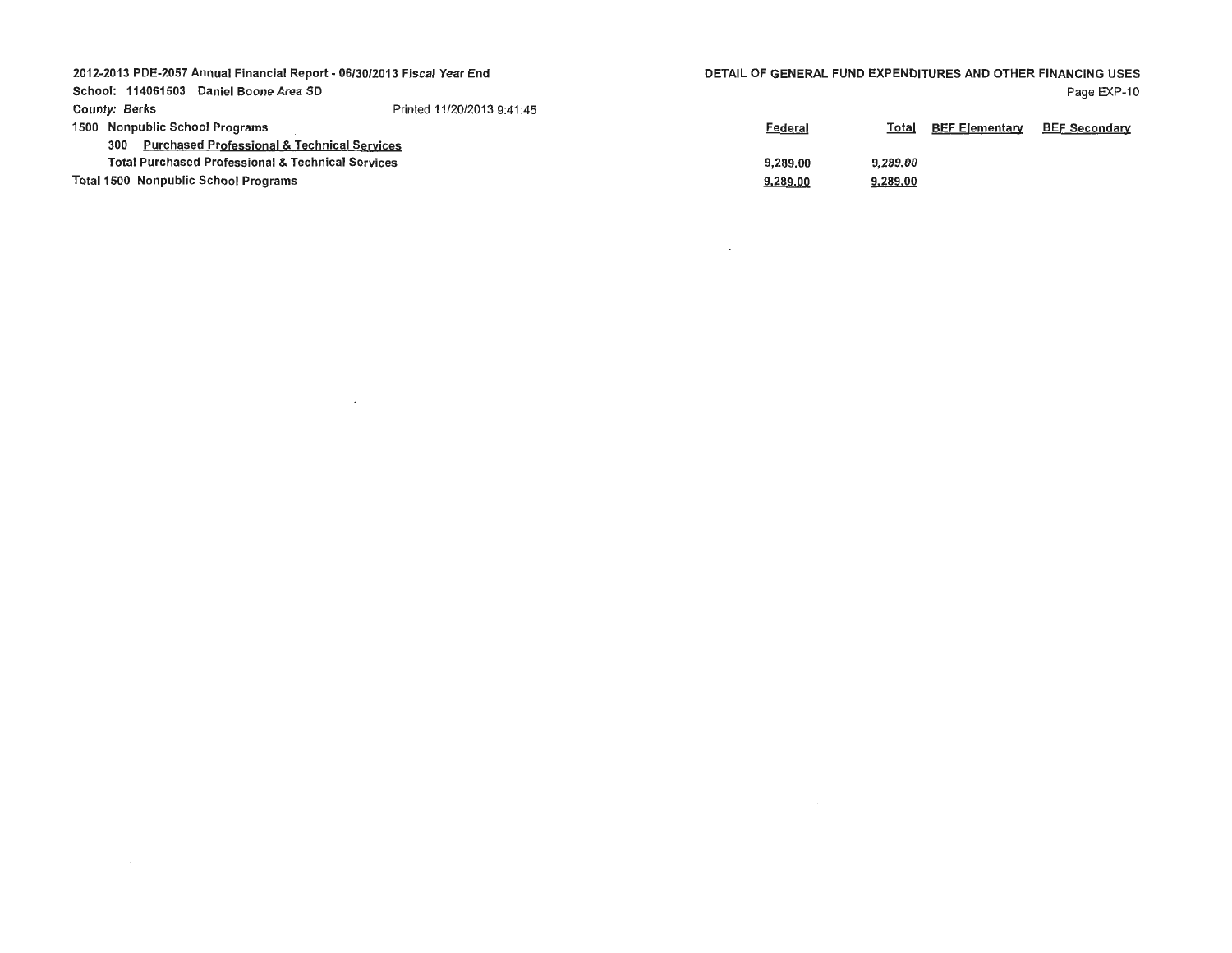| 2012-2013 PDE-2057 Annual Financial Report - 06/30/2013 Fiscal Year End |                            | DETAIL OF GENERAL FUND EXPENDITURES AND OTHER FINANCING USES |  |
|-------------------------------------------------------------------------|----------------------------|--------------------------------------------------------------|--|
| School: 114061503 Daniel Boone Area SD                                  |                            | Page EXP-11                                                  |  |
| <b>County: Berks</b>                                                    | Printed 11/20/2013 9:41:45 |                                                              |  |
| 2000 Support Services                                                   |                            | <b>Total</b>                                                 |  |
| 100 Personnel Services-Salaries                                         |                            |                                                              |  |
| <b>Total Personnel Services-Salaries</b>                                |                            | 5,843,814.96                                                 |  |
| <b>Personnel Services-Employee Benefits</b><br>200                      |                            |                                                              |  |
| 210 Grp Ins - Contracted Provider                                       |                            | 1,123,311.50                                                 |  |
| 220 Social Security Contributions                                       |                            | 431,457.26                                                   |  |
| 230 PSERS Retirement Contributions                                      |                            | 693,676.93                                                   |  |
| 240 Tuition Reimbursements                                              |                            | 13,787.00                                                    |  |
| <b>Total Personnel Services-Employee Benefits</b>                       |                            | 2,262,232.69                                                 |  |
| <b>Purchased Professional &amp; Technical Services</b><br>300           |                            |                                                              |  |
| <b>Total Purchased Professional &amp; Technical Services</b>            |                            | 763,865.48                                                   |  |
| <b>Purchased Property Services</b><br>400                               |                            |                                                              |  |
| 410 Cleaning Services                                                   |                            | 48,612.88                                                    |  |
| 420 Utility Services                                                    |                            | 167,678.79                                                   |  |
| 430 Repairs and Maintenance                                             |                            | 262,214.96                                                   |  |
| 440 Rentals                                                             |                            | 111,553.70                                                   |  |
| 450 Construction Services                                               |                            | 4.500.00                                                     |  |
| 460 Extermination Services                                              |                            | 10,199.15                                                    |  |
| <b>Total Purchased Property Services</b>                                |                            | 604,759.48                                                   |  |
| 500<br><b>Other Purchased Services</b>                                  |                            |                                                              |  |
| 510 Student Transportation Services                                     |                            | 2,962,526.54                                                 |  |
| 520 Insurance-General                                                   |                            | 124,824.00                                                   |  |
| 530 Communications                                                      |                            | 89,103.69                                                    |  |
| 540 Advertising                                                         |                            | 8,273.75                                                     |  |
| 550 Printing & Binding                                                  |                            | 9,367.91                                                     |  |
| 580 Travel                                                              |                            | 20,195.70                                                    |  |
| 590 Miscellaneous Purchased Services                                    |                            | 36,909.81                                                    |  |
| <b>Total Other Purchased Services</b>                                   |                            | 3,251,201.40                                                 |  |
| <b>Supplies</b><br>600                                                  |                            |                                                              |  |
| 610 General Supplies                                                    |                            | 309,803.76                                                   |  |
| 620 Energy                                                              |                            | 896,437.85                                                   |  |
| 630 Food                                                                |                            | 3,570.67                                                     |  |
| 640 Books & Periodicals                                                 |                            | 28,247.20                                                    |  |
| 650 Supplies - Technology Related                                       |                            | 29,069.71                                                    |  |
| <b>Total Supplies</b>                                                   |                            | 1,267,129.19                                                 |  |
| 700 Property                                                            |                            |                                                              |  |
| 750 Equipment - Original & Additional                                   |                            | 1,848.47                                                     |  |
| 760 Equipment - Replacement                                             |                            | 131,198.30                                                   |  |
| <b>Total Property</b>                                                   |                            | 133,046.77                                                   |  |
| 800 Other Objects                                                       |                            |                                                              |  |
| <b>Total Other Objects</b>                                              |                            | 35,855.03                                                    |  |
| <b>Total 2000 Support Services</b>                                      |                            | 14.161.905.00                                                |  |

 $\sim 10^{-1}$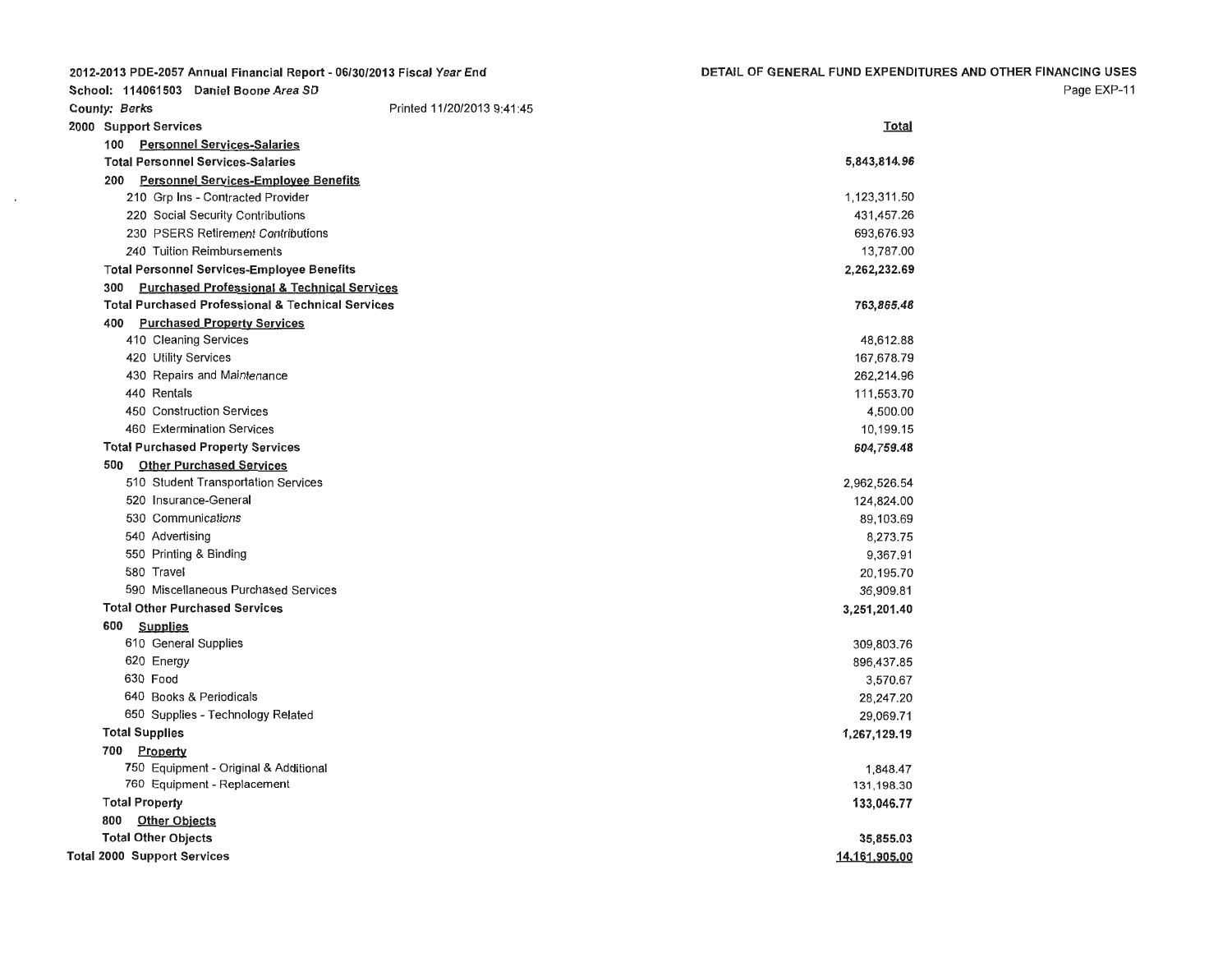|  | 2012-2013 PDE-2057 Annual Financial Report - 06/30/2013 Fiscal Year End |  |
|--|-------------------------------------------------------------------------|--|
|  | School: 114061503 Daniel Boone Area SD                                  |  |

| DETAIL OF GENERAL FUND EXPENDITURES AND OTHER FINANCING USES |
|--------------------------------------------------------------|
| Page EXP-12                                                  |

| <b>County: Berks</b>                                          | Printed 11/20/2013 9:41:45 |          |              |                       |                      |
|---------------------------------------------------------------|----------------------------|----------|--------------|-----------------------|----------------------|
| 2100 Pupil Personnel                                          |                            | Federal  | <b>Total</b> | <b>BEF Elementary</b> | <b>BEF Secondary</b> |
| <b>Personnel Services-Salaries</b><br>100                     |                            |          |              |                       |                      |
| <b>Total Personnel Services-Salaries</b>                      |                            |          | 956,396.54   |                       |                      |
| <b>Personnel Services-Employee Benefits</b><br>200            |                            |          |              |                       |                      |
| 210 Grp Ins - Contracted Provider                             |                            |          | 184.117.12   |                       |                      |
| 220 Social Security Contributions                             |                            |          | 71,095.72    |                       |                      |
| 230 PSERS Retirement Contributions                            |                            |          | 114,872.60   |                       |                      |
| 240 Tuition Reimbursements                                    |                            |          | 9,552,00     |                       |                      |
| <b>Total Personnel Services-Employee Benefits</b>             |                            |          | 379,637.44   |                       |                      |
| <b>Purchased Professional &amp; Technical Services</b><br>300 |                            |          |              |                       |                      |
| <b>Total Purchased Professional &amp; Technical Services</b>  |                            |          | 6,570.49     |                       |                      |
| <b>Purchased Property Services</b><br>400                     |                            |          |              |                       |                      |
| 440 Rentals                                                   |                            |          | 67.30        |                       |                      |
| <b>Total Purchased Property Services</b>                      |                            |          | 67.30        |                       |                      |
| <b>Other Purchased Services</b><br>500                        |                            |          |              |                       |                      |
| 510 Student Transportation Services                           |                            |          | 201.48       |                       |                      |
| 580 Travel                                                    |                            |          | 3,986.79     |                       |                      |
| <b>Total Other Purchased Services</b>                         |                            |          | 4,188.27     |                       |                      |
| <b>Supplies</b><br>600                                        |                            |          |              |                       |                      |
| 610 General Supplies                                          |                            | 6.517.41 | 8,930.98     |                       |                      |
| 640 Books & Periodicals                                       |                            | 1,210.96 | 2,907.28     |                       |                      |
| <b>Total Supplies</b>                                         |                            | 7,728.37 | 11,838.26    |                       |                      |
| 800<br><b>Other Objects</b>                                   |                            |          |              |                       |                      |
| <b>Total Other Objects</b>                                    |                            |          | 667.99       |                       |                      |
| <b>Total 2100 Pupil Personnel</b>                             |                            | 7,728.37 | 1,359,366.29 |                       |                      |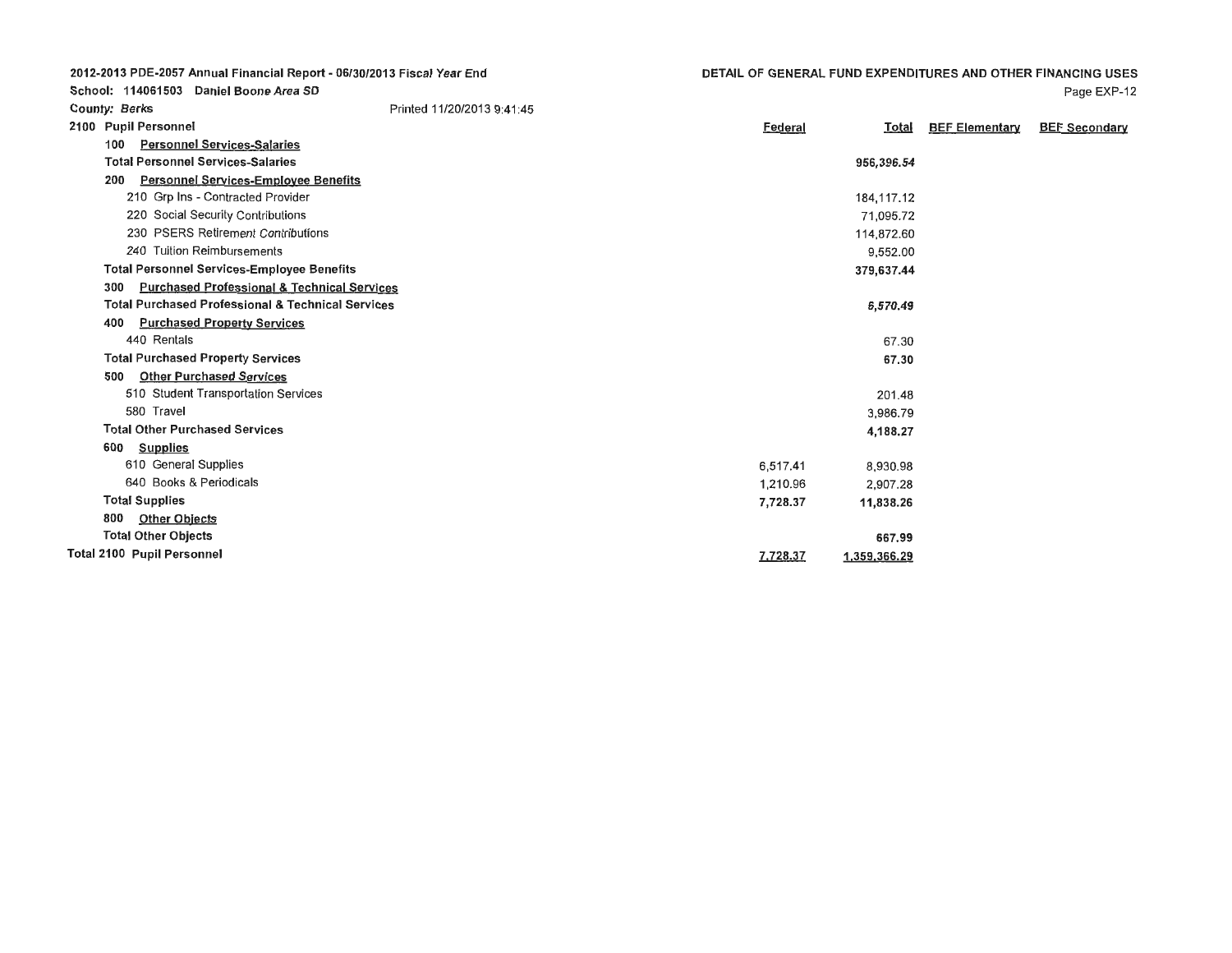School: 114061503 Daniel Boone Area SD

**County: Berks** 

| County: Berks                                             | Printed 11/20/2013 9:41:45 |                  |                |              |                       |                      |
|-----------------------------------------------------------|----------------------------|------------------|----------------|--------------|-----------------------|----------------------|
| 2110<br><b>Supervision Of Pupil Personnel Services</b>    | Elementary                 | <b>Secondary</b> | <b>Federal</b> | <b>Total</b> | <b>BEF Elementary</b> | <b>BEF Secondary</b> |
| 100<br><b>Personnel Services-Salaries</b>                 |                            |                  |                |              |                       |                      |
| <b>Total Personnel Services-Salaries</b>                  | 59,606.94                  | 59,606.92        |                | 119,213.86   |                       |                      |
| 200<br><b>Personnel Services-Employee Benefits</b>        |                            |                  |                |              |                       |                      |
| 210 Grp Ins - Contracted Provider                         | 11,757,72                  | 11,757.72        |                | 23,515,44    |                       |                      |
| 220 Social Security Contributions                         | 4,407.42                   | 4,407.41         |                | 8,814.83     |                       |                      |
| 230 PSERS Retirement Contributions                        | 7.125.98                   | 7,125.98         |                | 14,251,96    |                       |                      |
| <b>Total Personnel Services-Employee Benefits</b>         | 23,291.12                  | 23,291.11        |                | 46,582.23    |                       |                      |
| 500<br><b>Other Purchased Services</b>                    |                            |                  |                |              |                       |                      |
| 580 Travel                                                | 1.993.40                   | 1,993.39         |                | 3,986.79     |                       |                      |
| <b>Total Other Purchased Services</b>                     | 1,993.40                   | 1,993,39         |                | 3,986.79     |                       |                      |
| 600<br><b>Supplies</b>                                    |                            |                  |                |              |                       |                      |
| 610 General Supplies                                      | 9.49                       | 9.49             | 1,667.05       | 1,686.03     |                       |                      |
| 640 Books & Periodicals                                   |                            |                  | 748.80         | 748.80       |                       |                      |
| <b>Total Supplies</b>                                     | 9.49                       | 9,49             | 2,415.85       | 2,434.83     |                       |                      |
| <b>Other Objects</b><br>800                               |                            |                  |                |              |                       |                      |
| <b>Total Other Objects</b>                                | 109.00                     | 109.00           |                | 218.00       |                       |                      |
| <b>Total 2110 Supervision Of Pupil Personnel Services</b> | 85,009.95                  | 85,009,91        | 2,415,85       | 172,435.71   |                       |                      |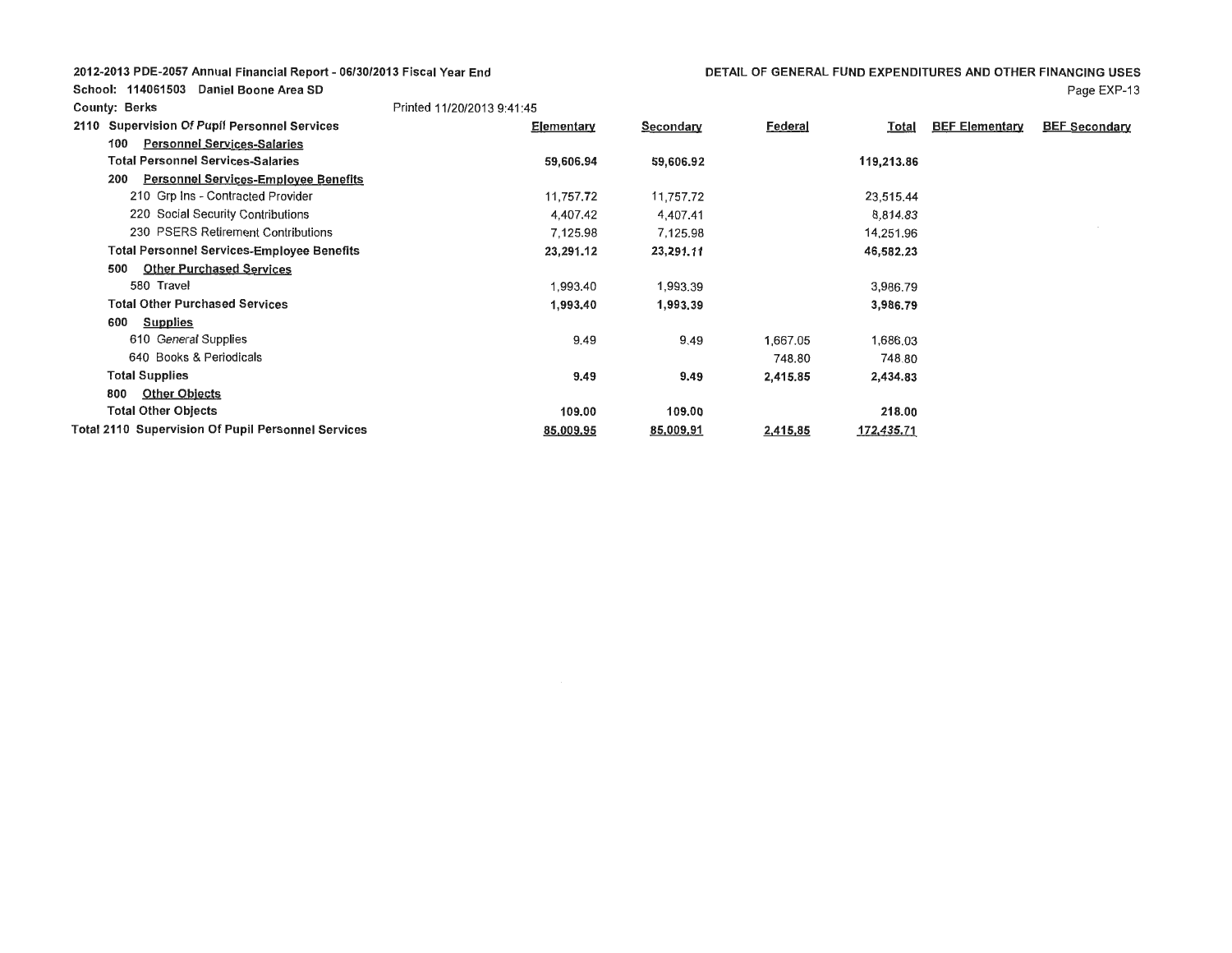School: 114061503 Daniel Boone Area SD

 $\sim 100$ 

DETAIL OF GENERAL FUND EXPENDITURES AND OTHER **FINANCING** USES Page EXP-14

 $\cdot$ 

 $\overline{\phantom{a}}$ 

|      | <b>County: Berks</b>                                          | Printed 11/20/2013 9:41:45 |            |                         |                       |                      |
|------|---------------------------------------------------------------|----------------------------|------------|-------------------------|-----------------------|----------------------|
| 2120 | <b>Guidance Services</b>                                      | Elementary                 | Secondary  | Federal<br><u>Total</u> | <b>BEF Elementary</b> | <b>BEF Secondary</b> |
|      | <b>Personnel Services-Salaries</b><br>100                     |                            |            |                         |                       |                      |
|      | <b>Total Personnel Services-Salaries</b>                      | 288,700.62                 | 429,484.78 | 718,185.40              |                       |                      |
|      | <b>Personnel Services-Employee Benefits</b><br>200            |                            |            |                         |                       |                      |
|      | 210 Grp Ins - Contracted Provider                             | 43,722.65                  | 81,722.65  | 125,445.30              |                       |                      |
|      | 220 Social Security Contributions                             | 21,632.37                  | 31,831.00  | 53,463.37               |                       |                      |
|      | 230 PSERS Retirement Contributions                            | 33,406.95                  | 52,505.63  | 85,912.58               |                       |                      |
|      | 240 Tuition Reimbursements                                    | 839.92                     | 6,405.08   | 7,245.00                |                       |                      |
|      | <b>Total Personnel Services-Employee Benefits</b>             | 99,601.89                  | 172,464.36 | 272,066.25              |                       |                      |
|      | <b>Purchased Professional &amp; Technical Services</b><br>300 |                            |            |                         |                       |                      |
|      | <b>Total Purchased Professional &amp; Technical Services</b>  | 99.00                      | (1,426.01) | (1,327.01)              |                       |                      |
|      | <b>Purchased Property Services</b><br>400                     |                            |            |                         |                       |                      |
|      | 440 Rentals                                                   |                            | 67.30      | 67.30                   |                       |                      |
|      | <b>Total Purchased Property Services</b>                      |                            | 67.30      | 67.30                   |                       |                      |
|      | <b>Other Purchased Services</b><br>500                        |                            |            |                         |                       |                      |
|      | 510 Student Transportation Services                           |                            | 201.48     | 201.48                  |                       |                      |
|      | <b>Total Other Purchased Services</b>                         |                            | 201.48     | 201.48                  |                       |                      |
|      | <b>Supplies</b><br>600                                        |                            |            |                         |                       |                      |
|      | 610 General Supplies                                          | 2,207,57                   | 187.02     | 2,394.59                |                       |                      |
|      | 640 Books & Periodicals                                       | 1,640.33                   | 55.99      | 1,696.32                |                       |                      |
|      | <b>Total Supplies</b>                                         | 3,847.90                   | 243,01     | 4,090.91                |                       |                      |
|      | <b>Other Objects</b><br>800                                   |                            |            |                         |                       |                      |
|      | <b>Total Other Objects</b>                                    | 40.00                      | 220.00     | 260.00                  |                       |                      |
|      | <b>Total 2120 Guidance Services</b>                           | 392,289.41                 | 601,254.92 | 993,544.33              |                       |                      |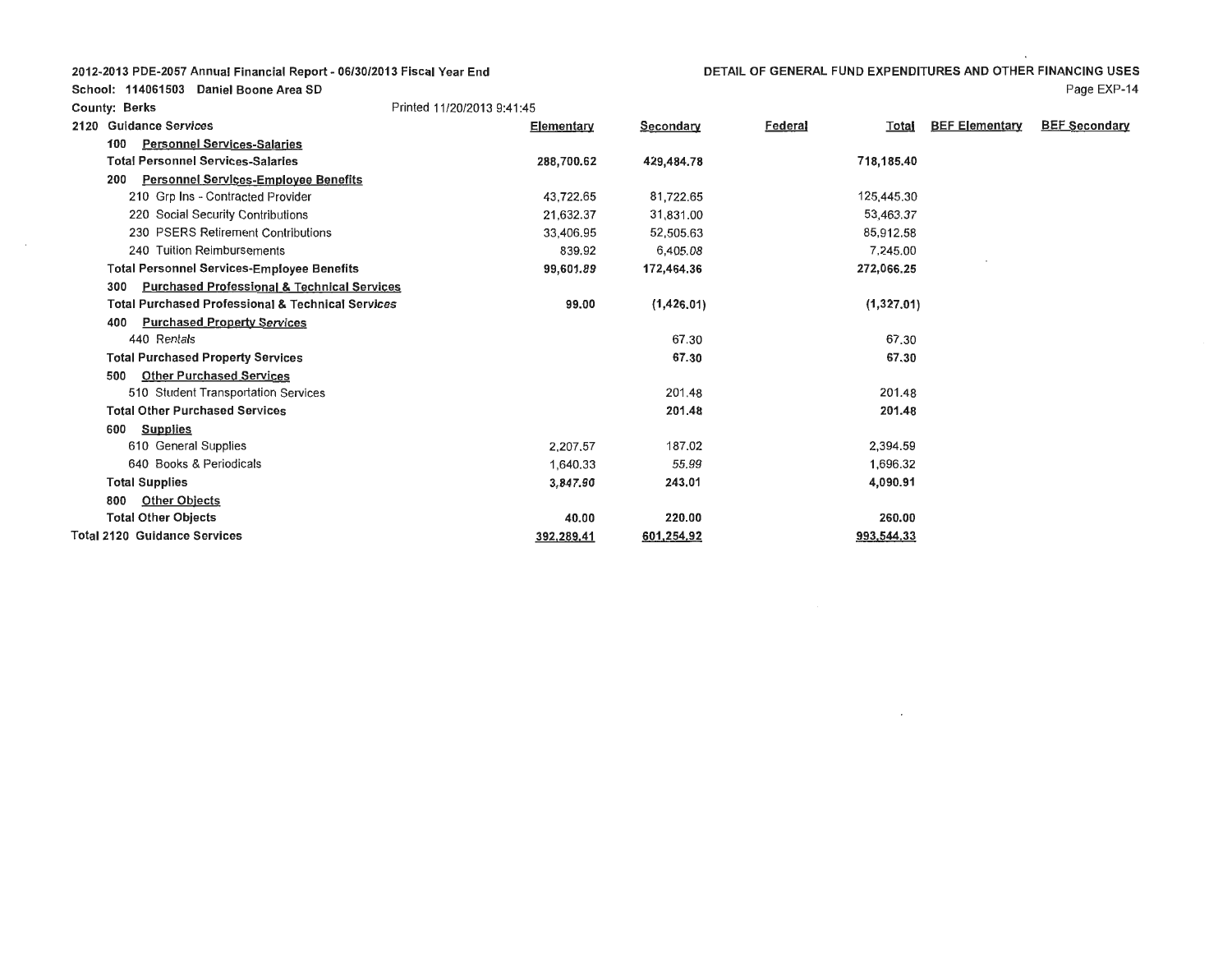School: 114061503 Daniel Boone Area SD

 $\sim$ 

| <b>County: Berks</b> |                                                              | Printed 11/20/2013 9:41:45 |                  |          |              |                       |                      |
|----------------------|--------------------------------------------------------------|----------------------------|------------------|----------|--------------|-----------------------|----------------------|
| 2140                 | <b>Psychological Services</b>                                | Elementary                 | <b>Secondary</b> | Federal  | <b>Total</b> | <b>BEF Elementary</b> | <b>BEF Secondary</b> |
| 100                  | <b>Personnel Services-Salaries</b>                           |                            |                  |          |              |                       |                      |
|                      | <b>Total Personnel Services-Salaries</b>                     | 59,498.64                  | 59,498.64        |          | 118,997.28   |                       |                      |
| 200                  | <b>Personnel Services-Employee Benefits</b>                  |                            |                  |          |              |                       |                      |
|                      | 210 Grp Ins - Contracted Provider                            | 17,578,19                  | 17,578.19        |          | 35,156.38    |                       |                      |
|                      | 220 Social Security Contributions                            | 4,408.76                   | 4,408.76         |          | 8,817.52     |                       |                      |
|                      | 230 PSERS Retirement Contributions                           | 7,354.03                   | 7,354.03         |          | 14,708.06    |                       |                      |
|                      | 240 Tuition Reimbursements                                   | 1,153.50                   | 1,153.50         |          | 2,307.00     |                       |                      |
|                      | <b>Total Personnel Services-Employee Benefits</b>            | 30,494.48                  | 30,494.48        |          | 60,988.96    |                       |                      |
| 300                  | <b>Purchased Professional &amp; Technical Services</b>       |                            |                  |          |              |                       |                      |
|                      | <b>Total Purchased Professional &amp; Technical Services</b> | 3,948.75                   | 3,948.75         |          | 7,897.50     |                       |                      |
| 600                  | <b>Supplies</b>                                              |                            |                  |          |              |                       |                      |
|                      | 610 General Supplies                                         |                            |                  | 4,850.36 | 4,850.36     |                       |                      |
|                      | 640 Books & Periodicals                                      |                            |                  | 462.16   | 462.16       |                       |                      |
|                      | <b>Total Supplies</b>                                        |                            |                  | 5,312.52 | 5,312.52     |                       |                      |
| 800                  | <b>Other Objects</b>                                         |                            |                  |          |              |                       |                      |
|                      | <b>Total Other Objects</b>                                   | 95.00                      | 94.99            |          | 189.99       |                       |                      |
|                      | <b>Total 2140 Psychological Services</b>                     | 94,036,87                  | 94,036,86        | 5,312,52 | 193,386,25   |                       |                      |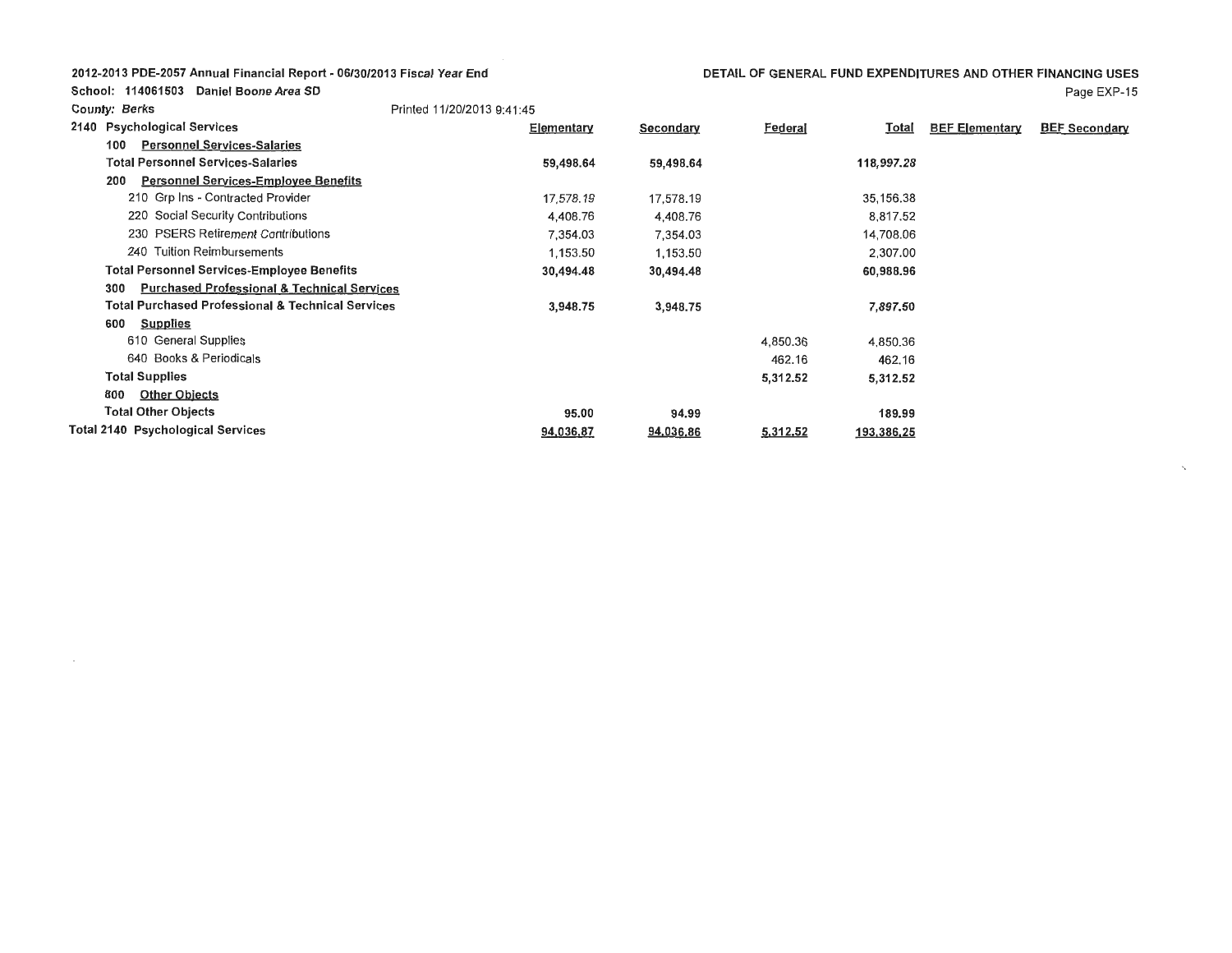**County: Berks** Printed 11/20/2013 9:41 :45

School: 114061503 Daniel Boone Area SD

DETAIL OF GENERAL FUND EXPENDITURES AND OTHER FINANCING USES

 $\sim$   $\sim$ 

| 2200 Instructional Staff                                      | Elementary | Secondary  | <b>Federal</b> | <b>Total</b> | <b>BEF Elementary</b> | <b>BEF Secondary</b> |
|---------------------------------------------------------------|------------|------------|----------------|--------------|-----------------------|----------------------|
| <b>Personnel Services-Salaries</b><br>100                     |            |            |                |              |                       |                      |
| <b>Total Personnel Services-Salaries</b>                      | 491,126.05 | 332,301.92 |                | 823,427.97   |                       |                      |
| <b>Personnel Services-Employee Benefits</b><br>200            |            |            |                |              |                       |                      |
| 210 Grp Ins - Contracted Provider                             | 68,273.16  | 41,919.24  |                | 110,192.40   |                       |                      |
| 220 Social Security Contributions                             | 36,446.14  | 24,596.02  |                | 61,042.16    |                       |                      |
| 230 PSERS Retirement Contributions                            | 57,215.65  | 37,676.49  |                | 94,892.14    |                       |                      |
| 240 Tuition Reimbursements                                    | 700.00     |            |                | 700.00       |                       |                      |
| <b>Total Personnel Services-Employee Benefits</b>             | 162,634.95 | 104,191.75 |                | 266,826.70   |                       |                      |
| <b>Purchased Professional &amp; Technical Services</b><br>300 |            |            |                |              |                       |                      |
| <b>Total Purchased Professional &amp; Technical Services</b>  | 61,466.97  | 61,466.95  | 13,287.75      | 136,221.67   |                       |                      |
| <b>Purchased Property Services</b><br>400                     |            |            |                |              |                       |                      |
| 430 Repairs and Maintenance                                   | 9,849.49   | 7,542.40   |                | 17,391.89    |                       |                      |
| <b>Total Purchased Property Services</b>                      | 9,849.49   | 7,542.40   |                | 17,391.89    |                       |                      |
| <b>Other Purchased Services</b><br>500                        |            |            |                |              |                       |                      |
| 520 Insurance-General                                         | 3,679.00   | 3,679.00   |                | 7,358.00     |                       |                      |
| 530 Communications                                            | 93.96      | 93.95      |                | 187.91       |                       |                      |
| 550 Printing & Binding                                        | 407.50     | 407.50     |                | 815.00       |                       |                      |
| 580 Travel                                                    | 3,433.57   | 2,969.63   |                | 6,403.20     |                       |                      |
| <b>Total Other Purchased Services</b>                         | 7,614.03   | 7,150.08   |                | 14,764.11    |                       |                      |
| <b>Supplies</b><br>600                                        |            |            |                |              |                       |                      |
| 610 General Supplies                                          | 23,114.77  | 23,057.67  |                | 46,172.44    |                       |                      |
| 630 Food                                                      | 1,451.88   | 1,451.87   |                | 2,903.75     |                       |                      |
| 640 Books & Periodicals                                       | 17,180.34  | 6,103.28   |                | 23,283.62    |                       |                      |
| 650 Supplies - Technology Related                             | 13,617.25  | 15,452.46  |                | 29,069.71    |                       |                      |
| <b>Total Supplies</b>                                         | 55,364.24  | 46,065.28  |                | 101,429.52   |                       |                      |
| Property<br>700                                               |            |            |                |              |                       |                      |
| 760 Equipment - Replacement                                   | 41,736.53  | 84,220.59  |                | 125,957,12   |                       |                      |
| <b>Total Property</b>                                         | 41,736.53  | 84,220.59  |                | 125,957.12   |                       |                      |
| <b>Other Objects</b><br>800                                   |            |            |                |              |                       |                      |
| <b>Total Other Objects</b>                                    | 1,044.32   | 1,916.10   |                | 2,960.42     |                       |                      |
| <b>Total 2200 Instructional Staff</b>                         | 830,836.58 | 644,855.07 | 13,287.75      | 1.488.979.40 |                       |                      |

Page EXP-16

 $\mathcal{L}^{\pm}$ 

 $\hat{\boldsymbol{r}}$ 

 $\mathcal{A}$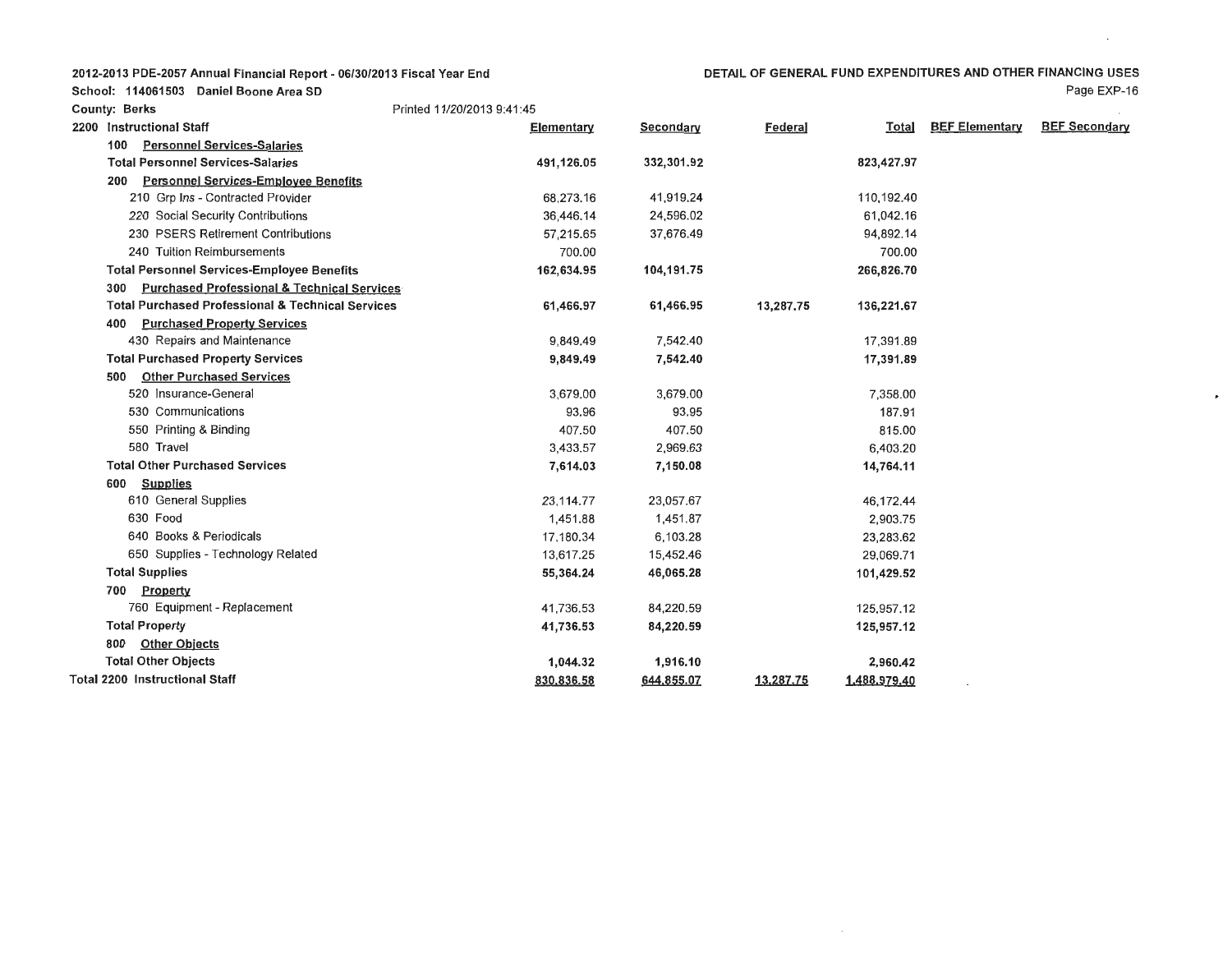| 2012-2013 PDE-2057 Annual Financial Report - 06/30/2013 Fiscal Year End |                            | DETAIL OF GENERAL FUND EXPENDITURES AND OTHER FINANCING USES |              |                       |                      |
|-------------------------------------------------------------------------|----------------------------|--------------------------------------------------------------|--------------|-----------------------|----------------------|
| School: 114061503 Daniel Boone Area SD                                  |                            |                                                              |              |                       | Page EXP-17          |
| <b>County: Berks</b>                                                    | Printed 11/20/2013 9:41:45 |                                                              |              |                       |                      |
| 2300 Administration                                                     |                            | <b>Federal</b>                                               | Total        | <b>BEF Elementary</b> | <b>BEF Secondary</b> |
| <b>Personnel Services-Salaries</b><br>100                               |                            |                                                              |              |                       |                      |
| <b>Total Personnel Services-Salaries</b>                                |                            |                                                              | 1,623,671.23 |                       |                      |
| <b>Personnel Services-Employee Benefits</b><br>200                      |                            |                                                              |              |                       |                      |
| 210 Grp Ins - Contracted Provider                                       |                            |                                                              | 252,182,26   |                       |                      |
| 220 Social Security Contributions                                       |                            |                                                              | 118,665.03   |                       |                      |
| 230 PSERS Retirement Contributions                                      |                            |                                                              | 191,749.02   |                       |                      |
| <b>Total Personnel Services-Employee Benefits</b>                       |                            |                                                              | 562,596.31   |                       |                      |
| <b>Purchased Professional &amp; Technical Services</b><br>300           |                            |                                                              |              |                       |                      |
| <b>Total Purchased Professional &amp; Technical Services</b>            |                            |                                                              | 372,848.68   |                       |                      |
| <b>Purchased Property Services</b><br>400                               |                            |                                                              |              |                       |                      |
| 430 Repairs and Maintenance                                             |                            |                                                              | 432.00       |                       |                      |
| 440 Rentals                                                             |                            |                                                              | 17,708.48    |                       |                      |
| <b>Total Purchased Property Services</b>                                |                            |                                                              | 18,140.48    |                       |                      |
| <b>Other Purchased Services</b><br>500                                  |                            |                                                              |              |                       |                      |
| 520 Insurance-General                                                   |                            |                                                              | 26,289,00    |                       |                      |
| 530 Communications                                                      |                            |                                                              | 23,588,66    |                       |                      |
| 540 Advertising                                                         |                            |                                                              | 8.273.75     |                       |                      |
| 550 Printing & Binding                                                  |                            |                                                              | 8,409.32     |                       |                      |
| 580 Travel                                                              |                            |                                                              | 7,239.11     |                       |                      |
| <b>Total Other Purchased Services</b>                                   |                            |                                                              | 73,799.84    |                       |                      |
| <b>Supplies</b><br>600                                                  |                            |                                                              |              |                       |                      |
| 610 General Supplies                                                    |                            |                                                              | 20.824.05    |                       |                      |
| 630 Food                                                                |                            |                                                              | 666.92       |                       |                      |
| 640 Books & Periodicals                                                 |                            |                                                              | 2,056.30     |                       |                      |
| <b>Total Supplies</b>                                                   |                            |                                                              | 23,547.27    |                       |                      |
| Property<br>700                                                         |                            |                                                              |              |                       |                      |
| 750 Equipment - Original & Additional                                   |                            |                                                              | 818.47       |                       |                      |

818.47 **818.47** 

**23,919.27 2,699,341.55** 

**Total Property 800 Other Objects Total Other Objects Total 2300 Administration**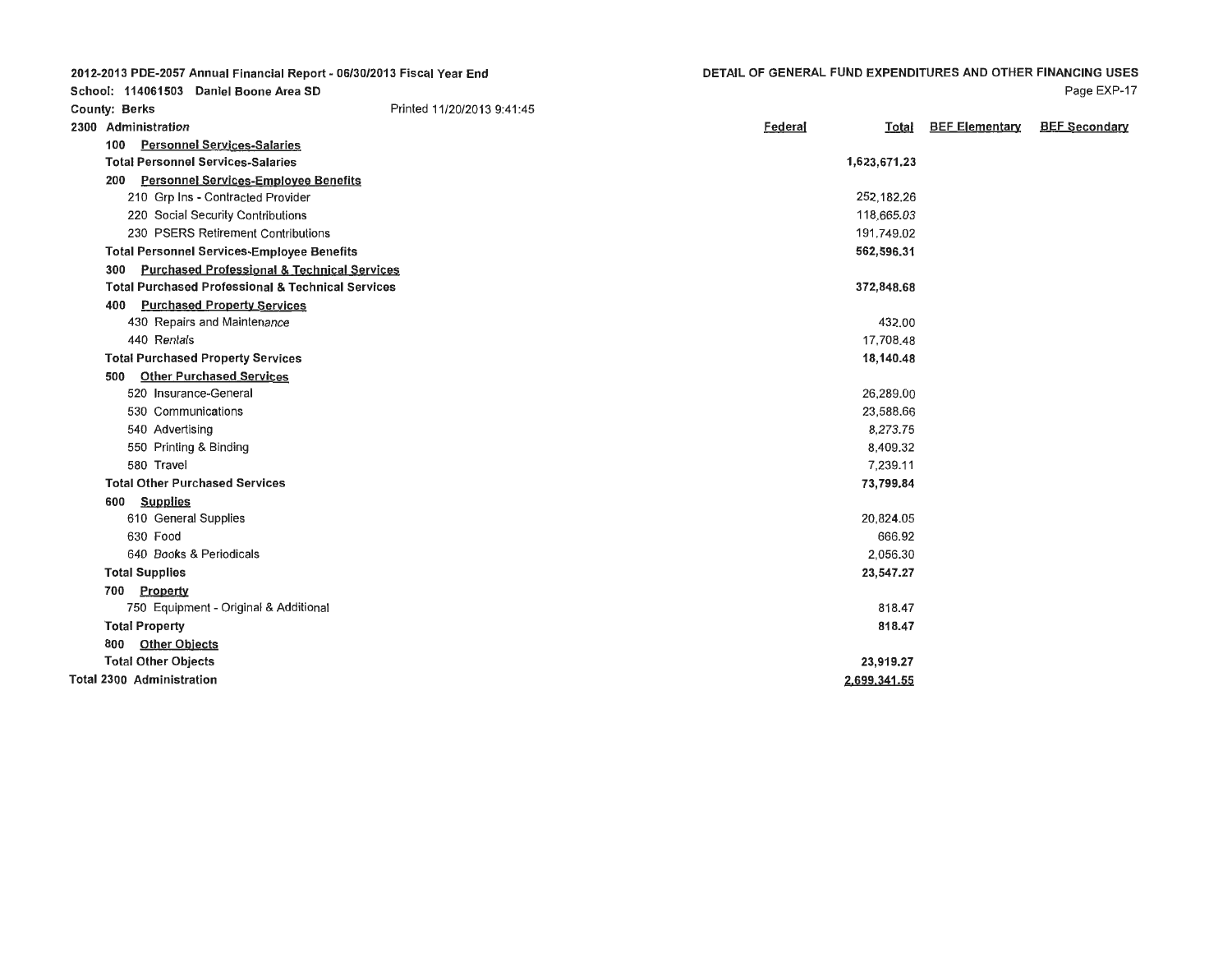| 2012-2013 PDE-2057 Annual Financial Report - 06/30/2013 Fiscal Year End | DETAIL OF GENERAL FUND E)  |         |
|-------------------------------------------------------------------------|----------------------------|---------|
| School: 114061503 Daniel Boone Area SD                                  |                            |         |
| <b>County: Berks</b>                                                    | Printed 11/20/2013 9:41:45 |         |
| 2310 Board Services                                                     |                            | Federal |
| <b>Personnel Services-Salaries</b><br>100                               |                            |         |
|                                                                         |                            |         |

| 2310 | <b>Board Services</b>                              | <b>Federal</b><br><b>Total</b> | <b>BEF Elementary</b> | <b>BEF Secondary</b> |
|------|----------------------------------------------------|--------------------------------|-----------------------|----------------------|
|      | <b>Personnel Services-Salaries</b><br>100          |                                |                       |                      |
|      | <b>Total Personnel Services-Salaries</b>           | 3,182.12                       |                       |                      |
|      | <b>Personnel Services-Employee Benefits</b><br>200 |                                |                       |                      |
|      | 220 Social Security Contributions                  | 236,72                         |                       |                      |
|      | 230 PSERS Retirement Contributions                 | 393.31                         |                       |                      |
|      | <b>Total Personnel Services-Employee Benefits</b>  | 630.03                         |                       |                      |
|      | <b>Other Purchased Services</b><br>500             |                                |                       |                      |
|      | 520 Insurance-General                              | 22,094.00                      |                       |                      |
|      | 540 Advertising                                    | 8,273.75                       |                       |                      |
|      | 580 Travel                                         | 1,646.44                       |                       |                      |
|      | <b>Total Other Purchased Services</b>              | 32,014.19                      |                       |                      |
|      | <b>Supplies</b><br>600                             |                                |                       |                      |
|      | 610 General Supplies                               | 232.25                         |                       |                      |
|      | 630 Food                                           | 472.50                         |                       |                      |
|      | <b>Total Supplies</b>                              | 704.75                         |                       |                      |
|      | <b>Other Objects</b><br>800                        |                                |                       |                      |
|      | <b>Total Other Objects</b>                         | 11,011.27                      |                       |                      |
|      | <b>Total 2310 Board Services</b>                   | 47,542.36                      |                       |                      |
|      |                                                    |                                |                       |                      |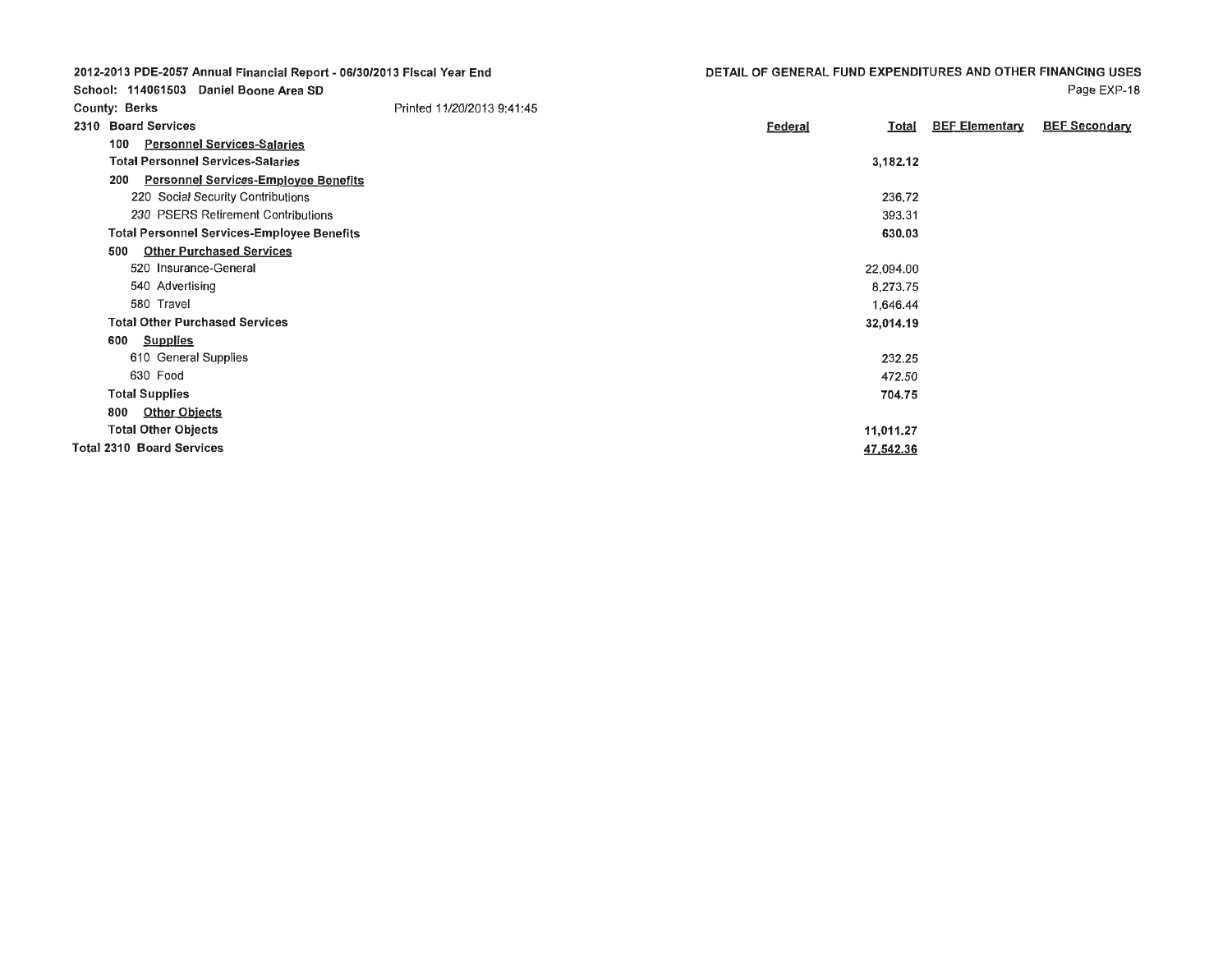| 2012-2013 PDE-2057 Annual Financial Report - 06/30/2013 Fiscal Year End |                                                              |                            |         | DETAIL OF GENERAL FUND EXPENDITURES AND OTHER FINANCING USES |                       |                      |  |
|-------------------------------------------------------------------------|--------------------------------------------------------------|----------------------------|---------|--------------------------------------------------------------|-----------------------|----------------------|--|
|                                                                         | School: 114061503 Daniel Boone Area SD                       |                            |         |                                                              |                       | Page EXP-19          |  |
| <b>County: Berks</b>                                                    |                                                              | Printed 11/20/2013 9:41:45 |         |                                                              |                       |                      |  |
|                                                                         | 2330 Tax Assessment And Collection Services                  |                            | Federal | Total                                                        | <b>BEF Elementary</b> | <b>BEF Secondary</b> |  |
| 100                                                                     | <b>Personnel Services-Salaries</b>                           |                            |         |                                                              |                       |                      |  |
|                                                                         | Total Personnel Services-Salaries                            |                            |         | 2,015.35                                                     |                       |                      |  |
| 200                                                                     | <b>Personnel Services-Employee Benefits</b>                  |                            |         |                                                              |                       |                      |  |
|                                                                         | 220 Social Security Contributions                            |                            |         | 154.16                                                       |                       |                      |  |
|                                                                         | <b>Total Personnel Services-Employee Benefits</b>            |                            |         | 154.16                                                       |                       |                      |  |
| 300                                                                     | <b>Purchased Professional &amp; Technical Services</b>       |                            |         |                                                              |                       |                      |  |
|                                                                         | <b>Total Purchased Professional &amp; Technical Services</b> |                            |         | 37,504.83                                                    |                       |                      |  |
| 500                                                                     | <b>Other Purchased Services</b>                              |                            |         |                                                              |                       |                      |  |
|                                                                         | 520 Insurance-General                                        |                            |         | 4,195.00                                                     |                       |                      |  |
|                                                                         | 530 Communications                                           |                            |         | 8.609.75                                                     |                       |                      |  |
|                                                                         | <b>Total Other Purchased Services</b>                        |                            |         | 12,804.75                                                    |                       |                      |  |
|                                                                         | <b>Total 2330 Tax Assessment And Collection Services</b>     |                            |         | 52.479.09                                                    |                       |                      |  |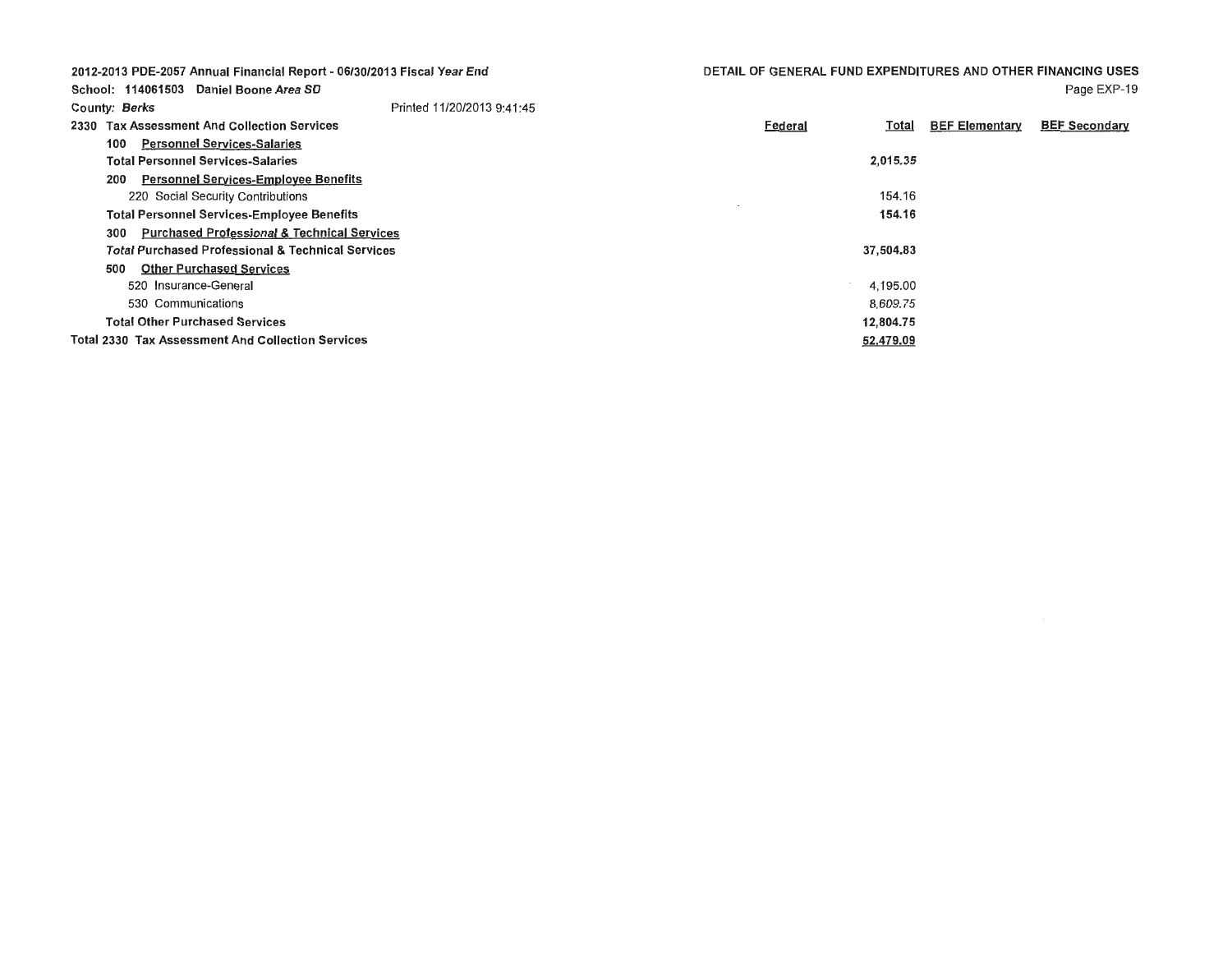| 2012-2013 PDE-2057 Annual Financial Report - 06/30/2013 Fiscal Year End |                                                        |                            |         | DETAIL OF GENERAL FUND EXPENDITURES AND OTHER FINANCING USES |                       |                      |  |
|-------------------------------------------------------------------------|--------------------------------------------------------|----------------------------|---------|--------------------------------------------------------------|-----------------------|----------------------|--|
|                                                                         | School: 114061503<br>Daniel Boone Area SD              |                            |         |                                                              |                       | Page EXP-20          |  |
| <b>County: Berks</b>                                                    |                                                        | Printed 11/20/2013 9:41:45 |         |                                                              |                       |                      |  |
|                                                                         | 2350 Legal and Accounting Services                     |                            | Federal | Total                                                        | <b>BEF Elementary</b> | <b>BEF Secondary</b> |  |
| 300                                                                     | <b>Purchased Professional &amp; Technical Services</b> |                            |         |                                                              |                       |                      |  |
| <b>Total Purchased Professional &amp; Technical Services</b>            |                                                        |                            |         | 176.967.03                                                   |                       |                      |  |
|                                                                         | <b>Total 2350 Legal and Accounting Services</b>        |                            |         | 176,967.03                                                   |                       |                      |  |

 $\label{eq:2.1} \mathcal{L}(\mathcal{L}^{\mathcal{L}}_{\mathcal{L}}(\mathcal{L}^{\mathcal{L}}_{\mathcal{L}})) = \mathcal{L}(\mathcal{L}^{\mathcal{L}}_{\mathcal{L}}(\mathcal{L}^{\mathcal{L}}_{\mathcal{L}})) = \mathcal{L}(\mathcal{L}^{\mathcal{L}}_{\mathcal{L}}(\mathcal{L}^{\mathcal{L}}_{\mathcal{L}}))$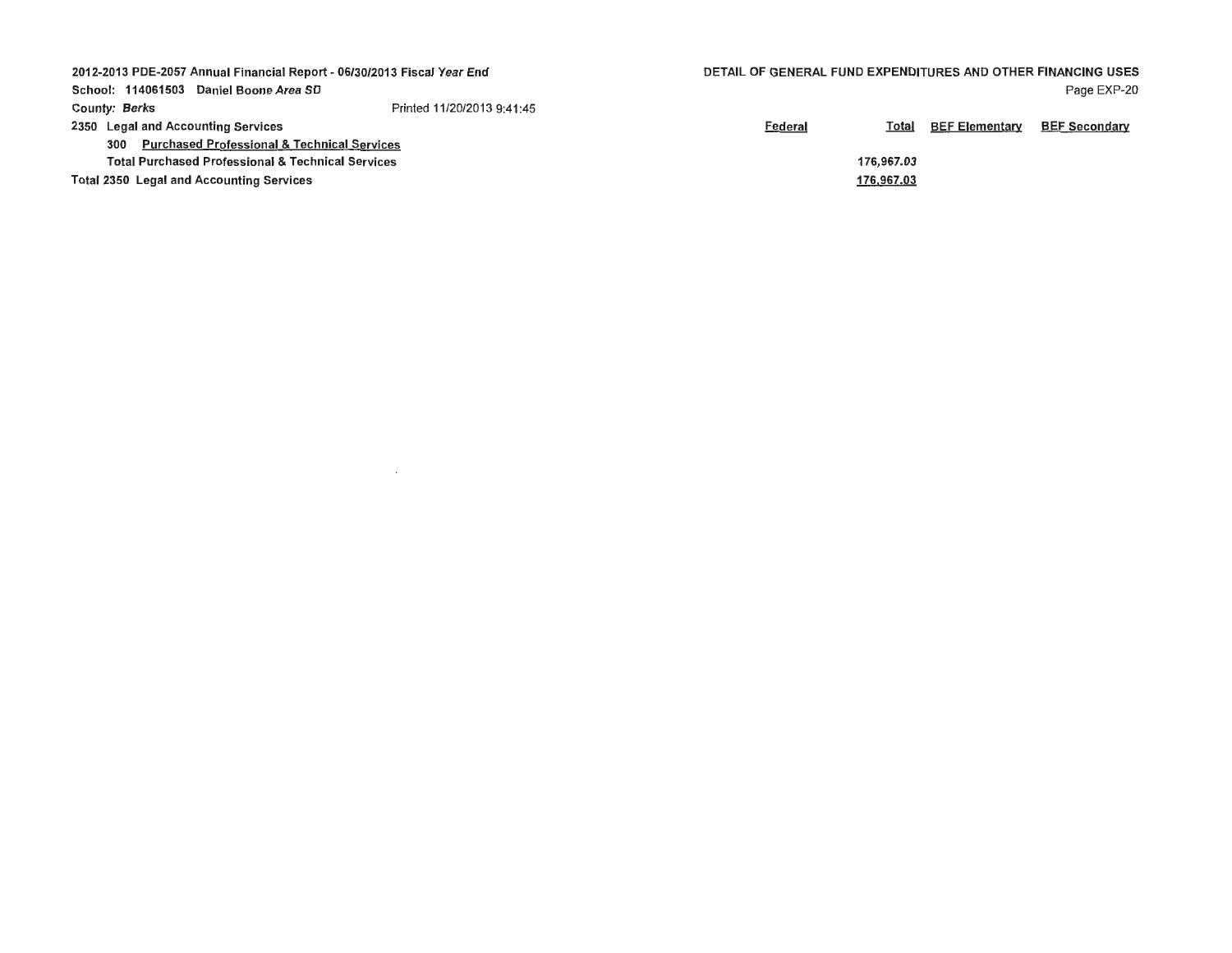| <b>County: Berks</b>                                      | Printed 11/20/2013 9:41:45 |                   |                  |                |              |                       |                      |
|-----------------------------------------------------------|----------------------------|-------------------|------------------|----------------|--------------|-----------------------|----------------------|
| Office Of The Superintendent (Exec Dir.) Svcs.<br>2360    |                            | <b>Elementary</b> | <b>Secondary</b> | <b>Federal</b> | <u>Total</u> | <b>BEF Elementary</b> | <b>BEF Secondary</b> |
| <b>Personnel Services-Salaries</b><br>100                 |                            |                   |                  |                |              |                       |                      |
| <b>Total Personnel Services-Salaries</b>                  |                            |                   |                  |                | 228,466.05   |                       |                      |
| <b>Personnel Services-Employee Benefits</b><br>200        |                            |                   |                  |                |              |                       |                      |
| 210 Grp Ins - Contracted Provider                         |                            |                   |                  |                | 23,072.40    |                       |                      |
| 220 Social Security Contributions                         |                            |                   |                  |                | 15,819.17    |                       |                      |
| 230 PSERS Retirement Contributions                        |                            |                   |                  |                | 26,916.72    |                       |                      |
| <b>Total Personnel Services-Employee Benefits</b>         |                            |                   |                  |                | 65,808.29    |                       |                      |
| <b>Other Purchased Services</b><br>500                    |                            |                   |                  |                |              |                       |                      |
| 550 Printing & Binding                                    |                            |                   |                  |                | 4,318.75     |                       |                      |
| 580 Travel                                                |                            |                   |                  |                | 3,338.46     |                       |                      |
| <b>Total Other Purchased Services</b>                     |                            |                   |                  |                | 7,657.21     |                       |                      |
| 600<br><b>Supplies</b>                                    |                            |                   |                  |                |              |                       |                      |
| 610 General Supplies                                      |                            |                   |                  |                | 7,636.48     |                       |                      |
| 640 Books & Periodicals                                   |                            |                   |                  |                | 1,203,80     |                       |                      |
| <b>Total Supplies</b>                                     |                            |                   |                  |                | 8,840.28     |                       |                      |
| <b>Other Objects</b><br>800                               |                            |                   |                  |                |              |                       |                      |
| <b>Total Other Objects</b>                                |                            |                   |                  |                | 9,044.00     |                       |                      |
| Total 2360 Office Of The Superintendent (Exec Dir.) Svcs. |                            |                   |                  |                | 319,815.83   |                       |                      |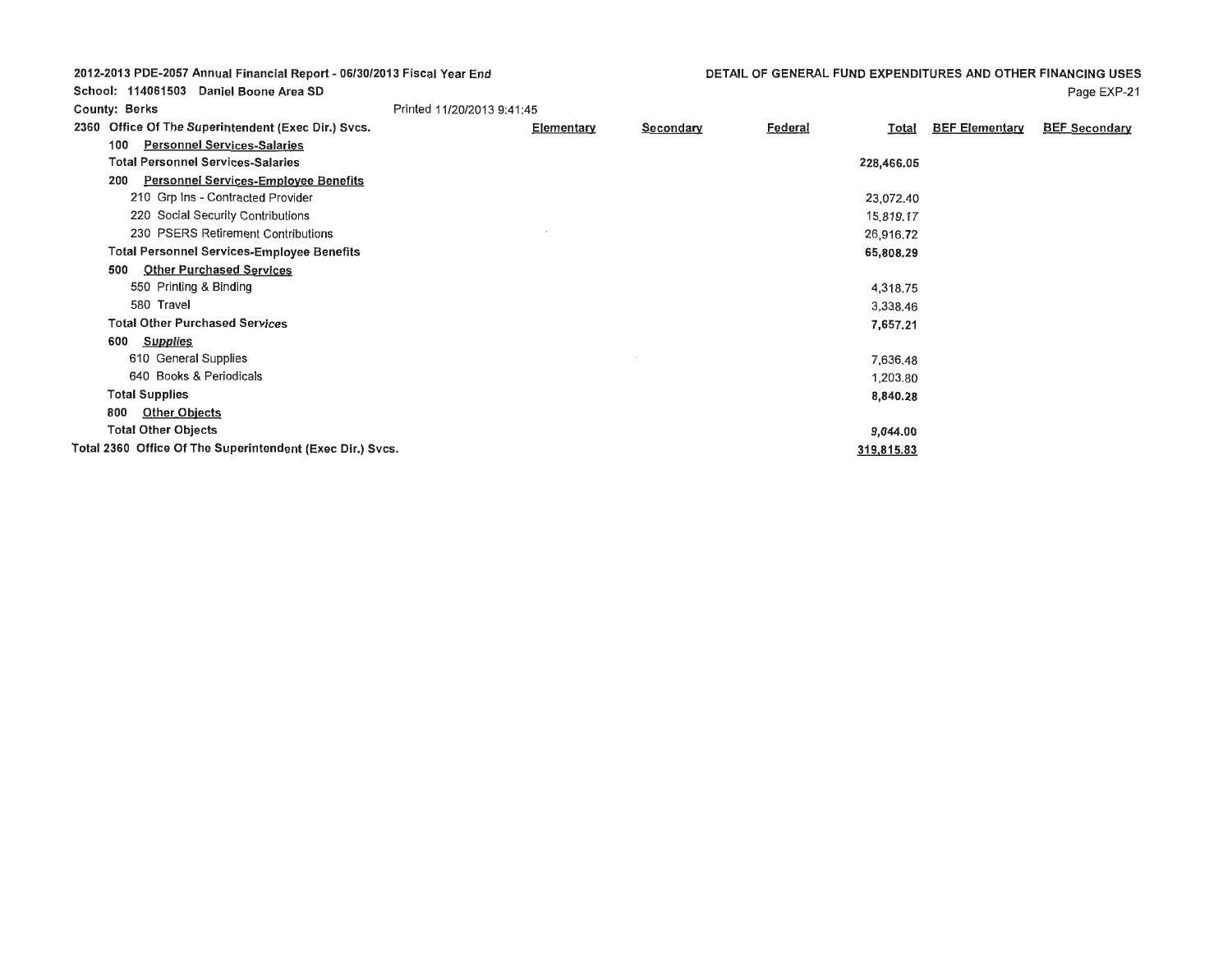| <b>County: Berks</b>                               | Printed 11/20/2013 9:41:45 |            |                         |                       |                      |
|----------------------------------------------------|----------------------------|------------|-------------------------|-----------------------|----------------------|
| 2380 Office Of The Principal Services              | Elementary                 | Secondary  | <b>Federal</b><br>Total | <b>BEF Elementary</b> | <b>BEF Secondary</b> |
| <b>Personnel Services-Salaries</b><br>100          |                            |            |                         |                       |                      |
| <b>Total Personnel Services-Salaries</b>           | 708,059.27                 | 570,819.87 | 1,278,879.14            |                       |                      |
| Personnel Services-Employee Benefits<br>200        |                            |            |                         |                       |                      |
| 210 Grp Ins - Contracted Provider                  | 126.833.80                 | 102,110.07 | 228,943.87              |                       |                      |
| 220 Social Security Contributions                  | 52,382.94                  | 42,307.22  | 94,690,16               |                       |                      |
| 230 PSERS Retirement Contributions                 | 83,093.55                  | 68,533.53  | 151,627.08              |                       |                      |
| <b>Total Personnel Services-Employee Benefits</b>  | 262,310.29                 | 212,950.82 | 475,261.11              |                       |                      |
| <b>Purchased Property Services</b><br>400          |                            |            |                         |                       |                      |
| 430 Repairs and Maintenance                        | 143.99                     | 288.01     | 432.00                  |                       |                      |
| 440 Rentals                                        | 9,056.07                   | 7,412.41   | 16,468.48               |                       |                      |
| <b>Total Purchased Property Services</b>           | 9,200.06                   | 7,700.42   | 16,900.48               |                       |                      |
| <b>Other Purchased Services</b><br>500             |                            |            |                         |                       |                      |
| 530 Communications                                 | 1,965.80                   | 12,413.11  | 14,378.91               |                       |                      |
| 550 Printing & Binding                             | 3,575.64                   | 514.93     | 4,090,57                |                       |                      |
| 580 Travel                                         | 858.62                     | 1,395.59   | 2,254.21                |                       |                      |
| <b>Total Other Purchased Services</b>              | 6,400.06                   | 14,323.63  | 20,723.69               |                       |                      |
| <b>Supplies</b><br>600                             |                            |            |                         |                       |                      |
| 610 General Supplies                               | 6.086.08                   | 6,869.24   | 12,955.32               |                       |                      |
| 630 Food                                           | 194.42                     |            | 194.42                  |                       |                      |
| 640 Books & Periodicals                            | 797.00                     | 55.50      | 852.50                  |                       |                      |
| <b>Total Supplies</b>                              | 7,077.50                   | 6,924.74   | 14,002.24               |                       |                      |
| <b>Property</b><br>700                             |                            |            |                         |                       |                      |
| 750 Equipment - Original & Additional              | 818.47                     |            | 818.47                  |                       |                      |
| <b>Total Property</b>                              | 818.47                     |            | 818.47                  |                       |                      |
| <b>Other Objects</b><br>800                        |                            |            |                         |                       |                      |
| <b>Total Other Objects</b>                         | 1,643.31                   | 2,220.69   | 3,864.00                |                       |                      |
| <b>Total 2380 Office Of The Principal Services</b> | 995,508,96                 | 814,940,17 | 1,810,449,13            |                       |                      |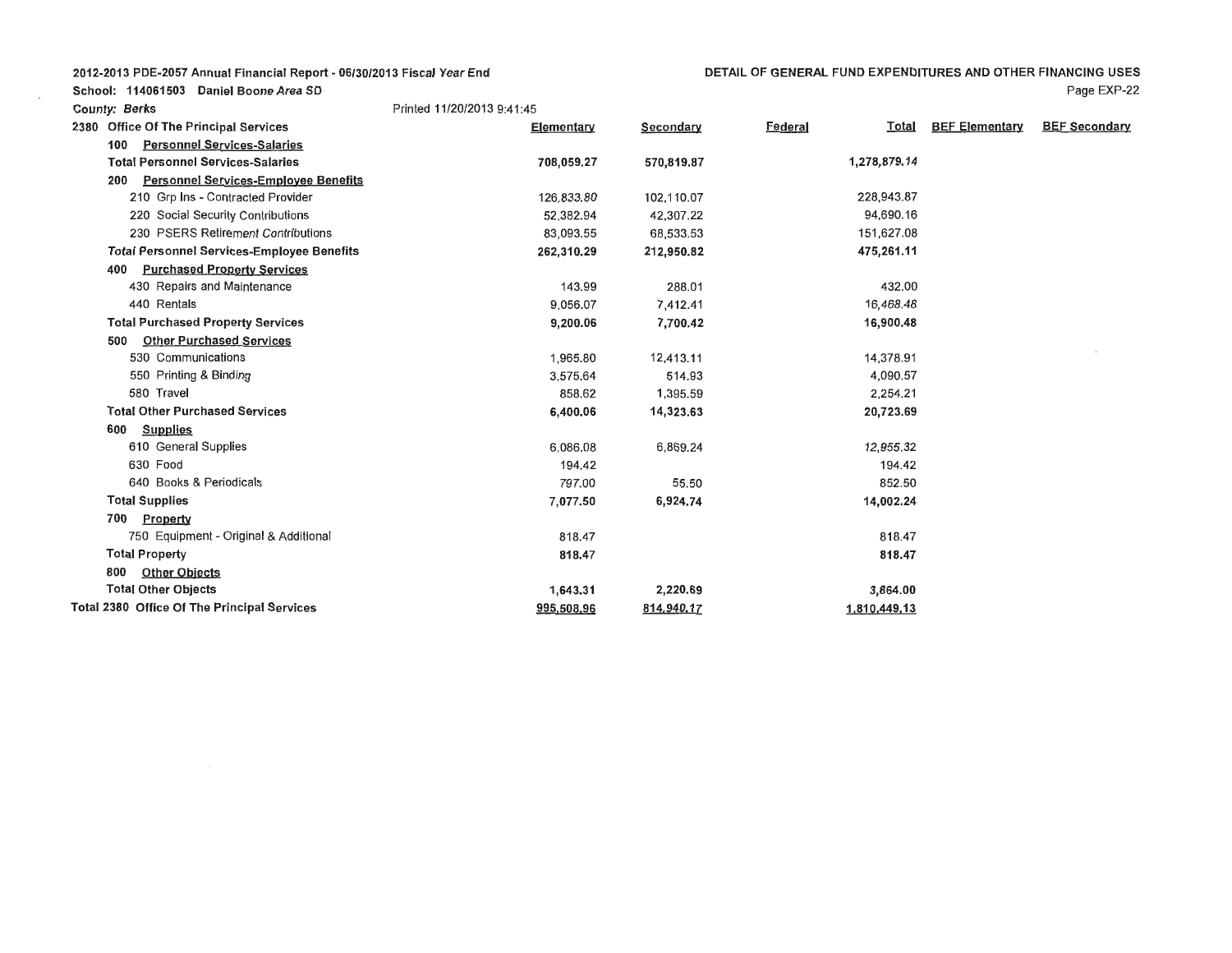| <b>County: Berks</b>                                          | Printed 11/20/2013 9:41:45 |                                |                       |                      |
|---------------------------------------------------------------|----------------------------|--------------------------------|-----------------------|----------------------|
| 2390 Other Administration Services                            |                            | <b>Federal</b><br><u>Total</u> | <b>BEF Elementary</b> | <b>BEF Secondary</b> |
| <b>Personnel Services-Salaries</b><br>100                     |                            |                                |                       |                      |
| <b>Total Personnel Services-Salaries</b>                      |                            | 111,128.57                     |                       |                      |
| <b>Personnel Services-Employee Benefits</b><br>200            |                            |                                |                       |                      |
| 210 Grp Ins - Contracted Provider                             |                            | 165,99                         |                       |                      |
| 220 Social Security Contributions                             |                            | 7.764.82                       |                       |                      |
| 230 PSERS Retirement Contributions                            |                            | 12,811.91                      |                       |                      |
| <b>Total Personnel Services-Employee Benefits</b>             |                            | 20,742.72                      |                       |                      |
| <b>Purchased Professional &amp; Technical Services</b><br>300 |                            |                                |                       |                      |
| <b>Total Purchased Professional &amp; Technical Services</b>  |                            | 158,376.82                     |                       |                      |
| <b>Purchased Property Services</b><br>400                     |                            |                                |                       |                      |
| 440 Rentals                                                   |                            | 1,240.00                       |                       |                      |
| <b>Total Purchased Property Services</b>                      |                            | 1,240.00                       |                       |                      |
| <b>Other Purchased Services</b><br>500                        |                            |                                |                       |                      |
| 530 Communications                                            |                            | 600.00                         |                       |                      |
| <b>Total Other Purchased Services</b>                         |                            | 600,00                         |                       |                      |
| <b>Total 2390 Other Administration Services</b>               |                            | 292,088,11                     |                       |                      |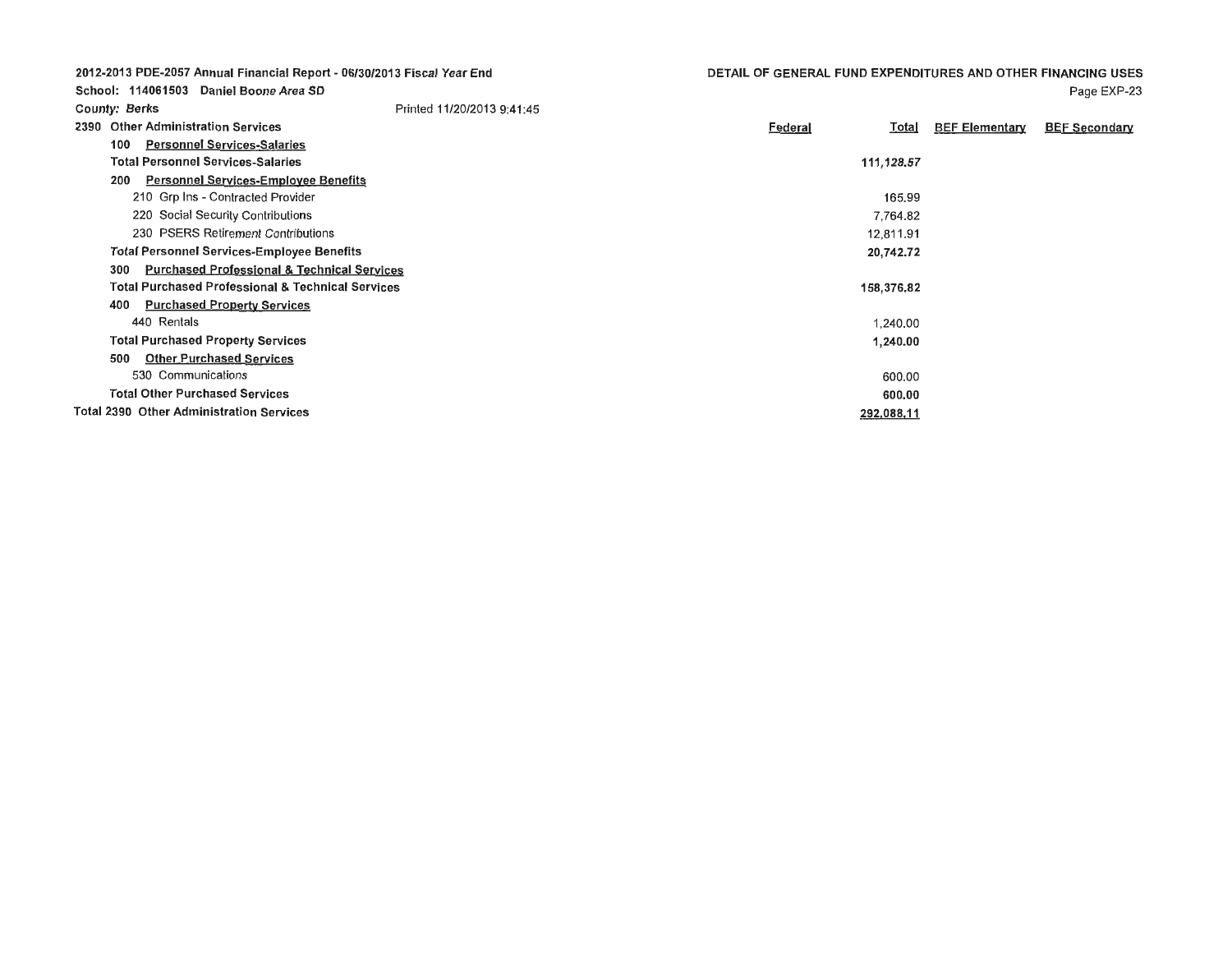| 2012-2013 PDE-2057 Annual Financial Report - 06/30/2013 Fiscal Year End |                                                        |                            |                | DETAIL OF GENERAL FUND EXPENDITURES AND OTHER FINANCING USES |                       |                      |  |
|-------------------------------------------------------------------------|--------------------------------------------------------|----------------------------|----------------|--------------------------------------------------------------|-----------------------|----------------------|--|
|                                                                         | School: 114061503 Daniel Boone Area SD                 |                            |                |                                                              |                       | Page EXP-24          |  |
| <b>County: Berks</b>                                                    |                                                        | Printed 11/20/2013 9:41:45 |                |                                                              |                       |                      |  |
| 2400 Pupil Health                                                       |                                                        |                            | <b>Federal</b> | <u>Total</u>                                                 | <b>BEF Elementary</b> | <b>BEF Secondary</b> |  |
| 100                                                                     | <b>Personnel Services-Salaries</b>                     |                            |                |                                                              |                       |                      |  |
|                                                                         | <b>Total Personnel Services-Salaries</b>               |                            |                | 461,621.06                                                   |                       |                      |  |
| 200                                                                     | <b>Personnel Services-Employee Benefits</b>            |                            |                |                                                              |                       |                      |  |
|                                                                         | 210 Grp Ins - Contracted Provider                      |                            |                | 62.107.74                                                    |                       |                      |  |
|                                                                         | 220 Social Security Contributions                      |                            |                | 34,888.21                                                    |                       |                      |  |
|                                                                         | 230 PSERS Retirement Contributions                     |                            |                | 56,286.32                                                    |                       |                      |  |
|                                                                         | 240 Tuition Reimbursements                             |                            |                | 2.835.00                                                     |                       |                      |  |
|                                                                         | <b>Total Personnel Services-Employee Benefits</b>      |                            |                | 156,117.27                                                   |                       |                      |  |
| 300                                                                     | <b>Purchased Professional &amp; Technical Services</b> |                            |                |                                                              |                       |                      |  |
|                                                                         | Total Purchased Professional & Technical Services      |                            |                | 9,559.12                                                     |                       |                      |  |
| 500                                                                     | <b>Other Purchased Services</b>                        |                            |                |                                                              |                       |                      |  |
|                                                                         | 550 Printing & Binding                                 |                            |                | 99.84                                                        |                       |                      |  |
|                                                                         | 580 Travel                                             |                            |                | 30.00                                                        |                       |                      |  |
|                                                                         | <b>Total Other Purchased Services</b>                  |                            |                | 129.84                                                       |                       |                      |  |
| 600                                                                     | <b>Supplies</b>                                        |                            |                |                                                              |                       |                      |  |
|                                                                         | 610 General Supplies                                   |                            |                | 5,415.75                                                     |                       |                      |  |

 $\sim$ 

5,415.75 632.843.04

**Total Supplies Total 2400 Pupil Health**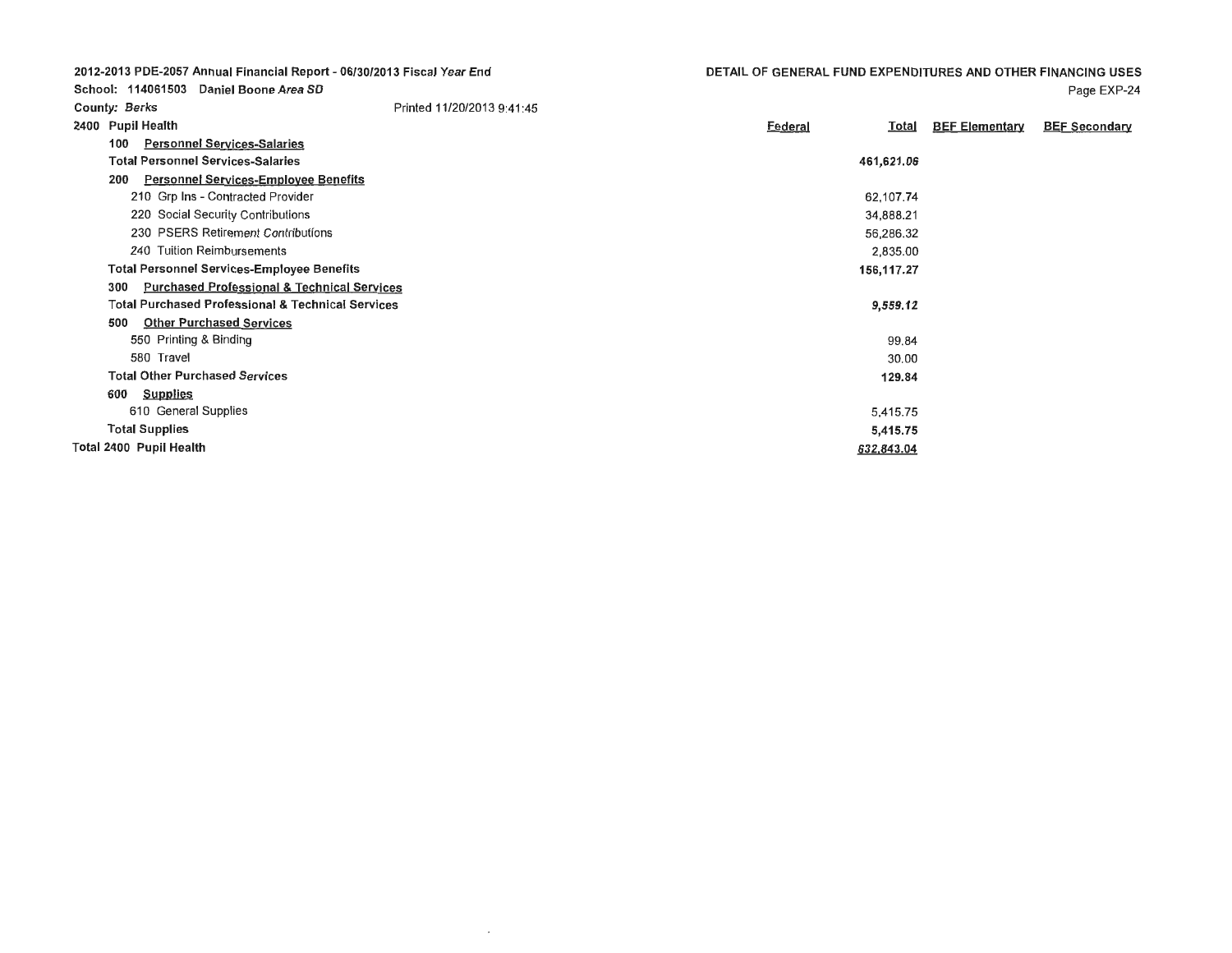| 2012-2013 PDE-2057 Annual Financial Report - 06/30/2013 Fiscal Year End<br>School: 114061503 Daniel Boone Area SD |                                                              |                            |                                | DETAIL OF GENERAL FUND EXPENDITURES AND OTHER FINANCING USES |
|-------------------------------------------------------------------------------------------------------------------|--------------------------------------------------------------|----------------------------|--------------------------------|--------------------------------------------------------------|
|                                                                                                                   |                                                              | Printed 11/20/2013 9:41:45 |                                | Page EXP-25                                                  |
| <b>County: Berks</b>                                                                                              |                                                              |                            |                                |                                                              |
| 2500 Business                                                                                                     |                                                              |                            | <b>Federal</b><br><b>Total</b> | <b>BEF Elementary</b><br><b>BEF Secondary</b>                |
| 100                                                                                                               | <b>Personnel Services-Salaries</b>                           |                            |                                |                                                              |
|                                                                                                                   | <b>Total Personnel Services-Salaries</b>                     |                            | 349,478.78                     |                                                              |
| 200                                                                                                               | <b>Personnel Services-Employee Benefits</b>                  |                            |                                |                                                              |
|                                                                                                                   | 210 Grp Ins - Contracted Provider                            |                            | 50,795,48                      |                                                              |
|                                                                                                                   | 220 Social Security Contributions                            |                            | 25,798.80                      |                                                              |
|                                                                                                                   | 230 PSERS Retirement Contributions                           |                            | 40,002.60                      |                                                              |
|                                                                                                                   | 240 Tuition Reimbursements                                   |                            | 700.00                         |                                                              |
|                                                                                                                   | <b>Total Personnel Services-Employee Benefits</b>            |                            | 117,296.88                     |                                                              |
| 300                                                                                                               | <b>Purchased Professional &amp; Technical Services</b>       |                            |                                |                                                              |
|                                                                                                                   | <b>Total Purchased Professional &amp; Technical Services</b> |                            | 25,854.88                      |                                                              |
| 400                                                                                                               | <b>Purchased Property Services</b>                           |                            |                                |                                                              |
|                                                                                                                   | 430 Repairs and Maintenance                                  |                            | 265.00                         |                                                              |
|                                                                                                                   | <b>Total Purchased Property Services</b>                     |                            | 265.00                         |                                                              |
| 500                                                                                                               | <b>Other Purchased Services</b>                              |                            |                                |                                                              |
|                                                                                                                   | 520 Insurance-General                                        |                            | 175.00                         |                                                              |
|                                                                                                                   | 550 Printing & Binding                                       |                            | 43.75                          |                                                              |
|                                                                                                                   | 580 Travel                                                   |                            | 2,103.34                       |                                                              |
|                                                                                                                   | <b>Total Other Purchased Services</b>                        |                            | 2,322.09                       |                                                              |
| 600                                                                                                               | <b>Supplies</b>                                              |                            |                                |                                                              |
|                                                                                                                   | 610 General Supplies                                         |                            | 3,118.65                       |                                                              |
|                                                                                                                   | <b>Total Supplies</b>                                        |                            | 3,118.65                       |                                                              |
| 800                                                                                                               | <b>Other Objects</b>                                         |                            |                                |                                                              |

**555.50 498.891.78** 

**Total Other Objects** 

 $\sim 1000$  km s  $^{-1}$ 

**Total 2500 Business**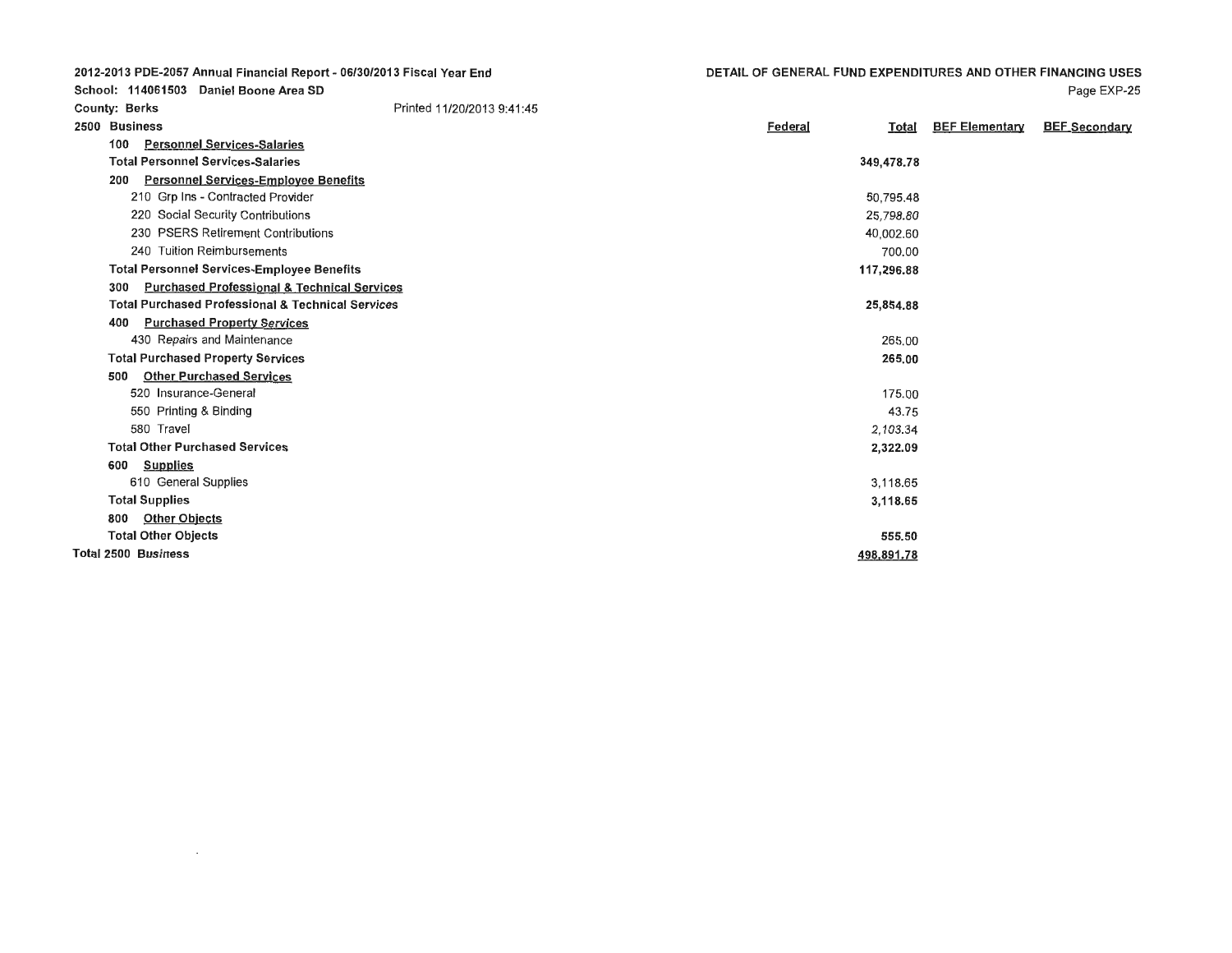School: 114061503 Daniel Boone Area SD

| <b>County: Berks</b>        |                                                              | Printed 11/20/2013 9:41:45 |                   |                  |                |              |                       |                      |
|-----------------------------|--------------------------------------------------------------|----------------------------|-------------------|------------------|----------------|--------------|-----------------------|----------------------|
|                             | 2600 Operation & Maintenance of Plant Services               |                            | <b>Elementary</b> | <b>Secondary</b> | <b>Federal</b> | <b>Total</b> | <b>BEF Elementary</b> | <b>BEF Secondary</b> |
| 100                         | <b>Personnel Services-Salaries</b>                           |                            |                   |                  |                |              |                       |                      |
|                             | <b>Total Personnel Services-Salaries</b>                     |                            |                   |                  |                | 1,591,181.00 |                       |                      |
| 200                         | <b>Personnel Services-Employee Benefits</b>                  |                            |                   |                  |                |              |                       |                      |
|                             | 210 Grp Ins - Contracted Provider                            |                            |                   |                  |                | 463,898.97   |                       |                      |
|                             | 220 Social Security Contributions                            |                            |                   |                  |                | 117,057.52   |                       |                      |
|                             | 230 PSERS Retirement Contributions                           |                            |                   |                  |                | 191,422.62   |                       |                      |
|                             | <b>Total Personnel Services-Employee Benefits</b>            |                            |                   |                  |                | 772,379.11   |                       |                      |
| 300                         | <b>Purchased Professional &amp; Technical Services</b>       |                            |                   |                  |                |              |                       |                      |
|                             | <b>Total Purchased Professional &amp; Technical Services</b> |                            |                   |                  |                | 11,722.50    |                       |                      |
| 400                         | <b>Purchased Property Services</b>                           |                            |                   |                  |                |              |                       |                      |
|                             | 410 Cleaning Services                                        |                            |                   |                  |                | 48,612.88    |                       |                      |
|                             | 420 Utility Services                                         |                            |                   |                  |                | 167,678.79   |                       |                      |
|                             | 430 Repairs and Maintenance                                  |                            |                   |                  |                | 244,126.07   |                       |                      |
| 440 Rentals                 |                                                              |                            |                   |                  |                | 87,455.54    |                       |                      |
|                             | 450 Construction Services                                    |                            |                   |                  |                | 4,500.00     |                       |                      |
|                             | 460 Extermination Services                                   |                            |                   |                  |                | 10,199.15    |                       |                      |
|                             | <b>Total Purchased Property Services</b>                     |                            |                   |                  |                | 562,572.43   |                       |                      |
| 500                         | <b>Other Purchased Services</b>                              |                            |                   |                  |                |              |                       |                      |
|                             | 521 Fire Insurance                                           |                            |                   |                  |                | 72,415.00    |                       |                      |
|                             | 522 Automotive Liability Insurance                           |                            |                   |                  |                | 10,067.00    |                       |                      |
|                             | 523 General Property and Liability Insurance                 |                            |                   |                  |                | 8,520.00     |                       |                      |
| 580 Travel                  |                                                              |                            |                   |                  |                | 433.26       |                       |                      |
|                             | <b>Total Other Purchased Services</b>                        |                            |                   |                  |                | 91,435.26    |                       |                      |
| 600<br><b>Supplies</b>      |                                                              |                            |                   |                  |                |              |                       |                      |
|                             | 610 General Supplies                                         |                            | 118,396.21        | 104,735.68       |                | 223,131.89   |                       |                      |
| 620 Energy                  |                                                              |                            |                   |                  |                | 896,437.85   |                       |                      |
| <b>Total Supplies</b>       |                                                              |                            |                   |                  |                | 1,119,569.74 |                       |                      |
| <b>Property</b><br>700      |                                                              |                            |                   |                  |                |              |                       |                      |
|                             | 760 Equipment - Replacement                                  |                            |                   |                  |                | 5,241.18     |                       |                      |
| <b>Total Property</b>       |                                                              |                            |                   |                  |                | 5,241.18     |                       |                      |
| <b>Other Objects</b><br>800 |                                                              |                            |                   |                  |                |              |                       |                      |
| <b>Total Other Objects</b>  |                                                              |                            |                   |                  |                | 2,403.10     |                       |                      |
|                             | Total 2600 Operation & Maintenance of Plant Services         |                            |                   |                  |                | 4,156,504.32 |                       |                      |

 $\sim$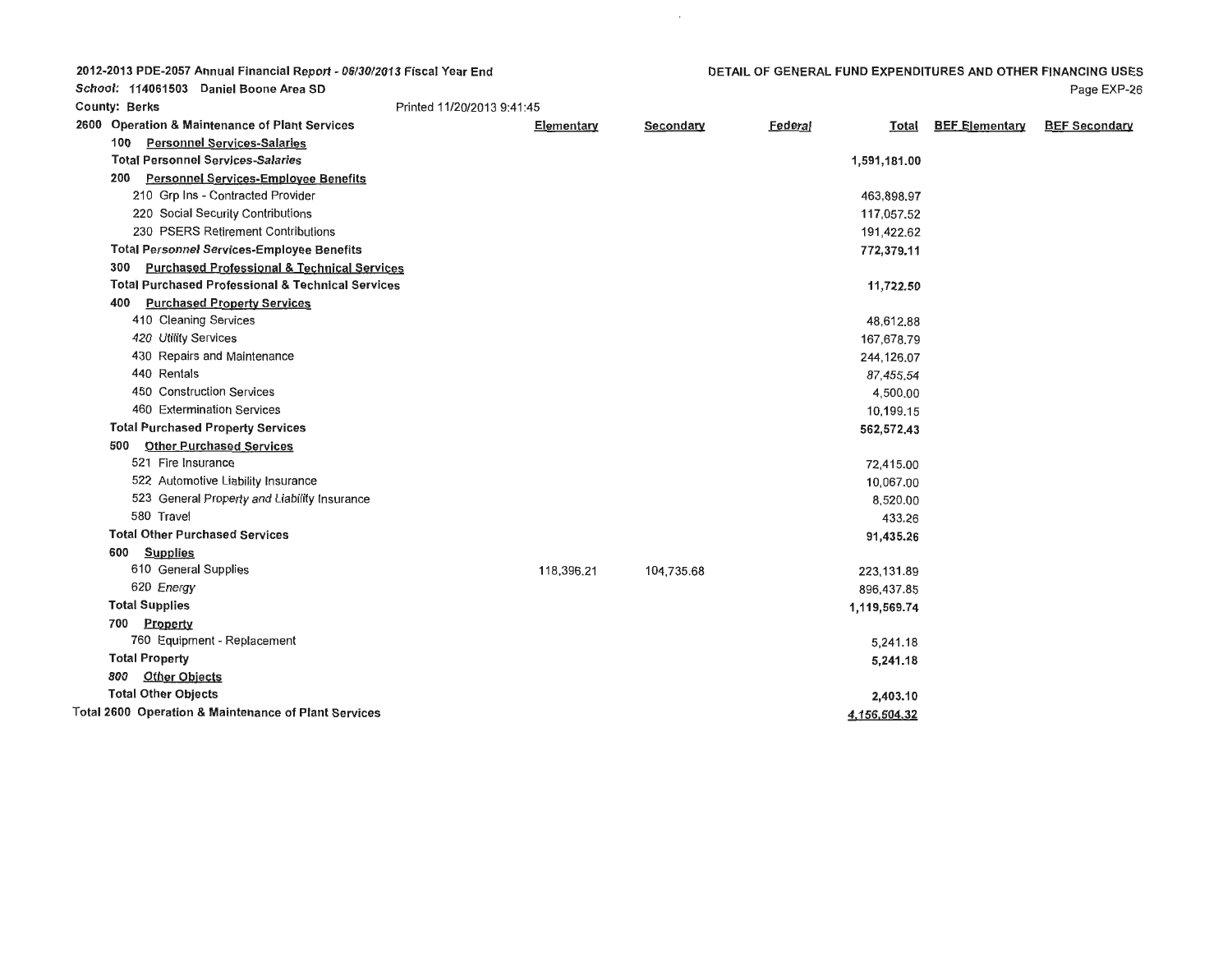| 2012-2013 PDE-2057 Annual Financial Report - 06/30/2013 Fiscal Year End |                            | DETAIL OF GENERAL FUND EXPENDITURES AND OTHER FINANCING USES |              |                       |                      |
|-------------------------------------------------------------------------|----------------------------|--------------------------------------------------------------|--------------|-----------------------|----------------------|
| School: 114061503 Daniel Boone Area SD                                  |                            |                                                              |              |                       | Page EXP-27          |
| <b>County: Berks</b>                                                    | Printed 11/20/2013 9:41:45 |                                                              |              |                       |                      |
| 2700 Student Transportation Services                                    |                            | Federal                                                      | <b>Total</b> | <b>BEF Elementary</b> | <b>BEF Secondary</b> |
| <b>Purchased Professional &amp; Technical Services</b><br>300           |                            |                                                              |              |                       |                      |
| <b>Total Purchased Professional &amp; Technical Services</b>            |                            |                                                              | 4,000.00     |                       |                      |
| <b>Other Purchased Services</b><br>500                                  |                            |                                                              |              |                       |                      |
| 513 St Tr Svc-Contr Carrier                                             |                            |                                                              | 2,797,645,86 |                       |                      |
| 516 St Tr Svc from the IU                                               |                            |                                                              | 164.679.20   |                       |                      |
| <b>Total Other Purchased Services</b>                                   |                            |                                                              | 2,962,325.06 |                       |                      |
| Property<br>700                                                         |                            |                                                              |              |                       |                      |
| 750 Equipment - Original & Additional                                   |                            |                                                              | 1.030.00     |                       |                      |
| <b>Total Property</b>                                                   |                            |                                                              | 1,030.00     |                       |                      |
| <b>Total 2700 Student Transportation Services</b>                       |                            |                                                              | 2,967,355,06 |                       |                      |

 $\mathcal{L}^{\text{max}}_{\text{max}}$  , where  $\mathcal{L}^{\text{max}}_{\text{max}}$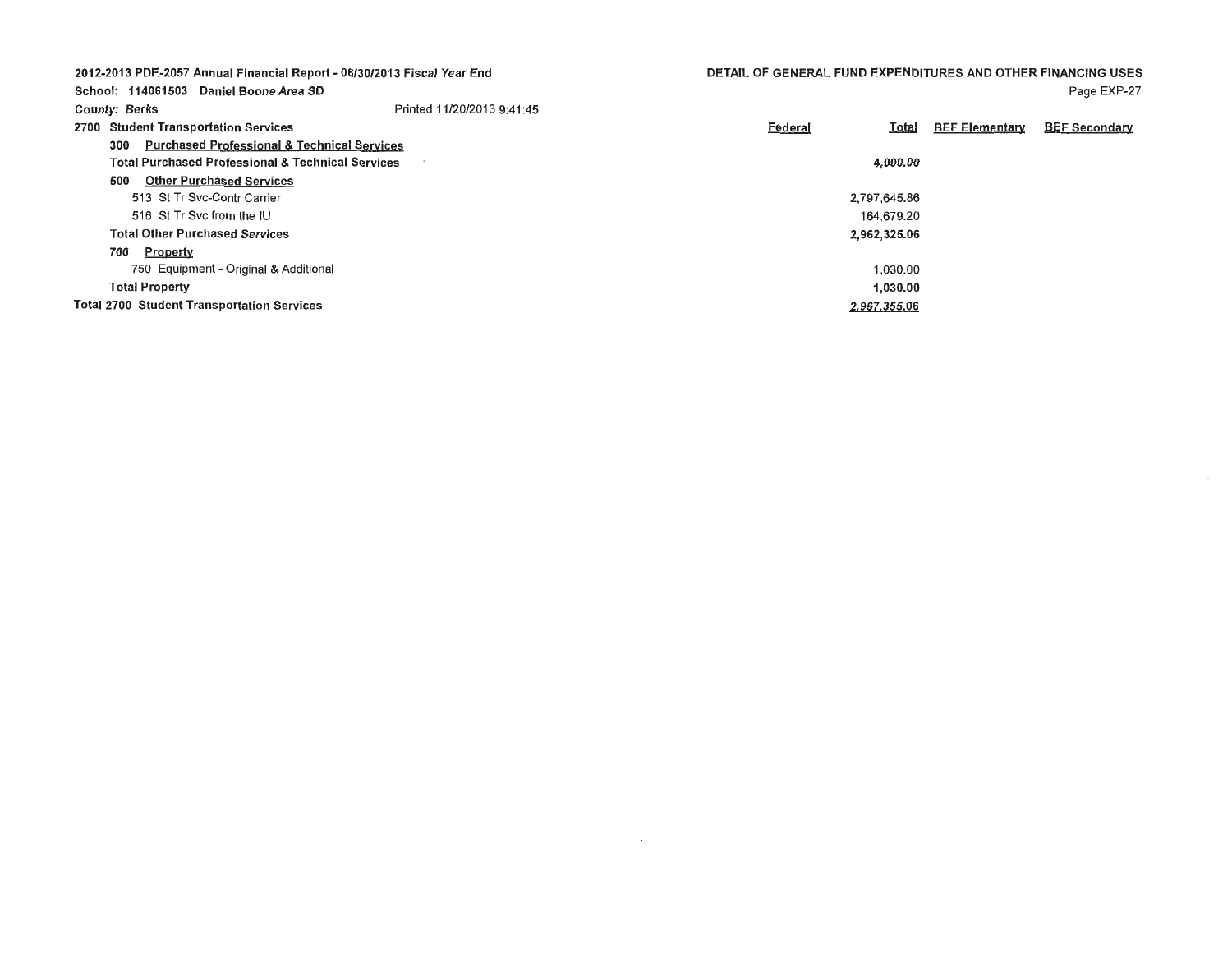School: 114061503 Daniel Boone Area SD

| <b>County: Berks</b> |                                                              | Printed 11/20/2013 9:41:45 |                |              |                       |                      |
|----------------------|--------------------------------------------------------------|----------------------------|----------------|--------------|-----------------------|----------------------|
| 2800 Central         |                                                              |                            | <b>Federal</b> | <b>Total</b> | <b>BEF Elementary</b> | <b>BEF Secondary</b> |
| 100                  | <b>Personnel Services-Salaries</b>                           |                            |                |              |                       |                      |
|                      | <b>Total Personnel Services-Salaries</b>                     |                            |                | 38,038.38    |                       |                      |
| 200                  | <b>Personnel Services-Employee Benefits</b>                  |                            |                |              |                       |                      |
|                      | 210 Grp Ins - Contracted Provider                            |                            |                | 17.53        |                       |                      |
|                      | 220 Social Security Contributions                            |                            |                | 2,909.82     |                       |                      |
|                      | 230 PSERS Retirement Contributions                           |                            |                | 4,451.63     |                       |                      |
|                      | <b>Total Personnel Services-Employee Benefits</b>            |                            |                | 7,378.98     |                       |                      |
| 300                  | <b>Purchased Professional &amp; Technical Services</b>       |                            |                |              |                       |                      |
|                      | <b>Total Purchased Professional &amp; Technical Services</b> |                            | 12,696.00      | 197,088.14   |                       |                      |
| 400                  | <b>Purchased Property Services</b>                           |                            |                |              |                       |                      |
|                      | 440 Rentals                                                  |                            |                | 6,322.38     |                       |                      |
|                      | <b>Total Purchased Property Services</b>                     |                            |                | 6,322.38     |                       |                      |
| 500                  | <b>Other Purchased Services</b>                              |                            |                |              |                       |                      |
|                      | 530 Communications                                           |                            |                | 65,327.12    |                       |                      |
|                      | <b>Total Other Purchased Services</b>                        |                            |                | 65,327.12    |                       |                      |
| 600                  | <b>Supplies</b>                                              |                            |                |              |                       |                      |
|                      | 610 General Supplies                                         |                            |                | 2,210.00     |                       |                      |
|                      | <b>Total Supplies</b>                                        |                            |                | 2,210.00     |                       |                      |
| 800                  | <b>Other Objects</b>                                         |                            |                |              |                       |                      |
|                      | <b>Total Other Objects</b>                                   |                            |                | 5,348.75     |                       |                      |
| Total 2800 Central   |                                                              |                            | 12,696.00      | 321,713.75   |                       |                      |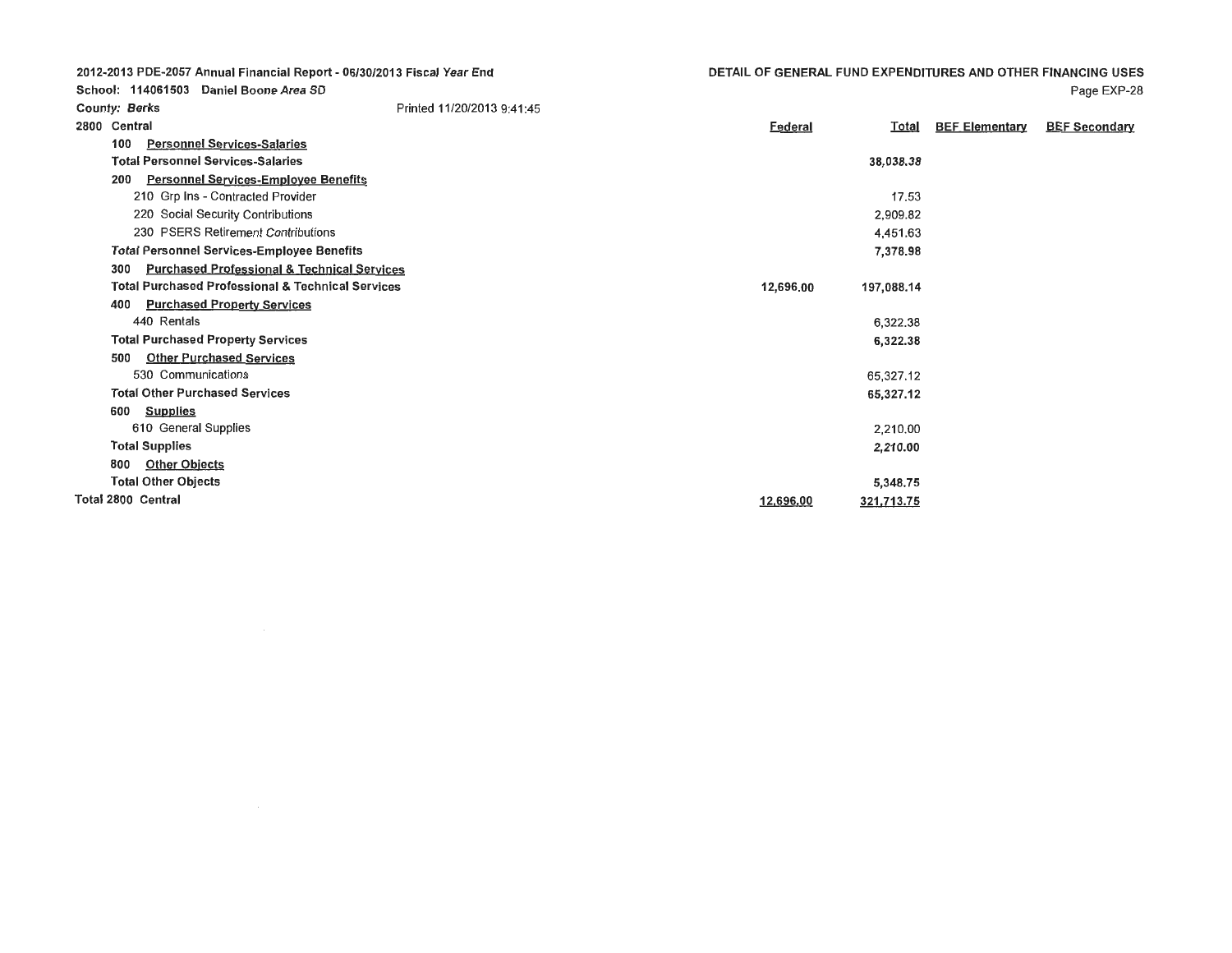| 2012-2013 PDE-2057 Annual Financial Report - 06/30/2013 Fiscal Year End<br>School: 114061503 Daniel Boone Area SD |                            | DETAIL OF GENERAL FUND EXPENDITURES AND OTHER FINANCING USES |              |                       | Page EXP-29          |
|-------------------------------------------------------------------------------------------------------------------|----------------------------|--------------------------------------------------------------|--------------|-----------------------|----------------------|
| <b>County: Berks</b>                                                                                              | Printed 11/20/2013 9:41:45 |                                                              |              |                       |                      |
| 2900 Other Support Services                                                                                       |                            | Federal                                                      | <u>Total</u> | <b>BEF Elementary</b> | <b>BEF Secondary</b> |
| <b>Other Purchased Services</b><br>500                                                                            |                            |                                                              |              |                       |                      |
| 595 Intermediate Unit Payments by Withholding                                                                     |                            |                                                              | 36,909.81    |                       |                      |
| <b>Total Other Purchased Services</b>                                                                             |                            |                                                              | 36,909,81    |                       |                      |
| <b>Total 2900 Other Support Services</b>                                                                          |                            |                                                              | 36,909.81    |                       |                      |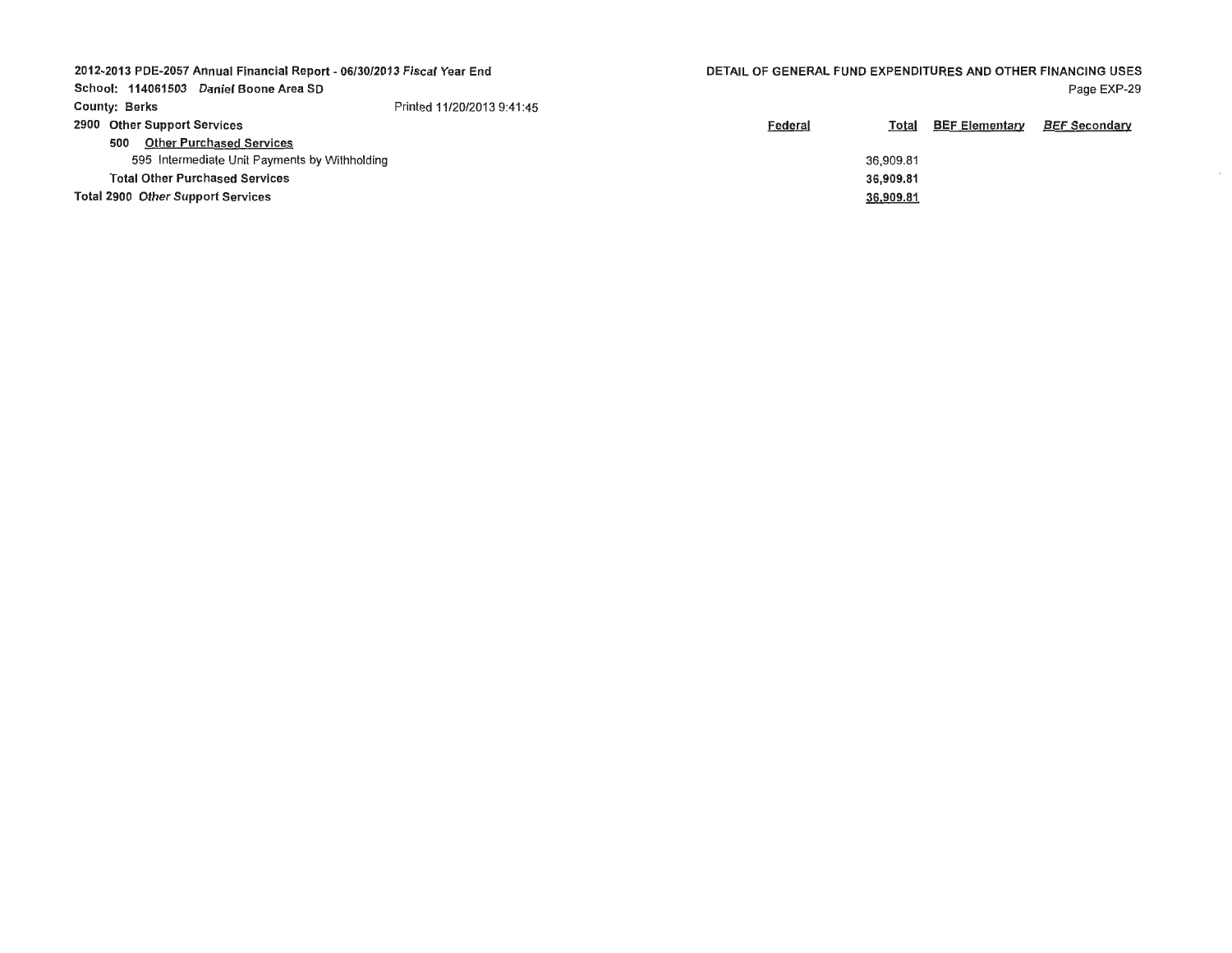School: 114061503 Daniel Boone Area SD

DETAIL OF GENERAL FUND EXPENDITURES AND OTHER **FINANCING** USES Page EXP-30

**624.727.28** 

| <b>County: Berks</b>                                          | Printed 11/20/2013 9:41:45 |                                |                       |                      |
|---------------------------------------------------------------|----------------------------|--------------------------------|-----------------------|----------------------|
| 3000 Operation of Noninstructional Services                   |                            | <b>Federal</b><br><b>Total</b> | <b>BEF Elementary</b> | <b>BEF Secondary</b> |
| <b>Personnel Services-Salaries</b><br>100                     |                            |                                |                       |                      |
| <b>Total Personnel Services-Salaries</b>                      |                            | 374,253.26                     |                       |                      |
| <b>Personnel Services-Employee Benefits</b><br>200            |                            |                                |                       |                      |
| 210 Grp Ins - Contracted Provider                             |                            | 6,248.34                       |                       |                      |
| 220 Social Security Contributions                             |                            | 28,313.66                      |                       |                      |
| 230 PSERS Retirement Contributions                            |                            | 33,219.79                      |                       |                      |
| <b>Total Personnel Services-Employee Benefits</b>             |                            | 67,781.79                      |                       |                      |
| <b>Purchased Professional &amp; Technical Services</b><br>300 |                            |                                |                       |                      |
| <b>Total Purchased Professional &amp; Technical Services</b>  |                            | 39,560.10                      |                       |                      |
| <b>Purchased Property Services</b><br>400                     |                            |                                |                       |                      |
| 430 Repairs and Maintenance                                   |                            | 12,310.98                      |                       |                      |
| 440 Rentals                                                   |                            | 3,855,00                       |                       |                      |
| <b>Total Purchased Property Services</b>                      |                            | 16,165.98                      |                       |                      |
| <b>Other Purchased Services</b><br>500                        |                            |                                |                       |                      |
| 510 Student Transportation Services                           |                            | 71,787.04                      |                       |                      |
| 520 Insurance-General                                         |                            | 10,100.00                      |                       |                      |
| 580 Travel                                                    |                            | 12,097.63                      |                       |                      |
| <b>Total Other Purchased Services</b>                         |                            | 93,984.67                      |                       |                      |
| <b>Supplies</b><br>600                                        |                            |                                |                       |                      |
| 610 General Supplies                                          |                            | 23,049.13                      |                       |                      |
| 620 Energy                                                    |                            | 2,857.35                       |                       |                      |
| <b>Total Supplies</b>                                         |                            | 25,906.48                      |                       |                      |
| Property<br>700                                               |                            |                                |                       |                      |
| 750 Equipment - Original & Additional                         |                            | 395.00                         |                       |                      |
| <b>Total Property</b>                                         |                            | 395.00                         |                       |                      |
| <b>Other Objects</b><br>800                                   |                            |                                |                       |                      |
| <b>Total Other Objects</b>                                    | $\tilde{\phantom{a}}$      | 6,680.00                       |                       |                      |
|                                                               |                            |                                |                       |                      |

**Total 3000 Operation of Noninstructional Services**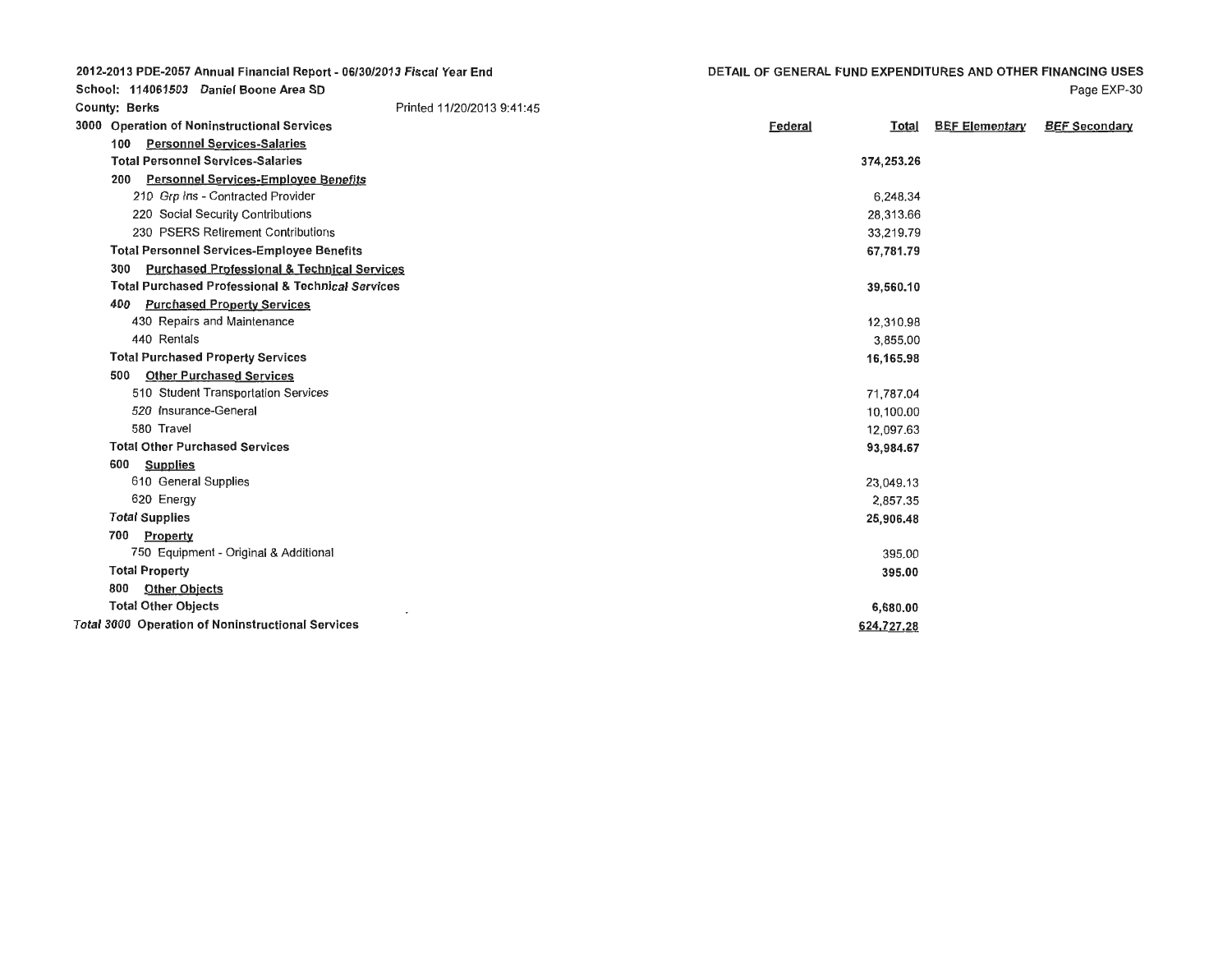School: 114061503 Daniel Boone Area SD

**617.604.17** 

 $\overline{\phantom{a}}$ 

| <b>County: Berks</b>                                          | Printed 11/20/2013 9:41:45 |                         |                       |                      |
|---------------------------------------------------------------|----------------------------|-------------------------|-----------------------|----------------------|
| 3200 Student Activities                                       |                            | Federal<br><b>Total</b> | <b>BEF Elementary</b> | <b>BEF Secondary</b> |
| <b>Personnel Services-Salaries</b><br>100                     |                            |                         |                       |                      |
| <b>Total Personnel Services-Salaries</b>                      |                            | 374,253.26              |                       |                      |
| <b>Personnel Services-Employee Benefits</b><br>200            |                            |                         |                       |                      |
| 210 Grp Ins - Contracted Provider                             |                            | 6,248.34                |                       |                      |
| 220 Social Security Contributions                             |                            | 28,313.66               |                       |                      |
| 230 PSERS Retirement Contributions                            |                            | 33,219.79               |                       |                      |
| <b>Total Personnel Services-Employee Benefits</b>             |                            | 67,781.79               |                       |                      |
| <b>Purchased Professional &amp; Technical Services</b><br>300 |                            |                         |                       |                      |
| <b>Total Purchased Professional &amp; Technical Services</b>  |                            | 39,560,10               |                       |                      |
| <b>Purchased Property Services</b><br>400                     |                            |                         |                       |                      |
| 430 Repairs and Maintenance                                   |                            | 12,310.98               |                       |                      |
| 440 Rentals                                                   |                            | 3,855.00                |                       |                      |
| <b>Total Purchased Property Services</b>                      |                            | 16,165.98               |                       |                      |
| <b>Other Purchased Services</b><br>500                        |                            |                         |                       |                      |
| 510 Student Transportation Services                           |                            | 71,787,04               |                       |                      |
| 520 Insurance-General                                         |                            | 10,100.00               |                       |                      |
| 580 Travel                                                    |                            | 12,097.63               |                       |                      |
| <b>Total Other Purchased Services</b>                         |                            | 93,984.67               |                       |                      |
| <b>Supplies</b><br>600                                        |                            |                         |                       |                      |
| 610 General Supplies                                          |                            | 16,826.02               |                       |                      |
| 620 Energy                                                    |                            | 2.857.35                |                       |                      |
| <b>Total Supplies</b>                                         |                            | 19,683.37               |                       |                      |
| Property<br>700                                               |                            |                         |                       |                      |
| 750 Equipment - Original & Additional                         |                            | 395.00                  |                       |                      |
| <b>Total Property</b>                                         |                            | 395.00                  |                       |                      |
| <b>Other Objects</b><br>800                                   |                            |                         |                       |                      |
| <b>Total Other Objects</b>                                    |                            | 5,780.00                |                       |                      |

**Total 3200 Student Activities**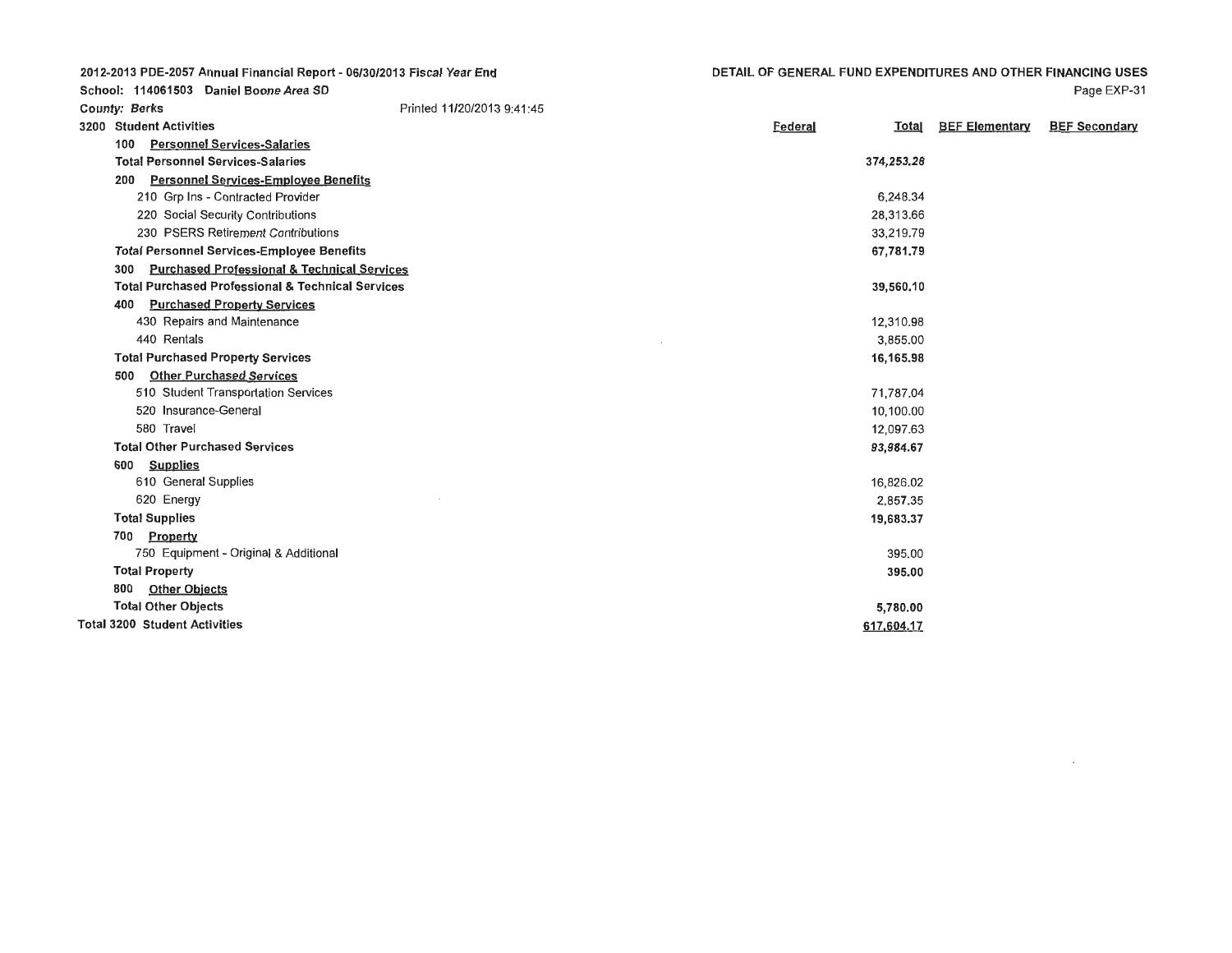| 2012-2013 PDE-2057 Annual Financial Report - 06/30/2013 Fiscal Year End |                            |                  | DETAIL OF GENERAL FUND EXPENDITURES AND OTHER FINANCING USES |
|-------------------------------------------------------------------------|----------------------------|------------------|--------------------------------------------------------------|
| School: 114061503 Daniel Boone Area SD                                  |                            |                  | Page EXP-32                                                  |
| <b>County: Berks</b>                                                    | Printed 11/20/2013 9:41:45 |                  |                                                              |
| 3300 Community Services                                                 |                            | Federal<br>Total | <b>BEF Secondary</b><br><b>BEF Elementary</b>                |
| <b>Supplies</b><br>600                                                  |                            |                  |                                                              |
| 610 General Supplies                                                    |                            | 6.223.11         |                                                              |
| <b>Total Supplies</b>                                                   |                            | 6.223.11         |                                                              |
| <b>Other Objects</b><br>800                                             |                            |                  |                                                              |
| <b>Total Other Objects</b>                                              |                            | 900.00           |                                                              |
| <b>Total 3300 Community Services</b>                                    |                            | 7,123.11         |                                                              |

 $\mathcal{L}^{\text{max}}_{\text{max}}$  and  $\mathcal{L}^{\text{max}}_{\text{max}}$ 

 $\mathcal{L}(\mathcal{L}(\mathcal{L}(\mathcal{L}(\mathcal{L}(\mathcal{L}(\mathcal{L}(\mathcal{L}(\mathcal{L}(\mathcal{L}(\mathcal{L}(\mathcal{L}(\mathcal{L}(\mathcal{L}(\mathcal{L}(\mathcal{L}(\mathcal{L}(\mathcal{L}(\mathcal{L}(\mathcal{L}(\mathcal{L}(\mathcal{L}(\mathcal{L}(\mathcal{L}(\mathcal{L}(\mathcal{L}(\mathcal{L}(\mathcal{L}(\mathcal{L}(\mathcal{L}(\mathcal{L}(\mathcal{L}(\mathcal{L}(\mathcal{L}(\mathcal{L}(\mathcal{L}(\mathcal{$ 

 $\mathcal{L}^{\text{max}}_{\text{max}}$  and  $\mathcal{L}^{\text{max}}_{\text{max}}$  . The set of  $\mathcal{L}^{\text{max}}_{\text{max}}$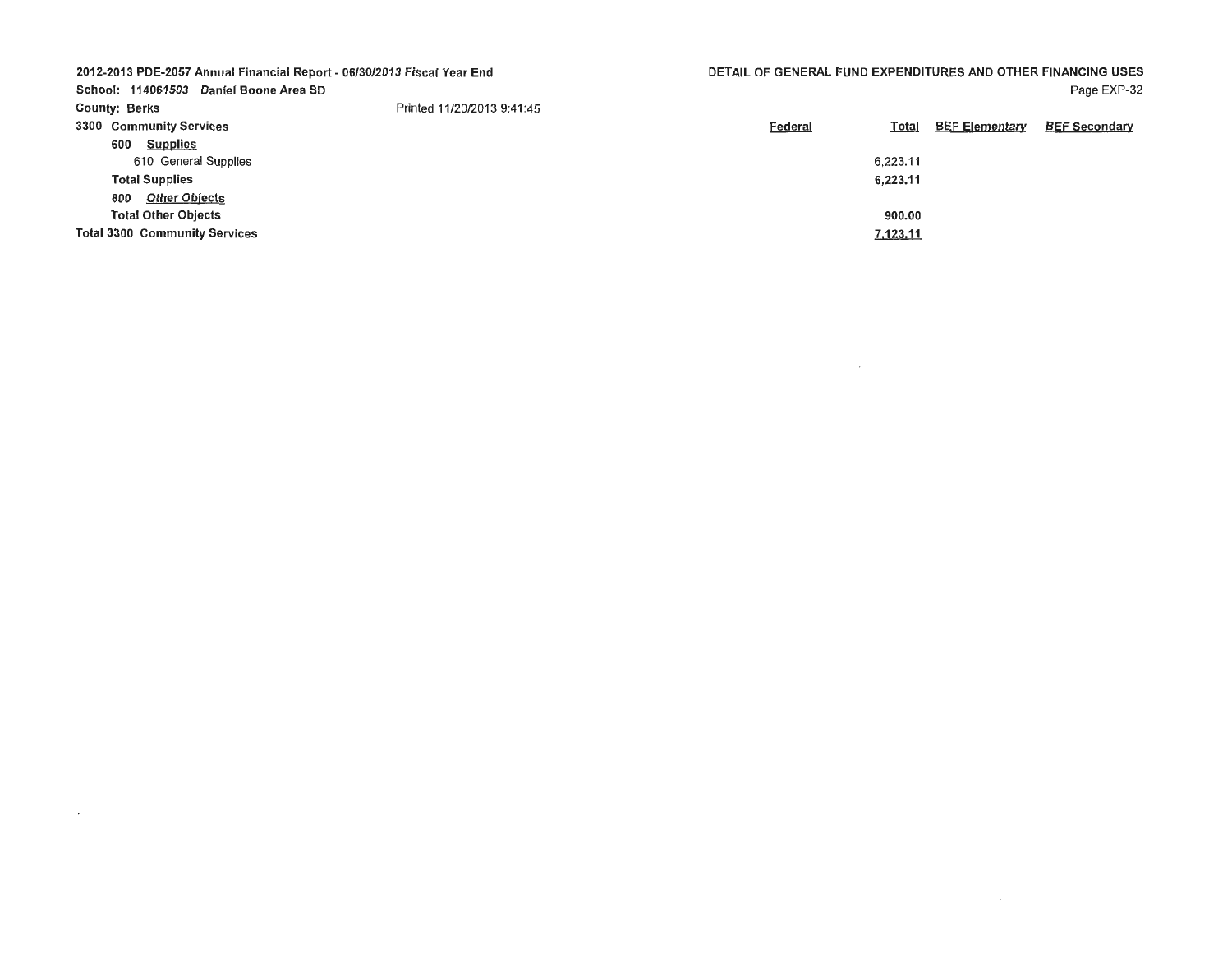| 2012-2013 PDE-2057 Annual Financial Report - 06/30/2013 Fiscal Year End<br>School: 114061503 Daniel Boone Area SD |                            | DETAIL OF GENERAL FUND EXPENDITURES AND OTHER FINANCING USES<br>Page EXP-33 |  |
|-------------------------------------------------------------------------------------------------------------------|----------------------------|-----------------------------------------------------------------------------|--|
| <b>County: Berks</b>                                                                                              | Printed 11/20/2013 9:41:45 |                                                                             |  |
| 5000 Other Expenditures and Financing Uses                                                                        |                            | <b>Total</b>                                                                |  |
| <b>Other Objects</b><br>800                                                                                       |                            |                                                                             |  |
| 830 Interest                                                                                                      |                            | 4,118,773.94                                                                |  |
| 880 Refund of Prior Year's Receipts                                                                               |                            | 5.597.18                                                                    |  |
| <b>Total Other Objects</b>                                                                                        |                            | 4,124,371.12                                                                |  |
| 900<br><b>Other Financing Uses</b>                                                                                |                            |                                                                             |  |
| 910 Redemption of Principal                                                                                       |                            | 2,329,470.60                                                                |  |
| 920 Authority Obligations                                                                                         |                            | 520.000.00                                                                  |  |
| <b>Total Other Financing Uses</b>                                                                                 |                            | 2,849,470.60                                                                |  |
| <b>Total 5000 Other Expenditures and Financing Uses</b>                                                           |                            | 6,973,841,72                                                                |  |

 $\sim 100$  km s  $^{-1}$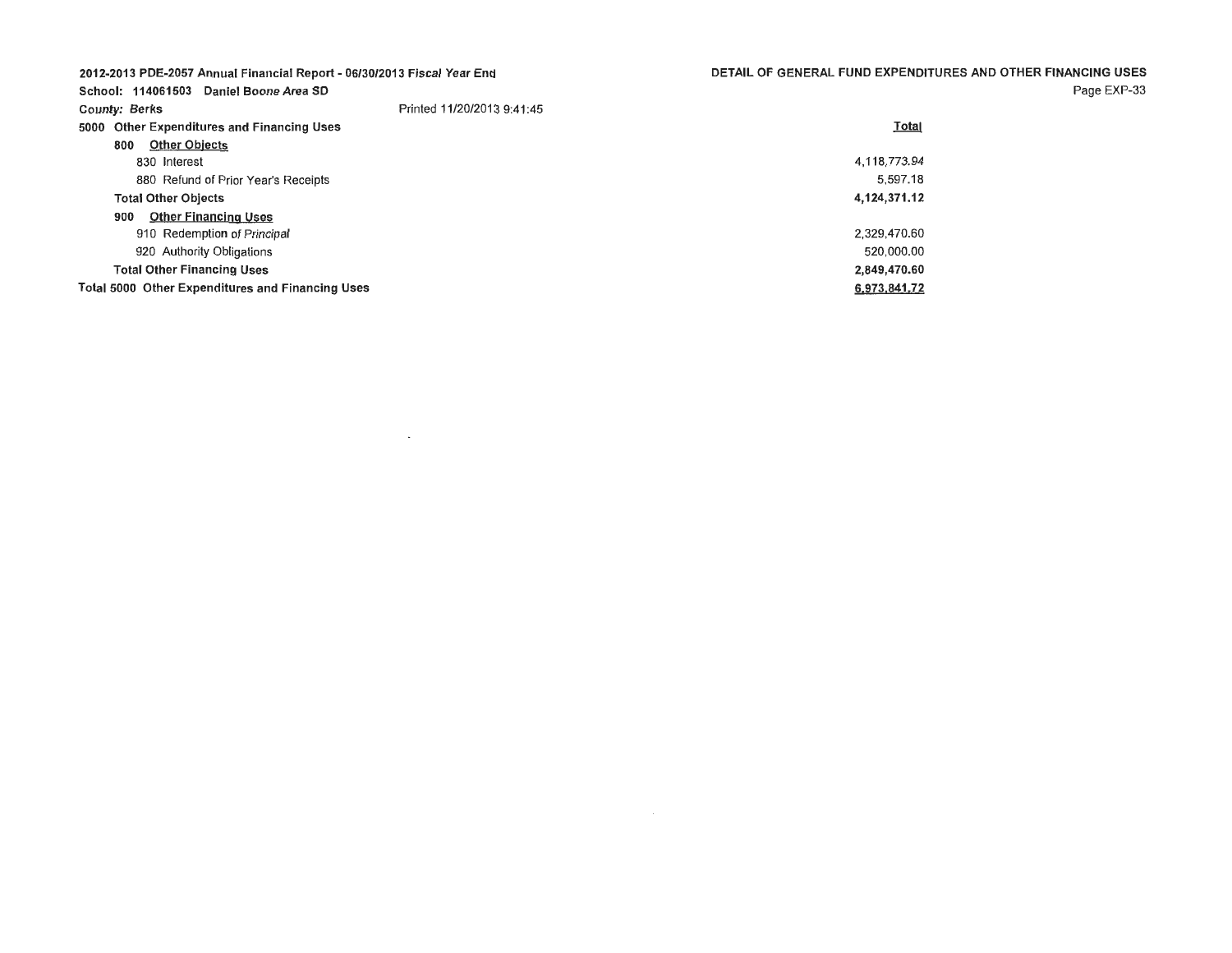| 2012-2013 PDE-2057 Annual Financial Report - 06/30/2013 Fiscal Year End<br>School: 114061503 Daniel Boone Area SD |                            | DETAIL OF GENERAL FUND EXPENDITURES AND OTHER FINANCING USES |                       | Page EXP-34          |
|-------------------------------------------------------------------------------------------------------------------|----------------------------|--------------------------------------------------------------|-----------------------|----------------------|
| <b>County: Berks</b>                                                                                              | Printed 11/20/2013 9:41:45 |                                                              |                       |                      |
| 5100 Debt Service, Other Expenditures and Fin Uses                                                                |                            | Federal<br>Total                                             | <b>BEF Elementary</b> | <b>BEF Secondary</b> |
| <b>Other Objects</b><br>800                                                                                       |                            |                                                              |                       |                      |
| 830 Interest                                                                                                      |                            | 4.118.773.94                                                 |                       |                      |
| 880 Refund of Prior Year's Receipts                                                                               |                            | 5.597.18                                                     |                       |                      |
| <b>Total Other Objects</b>                                                                                        |                            | 4,124,371.12                                                 |                       |                      |
| <b>Other Financing Uses</b><br>900                                                                                |                            |                                                              |                       |                      |
| 910 Redemption of Principal                                                                                       |                            | 2,329,470.60                                                 |                       |                      |
| 920 Authority Obligations                                                                                         |                            | 520,000.00                                                   |                       |                      |
| <b>Total Other Financing Uses</b>                                                                                 |                            | 2,849,470.60                                                 |                       |                      |
| Total 5100 Debt Service, Other Expenditures and Fin Uses                                                          |                            | 6,973,841,72                                                 |                       |                      |

 $\label{eq:2.1} \frac{1}{\sqrt{2}}\int_{\mathbb{R}^3}\frac{1}{\sqrt{2}}\left(\frac{1}{\sqrt{2}}\right)^2\frac{1}{\sqrt{2}}\left(\frac{1}{\sqrt{2}}\right)^2\frac{1}{\sqrt{2}}\left(\frac{1}{\sqrt{2}}\right)^2\frac{1}{\sqrt{2}}\left(\frac{1}{\sqrt{2}}\right)^2.$ 

 $\mathcal{L}^{\mathcal{L}}$  , where  $\mathcal{L}^{\mathcal{L}}$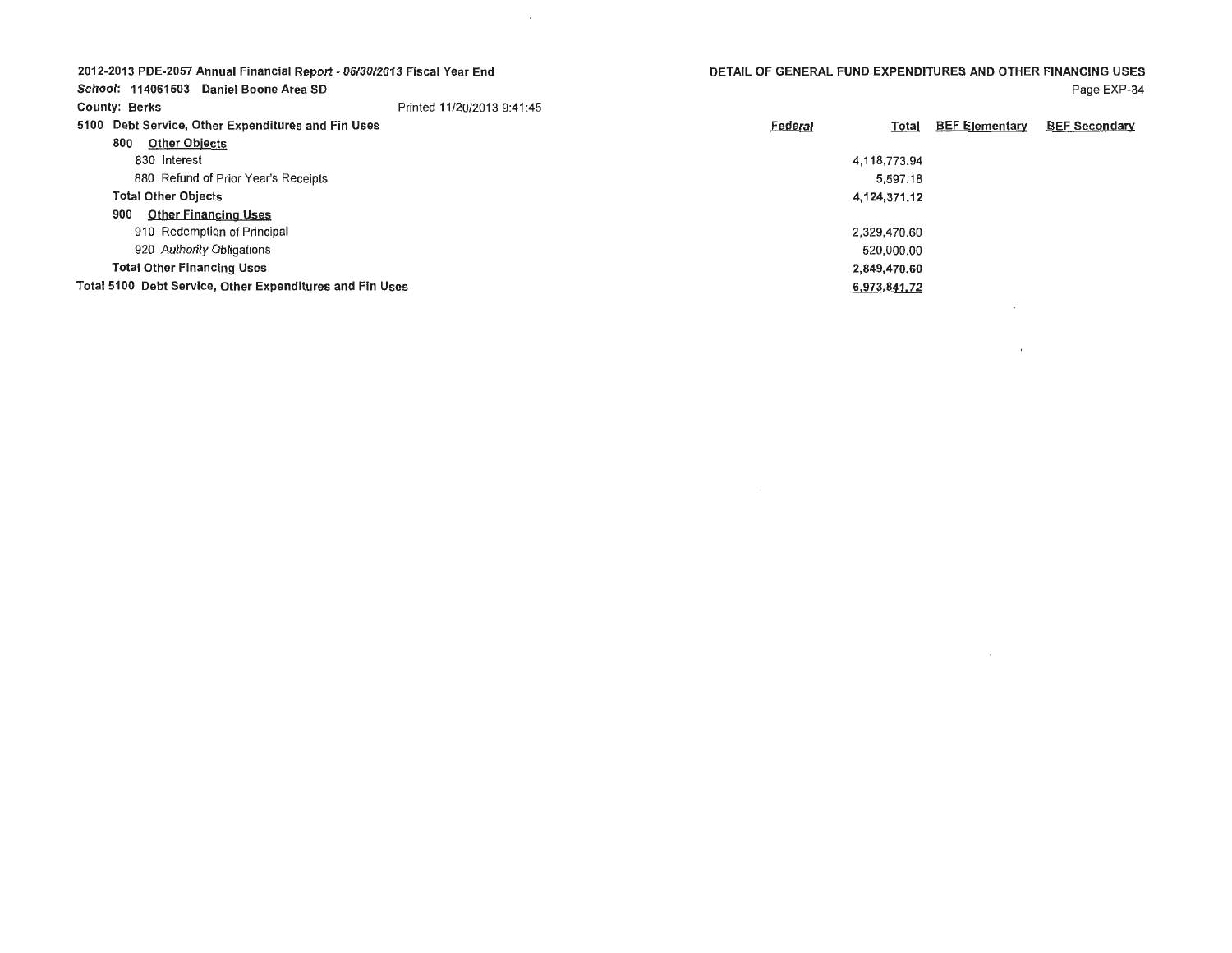| 2012-2013 PDE-2057 Annual Financial Report - 06/30/2013 Fiscal Year End |                            | DETAIL OF GENERAL FUND EXPENDITURES AND OTHER FINANCING USES |                       |                      |
|-------------------------------------------------------------------------|----------------------------|--------------------------------------------------------------|-----------------------|----------------------|
| School: 114061503 Daniel Boone Area SD                                  |                            |                                                              |                       | Page EXP-35          |
| <b>County: Berks</b>                                                    | Printed 11/20/2013 9:41:45 |                                                              |                       |                      |
| 5110 Debt Service                                                       |                            | Federal<br>Total                                             | <b>BEF Elementary</b> | <b>BEF Secondary</b> |
| <b>Other Objects</b><br>800                                             |                            |                                                              |                       |                      |
| 830 Interest                                                            |                            | 4.118.773.94                                                 |                       |                      |
| <b>Total Other Objects</b>                                              |                            | 4,118,773.94                                                 |                       |                      |
| <b>Other Financing Uses</b><br>900                                      |                            |                                                              |                       |                      |
| 910 Redemption of Principal                                             |                            | 2.329,470.60                                                 |                       |                      |
| 920 Authority Obligations                                               |                            | 520,000,00                                                   |                       |                      |
| <b>Total Other Financing Uses</b>                                       |                            | 2,849,470.60                                                 |                       |                      |
| <b>Total 5110 Debt Service</b>                                          |                            | 6,968,244.54                                                 |                       |                      |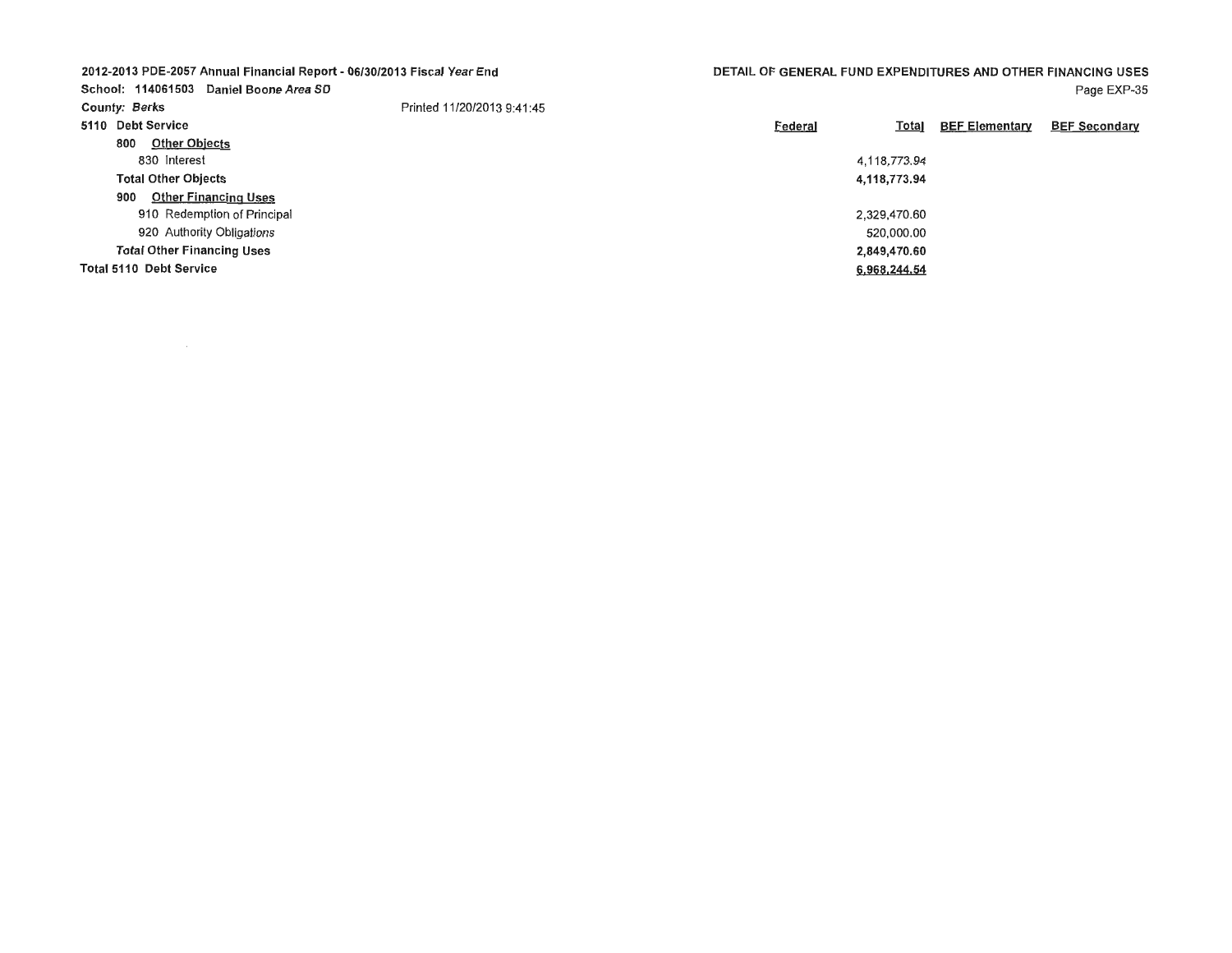| 2012-2013 PDE-2057 Annual Financial Report - 06/30/2013 Fiscal Year End<br>School: 114061503 Daniel Boone Area SD |                            | DETAIL OF GENERAL FUND EXPENDITURES AND OTHER FINANCING USES |                       | Page EXP-36          |
|-------------------------------------------------------------------------------------------------------------------|----------------------------|--------------------------------------------------------------|-----------------------|----------------------|
| <b>County: Berks</b>                                                                                              | Printed 11/20/2013 9:41:45 |                                                              |                       |                      |
| 5130 Refund of Prior Years' Revenues/Receipts                                                                     |                            | Federal<br>Total                                             | <b>BEF Elementary</b> | <b>BEF Secondary</b> |
| <b>Other Objects</b><br>800                                                                                       |                            |                                                              |                       |                      |
| 880 Refund of Prior Year's Receipts                                                                               |                            | 5.597.18                                                     |                       |                      |
| <b>Total Other Objects</b>                                                                                        |                            | 5,597,18                                                     |                       |                      |
| Total 5130 Refund of Prior Years' Revenues/Receipts                                                               |                            | 5,597.18                                                     |                       |                      |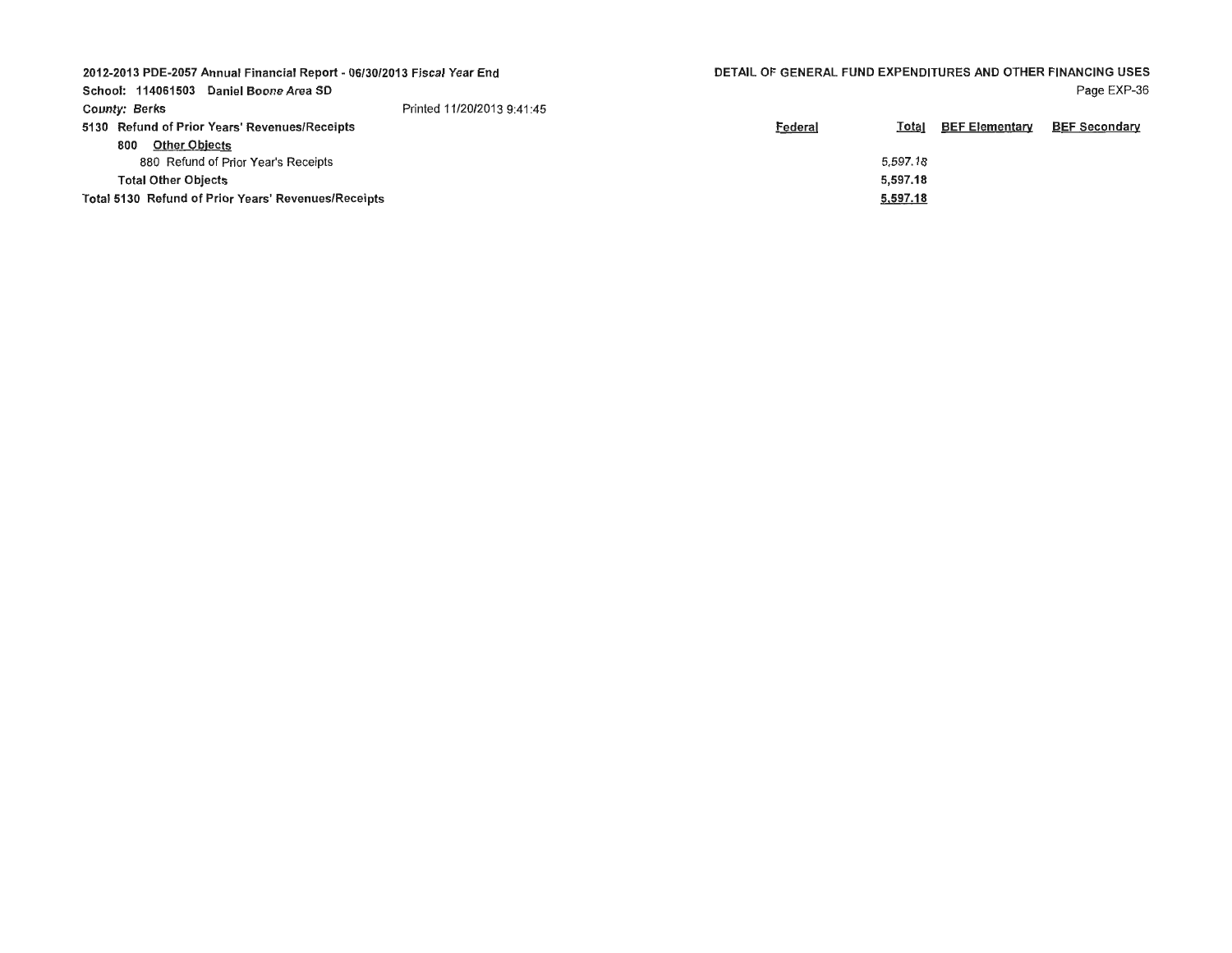# **2012-2013 PDE-2057 Annual Financial Report** - **06/30/2013 Fiscal Year End Bond and Other Debt Listing School: 114061503 Daniel Boone Area SD** Page Bonds-1 **County: Berks** Printed 11/20/2013 9:41:48

# **Governmental Funds** Current Portion **Principal Amounts Only Current Portion Due Within One** Year (Principal Debt Issue Debt at Debt at Debt at Interest Paid یا Debt at and Principal Interest Paid<br>During During Debt Category (MM/YYYY) Fiscal Year Additions Repayments of Fiscal Year and Interest) During Tiscal Year<br>Fiscal Year Pi Other Long Term Debt/Liabilities **4,808,978** 0 359,471 4,449,507 536,662 177,191 **Other Post-Employment Benefits (OPEB)** 618,630 94,260 0 712,890 0 0 0 0 0 **Compensated Absences** 829,795 316,870 357,794 788,871 0 0 **Authority Building Obligations** - **(GIB)** 01/ 2007 39,515,000 0 520,000 38,995,000 2,244,250 1,724,250 **General Obligation Bonds** - **(GIB)** 08/ 2008 43,850,000 0 790,000 43,060,000 2,877,380 2,087,380 **General Obligation Bonds** - **(CIB)** 10/ 2009 3,185,000 0 1,550,000 1,635,000 1,642,79 2 92,792 General Obligation Bonds - (CIB)  $02/2011$  1,745,000 0 420,000 1,325,000 457,160 37,160 **Totals for Debt Entered: 94,552,403 411,130 3,997,265 90,966,268 7,758,244 4,118,773**

| <b>Proprietary Type Funds</b>                           |  | <b>Principal Amounts Only</b>                                                | <b>Current Portion</b>            |                                        |                                                    |                                                      |  |
|---------------------------------------------------------|--|------------------------------------------------------------------------------|-----------------------------------|----------------------------------------|----------------------------------------------------|------------------------------------------------------|--|
| Debt Issue<br>Date<br><b>Debt Category</b><br>(MM/YYYY) |  | <br>Debt at<br><b>Beginning of</b><br><b>Additions</b><br><b>Fiscal Year</b> | <b>Reductions /</b><br>Repayments | _____<br>Debt at End<br>of Fiscal Year | Due Within One<br>Year (Principal<br>and Interest) | <b>Interest Paid</b><br>During<br><b>Fiscal Year</b> |  |
| <b>Other Post-Employment Benefits (OPEB)</b>            |  | 8.642                                                                        | 1.512                             |                                        | 10,154                                             |                                                      |  |
| <b>Compensated Absences</b>                             |  | 9.495                                                                        | 3.870                             | 3.620                                  | 9.745                                              |                                                      |  |
| <b>Totals for Debt Entered:</b>                         |  | 18.137                                                                       | 5,382                             | 3.620                                  | 19,899                                             |                                                      |  |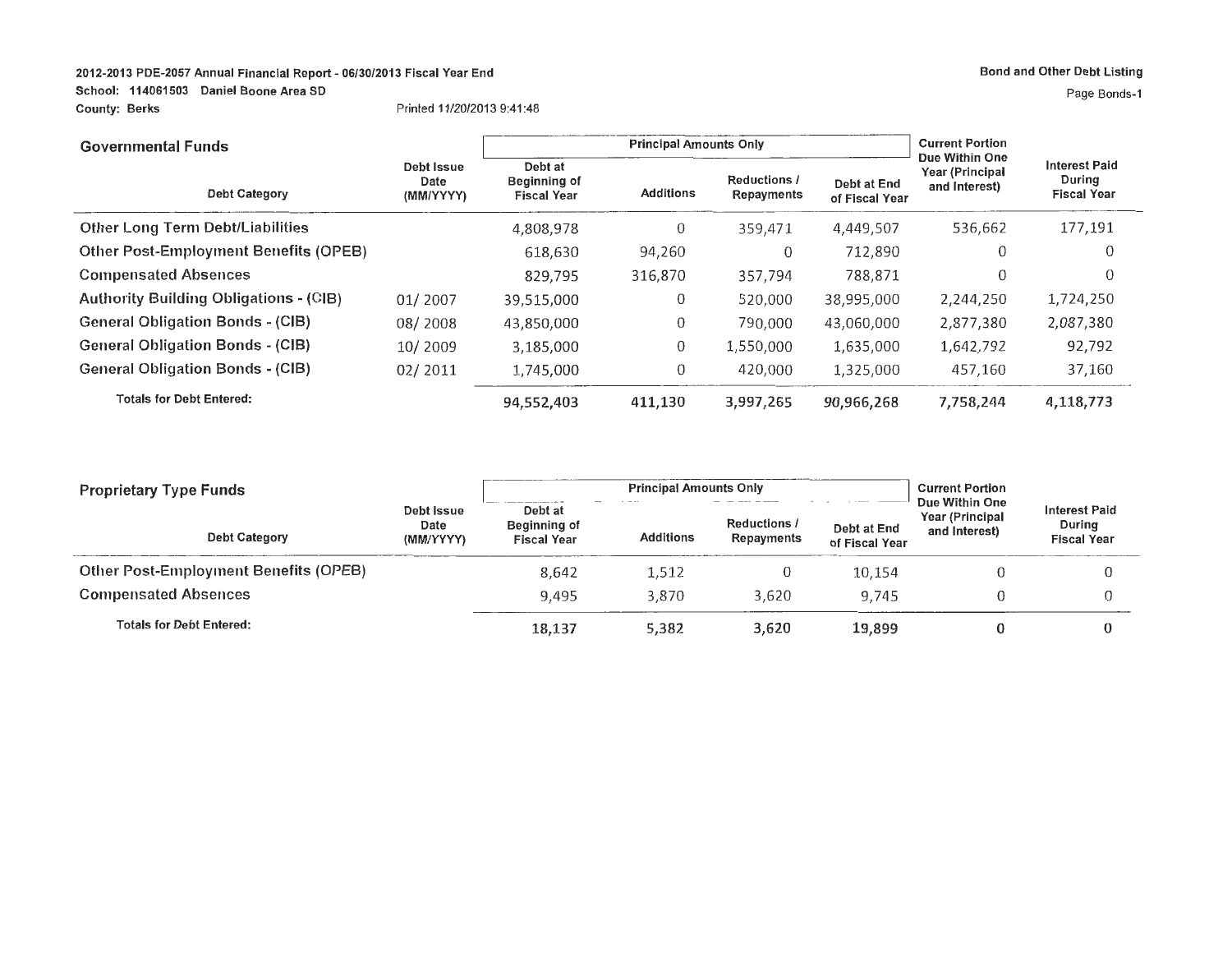#### School: 114061503 Daniel Boone Area SD

County: Berks

#### Printed 11/20/2013 9:41 :49

#### **(PRINCIPAL AMOUNTS ONLY)**

| ALL GOVERNMENTAL FUND TYPES                | Short-Term<br>Borrowing | General<br>Obligation<br><b>Bonds</b> | Authority<br>Building<br><b>Obligations</b> | <b>Other Long-Term</b><br>Debt | <b>Other Post</b><br>Employment<br><b>Benefits (OPEB)</b> | Compensated<br><b>Absences</b> | Total      |
|--------------------------------------------|-------------------------|---------------------------------------|---------------------------------------------|--------------------------------|-----------------------------------------------------------|--------------------------------|------------|
| 1 Debt at Beginning of Fiscal Year         |                         | 48,780,000                            | 39.515.000                                  | 4.808.978                      | 618,630                                                   | 829.795                        | 94,552,403 |
| 2 Additional Debt Incurred During Year     |                         |                                       |                                             |                                | 94,260                                                    | 316,870                        | 411,130    |
| 3 Retirements and Repayments               |                         | 2.760.000                             | 520,000                                     | 359,471                        |                                                           | 357,794                        | 3,997,265  |
| 4 Debt at End of Fiscal Year               |                         | 46.020.000                            | 38.995.000                                  | 4.449.507                      | 712.890                                                   | 788.871                        | 90,966,268 |
| 5 Accreted Interest at End Of Fiscal Year  |                         |                                       |                                             |                                |                                                           |                                |            |
| 6 Total Debt and Accreted Interest         |                         | 46.020.000                            | 38.995.000                                  | 4.449.507                      | 712,890                                                   | 788.871                        | 90.966.268 |
| 7 Current Portion P&I - Due within 1 year  |                         | 4.977.332                             | 2.244.250                                   | 536,662                        |                                                           |                                | 7.758,244  |
| 8 Interest Paid during current fiscal year |                         | 2,217,332                             | 1.724.250                                   | 177.191                        |                                                           |                                | 4.118.773  |

### **(PRINCIPAL AMOUNTS ONLY)**

| ALL PROPRIETARY FUND TYPES                | <b>Short-Term</b><br>Borrowing | General<br>Obligation<br>Bonds | Authority<br><b>Building</b><br>Obligations | Other Long-Term<br>Debt | <b>Other Post</b><br>Employment<br><b>Benefits (OPEB)</b> | Compensated<br><b>Absences</b> | Total  |
|-------------------------------------------|--------------------------------|--------------------------------|---------------------------------------------|-------------------------|-----------------------------------------------------------|--------------------------------|--------|
| 1 Debt at Beginning of Fiscal Year        |                                |                                |                                             |                         | 8.642                                                     | 9.495                          | 18.137 |
| 2 Additional Debt Incurred During Year    |                                |                                |                                             |                         | 1.512                                                     | 3.870                          | 5.382  |
| 3 Retirements and Repayments              |                                |                                |                                             |                         |                                                           | 3.620                          | 3,620  |
| 4 Debt at End of Fiscal Year              |                                |                                |                                             |                         | 10.154                                                    | 9.745                          | 19,899 |
| 5 Accreted Interest at End Of Fiscal Year |                                |                                |                                             |                         |                                                           |                                |        |
| 6 Total Debt and Accreted Interest        |                                |                                |                                             |                         | 10.154                                                    | 9.745                          | 19,899 |

7 Current Portion P&I - Due within 1 year

8 Interest Paid during current fiscal year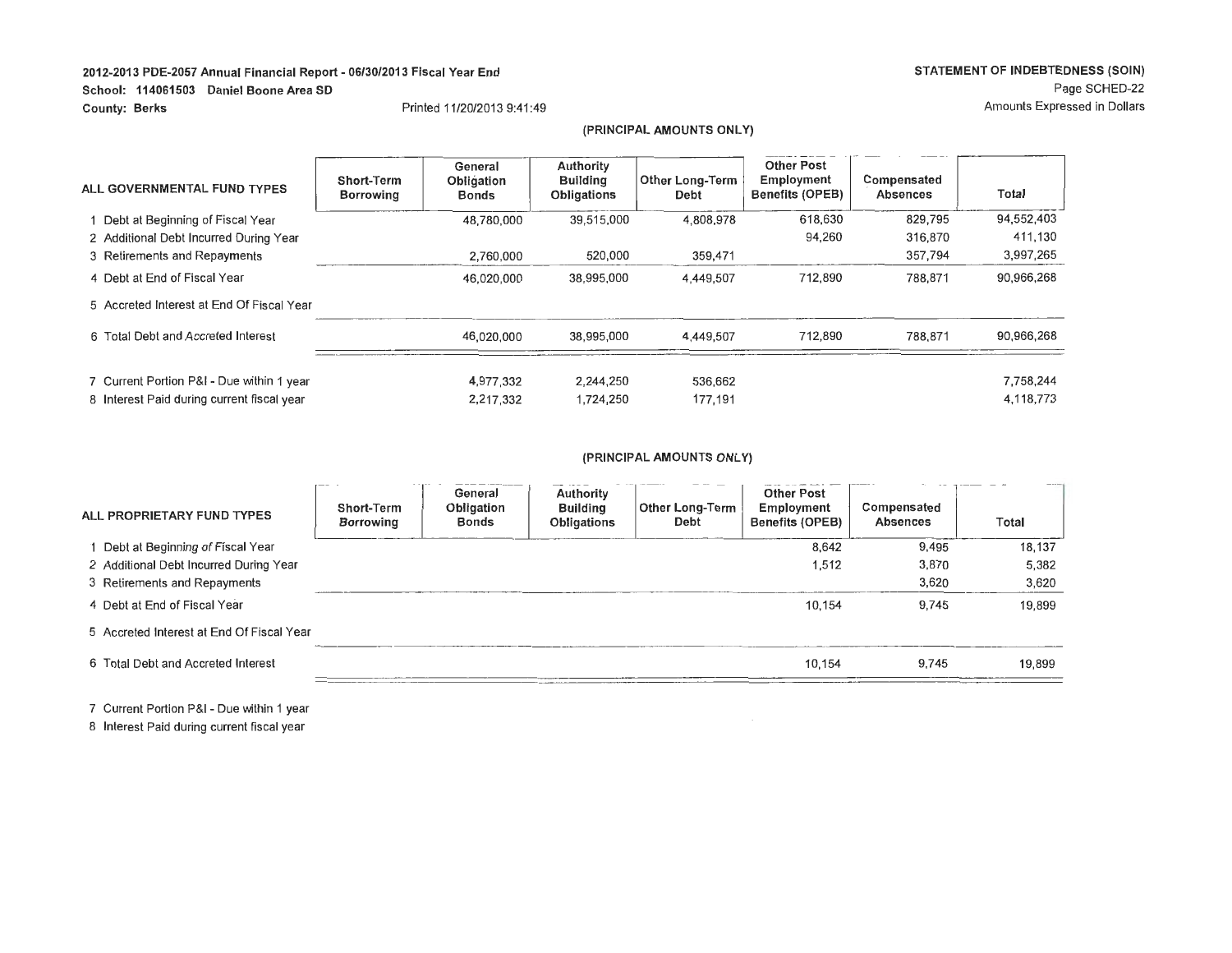# 2012-2013 PDE-2057 Annual Financial Report - 06/30/2013 Fiscal Year End School: 114061503 Daniel Boone Area SD County: Berks **Printed 11/20/2013 9:41:49**

**Total Principal and Interest Payments Made by Your School** - **All Funds (Include Payments From All Funds)** 

| <b>Function</b> | Fund |                                                 | Principal<br>(910) | Principal<br>(920) | <b>Interest</b><br>(830) | Total<br>(Principal +<br>(Interest | <b>Miscellaneous</b><br><b>Other Uses</b><br>(990) |
|-----------------|------|-------------------------------------------------|--------------------|--------------------|--------------------------|------------------------------------|----------------------------------------------------|
| 5110            | 10   | General                                         | 2,329,471          | 520,000            | 4,118,774                | 6,968,245                          |                                                    |
| 5110            | 20   | <b>Special Revenue</b>                          |                    |                    |                          |                                    |                                                    |
| 5110            | 30   | <b>Capital Projects</b>                         | 790,000            |                    |                          | 790,000                            |                                                    |
| 5110            | 40   | <b>Debt Services</b>                            |                    |                    |                          |                                    | 4,035                                              |
| 5120            | 10   | General                                         |                    |                    |                          |                                    |                                                    |
| 5120            | 20   | Special Revenue                                 |                    |                    |                          |                                    |                                                    |
| 5120            | 30   | <b>Capital Projects</b>                         |                    |                    |                          |                                    |                                                    |
| 5120            | 40   | <b>Debt Services</b>                            |                    |                    |                          |                                    |                                                    |
|                 |      | <b>Total Debt Payments - Governmental Funds</b> | 3,119,471          | 520,000            | 4,118,774                | 7,758,245                          | 4,035                                              |
| 5110            | 50   | Enterprise                                      |                    |                    |                          |                                    |                                                    |
| 5110            | 60   | <b>Internal Service</b>                         |                    |                    |                          |                                    |                                                    |
| 5120            | 50   | Enterprise                                      |                    |                    |                          |                                    |                                                    |
| 5120            | 60   | Internal Service                                |                    |                    |                          |                                    |                                                    |
|                 |      | <b>Total Debt Payments - Proprietary Funds</b>  |                    |                    |                          |                                    |                                                    |

**TOTAL DEBT SERVICE PAYMENTS** 

 $\sim 10^7$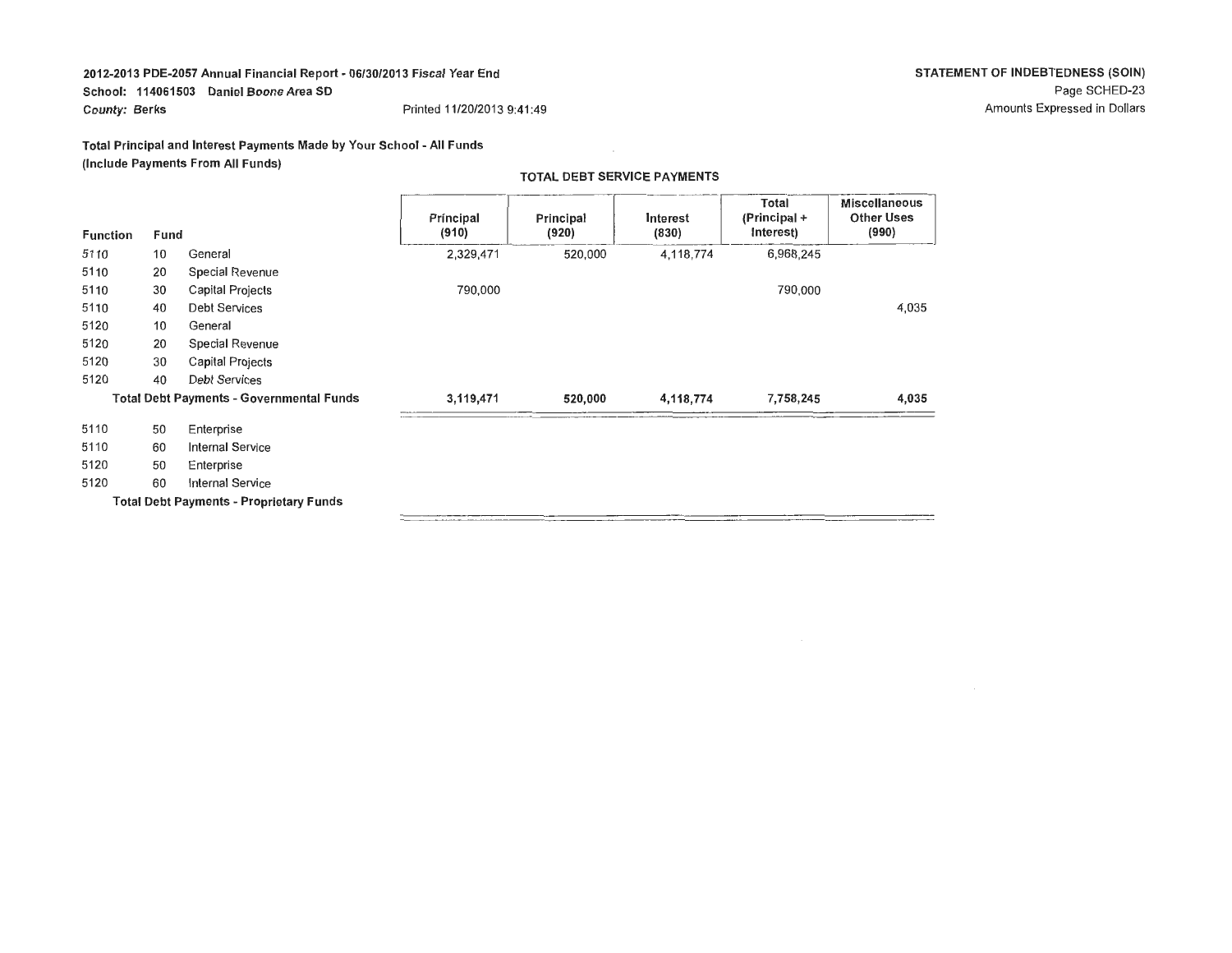# 2012-2013 PDE-2057 Annual Financial Report - 06/30/2013 Fiscal Year End School: 114061503 Daniel Boone Area SD County: Berks **Printed 11/20/2013** 9:41:49

|                                                        | Tuition Paid to Other LEAs During Fiscal Year                         | Amount                                                 |                                                     |  |
|--------------------------------------------------------|-----------------------------------------------------------------------|--------------------------------------------------------|-----------------------------------------------------|--|
| Tuition Reported in General Fund Expenditures 1000-560 |                                                                       | 2,707,305.85                                           |                                                     |  |
|                                                        | Purchased Services in General Fund Expenditures 1000-594 and 1000-597 | 7,569.50                                               |                                                     |  |
|                                                        | Total                                                                 | 2,714,875.35                                           |                                                     |  |
| Tuition Paid to Institution Types During Fiscal Year   |                                                                       | <b>Tuition Paid For</b><br><b>Nonspecial Education</b> | <b>Tuition Paid For</b><br><b>Special Education</b> |  |
| 1                                                      | 1306 Institutions                                                     |                                                        |                                                     |  |
| 2                                                      | Institutionalized Children's Programs                                 |                                                        | 7,569.50                                            |  |
| 3                                                      | Juveniles incarcerated in adult facilities                            |                                                        |                                                     |  |
| 4                                                      | <b>Residential Treatment Facilities</b>                               |                                                        |                                                     |  |
| 5                                                      | Other Local Education Agencies                                        | 4,978.52                                               | 30,768.56                                           |  |
| 6                                                      | <b>Brick and Mortar Charter Schools</b>                               | 51,356.84                                              |                                                     |  |
| 7                                                      | <b>Cyber Charter Schools</b>                                          | 540,849.93                                             | 347,153.93                                          |  |
| 8                                                      | Career and Technology Centers                                         | 743,724.00                                             | 46,978,68                                           |  |
| 9                                                      | <b>Approved Private Schools</b>                                       | 39,453.82                                              | 829,188.39                                          |  |
| 10                                                     | PA Chartered Schools for the Deaf and Bli                             |                                                        |                                                     |  |
| 11                                                     | Private Residential Rehabilitative Institutio                         | 35,140.18                                              |                                                     |  |
| 12                                                     | Juvenile detention centers                                            | 7,078.46                                               |                                                     |  |
| 13                                                     | <b>Special Program Jointures</b>                                      |                                                        |                                                     |  |
| 14                                                     | Other Tuition Not Included Elsewhere In T                             | 6,356.54                                               | 24,278.00                                           |  |
|                                                        | <b>Total Amounts Paid to Institutions</b>                             | 1,428,938.29                                           | 1,285,937.06                                        |  |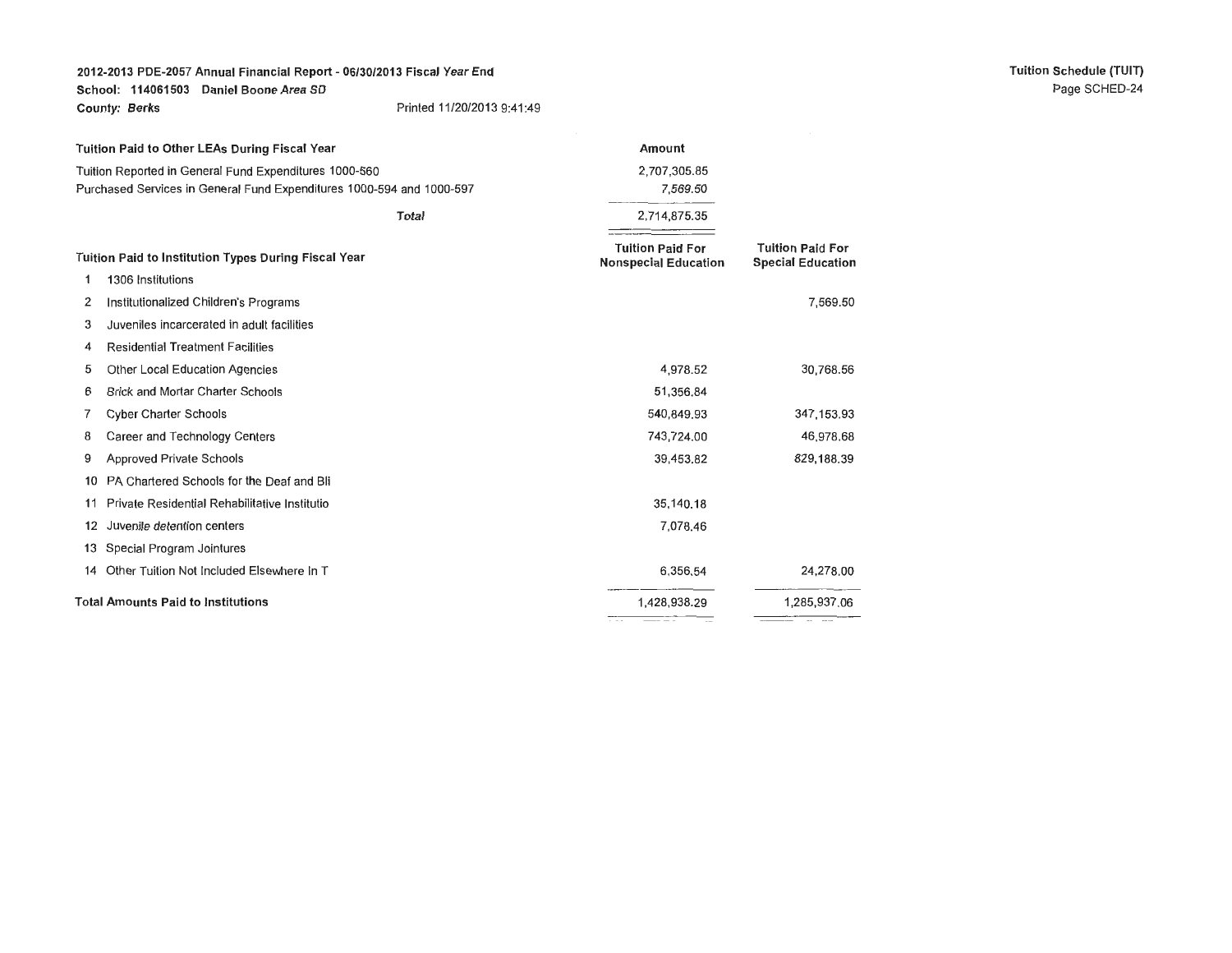# **2012-2013 PDE-2057 Annual Financial Report** - **06/30/2013 Fiscal Year End School: 114061503 Daniel Boone Area SD County: Berks** Printed 11/20/2013 9:41:50

#### **DO NOT INCLUDE FEDERAL EXPENDITURES**

| FUNCTION-OBJECT | <b>ELEMENTARY</b> | SECONDARY  | <b>TOTAL</b> |
|-----------------|-------------------|------------|--------------|
| 1100-322        | 1,656.00          | 1,656.00   | 3,312.00     |
| 1100-323        |                   |            |              |
| 1100-324        |                   |            |              |
| 1100-329        |                   |            |              |
| Total 320       | 1,656.00          | 1,656.00   | 3,312.00     |
| 1200-322        |                   |            |              |
| 1200-323        |                   |            |              |
| 1200-324        |                   |            |              |
| 1200-329        | 146,929.06        | 146,929.06 | 293,858.12   |
| Total 320       | 146,929.06        | 146,929.06 | 293,858.12   |
| 1300-322        |                   |            |              |
| 1300-323        |                   |            |              |
| 1300-324        |                   |            |              |
| 1300-329        |                   |            |              |
| Total 320       |                   |            |              |
| 2200-322        |                   |            |              |
| 2200-323        |                   |            |              |
| 2200-324        |                   |            |              |
| 2200-329        |                   |            |              |
| Total 320       |                   |            |              |
| 2400-322        |                   |            |              |
| 2400-323        |                   |            |              |
| 2400-324        |                   |            |              |
| 2400-329        |                   |            |              |
| Total 320       |                   |            |              |
| 2450-322        |                   |            |              |
| 2450-323        |                   |            |              |
| 2450-324        |                   |            |              |
| 2450-329        |                   |            |              |
| Total 320       |                   |            |              |
| 2900-322        |                   |            |              |
| 2900-323        |                   |            |              |
| 2900-324        |                   |            |              |
| 2900-329        |                   |            |              |
| Total 320       |                   |            |              |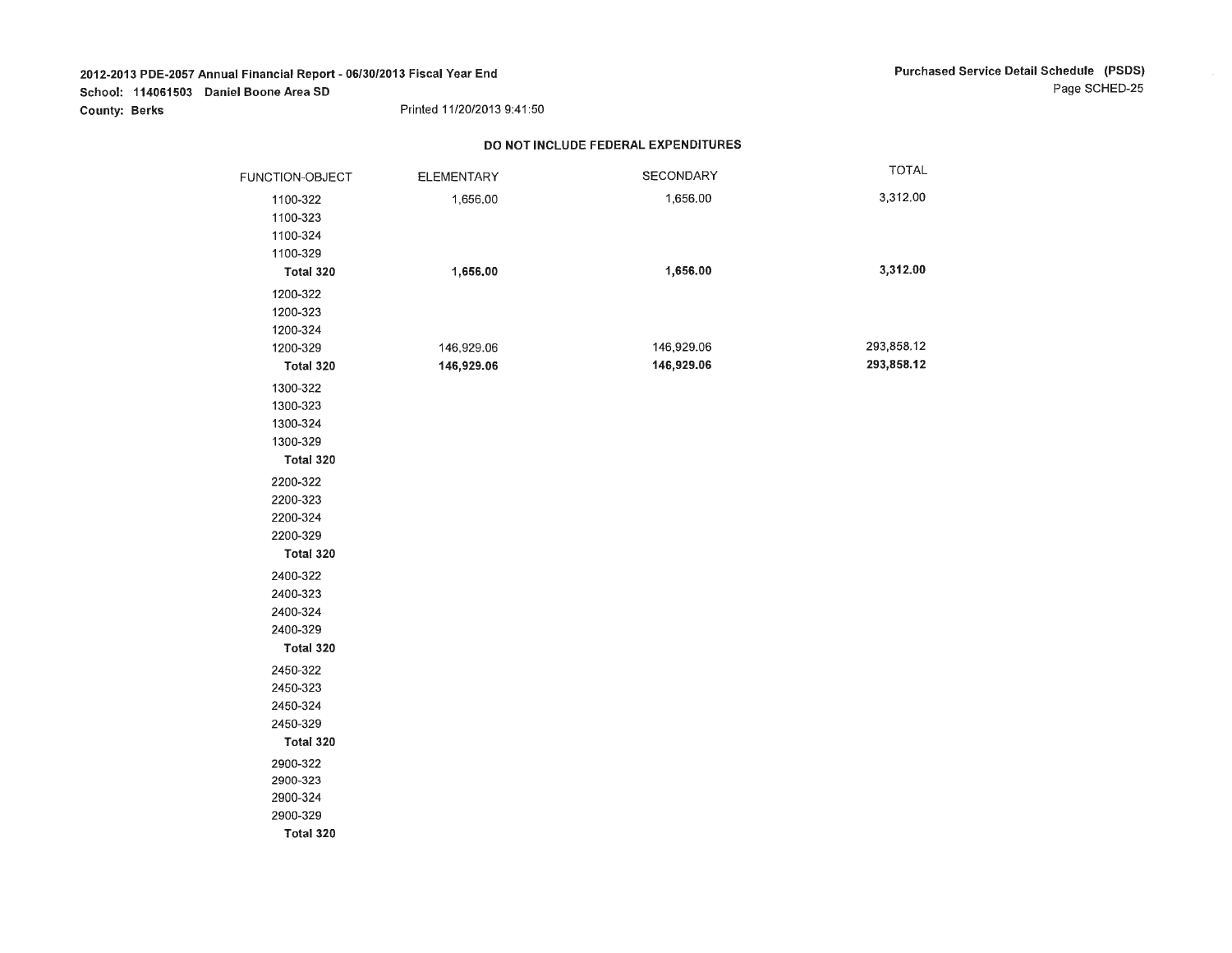2012-2013 PDE-2057 Annual Financial Report - 06/30/2013 Fiscal Year End

School: 114061503 Daniel Boone Area SD

**SCHEDULE OF SUPPLEMENTAL GENERAL FUND EXPENDITURES**  Page SCHED -1

| . | --------------------- |  |
|---|-----------------------|--|
|   |                       |  |
|   |                       |  |
|   |                       |  |

| <b>County: Berks</b> |                                                    | Printed 11/20/2013 9:41:54 |           |              |
|----------------------|----------------------------------------------------|----------------------------|-----------|--------------|
| 1243                 | <b>Gifted Support</b>                              | Elementary                 | Secondary | <b>Total</b> |
|                      | 100<br><b>Personnel Services-Salaries</b>          |                            |           |              |
|                      | Total Personnel Services-Salaries                  | 102,900,95                 | 48,558,43 | 151,459.38   |
|                      | <b>Personnel Services-Employee Benefits</b><br>200 |                            |           |              |
|                      | 210 Grp Ins - Contracted Provider                  | 14.701.54                  | 11,725.42 | 26,426.96    |
|                      | 220 Social Security Contributions                  | 7.753.93                   | 3.621.13  | 11,375.06    |
|                      | 230 PSERS Retirement Contributions                 | 12.313.70                  | 6,001.79  | 18,315.49    |
|                      | 240 Tuition Reimbursements                         | 2,418,00                   |           | 2,418.00     |
|                      | <b>Total Personnel Services-Employee Benefits</b>  | 37,187.17                  | 21,348.34 | 58,535.51    |
|                      | 500<br><b>Other Purchased Services</b>             |                            |           |              |
|                      | 580 Travel                                         | 246.97                     |           | 246.97       |
|                      | <b>Total Other Purchased Services</b>              | 246.97                     |           | 246.97       |
|                      | <b>Other Objects</b><br>800                        |                            |           |              |
|                      | <b>Total Other Objects</b>                         | 1,271.66                   | 323.34    | 1,595.00     |
|                      | <b>Total 1243 Gifted Support</b>                   | 141,606.75                 | 70,230.11 | 211,836.86   |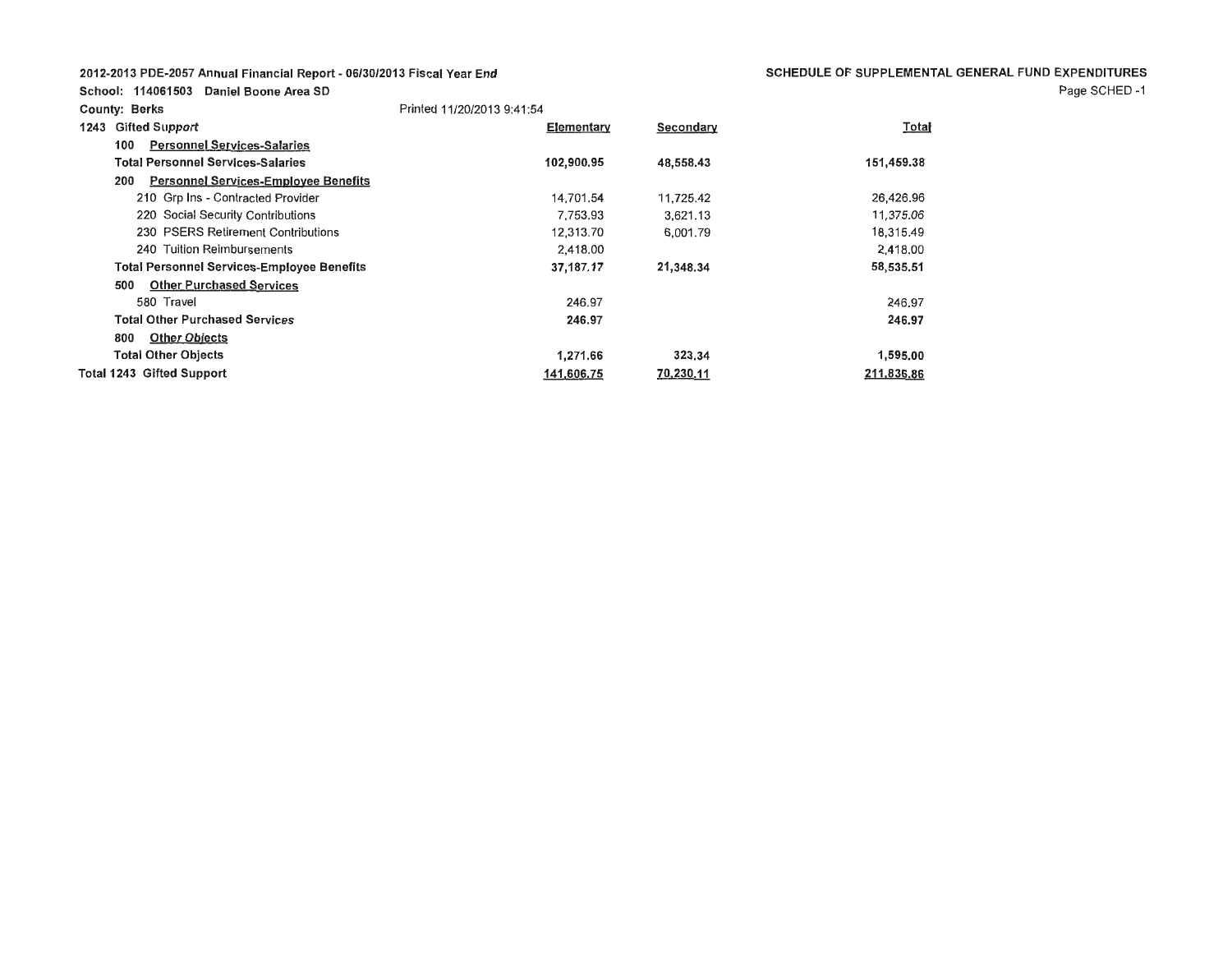**2012-2013 PDE-2057 Annual Financial Report- 06/30/2013 Fiscal Year End** 

**School: 114061503 Daniel Boone Area SD** 

### SCHEDULE OF SUPPLEMENTAL GENERAL FUND EXPENDITURES

Page SCHED -2

|      | <b>County: Berks</b>                               | Printed 11/20/2013 9:41:54 |            |                         |                       |                      |
|------|----------------------------------------------------|----------------------------|------------|-------------------------|-----------------------|----------------------|
| 2250 | <b>School Library Services</b>                     | <b>Elementary</b>          | Secondary  | Federal<br><u>Total</u> | <b>BEF Elementary</b> | <b>BEF Secondary</b> |
|      | <b>Personnel Services-Salaries</b><br>100          |                            |            |                         |                       |                      |
|      | <b>Total Personnel Services-Salaries</b>           | 246,097,28                 | 84,273.31  | 330,370.59              |                       |                      |
|      | <b>Personnel Services-Employee Benefits</b><br>200 |                            |            |                         |                       |                      |
|      | 210 Grp Ins - Contracted Provider                  | 33,326.51                  | 6,972.62   | 40,299.13               |                       |                      |
|      | 220 Social Security Contributions                  | 18,204.43                  | 6,354.32   | 24,558.75               |                       |                      |
|      | 230 PSERS Retirement Contributions                 | 29,641.80                  | 10,102.64  | 39,744.44               |                       |                      |
|      | 240 Tuition Reimbursements                         | 700,00                     |            | 700.00                  |                       |                      |
|      | <b>Total Personnel Services-Employee Benefits</b>  | 81,872.74                  | 23,429.58  | 105,302.32              |                       |                      |
|      | <b>Purchased Property Services</b><br>400          |                            |            |                         |                       |                      |
|      | <b>Total Purchased Property Services</b>           | 6,863.35                   | 4,556.26   | 11,419.61               |                       |                      |
|      | 600<br><b>Supplies</b>                             |                            |            |                         |                       |                      |
|      | 610 General Supplies                               | 1.111.24                   | 154.18     | 1,265.42                |                       |                      |
|      | 640 Books & Periodicals                            | 17,180.34                  | 6,103.28   | 23,283.62               |                       |                      |
|      | <b>Total Supplies</b>                              | 18,291.58                  | 6,257.46   | 24,549.04               |                       |                      |
|      | <b>Other Objects</b><br>800                        |                            |            |                         |                       |                      |
|      | <b>Total Other Objects</b>                         | 76.66                      | 448.34     | 525.00                  |                       |                      |
|      | <b>Total 2250 School Library Services</b>          | 353,201.61                 | 118,964,95 | 472,166,56              |                       |                      |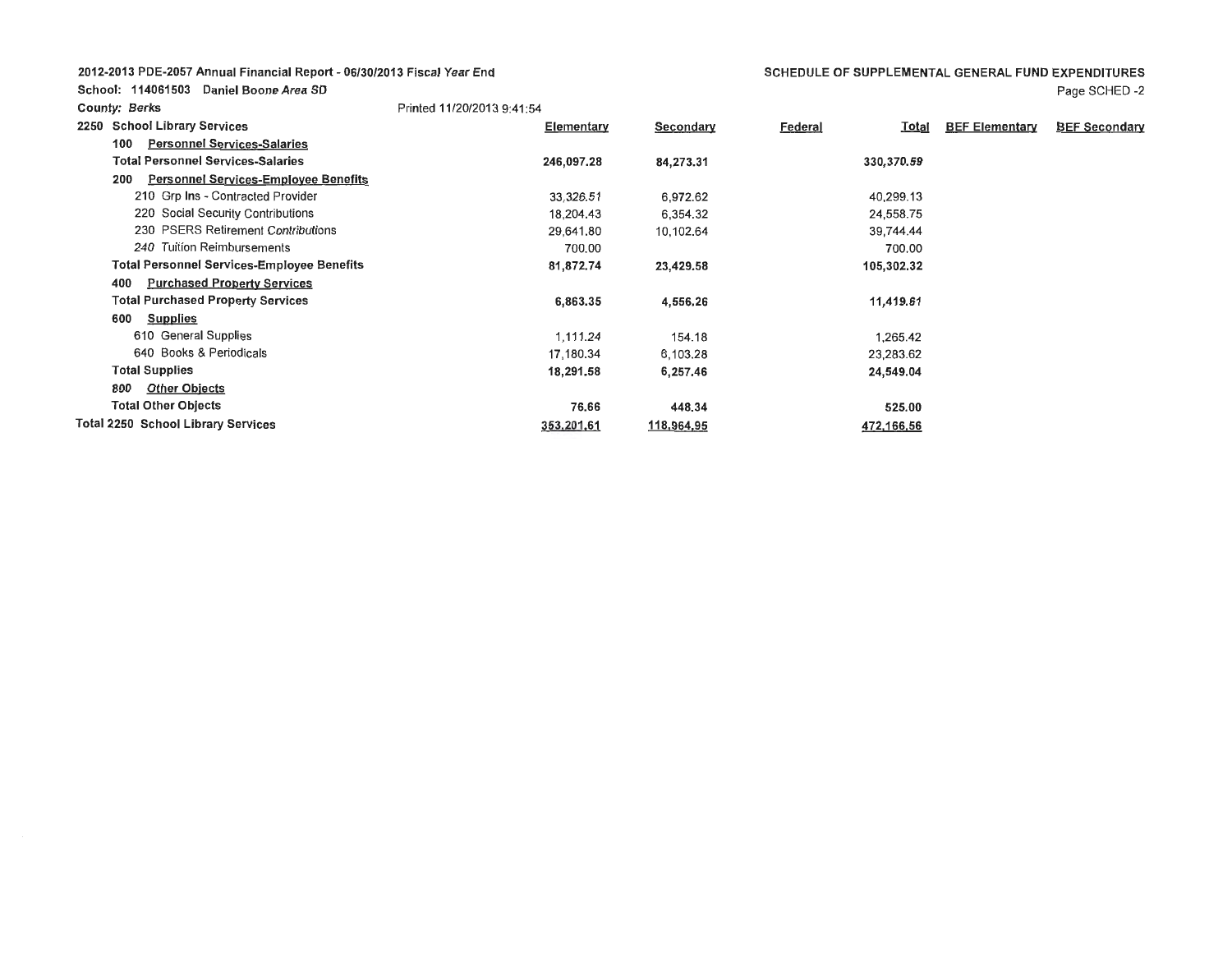| 2012-2013 PDE-2057 Annual Financial Report - 06/30/2013 Fiscal Year End |                            |            |           | SCHEDULE OF SUPPLEMENTAL GENERAL FUND EXPENDITURES |        |                       |                       |
|-------------------------------------------------------------------------|----------------------------|------------|-----------|----------------------------------------------------|--------|-----------------------|-----------------------|
| School: 114061503 Daniel Boone Area SD                                  |                            |            |           |                                                    |        |                       | Page SCHED-3          |
| <b>County: Berks</b>                                                    | Printed 11/20/2013 9:41:54 |            |           |                                                    |        |                       |                       |
| 2280 NonPublic Support Services                                         |                            | Elementary | Secondary | Federal                                            | Total  | <b>BEF Elementary</b> | BE <u>F Secondary</u> |
| <b>Purchased Professional &amp; Technical Services</b><br>300           |                            |            |           |                                                    |        |                       |                       |
| <b>Total Purchased Professional &amp; Technical Services</b>            |                            |            |           | 372.00                                             | 372.00 |                       |                       |
| <b>Total 2280 NonPublic Support Services</b>                            |                            |            |           | 372,00                                             | 372,00 |                       |                       |

 $\label{eq:2.1} \mathcal{L}(\mathcal{L}^{\mathcal{L}}_{\mathcal{L}}(\mathcal{L}^{\mathcal{L}}_{\mathcal{L}})) = \mathcal{L}(\mathcal{L}^{\mathcal{L}}_{\mathcal{L}}(\mathcal{L}^{\mathcal{L}}_{\mathcal{L}})) = \mathcal{L}(\mathcal{L}^{\mathcal{L}}_{\mathcal{L}}(\mathcal{L}^{\mathcal{L}}_{\mathcal{L}}))$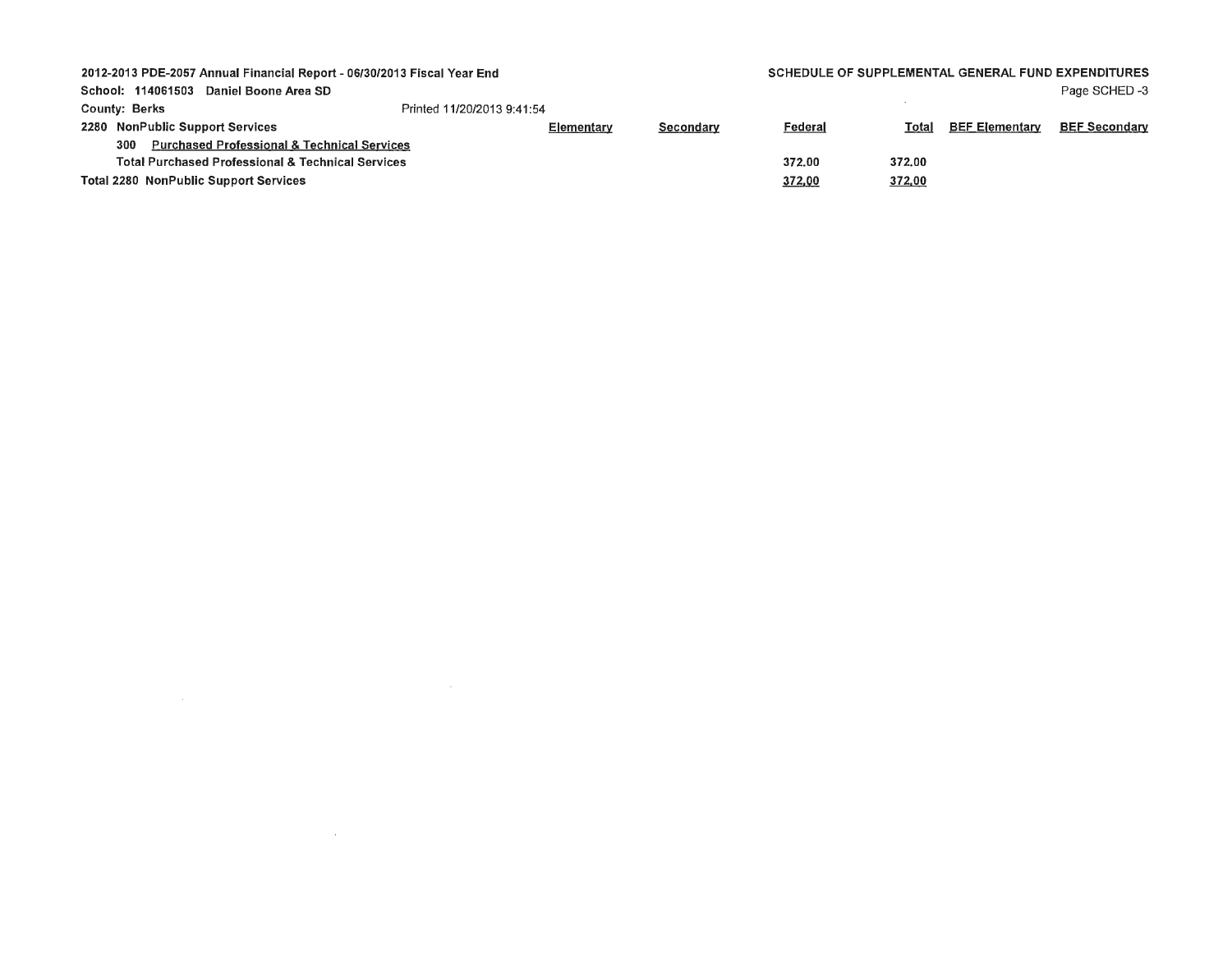| 2012-2013 PDE-2057 Annual Financial Report - 06/30/2013 Fiscal Year End |                            | SCHEDULE OF SUPPLEMENTAL GENERAL FUND EXPENDITURES |
|-------------------------------------------------------------------------|----------------------------|----------------------------------------------------|
| School: 114061503 Daniel Boone Area SD                                  |                            | Page SCHED-4                                       |
| <b>County: Berks</b>                                                    | Printed 11/20/2013 9:41:54 |                                                    |
| 2750 Nonpublic Transportation                                           |                            | <b>Total</b>                                       |
| <b>Other Purchased Services</b><br>500                                  |                            |                                                    |
| 513 St Tr Svc-Contr Carrier                                             |                            | 865.397.42                                         |
| <b>Total Other Purchased Services</b>                                   |                            | 865,397.42                                         |
| <b>Total 2750 Nonpublic Transportation</b>                              |                            | 865,397.42                                         |
|                                                                         |                            |                                                    |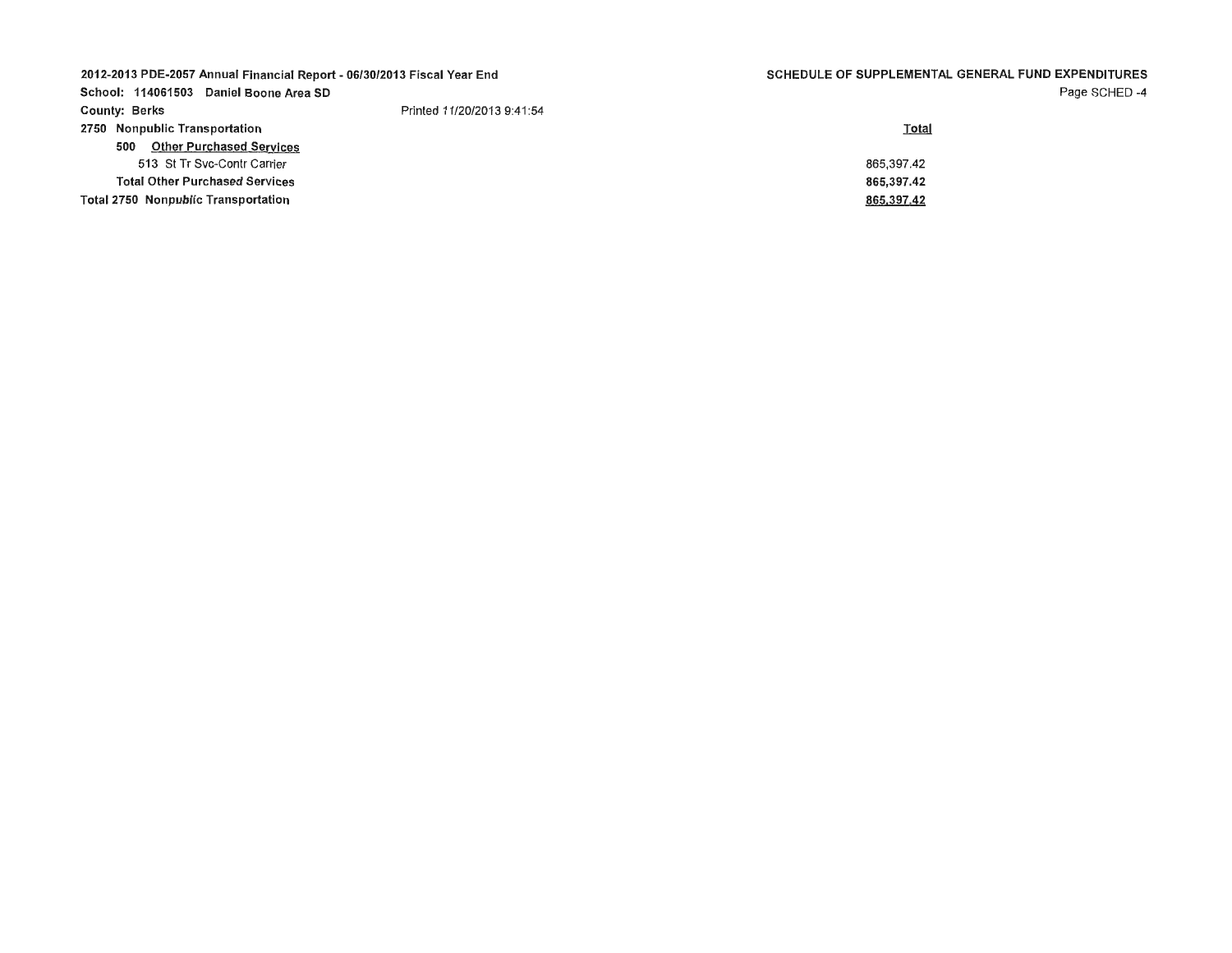2012-2013 PDE-2057 Annual Financial Report - 06/30/2013 Fiscal Year End School: 114061503 Daniel Boone Area SD County: Berks **Prince 11/20/2013** 9:41:50

- I. Student Transportation Services for Educational Field Trips
- **II.** Student Transportation Services for Student Activities
- III. Rental of Vehicles for Student Transportation Services
- IV. Capital Reserve (Special Revenue) Fund

Include only district-owned transportation expenditures paid from State or local money. DO NOT include federal expenditures or payments to contract service providers. Contracted transportation services should not be recorded on this schedule.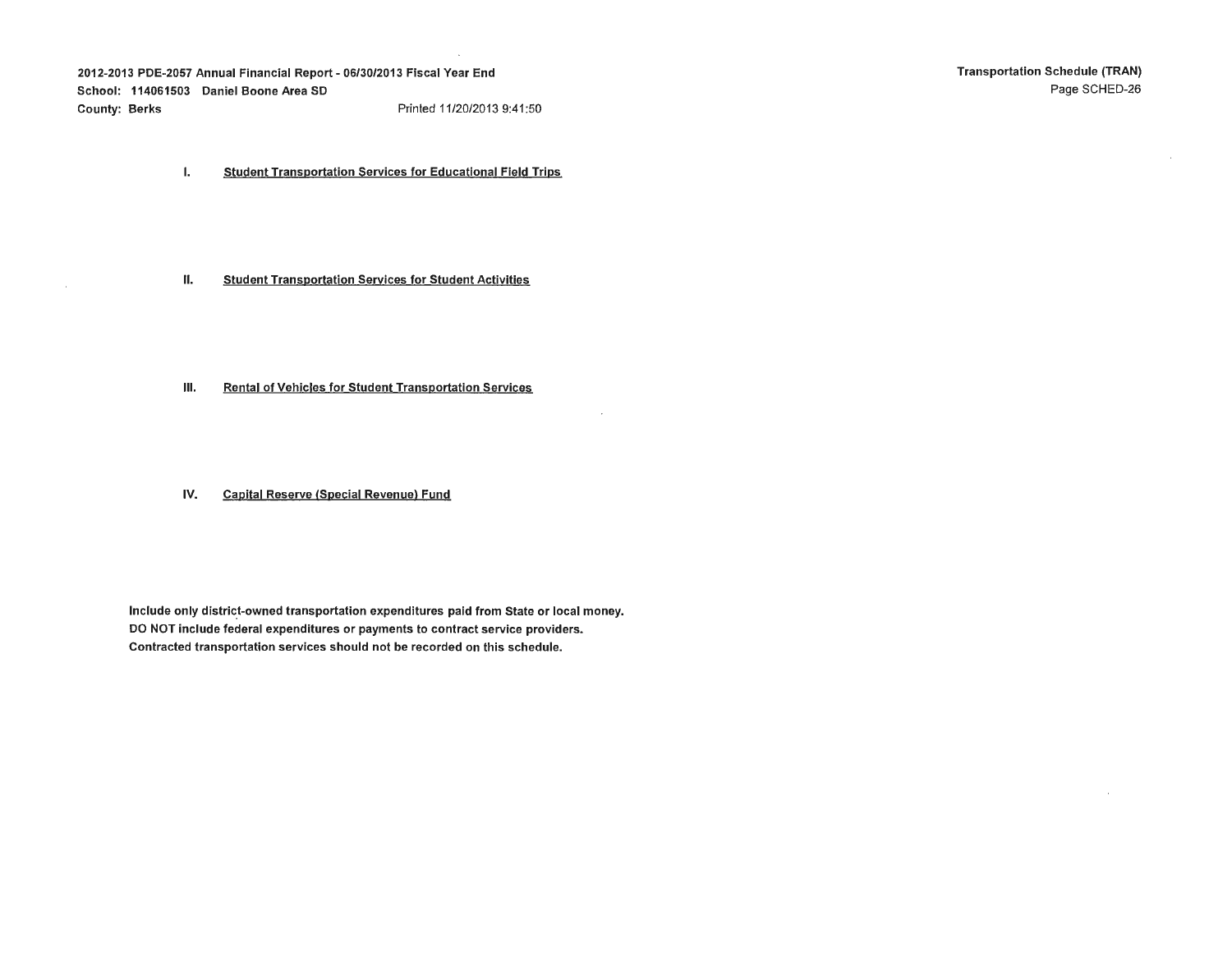|                      | 2012-2013 PDE-2057 Annual Financial Report - 06/30/2013 Fiscal Year End |        |                            |               |        |          |        | <b>General Fund Encumbrance Schedule (ENCU)</b> |               |
|----------------------|-------------------------------------------------------------------------|--------|----------------------------|---------------|--------|----------|--------|-------------------------------------------------|---------------|
|                      | School: 114061503 Daniel Boone Area SD                                  |        |                            |               |        |          |        |                                                 | Page SCHED-27 |
| <b>County: Berks</b> |                                                                         |        | Printed 11/20/2013 9:41:50 |               |        |          |        |                                                 |               |
| Function             | <b>Object</b>                                                           | Amount | Function                   | <b>Object</b> | Amount | Function | Object | Amount                                          |               |

 $\mathcal{L}^{\mathcal{L}}(\mathcal{L}^{\mathcal{L}})$  and  $\mathcal{L}^{\mathcal{L}}(\mathcal{L}^{\mathcal{L}})$  . The contribution of

 $\mathcal{L}^{\text{max}}_{\text{max}}$  and  $\mathcal{L}^{\text{max}}_{\text{max}}$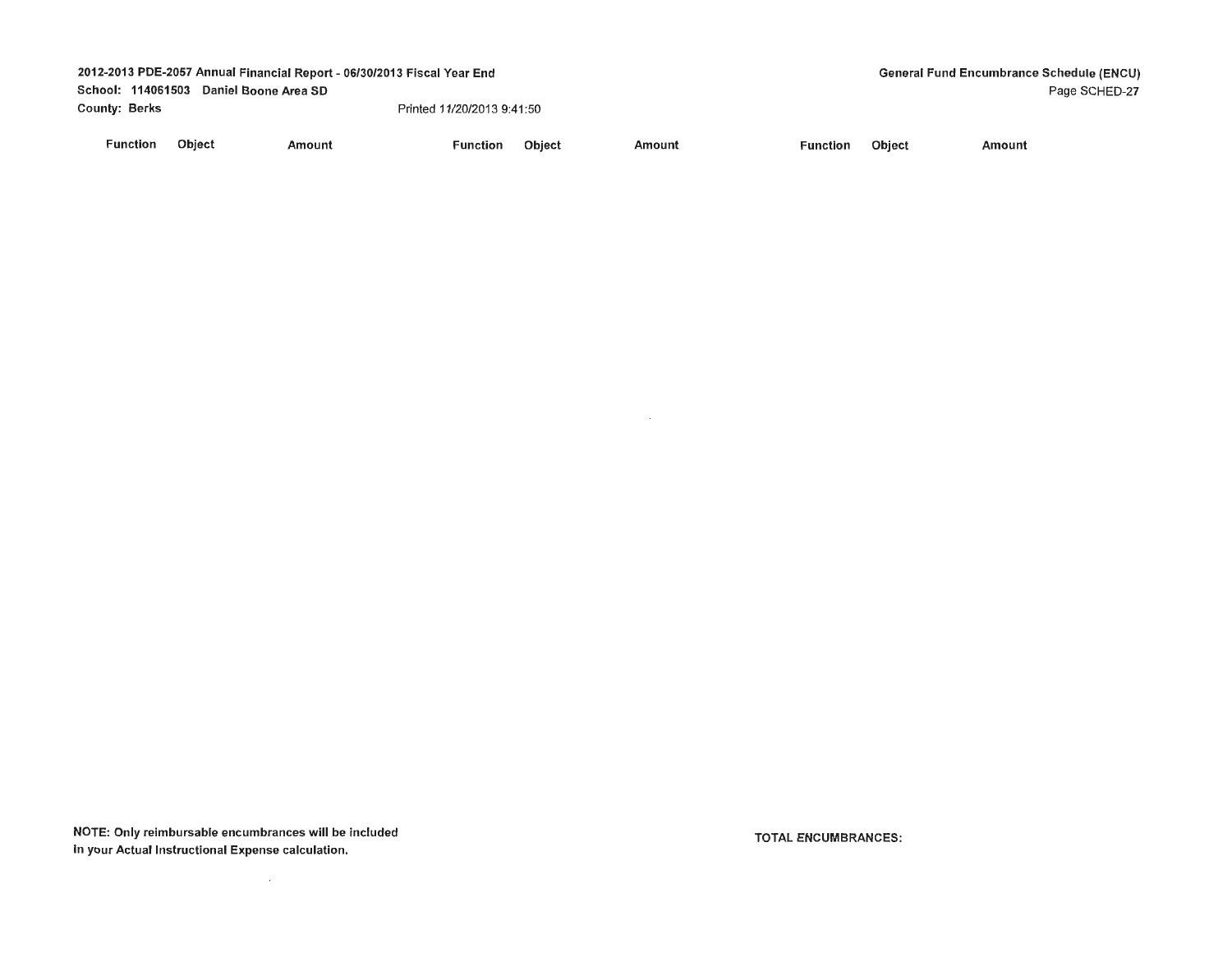2012-2013 PDE-2057 Annual Financial Report - 06/30/2013 Fiscal Year End School: 114061503 Daniel Boone Area SD County: Berks **Printed 11/20/2013 9:41:51**  Adjustments Schedule (ADJU) Fund 30 Only Page SCHED-28

NOTE: Report expenditures that are paid out of the special revenue fund and/or capital project fund that would be considered reimbursable if they were made from the general fund. See Instructions.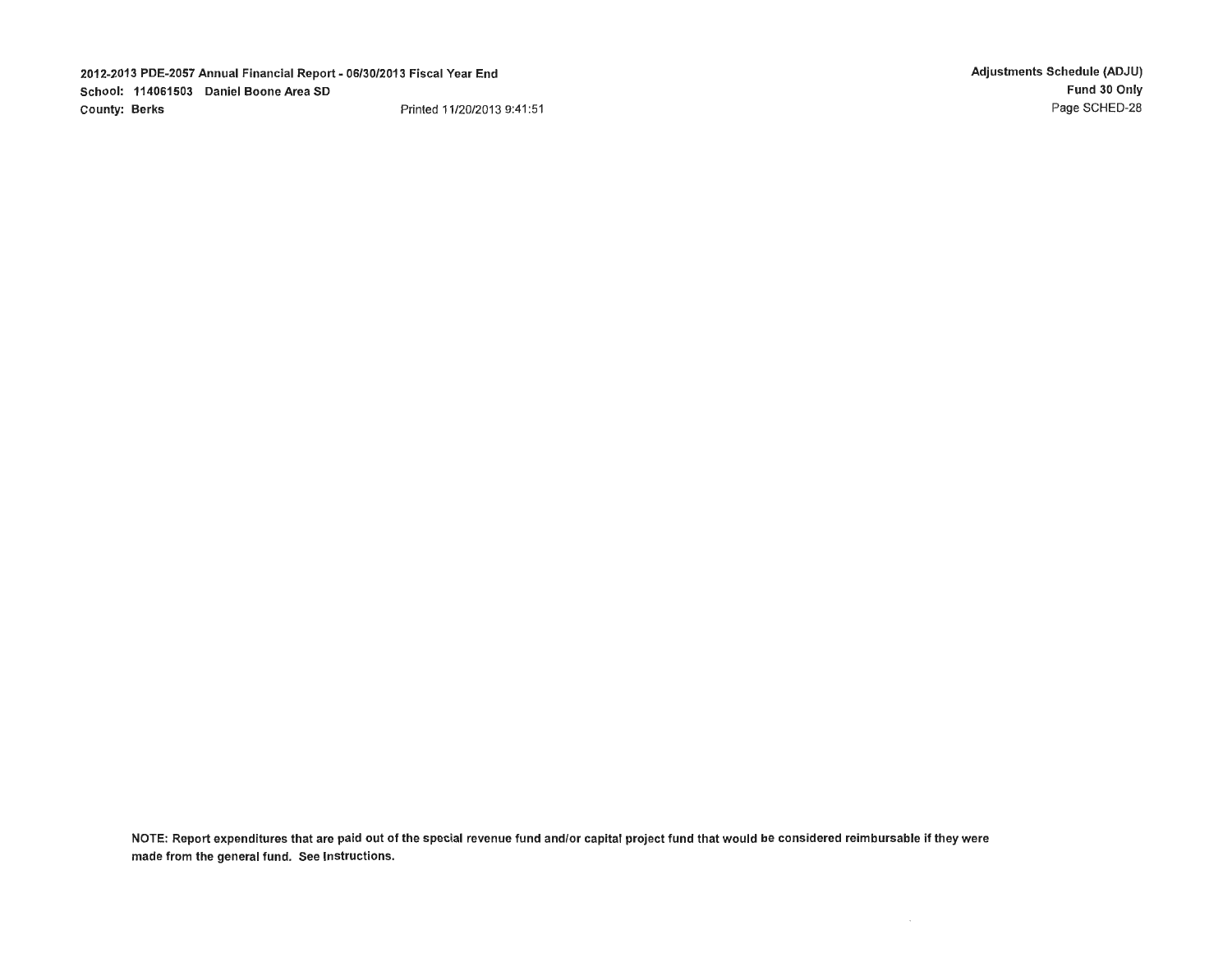## 2012-2013 PDE-2057 Annual Financial Report- 06/30/2013 Fiscal Year End School: 114061503 Daniel Boone Area SD **County: Berks** Printed 11/20/2013 9:41 :51

## **NOTE: You Must Complete This Schedule If You Desire A Certified Restricted Indirect Cost Rate**

Expenditures considered allowable indirect costs for the listed functions, and a brief explanation of those expenditures.

| <b>Function</b>                                                                                                                                             | <b>Indirect Costs</b><br>(General Fund<br>Only) | Termination or<br><b>Leave Payout</b><br><b>Salaries</b><br>Object 115 | <b>Explanation</b>                                |  |  |  |
|-------------------------------------------------------------------------------------------------------------------------------------------------------------|-------------------------------------------------|------------------------------------------------------------------------|---------------------------------------------------|--|--|--|
| 2300                                                                                                                                                        | 20.879.00                                       |                                                                        | General Audit expenditures only                   |  |  |  |
| 2310                                                                                                                                                        |                                                 |                                                                        | Business Manager expenditures coded to 2310**     |  |  |  |
| 2500                                                                                                                                                        | 498.071.28                                      |                                                                        | Business Office Salaries, Benefits and Supplies   |  |  |  |
| 2830                                                                                                                                                        |                                                 |                                                                        |                                                   |  |  |  |
| 2840                                                                                                                                                        | 119,695.10                                      |                                                                        | Software Services, training, postage machine rent |  |  |  |
| Total                                                                                                                                                       | 638,645.38                                      |                                                                        |                                                   |  |  |  |
| ** Function 2310 should only be used to report Business Manager related expenditures if the<br>Business Manager also holds the position of Board Secretary. |                                                 |                                                                        |                                                   |  |  |  |

| <b>All Termination/Leave Payout</b><br><b>Salaries</b> |        |  |  |  |
|--------------------------------------------------------|--------|--|--|--|
| <b>Function-Object</b>                                 | Amount |  |  |  |
| 1000-115                                               |        |  |  |  |
| 2000-115                                               |        |  |  |  |
| 3000-115                                               |        |  |  |  |
| Total                                                  |        |  |  |  |

On the schedule below, report the amount of expenditures by fund for the functions and objects listed. These expenditures are considered (1) unallowable as indirect costs and must be eliminated from the indirect cost calculation, (2) included in the base for allocation, or (3) are allowable as indirect costs but are not reported in the Annual Financial Report. All other expenditures used in the Indirect Cost Rate Computation are reported in the Annual Financial Report.

| <b>General Fund Expenditures</b>                         |                      | Food Co                  |
|----------------------------------------------------------|----------------------|--------------------------|
| <b>Function-Object</b><br>1000-322<br>1000-323           | Amount<br>297,170.12 | <b>Function</b><br>3100- |
| 1200-594<br>1200-597<br>2300-820                         | 7,569,50             | 3100-                    |
| 2500-432<br>2500-810<br>2900-595<br>2900-596<br>2990-899 | 36,909.81            |                          |

| Food Costs: Cafeteria or General<br>Fund |            |  |  |
|------------------------------------------|------------|--|--|
| <b>Function-Object</b>                   | Amount     |  |  |
| 3100-571                                 | 625,550.00 |  |  |
| 3100-630                                 | 89.126,00  |  |  |

LEA acknowledges there are no 2990-899 pass thru funds to report.

LEA acknowledges there are no Termination Leave Payout Salaries to report.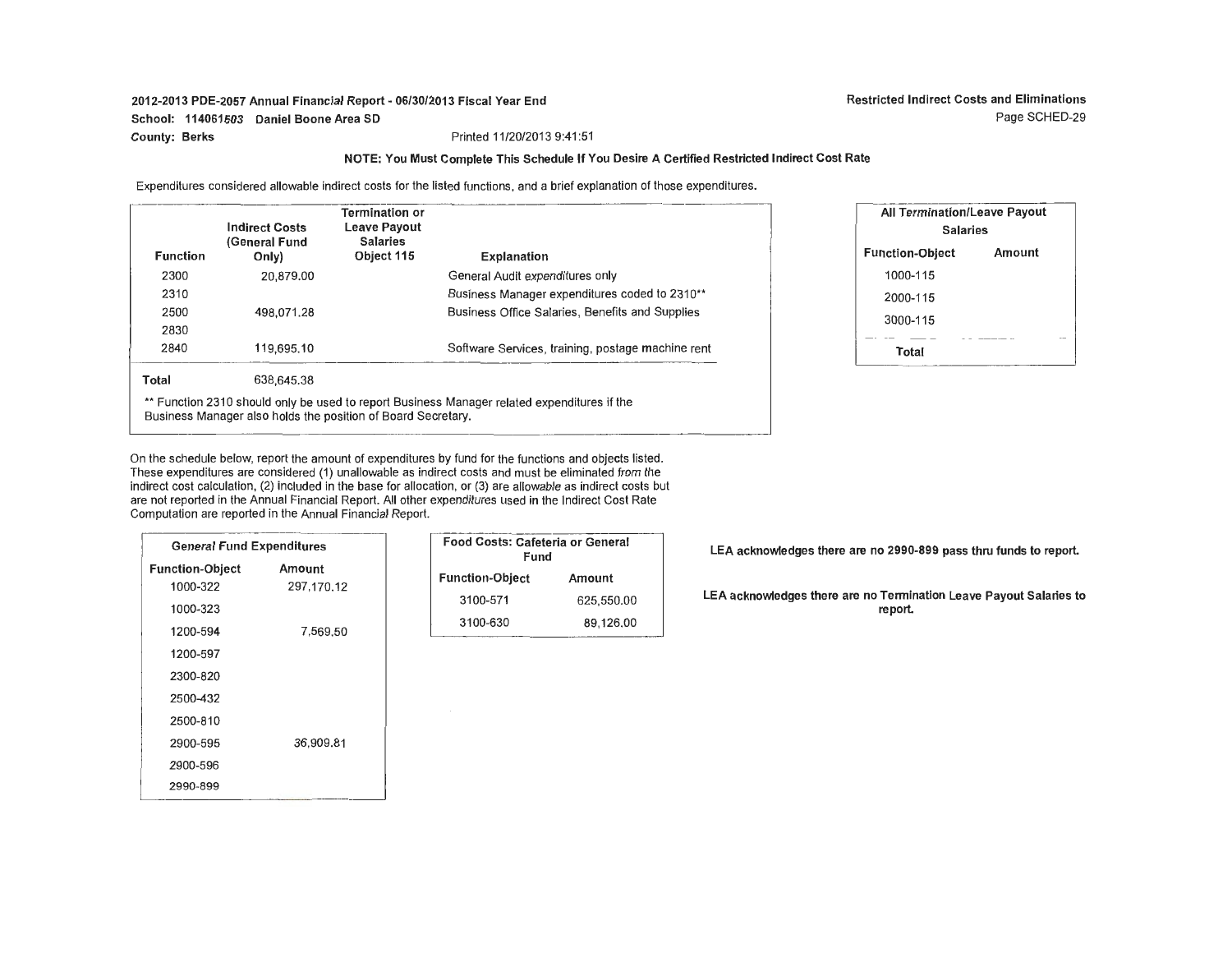## **2012-2013 PDE-2057 Annual Financial Report- 06/30/2013 Fiscal Year End School: 114061503 Daniel Boone Area SD County: Berks** Printed 11/20/2013 9:41:52

 $\sim$ 

|                                                      | <b>SPECIAL</b>   | <b>NONSPECIAL</b> |              |
|------------------------------------------------------|------------------|-------------------|--------------|
| <b>FUNCTION</b>                                      | <b>EDUCATION</b> | <b>EDUCATION</b>  | <b>TOTAL</b> |
| 2120 Guidance Services                               | 248,386.08       | 745.158.25        | 993.544.33   |
| 2140 Psychological Services                          | 174.047.63       | 19,338.62         | 193.386.25   |
| 2150 Speech Pathology And Audiology Services         |                  |                   |              |
| 2160 Social Work Services                            |                  |                   |              |
| 2260 Instruction and Curriculum Development Services | 27,301.80        | 245.716.90        | 273,018.70   |
| 2350 Legal and Accounting Services                   | 39,232,95        | 137.734.08        | 176,967.03   |
| 2420 Medical Services                                |                  |                   |              |
| 2440 Nursing Services                                |                  |                   |              |
| 2700 Student Transportation Services                 | 164.679.20       | 1,937,278.44      | 2.101.957.64 |
| <b>TOTAL</b>                                         | 653,647.66       | 3,085,226.29      | 3,738,873.95 |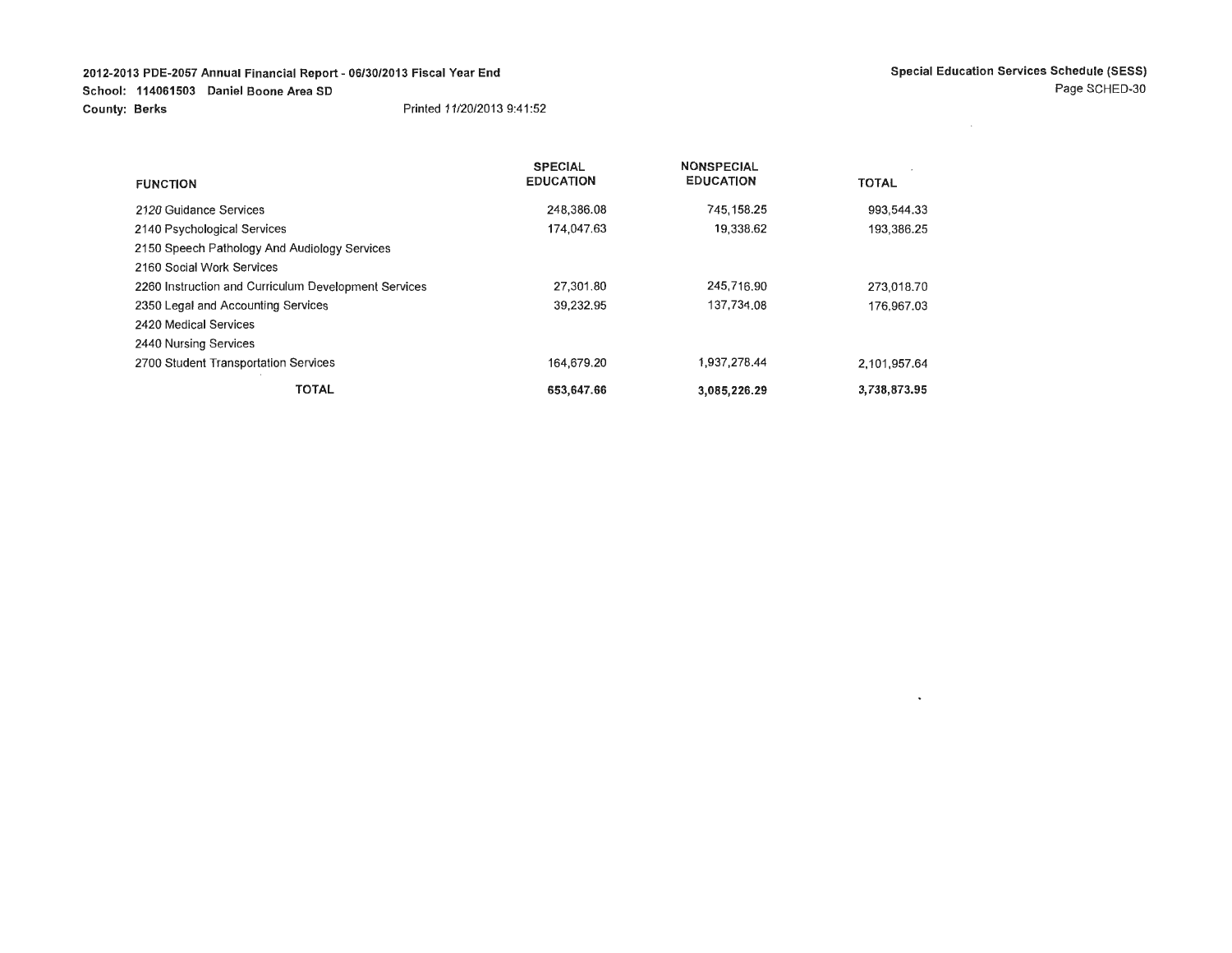2012-2013 PDE-2057 Annual Financial Report- 06/30/2013 Fiscal Year End School: 114061503 Daniel Boone Area SD County: Berks

**Benefits for Staff Relative to** 

Printed 11/20/2013 9:41 :52

|                          |                                                 | <b>Collective Bargaining Agreements</b> |                    |              |  |
|--------------------------|-------------------------------------------------|-----------------------------------------|--------------------|--------------|--|
|                          | <b>OBJECT</b>                                   | <b>COVERED</b>                          | <b>NOT COVERED</b> | <b>TOTAL</b> |  |
| 10 General Fund          |                                                 |                                         |                    |              |  |
|                          | 211 Medical Insurance                           | 3,705,740.59                            | 277,557.11         | 3,983,297.70 |  |
|                          | 212 Dental Insurance                            | 195,568.18                              | 12,406.12          | 207,974.30   |  |
|                          | 215 Eye Care Insurance                          | 10,791.11                               | 709.67             | 11,500.78    |  |
|                          | 216 Prescription Insurance                      |                                         |                    |              |  |
|                          | 271 Self-Insurance Medical Health Benefits      |                                         |                    |              |  |
|                          | 272 Self-insurance Dental Health Benefits       |                                         |                    |              |  |
|                          | 275 Self-Insurance Eye Care Health Benefits     |                                         |                    |              |  |
|                          | 276 Self-Insurance Prescription Health Benefits |                                         |                    |              |  |
|                          | <b>FUND TOTAL</b>                               | 3,912,099.88                            | 290,672.90         | 4,202,772.78 |  |
| 50 Enterprise Fund       |                                                 |                                         |                    |              |  |
|                          | 211 Medical Insurance                           | 34,138.63                               |                    | 34,138.63    |  |
|                          | 212 Dental Insurance                            | 2,358.00                                |                    | 2,358.00     |  |
|                          | 215 Eye Care Insurance                          | 154.34                                  |                    | 154.34       |  |
|                          | 216 Prescription Insurance                      |                                         |                    |              |  |
|                          | 271 Self-Insurance Medical Health Benefits      |                                         |                    |              |  |
|                          | 272 Self-Insurance Dental Health Benefits       |                                         |                    |              |  |
|                          | 275 Self-Insurance Eye Care Health Benefits     |                                         |                    |              |  |
|                          | 276 Self-Insurance Prescription Health Benefits |                                         |                    |              |  |
|                          | <b>FUND TOTAL</b>                               | 36,650.97                               |                    | 36,650.97    |  |
| 60 Internal Service Fund |                                                 |                                         |                    |              |  |
|                          | 211 Medical Insurance                           |                                         |                    |              |  |
|                          | 212 Dental Insurance                            |                                         |                    |              |  |
|                          | 215 Eye Care Insurance                          |                                         |                    |              |  |
|                          | 216 Prescription Insurance                      |                                         |                    |              |  |
|                          | 271 Self-Insurance Medical Health Benefits      |                                         |                    |              |  |
|                          | 272 Self-Insurance Dental Health Benefits       |                                         |                    |              |  |
|                          | 275 Self-Insurance Eye Care Health Benefits     |                                         |                    |              |  |
|                          | 276 Self-Insurance Prescription Health Benefits |                                         |                    |              |  |
|                          | <b>FUND TOTAL</b>                               |                                         |                    |              |  |
|                          | TOTAL FOR ALL FUNDS                             | 3,948,750.85                            | 290,672.90         | 4,239,423.75 |  |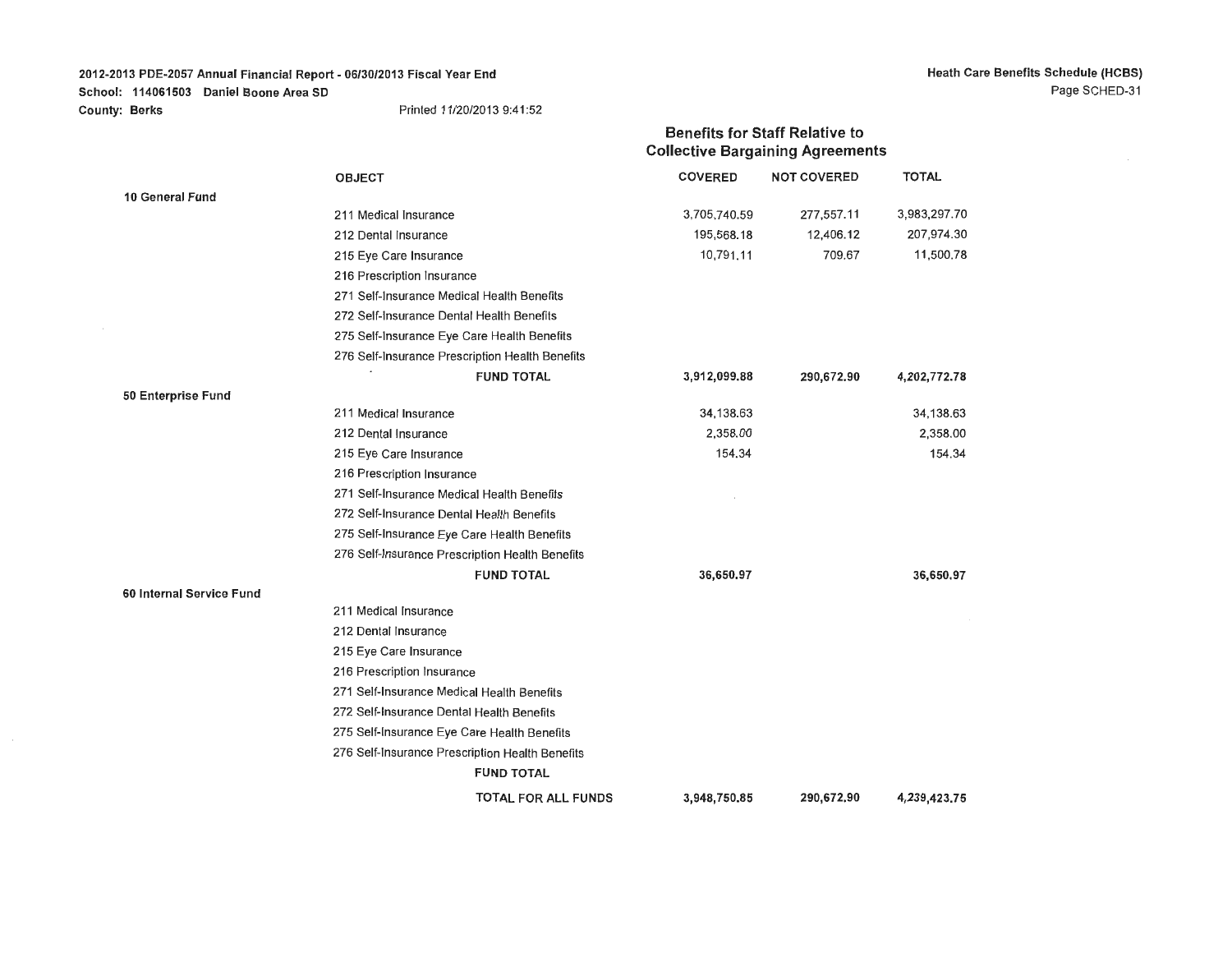2012-2013 PDE-2057 Annual Financial Report• 06/30/2013 Fiscal Year End

School: 114061503 Daniel Boone Area SD

County: Berks Printed 11/20/2013 9:41 :53

# **LEA acknowledges there were no ARRA funded expenditures General Fund Expenditures: Functions 1000 2000 3100 3200 3300 4000 Object Total**  100 Personnel Services-Salaries 200 Personnel Services-Employee Benefits 300 Purchased Professional & Technical Service 400 Purchased Property Services 500 Other Purchased Services 600 Supplies 700 Property 810 Dues And Fees 820 Claims and Judgments Against the LEA 890 Miscellaneous Expenditures **Total GF Expenditures: Functions General Fund Expenditures: Sub Functions 1500 1600 1700 2280 2450 2750 Object Total**  100 Personnel Services-Salaries 200 Personnel Services-Employee Benefits 300 Purchased Professional & Technical Service 400 Purchased Property Services 500 Other Purchased Services 600 Supplies 700 Property 810 Dues And Fees 820 Claims and Judgments Against the LEA 890 Miscellaneous Expenditures **Total GF Expenditures: Sub Functions**  Enterprise Fund Expenses **Account Total Community Community Fund 51** Funds 52-58 **Fund 51 Account Total Account Total** 100 Salaries 200 Employee Benefits 300 Purchased Professional and Technical Servi 400 Purchased Property Services 500 Other Purchased Service 600 Supplies 700 Property 810 Dues and Fees 820 Claims and Judgments Against the LEA 890 Other Operating Expenditures **Total Enterprise Fund Expenses**